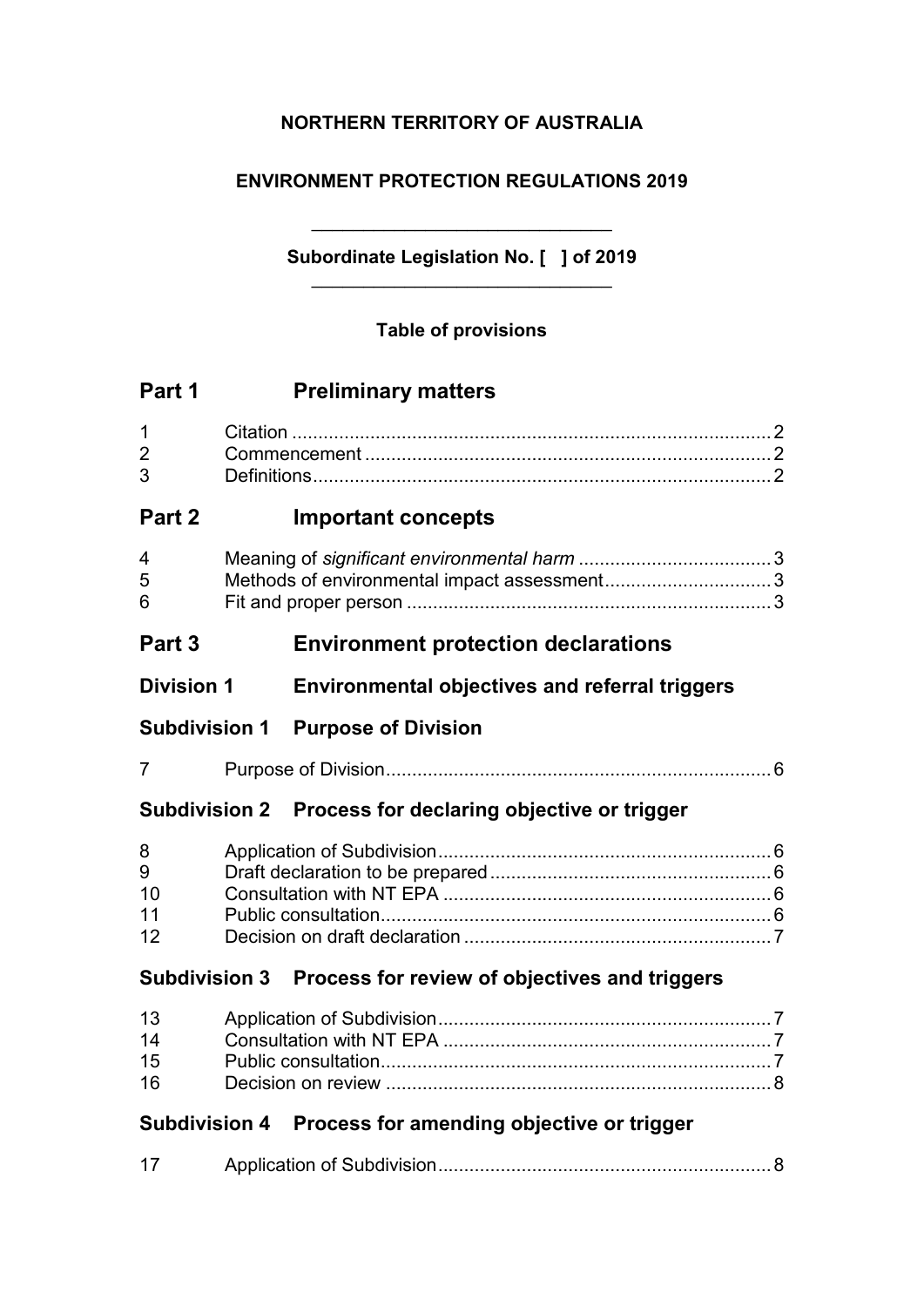| 18<br>19<br>20<br>21       |  |                                                                                                          |     |
|----------------------------|--|----------------------------------------------------------------------------------------------------------|-----|
| <b>Subdivision 5</b>       |  | Process for revoking objective or trigger                                                                |     |
| 22<br>23<br>24<br>25<br>26 |  |                                                                                                          |     |
| <b>Division 2</b>          |  | Protected environmental areas and prohibited<br>actions                                                  |     |
| <b>Subdivision 1</b>       |  | <b>Purpose of Division</b>                                                                               |     |
| 27                         |  |                                                                                                          |     |
| <b>Subdivision 2</b>       |  | <b>Process for declaring protected</b><br>environmental area or prohibited action                        |     |
| 28<br>29<br>30<br>31<br>32 |  |                                                                                                          |     |
| <b>Subdivision 3</b>       |  | Process for revoking temporary declarations<br>of areas                                                  |     |
| 33                         |  |                                                                                                          | 13  |
|                            |  | Subdivision 4 Process for revoking permanent declarations<br>of areas and declarations of actions        |     |
| 34<br>35<br>36<br>37       |  |                                                                                                          |     |
| Part 4                     |  | Referrals of proposed actions and<br>strategic proposals                                                 |     |
| <b>Division 1</b>          |  | <b>Purpose of Part</b>                                                                                   |     |
| 38                         |  |                                                                                                          |     |
|                            |  | Environment Protection Regulations 2019<br>EXPOSURE RRAFT ONLY REFRARED FOR THE REBARTMENT OF ENVIRONMEN | ii. |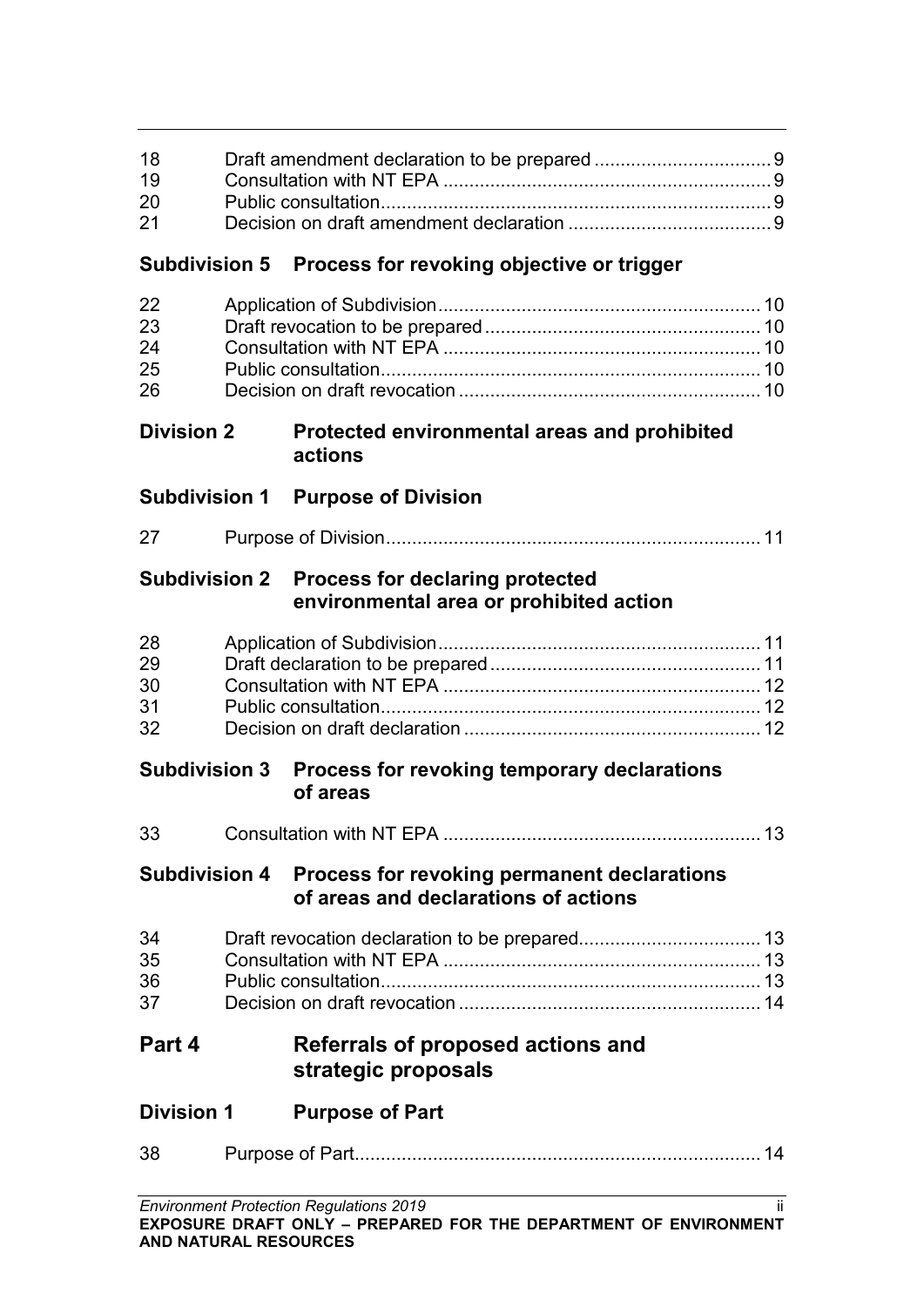# **Division 2 Initial consideration of referrals**

| 39 |                                                                   |    |
|----|-------------------------------------------------------------------|----|
| 40 |                                                                   |    |
| 41 |                                                                   |    |
| 42 |                                                                   |    |
| 43 | Decision whether to accept referral for standard assessment 16    |    |
| 44 | Decision in relation to referral for strategic assessment  16     |    |
| 45 |                                                                   |    |
| 46 | Grounds for refusal to accept referral – general grounds  17      |    |
| 47 | Ground for refusal to accept referral for strategic assessment 17 |    |
| 48 | Ground for refusal to accept referral as proponent initiated EIS  |    |
|    |                                                                   | 17 |
| 49 |                                                                   |    |
| 50 |                                                                   |    |
| 51 |                                                                   |    |
| 52 |                                                                   |    |

# **Division 3 Consideration of accepted referral**

| Decision on accepted referral other than proponent initiated |    |
|--------------------------------------------------------------|----|
|                                                              | 20 |
|                                                              |    |
|                                                              |    |
|                                                              |    |
| Consultation on proposed recommendation for strategic        |    |
|                                                              | 22 |
| Consultation on proposed recommendation to refuse            |    |
|                                                              | 23 |
|                                                              | 23 |
|                                                              | 23 |
|                                                              |    |

# **Division 4 Minister's decision on recommendation**

| 64<br>65 | Consultation on proposal to refuse to grant environmental | -24 |
|----------|-----------------------------------------------------------|-----|
|          |                                                           | 24  |
| 66       |                                                           | 25  |
| 67       |                                                           | 25  |
| 68       |                                                           | 26  |
| 69       |                                                           | 26  |
| 70       |                                                           |     |
| 71       |                                                           |     |
| 72       | Effect of decision to refuse environmental approval  27   |     |
| 73       | Publication of decision on method of environmental impact |     |
|          |                                                           |     |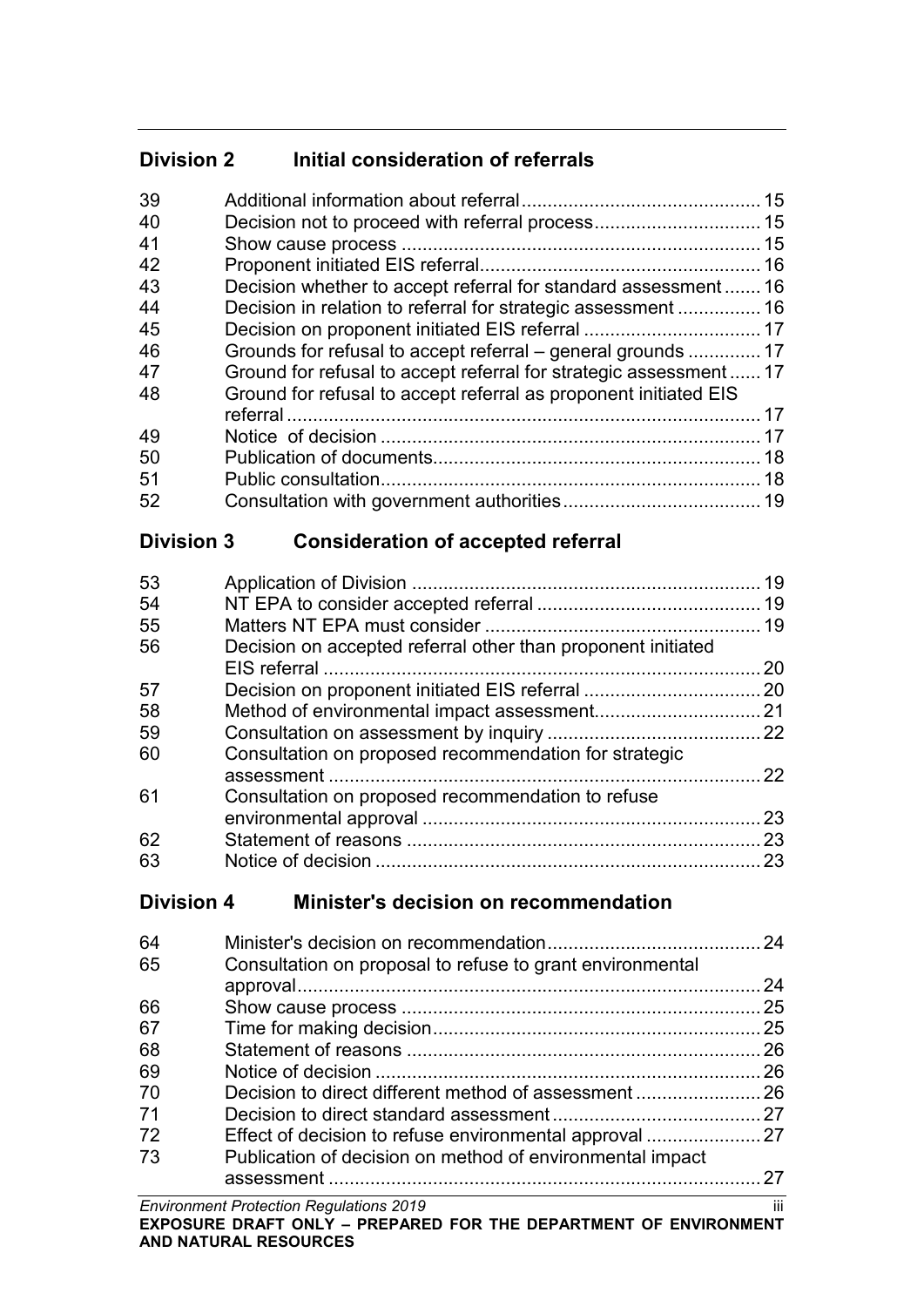# **Part 5 Environmental impact assessment**

# **Division 1 Purpose of Part**

# **Division 2 General provisions for environmental impact assessment**

# **Subdivision 1 Assessment process**

| 75 |                                                         |  |
|----|---------------------------------------------------------|--|
| 76 | Matters that may be included in environmental impact    |  |
|    |                                                         |  |
| 77 |                                                         |  |
| 78 |                                                         |  |
| 79 |                                                         |  |
| 80 | Publication or provision of submissions received during |  |
|    |                                                         |  |
| 81 |                                                         |  |
| 82 | Direction to proponent to obtain independent review31   |  |

### **Subdivision 2 Suspension and termination of assessment process**

| 83 | Suspension of assessment process - referral to               |  |
|----|--------------------------------------------------------------|--|
|    |                                                              |  |
| 84 | Suspension of assessment process at request of proponent  32 |  |
| 85 | Suspension of assessment process if advice sought or         |  |
|    |                                                              |  |
| 86 | Effect of suspension on required time to make decision 33    |  |
| 87 |                                                              |  |
| 88 |                                                              |  |
| 89 |                                                              |  |

## **Subdivision 3 Reconsideration of method of environmental impact assessment**

| 90 | NT EPA may reconsider method of environmental impact |  |
|----|------------------------------------------------------|--|
|    |                                                      |  |
| 91 |                                                      |  |
| 92 |                                                      |  |

# **Division 3 Assessment by referral information**

| 93 |  |
|----|--|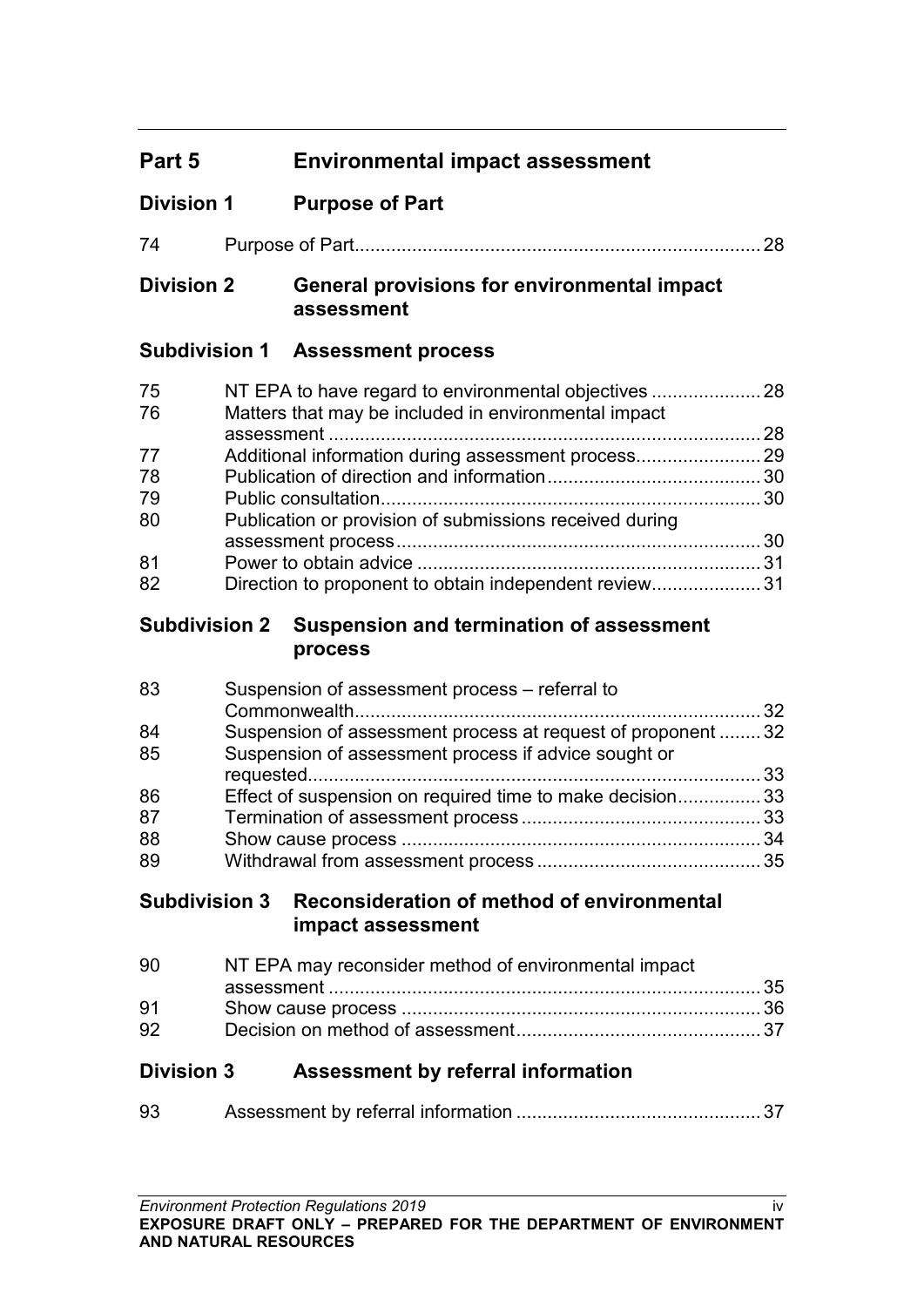# **Division 4 Assessment by supplementary environmental report**

| Assessment by supplementary environmental report<br>38          |
|-----------------------------------------------------------------|
| Preparation of supplementary environmental report38             |
| Submission period for supplementary environmental report<br>.38 |
| Extension of period to submit supplementary environmental       |
| 39                                                              |
| Proponent to publish supplementary environmental report  39     |
| 40                                                              |
|                                                                 |
| Additional information in relation to supplementary             |
| 40                                                              |
|                                                                 |
|                                                                 |
|                                                                 |

# **Division 5 Terms of reference**

# **Subdivision 1 Approval of terms of reference**

| 104 |                                                              |  |
|-----|--------------------------------------------------------------|--|
| 105 | Terms of reference for assessment by environmental impact    |  |
|     |                                                              |  |
| 106 |                                                              |  |
| 107 | NT EPA to publish draft terms of reference for assessment 43 |  |
| 108 |                                                              |  |
| 109 |                                                              |  |
| 110 |                                                              |  |
| 111 |                                                              |  |
| 112 |                                                              |  |

# **Subdivision 2 Amendment of terms of reference**

| Preparation of draft amending terms of reference  45     |  |
|----------------------------------------------------------|--|
|                                                          |  |
| NT EPA to publish draft amending terms of reference 46   |  |
|                                                          |  |
|                                                          |  |
|                                                          |  |
| Approved amending terms of reference to be given to      |  |
|                                                          |  |
| Publication of approved amending terms of reference  47  |  |
| Existing assessment process can continue while amendment |  |
|                                                          |  |
|                                                          |  |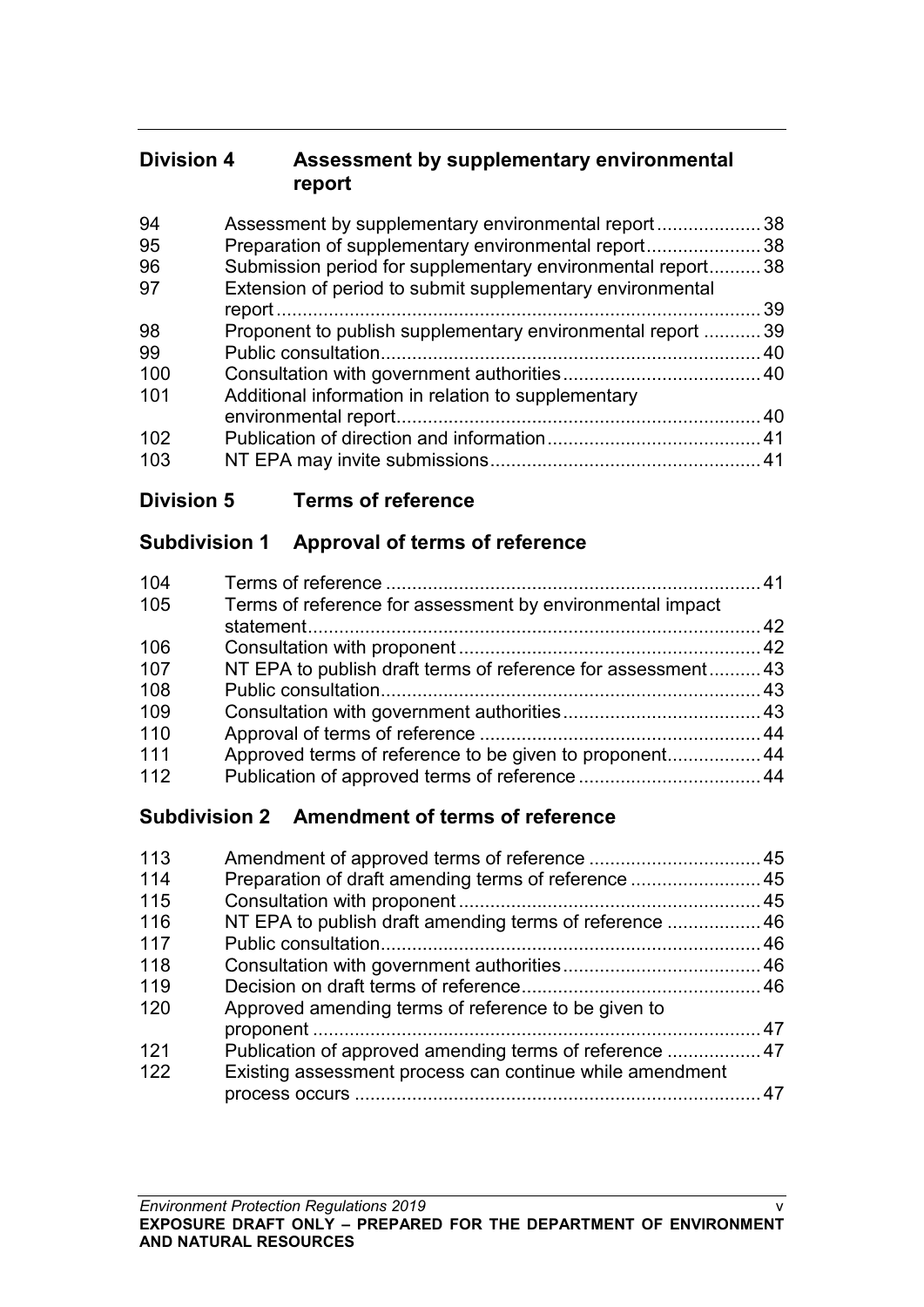# **Division 6 Assessment by environmental impact statement process**

| 123 |                                                                  |  |
|-----|------------------------------------------------------------------|--|
| 124 |                                                                  |  |
| 125 | Preparation of environmental impact statement  48                |  |
| 126 |                                                                  |  |
| 127 |                                                                  |  |
| 128 |                                                                  |  |
| 129 | Publication of decision on application for extension  49         |  |
| 130 | Submission of draft environmental impact statement to NT         |  |
|     |                                                                  |  |
| 131 | Publication of draft environmental impact statement  49          |  |
| 132 |                                                                  |  |
| 133 |                                                                  |  |
| 134 |                                                                  |  |
| 135 | Preparation of supplement to draft environmental impact          |  |
|     |                                                                  |  |
| 136 | Submission period for supplement to draft environmental          |  |
|     |                                                                  |  |
| 137 |                                                                  |  |
| 138 | Proponent to publish supplement to draft environmental           |  |
|     |                                                                  |  |
| 139 |                                                                  |  |
| 140 |                                                                  |  |
| 141 | Waiver of requirement for supplement to draft environmental      |  |
|     |                                                                  |  |
| 142 | Status of supplement to draft environmental impact statement  53 |  |
| 143 | Additional information in relation to environmental impact       |  |
|     | statement.                                                       |  |
| 144 |                                                                  |  |
| 145 |                                                                  |  |

**Division 7 Assessment by inquiry**

# **Part 6 Assessment reports**

| 155 |                                                                  |    |
|-----|------------------------------------------------------------------|----|
| 156 |                                                                  |    |
|     | <b>Environment Protection Regulations 2019</b>                   | vi |
|     | EXPOSURE DRAFT ONLY - PREPARED FOR THE DEPARTMENT OF ENVIRONMENT |    |
|     | AND NATURAL RESOURCES                                            |    |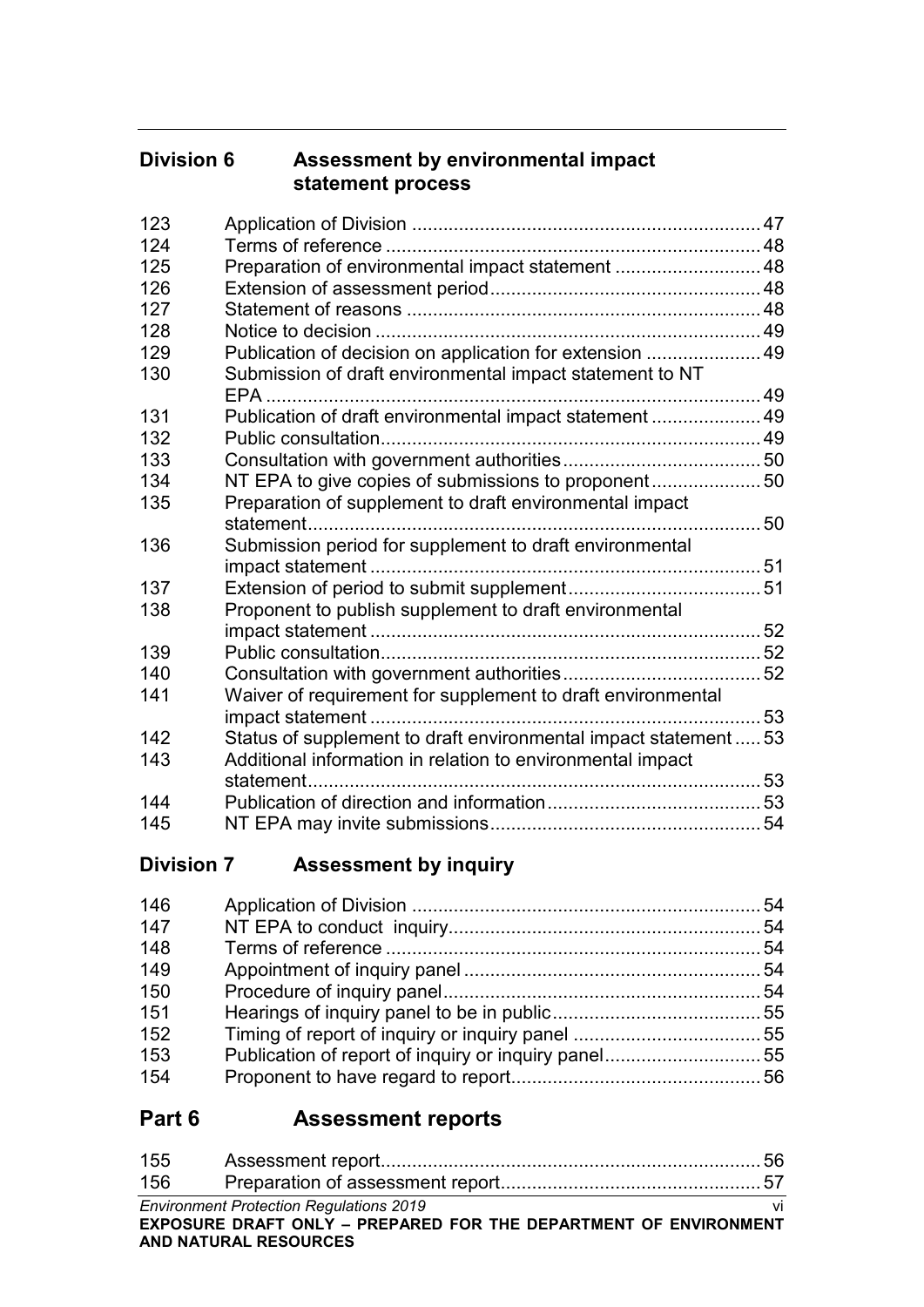| 157 |  |
|-----|--|
| 158 |  |
| 159 |  |
| 160 |  |

# **Part 7 Significant variations**

# **Division 1 Process for significant variation notified during assessment process**

# **Subdivision 1 Preliminary matters**

| 161 |  |
|-----|--|
| 162 |  |

# **Subdivision 2 Initial consideration of notice of significant variation**

| 163 |                                                                 |  |
|-----|-----------------------------------------------------------------|--|
| 164 | Proponent may provide draft terms of reference or               |  |
|     |                                                                 |  |
| 165 |                                                                 |  |
| 166 | Grounds for refusal to accept notice of significant variation - |  |
|     |                                                                 |  |
| 167 |                                                                 |  |
| 168 |                                                                 |  |
| 169 |                                                                 |  |
| 170 |                                                                 |  |

# **Subdivision 3 Consideration of accepted notice of significant variation**

| 171 | Matters NT EPA must consider in relation to significant |  |
|-----|---------------------------------------------------------|--|
|     |                                                         |  |
| 172 |                                                         |  |
| 173 |                                                         |  |
| 174 |                                                         |  |
| 175 |                                                         |  |

# **Subdivision 4 Implementation of decision on assessment**

| 176 |                                                       |  |
|-----|-------------------------------------------------------|--|
| 177 | Alternative method of environmental impact assessment |  |
|     |                                                       |  |
| 178 |                                                       |  |
| 179 |                                                       |  |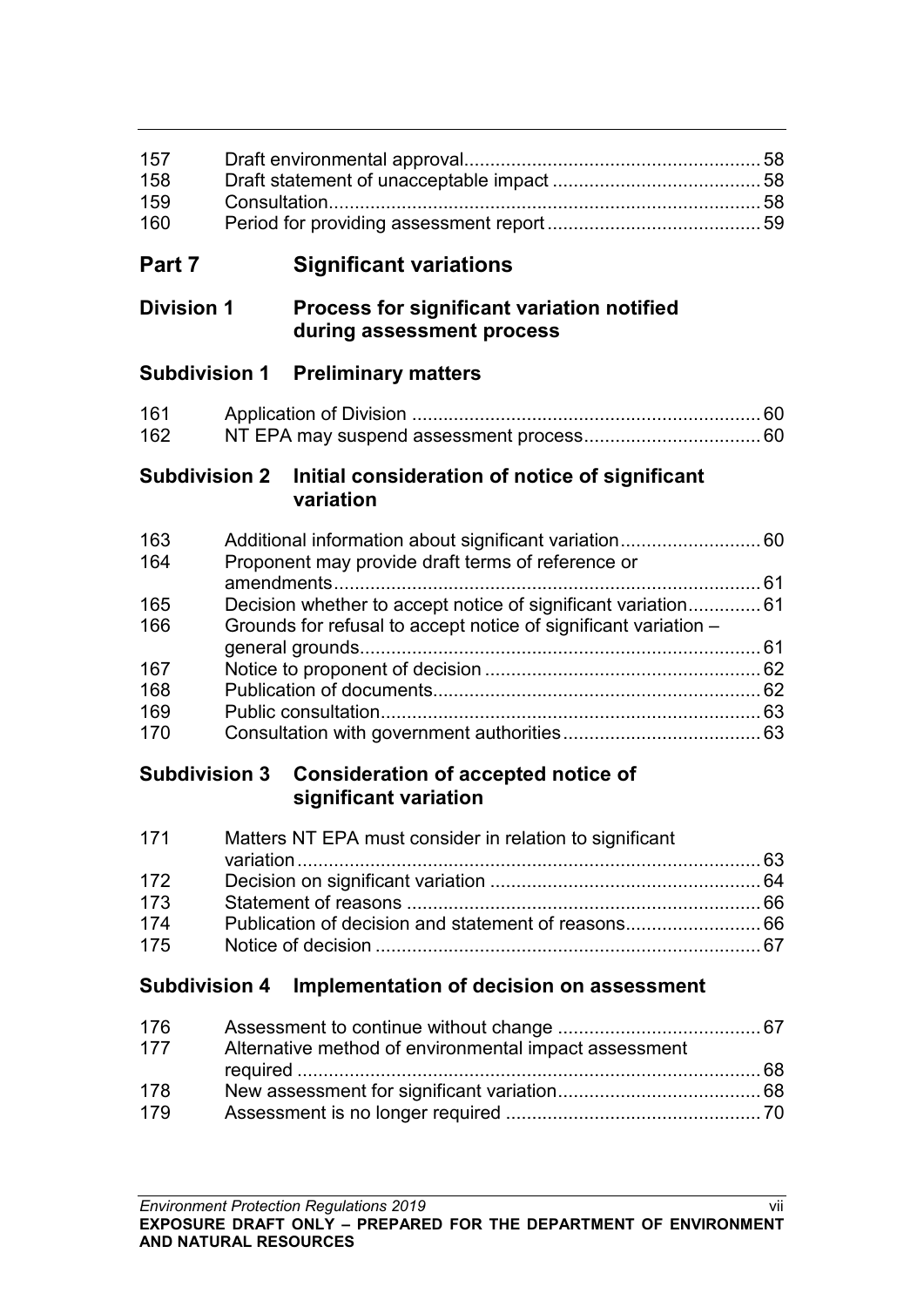# **Subdivision 5 Amendment of terms of reference**

| 180 |                                                               | . 70 |
|-----|---------------------------------------------------------------|------|
| 181 |                                                               |      |
| 182 |                                                               |      |
| 183 | Publication of draft amending terms of reference 71           |      |
| 184 |                                                               |      |
| 185 |                                                               |      |
| 186 | Decision on draft amending terms of reference for significant | 72   |
| 187 |                                                               |      |
|     | Approved amending terms of reference to be given to           | 72   |
| 188 |                                                               |      |
| 189 | Assessment process after amending terms of reference          |      |
|     | approved.                                                     | 73   |
|     |                                                               |      |

## **Division 2 Process for significant variation after assessment report**

# **Subdivision 1 Preliminary matters**

| 190 |                                                               |  |
|-----|---------------------------------------------------------------|--|
| 191 | NT EPA to notify Minister of receipt of notice of significant |  |
|     |                                                               |  |

## **Subdivision 2 Initial consideration of notice of significant variation**

| 192 |                                                                      |  |
|-----|----------------------------------------------------------------------|--|
| 193 |                                                                      |  |
| 194 | Decision whether to accept notice of significant variation 74        |  |
| 195 | Grounds for refusal to accept notice of significant variation -      |  |
|     |                                                                      |  |
| 196 | Matters to be provided to Minister if notice of variation refused 75 |  |
| 197 |                                                                      |  |
| 198 |                                                                      |  |
| 199 |                                                                      |  |
| 200 |                                                                      |  |

# **Subdivision 3 Consideration of accepted notice of significant variation**

| 201 | Matters NT EPA must consider in relation to significant |  |
|-----|---------------------------------------------------------|--|
|     |                                                         |  |
| 202 |                                                         |  |
| 203 |                                                         |  |
| 204 |                                                         |  |
| 205 |                                                         |  |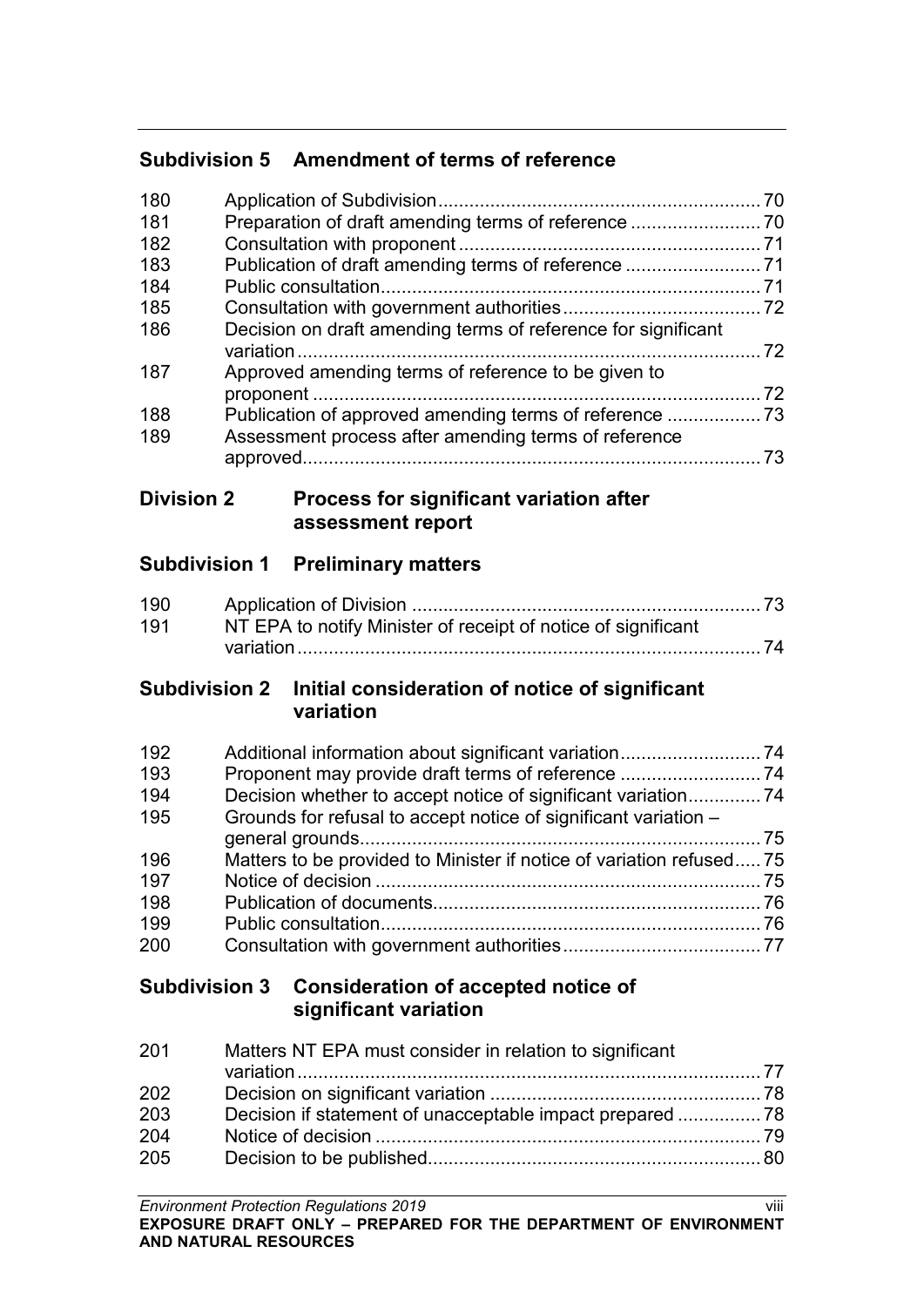# **Subdivision 4 Implementation of decision under regulation 202 or 203**

| 206 | Matters to be provided to Minister if additional assessment not |  |
|-----|-----------------------------------------------------------------|--|
| 207 | Documents to be provided to Minister if new assessment not      |  |
|     |                                                                 |  |
| 208 |                                                                 |  |
| 209 | Consultation on draft environmental approval  82                |  |

## **Division 3 Variation after environmental approval granted**

# **Subdivision 1 Preliminary matters**

210 Application of Division ................................................................... 83

## **Subdivision 2 Initial consideration of referral of significant variation**

| 211 |                                                                  | 83 |
|-----|------------------------------------------------------------------|----|
| 212 |                                                                  | 84 |
| 213 | Decision whether to accept referral of significant variation for |    |
|     |                                                                  | 84 |
| 214 | Decision whether to accept referral of significant variation for |    |
|     |                                                                  | 84 |
| 215 | Decision on approval holder initiated EIS referral 85            |    |
| 216 | Grounds for refusal to accept referral – general grounds  85     |    |
| 217 | Ground for refusal to accept referral for strategic assessment85 |    |
| 218 | Ground for refusal to accept referral as approval holder         |    |
|     |                                                                  | 85 |
| 219 |                                                                  | 85 |
| 220 |                                                                  | 86 |
| 221 |                                                                  | 86 |
| 222 |                                                                  | 87 |

# **Subdivision 3 Consideration of accepted referral of significant variation**

| 223 | Matters NT EPA must consider in relation to significant |  |
|-----|---------------------------------------------------------|--|
|     |                                                         |  |
| 224 |                                                         |  |
| 225 |                                                         |  |
| 226 |                                                         |  |
|     |                                                         |  |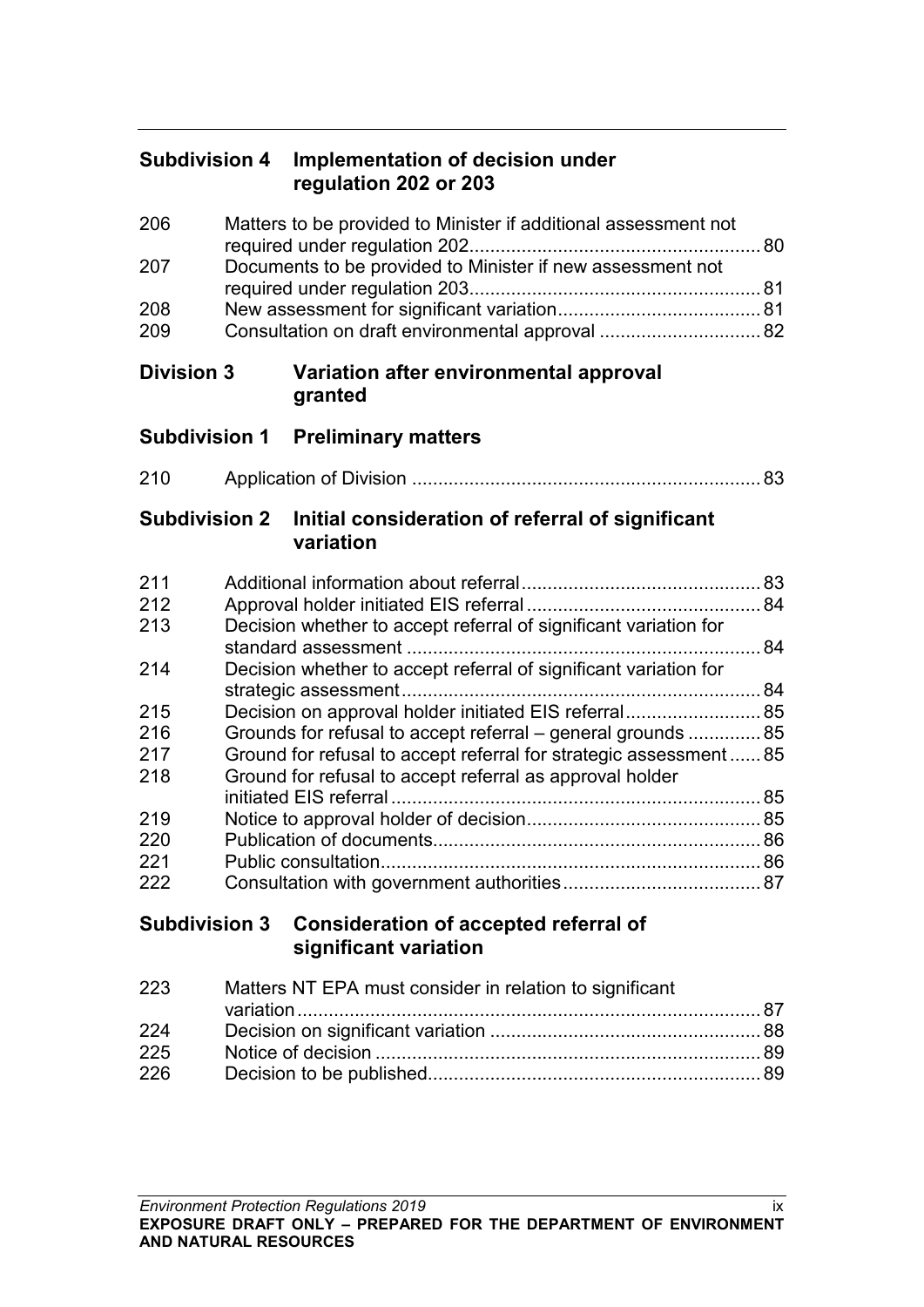| <b>Subdivision 4</b>                   |  | Implementation of decision on referral of<br>significant variation                                              |  |
|----------------------------------------|--|-----------------------------------------------------------------------------------------------------------------|--|
| 227                                    |  | Documents to be provided to Minister if environmental impact<br>assessment not required under regulation 224 89 |  |
| 228<br>229                             |  | Consultation on draft amended environmental approval  90                                                        |  |
| Part 8                                 |  | <b>Environment protection bonds</b>                                                                             |  |
| 230                                    |  |                                                                                                                 |  |
| Part 9                                 |  | Registers of environmental auditors and<br>environmental practitioners                                          |  |
| 231<br>232                             |  |                                                                                                                 |  |
| Part 10                                |  | <b>Notice of environmental incidents</b>                                                                        |  |
| 233                                    |  |                                                                                                                 |  |
| Part 11                                |  | Infringement notice offences                                                                                    |  |
| 234<br>235<br>236<br>237<br>238<br>239 |  | Infringement notice offence and prescribed amount payable  94                                                   |  |
| Part 12                                |  | <b>General matters</b>                                                                                          |  |
| 240<br>241<br>242<br>243<br>244        |  |                                                                                                                 |  |
| <b>Schedule</b>                        |  | Infringement notice offences and<br>prescribed amounts                                                          |  |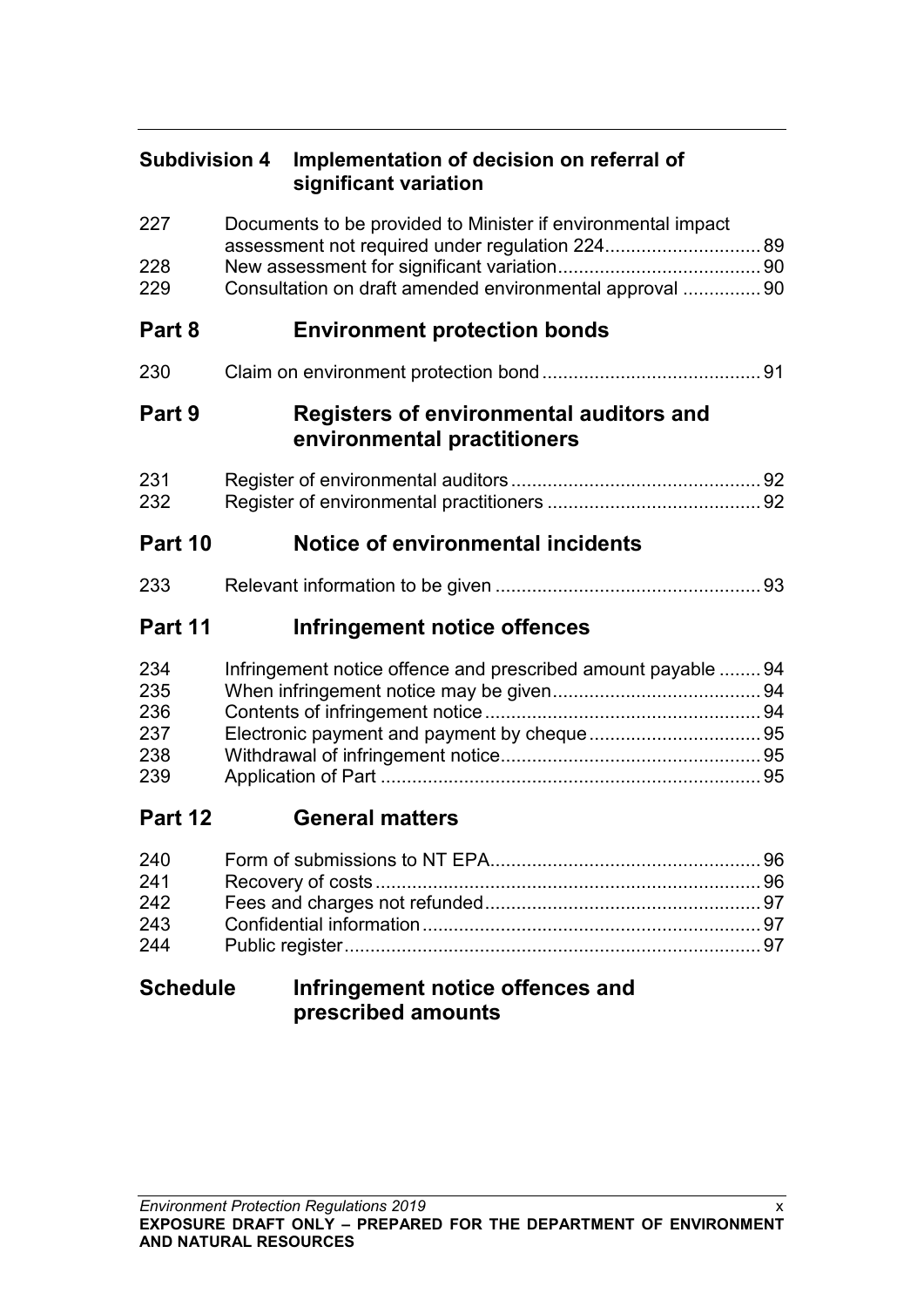

# **NORTHERN TERRITORY OF AUSTRALIA** \_\_\_\_\_\_\_\_\_\_\_\_\_\_\_\_\_\_\_\_\_\_\_\_\_\_\_\_\_

### **Subordinate Legislation No. [ ] of 2019\*** \_\_\_\_\_\_\_\_\_\_\_\_\_\_\_\_\_\_\_\_\_\_\_\_\_\_\_\_\_

# *Environment Protection Regulations 2019*

I, Vicki Susan O'Halloran, Administrator of the Northern Territory of Australia, acting with the advice of the Executive Council, make the following regulations under the *Environment Protection Act 2019*.

Dated 2019

Administrator

By Her Honour's Command

Minister for [ ]

# **EXPOSURE DRAFT ONLY**

## **PREPARED FOR THE DEPARTMENT OF ENVIRONMENT AND NATURAL RESOURCES**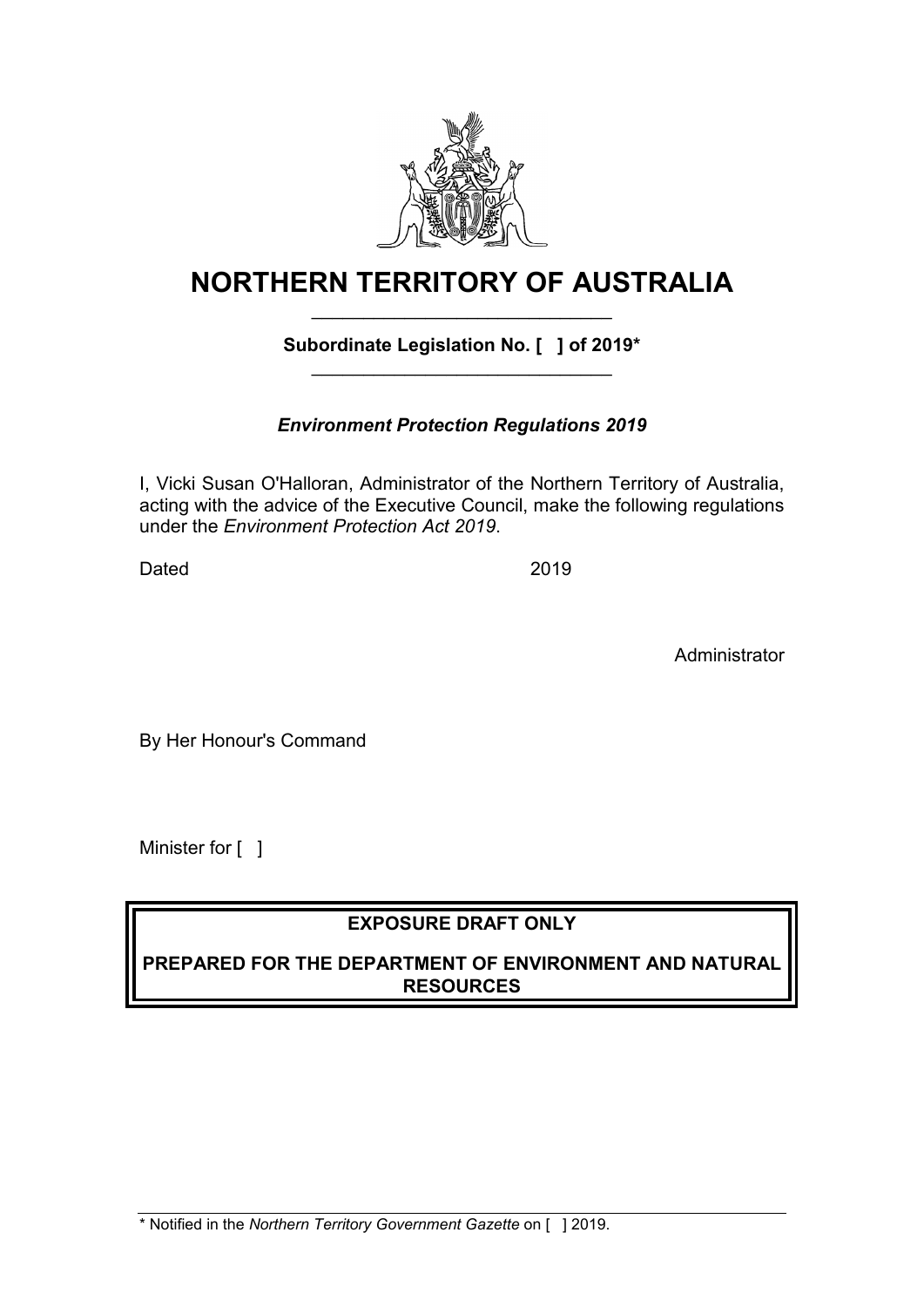### **Part 1 Preliminary matters**

#### **1 Citation**

These Regulations may be cited as the *Environment Protection Regulations 2019*.

#### **2 Commencement**

These Regulations commence on the day on which section 17 of the *Environment Protection Act 2019* commences.

#### **3 Definitions**

In these Regulations:

*amend* includes substitute.

*approval holder initiated EIS referral* means a referral mentioned in regulation [212.](#page-93-0)

*EIS* means environmental impact statement.

*infringement notice*, see regulation [235.](#page-103-0)

*infringement notice offence*, see regulation [234\(](#page-103-1)1).

*method of environmental impact assessment*, see regulation [5.](#page-12-0)

*prescribed amount*, for an infringement notice offence, see regulation [234\(](#page-103-1)2).

*proponent initiated EIS referral* means a referral mentioned in regulation [42.](#page-25-0)

*referred action* means a proposed action referred to the NT EPA under section 48 or 50(2)(c) of the Act for standard assessment.

#### *referred significant variation* means:

- (a) a proposed significant variation of an action notified under section 51(1) of the Act; or
- (b) a proposed significant variation of a strategic proposal notified under section 51(2) of the Act; or
- (c) a proposed significant variation of an action that has been referred to the NT EPA under section 52(1) of the Act.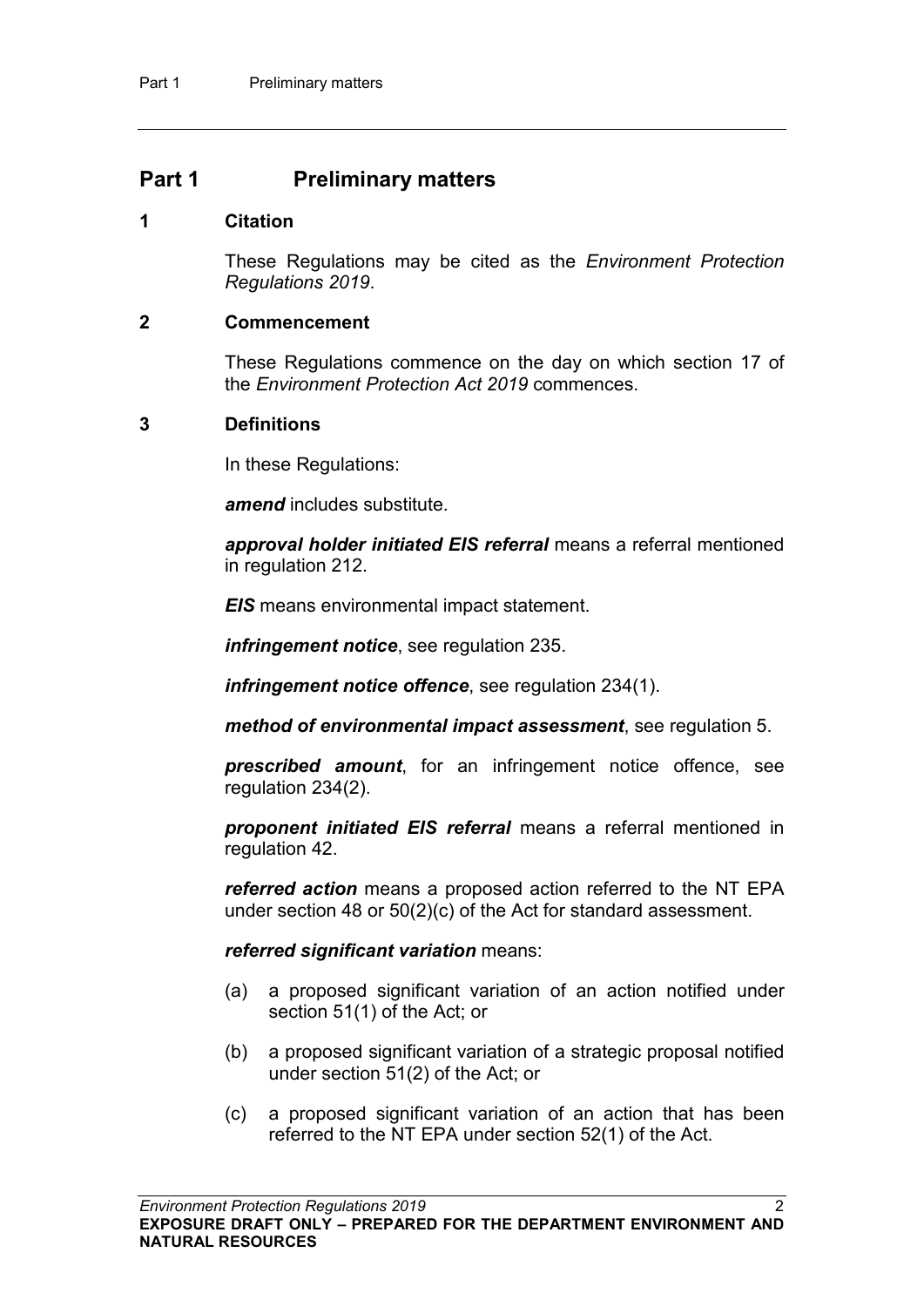*referred strategic proposal* means a strategic proposal referred to the NT EPA under section 49 of the Act for strategic assessment.

*terms of reference*, in relation to an environmental impact assessment, means:

- (a) the terms of reference approved under Part 5, Division 5 for the assessment; or
- (b) if the terms of reference are amended under these Regulations – the terms of reference as amended.

# **Part 2 Important concepts**

#### **4 Meaning of** *significant environmental harm*

The prescribed amount for section 9(b) of the Act is \$50 000.

#### <span id="page-12-0"></span>**5 Methods of environmental impact assessment**

- (1) The methods of environmental impact assessment that may be required for a referred action, a referred strategic proposal or a referred significant variation are:
	- (a) assessment by referral information; or
	- (b) assessment by supplementary environmental report; or
	- (c) assessment by environmental impact statement; or
	- (d) assessment by inquiry.
- (2) An assessment by inquiry may be conducted separately or with any other method of environmental impact assessment.

### **6 Fit and proper person**

- (1) The following matters are prescribed for section 62(b) of the Act:
	- (a) whether, in the Minister's opinion, the person is of good repute, having regard to character, honesty and integrity;
	- (b) if the person is a body corporate whether, in the Minister's opinion, each director of the body corporate is of good repute, having regard to character, honesty and integrity;
	- (c) if the person is a member of a partnership whether, in the Minister's opinion, each member of the partnership is of good repute, having regard to character, honesty and integrity;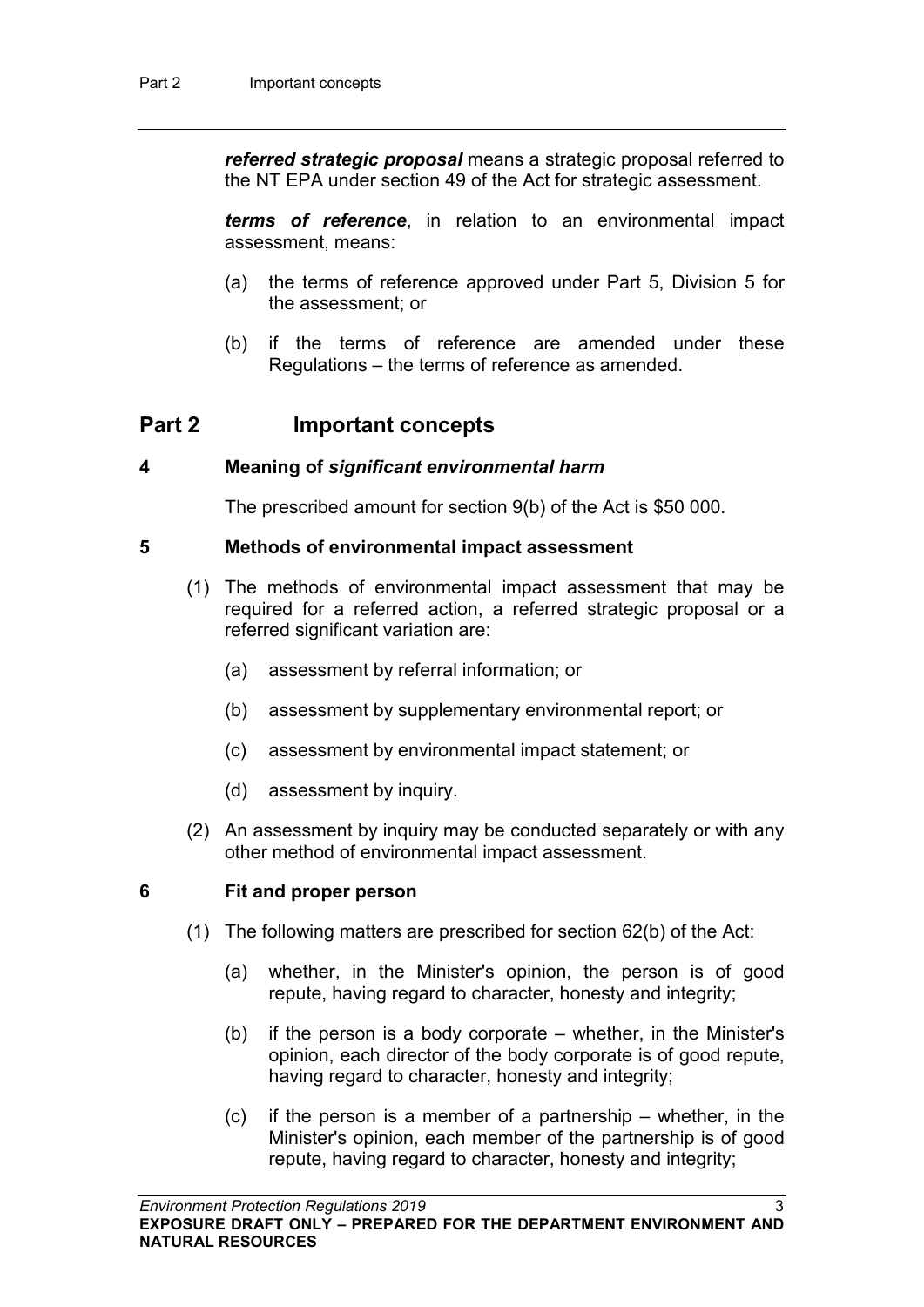- (d) whether the person, during the previous 3 years:
	- (i) was an undischarged bankrupt; or
	- (ii) applied to take the benefit of any law for the relief of bankrupt or insolvent debtors; or
	- (iii) compounded with the person's creditors or made an assignment of the person's remuneration for their benefit;
- (e) whether the person is or was a director of a body corporate:
	- (i) that is the subject of a winding up order; or
	- (ii) for which a controller or administrator has been appointed during the previous 3 years;
- (f) if the person is a body corporate whether the body corporate:
	- (i) is the subject of a winding up order; or
	- (ii) has had a controller or administrator appointed during the previous 3 years;
- (g) whether, in the Minister's opinion, the person has the financial capacity to comply with the person's obligations under the environmental approval;
- (h) whether, in the Minister's opinion, actions or things authorised by the environmental approval will be carried out by a technically competent person.
- (2) If the Minister has regard to the matters in section 62(a) of the Act in relation to a person that is a body corporate, the following additional matters are prescribed for section 62(b) of the Act:
	- (a) whether the Minister believes on reasonable grounds that a director of the body corporate:
		- (i) has contravened a law of the Territory or another jurisdiction that relates to the physical or biological environment, including matters relating to pollution, biodiversity, natural resources, planning, development or waste; or
		- (ii) has contravened a law of the Territory or another jurisdiction that relates to heritage, health or cultural matters, including matters relating to sacred sites; or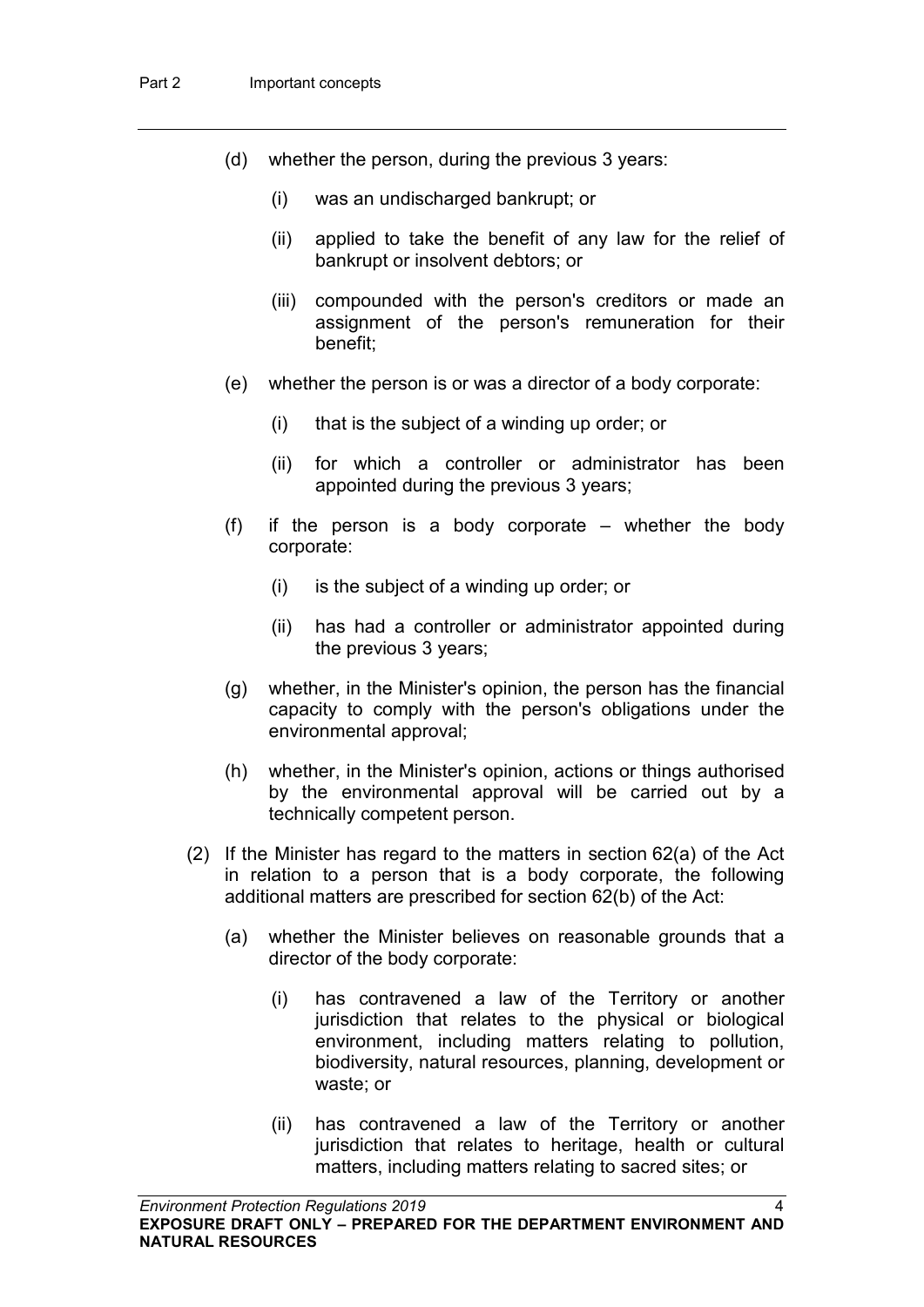- (iii) has contravened a law of the Territory or another jurisdiction that relates to work health and safety; or
- (iv) has committed an offence against any law of the Territory or another jurisdiction that involves an element of fraud or dishonesty; or
- (v) has behaved or is likely to behave in a way that is inconsistent with the person's duties as an approval holder;
- (b) whether the Minister believes on reasonable grounds that a director of the body corporate is or has been the director of another body corporate that has engaged in conduct of a kind mentioned in paragraph (a);
- (c) if the body corporate is the subsidiary of another body or company (the *parent company*) – whether the Minister believes on reasonable grounds that:
	- (i) the parent company or a director of the parent company has engaged in conduct of a kind mentioned in paragraph (a); or
	- (ii) a director of the parent company is or has been the director of another body corporate that has engaged in conduct of a kind mentioned in paragraph (a).
- (3) In this regulation, a reference to a director of a body corporate includes a reference to a person concerned in the management of the body corporate.
- (4) Despite subregulation (2), the Minister may disregard conduct mentioned in that subregulation having regard to:
	- (a) the seriousness of the conduct; and
	- (b) the length of time since the conduct occurred; and
	- (c) any other matters that appear relevant to the Minister.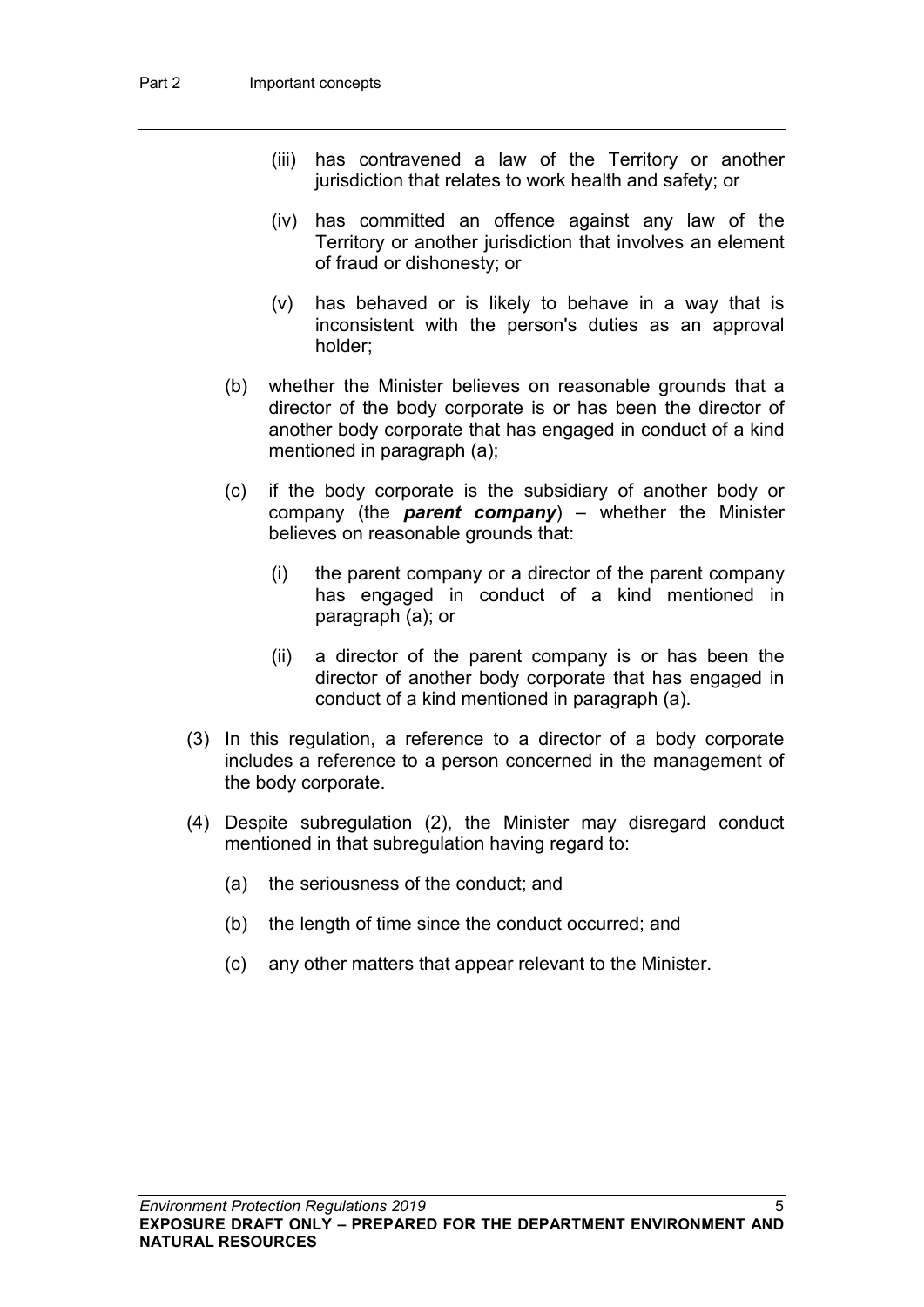# **Part 3 Environment protection declarations**

### **Division 1 Environmental objectives and referral triggers**

### **Subdivision 1 Purpose of Division**

#### **7 Purpose of Division**

This Division sets out processes for preparing the following:

- (a) the declaration of an environmental objective under section 28 of the Act;
- (b) the declaration of a referral trigger under section 30 of the Act;
- (c) a review of environmental objectives and referral triggers under section 32 of the Act;
- (d) the amendment of an environmental objective or referral trigger under section 33 of the Act;
- (e) the revocation of an environmental objective or referral trigger under section 33 of the Act.

## **Subdivision 2 Process for declaring objective or trigger**

### **8 Application of Subdivision**

This Subdivision applies if the Minister proposes to declare:

- (a) an environmental objective under section 28 of the Act; or
- (b) a referral trigger under section 30 of the Act.

### **9 Draft declaration to be prepared**

The Minister must prepare a draft declaration of the environmental objective or referral trigger.

#### **10 Consultation with NT EPA**

The Minister must consult with the NT EPA in relation to the draft declaration.

#### **11 Public consultation**

(1) The Minister must publish a notice of the draft declaration.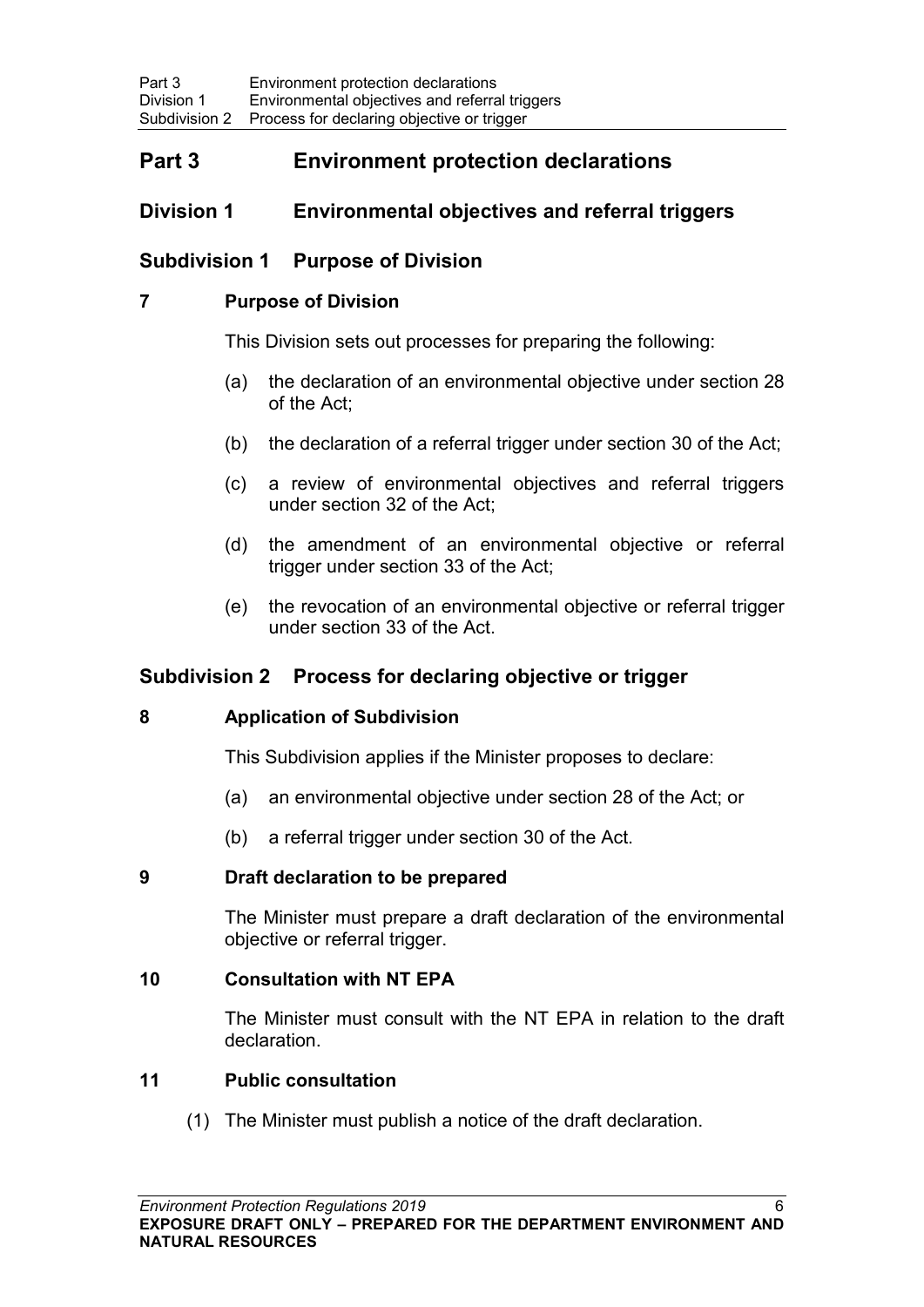- (2) The notice must:
	- (a) state where the draft declaration, and a statement of reasons for the draft declaration, may be inspected and obtained; and
	- (b) invite interested persons to make written comments to the Minister on the draft declaration within the period specified in the notice.
- (3) The comment period must be not less than 30 business days after the date of the notice.

#### **12 Decision on draft declaration**

- (1) The Minister must consider:
	- (a) the comments of the NT EPA on the draft declaration; and
	- (b) any written comments received on the draft declaration within the comment period specified in the notice under regulation 11.
- (2) After considering the comments, the Minister may decide:
	- (a) to declare the environmental objective or referral trigger; or
	- (b) to amend the draft environmental objective or referral trigger and declare the amended objective or trigger; or
	- (c) not to declare the environmental objective or referral trigger.

#### **Subdivision 3 Process for review of objectives and triggers**

#### **13 Application of Subdivision**

This Subdivision applies if the Minister proposes to review the environmental objectives and referral triggers.

#### **14 Consultation with NT EPA**

The Minister must consult with the NT EPA in relation to the review of the environmental objectives and referral triggers.

#### <span id="page-16-0"></span>**15 Public consultation**

(1) The Minister must publish a notice of the review of the environmental objectives and referral triggers.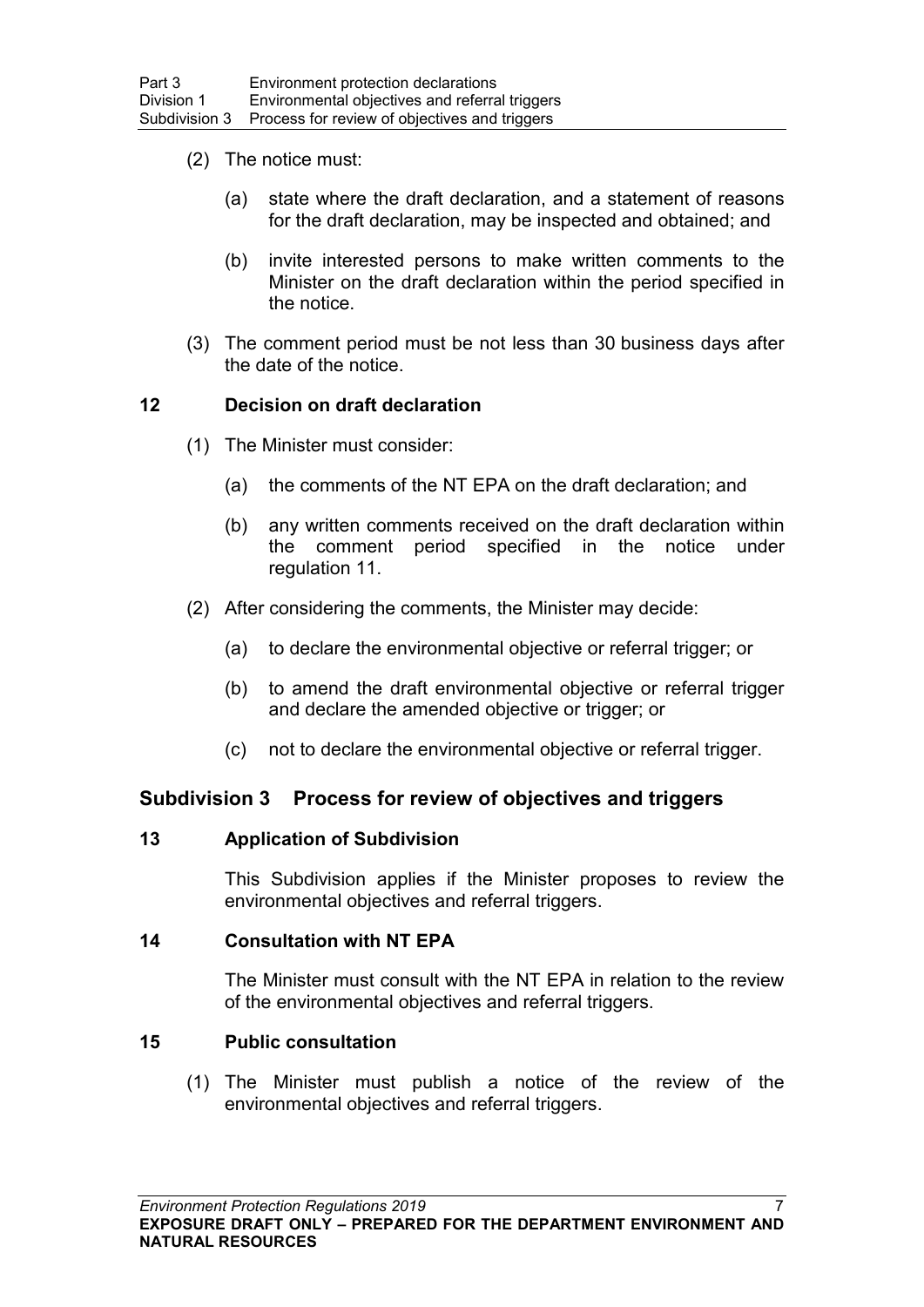- (2) The notice must invite interested persons to make written comments to the Minister on the review within the period specified in the notice.
- (3) The comment period must be not less than 30 business days after the date of the notice.

#### **16 Decision on review**

- (1) The Minister must consider:
	- (a) the comments of the NT EPA on the review; and
	- (b) any written comments received on the review within the comment period specified in the notice under regulation [15.](#page-16-0)
- (2) After considering the comments, the Minister may decide:
	- (a) that a new or amended environmental objective or referral trigger is required; or
	- (b) that the existing environmental objectives and referral triggers are to remain unchanged.
- (3) The Minister must publish a decision and a statement of reasons for the decision under subregulation (2) as soon as practicable after the decision is made.
- (4) Subdivision 2 applies to the declaration of a new environmental objective or referral trigger after a review.
- (5) Subdivision 4 applies to the amendment of an environmental objective or referral trigger after a review.

### **Subdivision 4 Process for amending objective or trigger**

#### **17 Application of Subdivision**

- (1) This Subdivision applies if the Minister proposes to amend:
	- (a) an environmental objective; or
	- (b) a referral trigger.
- (2) This Subdivision does not apply to an amendment that is solely of an administrative nature.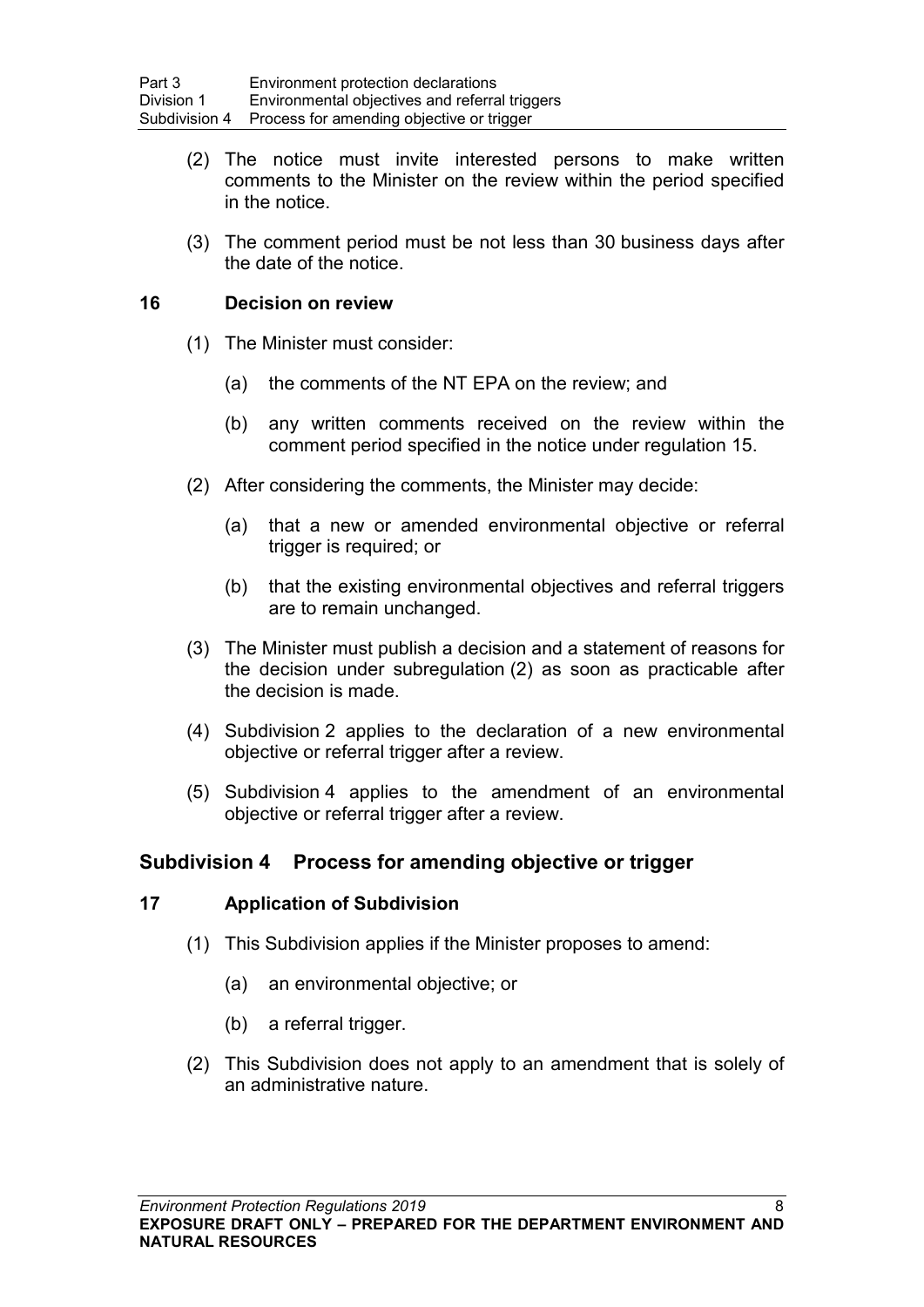#### **18 Draft amendment declaration to be prepared**

The Minister must prepare a draft amendment declaration to amend the environmental objective or referral trigger.

#### **19 Consultation with NT EPA**

The Minister must consult with the NT EPA in relation to the draft amendment declaration.

#### <span id="page-18-0"></span>**20 Public consultation**

- (1) The Minister must publish a notice of the draft amendment declaration.
- (2) The notice must:
	- (a) state where the draft amendment declaration, and a statement of reasons for the draft amendment declaration, may be inspected and obtained; and
	- (b) invite interested persons to make written comments to the Minister on the draft amendment declaration within the period specified in the notice.
- (3) The comment period must be not less than 30 business days after the date of the notice.

#### **21 Decision on draft amendment declaration**

- (1) The Minister must consider:
	- (a) the comments of the NT EPA on the draft amendment declaration; and
	- (b) any written comments received on the draft amendment declaration within the comment period specified in the notice under regulation [20.](#page-18-0)
- (2) After considering the comments, the Minister may decide:
	- (a) to declare the amendment to the environmental objective or referral trigger; or
	- (b) to amend the draft amendment declaration and declare the amendment to the environmental objective or referral trigger as so amended; or
	- (c) not to declare the amendment to the environmental objective or referral trigger.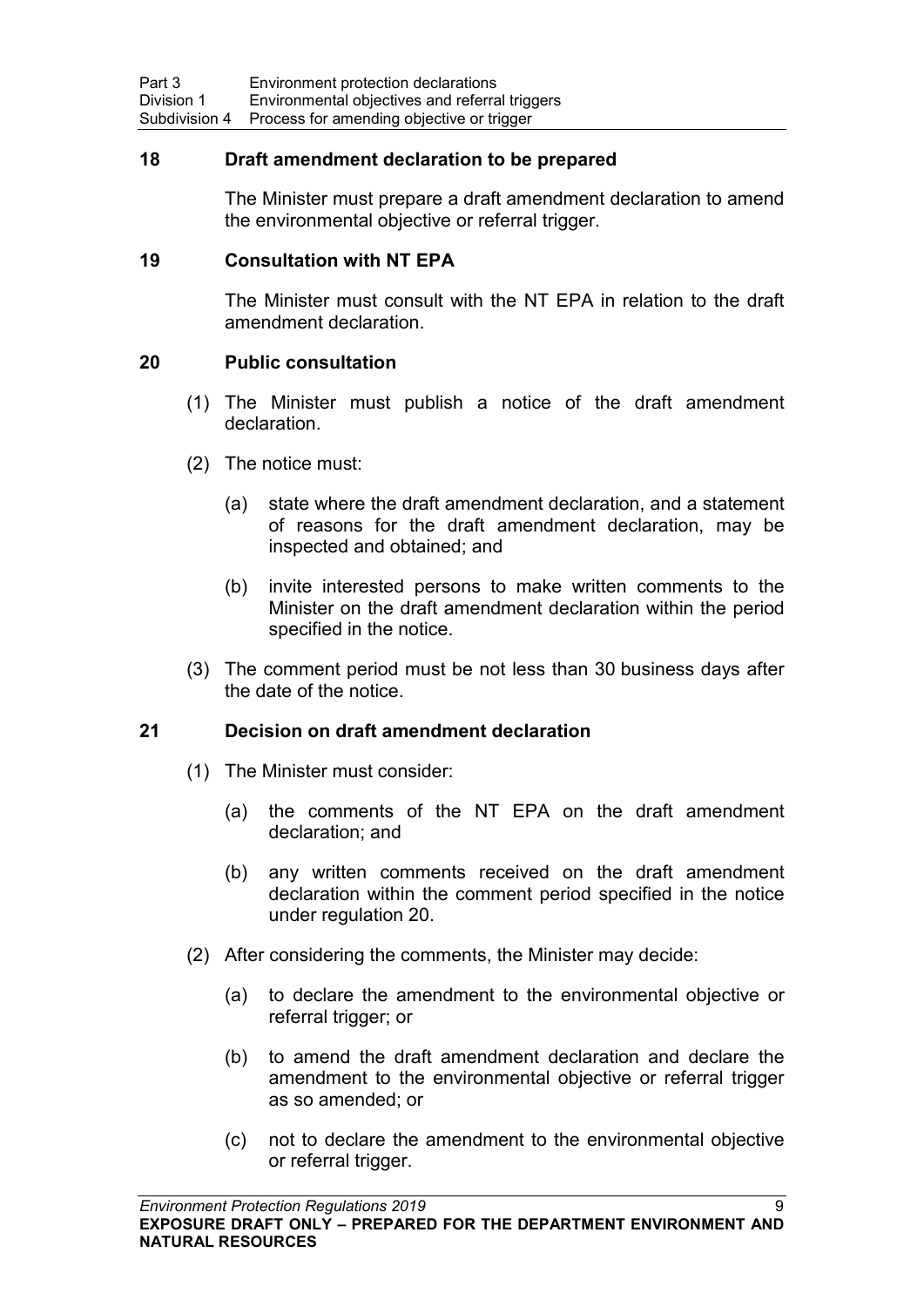## **Subdivision 5 Process for revoking objective or trigger**

### **22 Application of Subdivision**

- (1) This Subdivision applies if the Minister proposes to revoke:
	- (a) an environmental objective; or
	- (b) a referral trigger.
- (2) This Subdivision does not apply to an amendment that substitutes an environmental objective or referral trigger.

#### **23 Draft revocation to be prepared**

The Minister must prepare a draft revocation of the environmental objective or referral trigger.

#### **24 Consultation with NT EPA**

The Minister must consult with the NT EPA in relation to the draft revocation.

#### <span id="page-19-0"></span>**25 Public consultation**

- (1) The Minister must publish a notice of the draft revocation.
- (2) The notice must:
	- (a) state where the draft revocation, and a statement of reasons for the draft revocation, may be inspected and obtained; and
	- (b) invite interested persons to make written comments to the Minister on the draft revocation within the period specified in the notice.
- (3) The comment period must be not less than 30 business days after the date of the notice.

#### **26 Decision on draft revocation**

- (1) The Minister must consider:
	- (a) the comments of the NT EPA on the draft revocation; and
	- (b) any written comments received on the draft revocation within the comment period specified in the notice under regulation [25.](#page-19-0)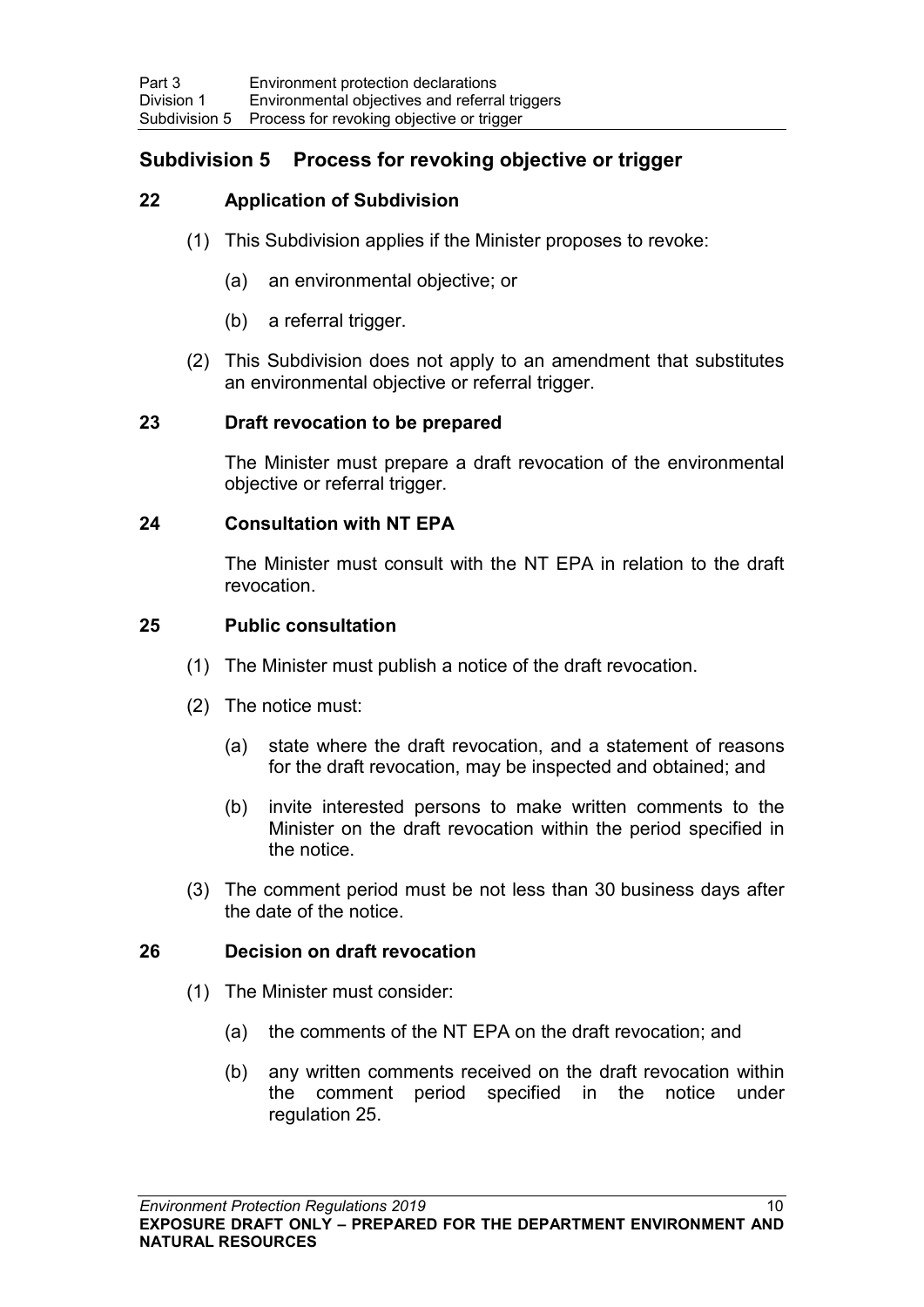- (2) After considering the comments, the Minister may decide:
	- (a) to revoke the environmental objective or referral trigger; or
	- (b) not to revoke the environmental objective or referral trigger and to declare an amendment to the objective or trigger instead; or
	- (c) not to revoke the environmental objective or referral trigger.

### **Division 2 Protected environmental areas and prohibited actions**

### **Subdivision 1 Purpose of Division**

### **27 Purpose of Division**

- (1) This Division sets out processes for preparing the following:
	- (a) a permanent declaration of an environmental area under section 36 of the Act;
	- (b) a declaration of a prohibited action or a class of prohibited actions under section 38 of the Act;
	- (c) a revocation of a declaration under section 39 of the Act.
- (2) This Division does not apply to an amendment that is solely of an administrative nature.

## **Subdivision 2 Process for declaring protected environmental area or prohibited action**

### **28 Application of Subdivision**

This Subdivision applies if the Minister proposes to declare:

- (a) an area of land to be a protected environmental area; or
- (b) a prohibited action or a class of prohibited actions.

### **29 Draft declaration to be prepared**

The Minister must prepare:

(a) a draft permanent declaration of the protected environmental area; or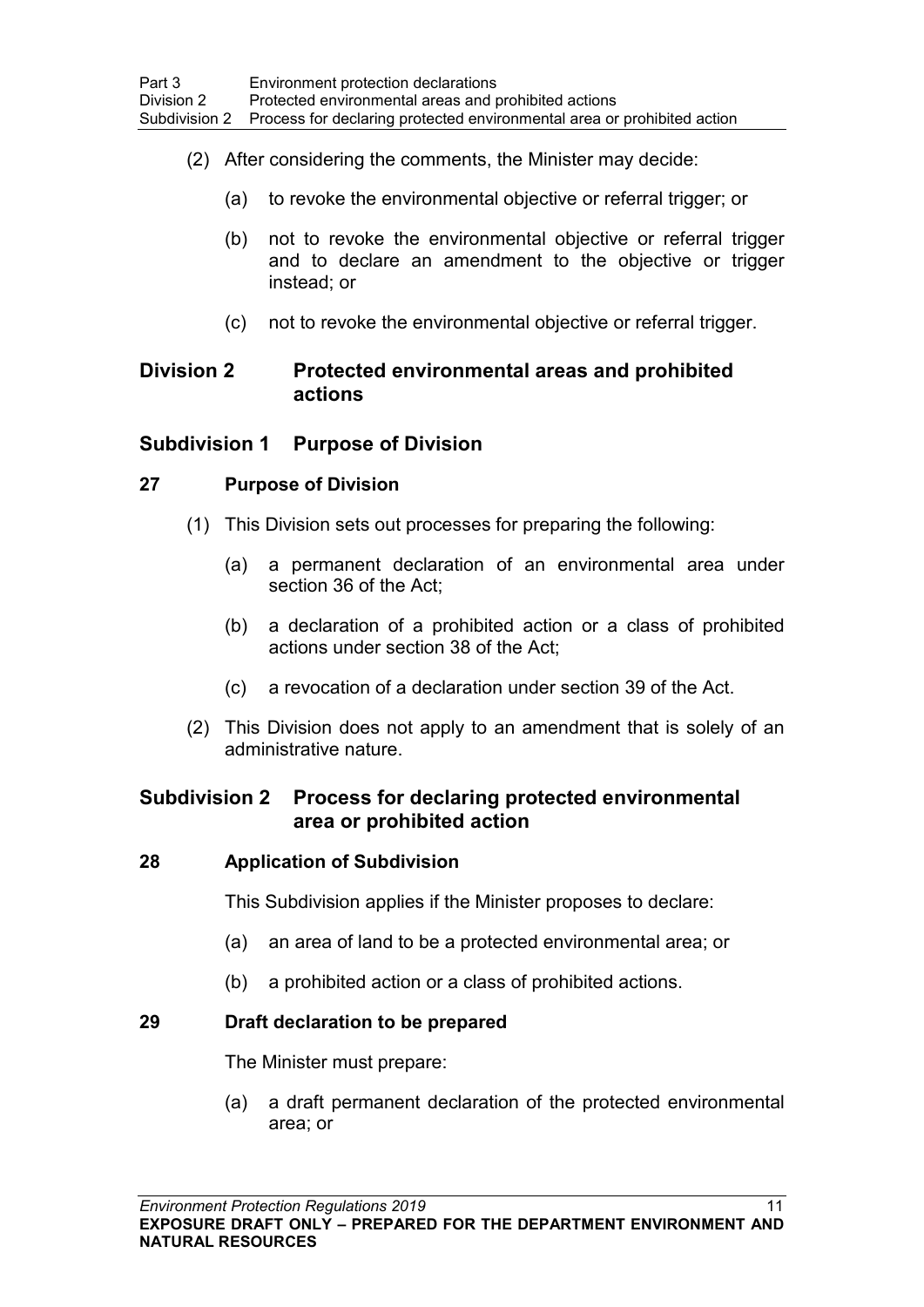(b) a draft declaration of the prohibited action or a class of prohibited actions.

#### **30 Consultation with NT EPA**

The Minister must consult with the NT EPA in relation to the draft declaration.

#### <span id="page-21-0"></span>**31 Public consultation**

- (1) The Minister must publish a notice of the draft declaration.
- (2) The notice must:
	- (a) state where the draft declaration, and a statement of reasons for the draft declaration, may be inspected and obtained; and
	- (b) invite interested persons to make written comments to the Minister on the draft declaration within the period specified in the notice.
- (3) The comment period must be not less than 30 business days after the date of the notice.

#### **32 Decision on draft declaration**

- (1) The Minister must consider:
	- (a) the comments of the NT EPA on the draft declaration; and
	- (b) any written comments received on the draft declaration within the comment period specified in the notice under regulation [31.](#page-21-0)
- (2) After considering the comments, the Minister may decide:
	- (a) to declare the protected environmental area or the prohibited action or class of prohibited actions; or
	- (b) to amend the draft declaration and declare the protected environmental area or the prohibited action or class of prohibited actions in accordance with the amended draft declaration; or
	- (c) not to declare the protected environmental area or the prohibited action or class of prohibited actions.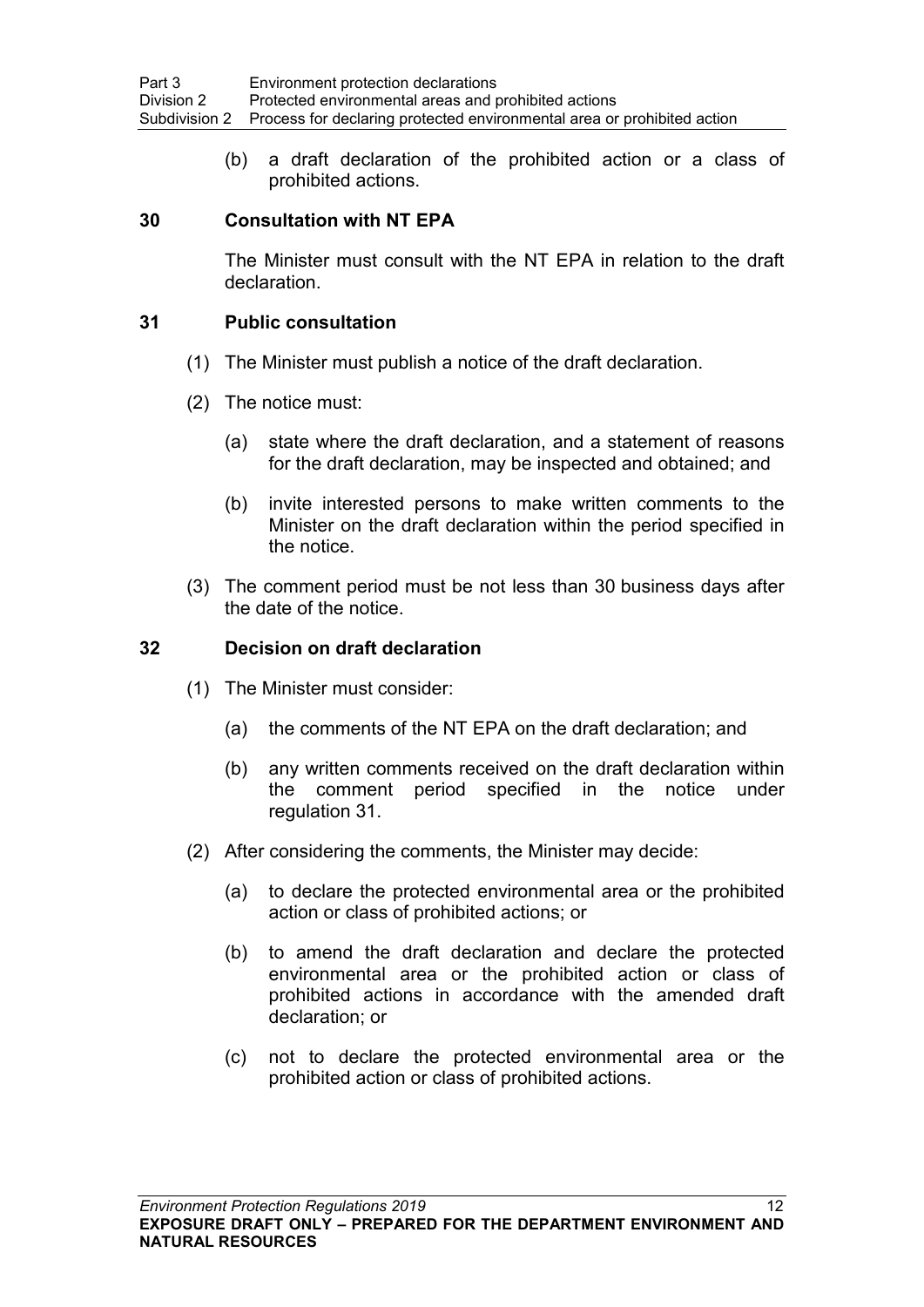| Part 3     | Environment protection declarations                                                               |
|------------|---------------------------------------------------------------------------------------------------|
| Division 2 | Protected environmental areas and prohibited actions                                              |
|            | Subdivision 4 Process for revoking permanent declarations of areas and declarations of<br>actions |

### **Subdivision 3 Process for revoking temporary declarations of areas**

#### **33 Consultation with NT EPA**

The Minister must consult with the NT EPA and consider the comments of the NT EPA before revoking a temporary declaration in whole or in part under section 39(1) of the Act.

### **Subdivision 4 Process for revoking permanent declarations of areas and declarations of actions**

#### **34 Draft revocation declaration to be prepared**

The Minister must prepare a draft revocation of:

- (a) the permanent declaration of a protected environmental area; or
- (b) the declaration of a prohibited action or class of prohibited actions.

#### **35 Consultation with NT EPA**

The Minister must consult with the NT EPA in relation to the draft revocation.

#### <span id="page-22-0"></span>**36 Public consultation**

- (1) The Minister must publish a notice of the draft revocation.
- (2) The notice must:
	- (a) set out the draft revocation; and
	- (b) state where the draft revocation, and a statement of reasons for the draft revocation, may be inspected and obtained; and
	- (c) invite interested persons to make written comments to the Minister on the draft revocation within the period specified in the notice.
- (3) The comment period must be not less than 30 business days after the date of the notice.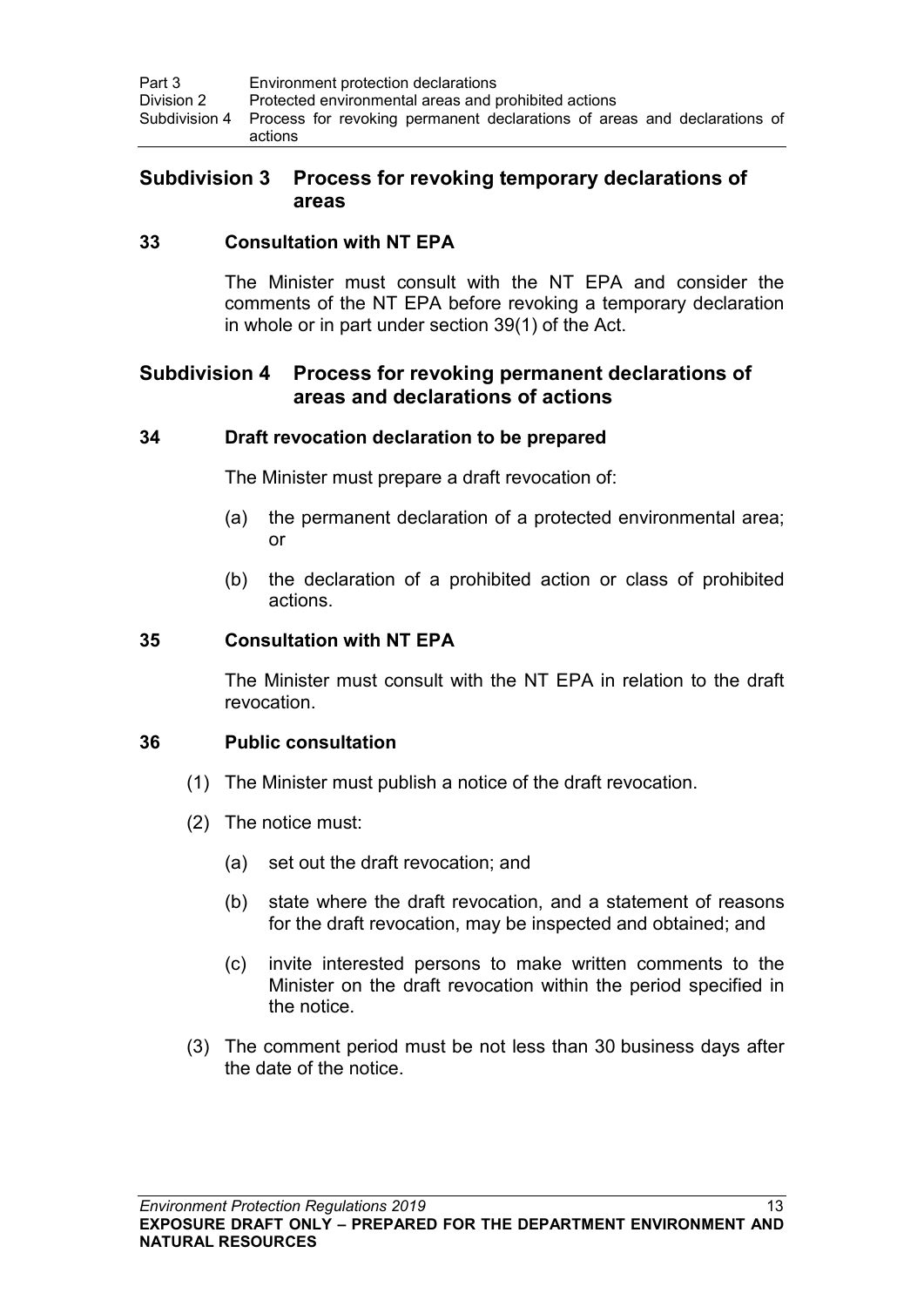### **37 Decision on draft revocation**

- (1) The Minister must consider:
	- (a) the comments of the NT EPA on the draft revocation; and
	- (b) any written comments received on the draft revocation within the comment period specified in the notice under regulation [36.](#page-22-0)
- (2) After considering the comments, the Minister may decide:
	- (a) to revoke:
		- (i) the permanent declaration of the protected environmental area; or
		- (ii) the declaration of the prohibited action or class of prohibited actions; or
	- (b) not to revoke the protected environmental area or prohibited action or class of prohibited actions and to declare an amendment to the protected environmental area or prohibited action or class of prohibited actions instead; or
	- (c) not to revoke the protected environmental area or prohibited action or class of prohibited actions.

# **Part 4 Referrals of proposed actions and strategic proposals**

### **Division 1 Purpose of Part**

### **38 Purpose of Part**

This Part sets out processes for the consideration of the following:

- (a) a referral of a proposed action for standard assessment under section 48 or 50(2)(c) of the Act;
- (b) a referral of a strategic proposal for strategic assessment under section 49 of the Act.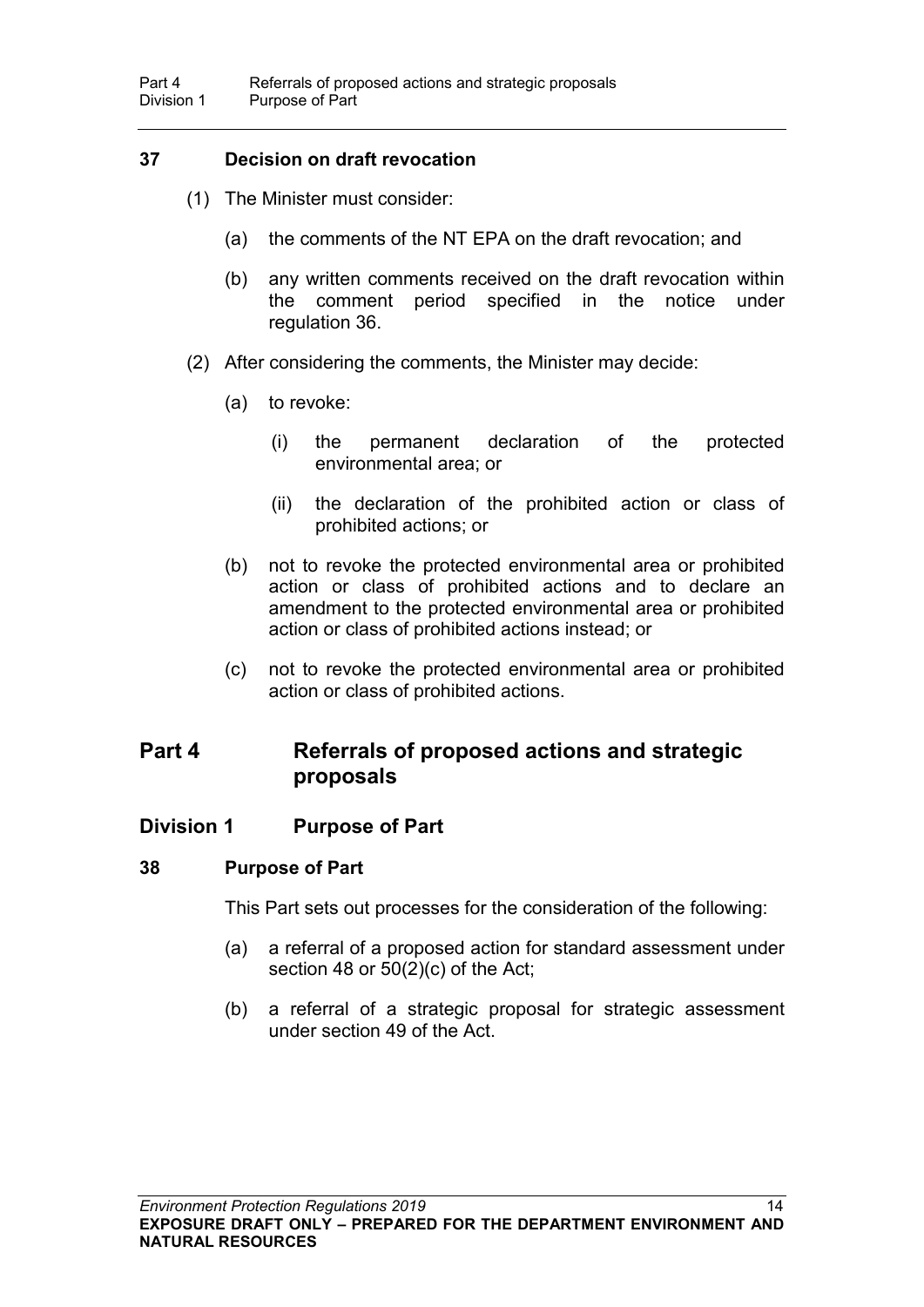### **Division 2 Initial consideration of referrals**

#### **39 Additional information about referral**

- <span id="page-24-0"></span>(1) On receipt of a referral of a proposed action under section 48 or 50(2)(c) of the Act or a strategic proposal under section 49 of the Act, the NT EPA may direct the proponent to give it additional information, within a specified period, in relation to the referral.
- (2) The additional information must be:
	- (a) a material omission from the referral; and
	- (b) required to enable the NT EPA to properly consider the referral and whether it is required to be made.
- (3) A direction must be given within 10 business days after the NT EPA receives the referral.
- (4) If the NT EPA gives a direction under this regulation, the required time for the NT EPA to make a decision on the referral under regulation [43,](#page-25-1) [44](#page-25-2) or [45](#page-26-0) ceases to run until the information is given.

#### <span id="page-24-1"></span>**40 Decision not to proceed with referral process**

- (1) The NT EPA may decide not to proceed with a referral of a proposed action or strategic proposal if NT EPA has directed the proponent to give it additional information under regulation [39](#page-24-0) and the proponent has failed to give that information within the period specified in the direction.
- (2) The NT EPA must give written notice to the proponent of a decision under subregulation (1).

#### **41 Show cause process**

- (1) The NT EPA must not make a decision under regulation [40](#page-24-1) unless the NT EPA has first complied with this regulation.
- (2) The NT EPA must give written notice to the proponent:
	- (a) stating the NT EPA's intention not to proceed with the referral of the proposed action or strategic proposal; and
	- (b) asking the proponent to show cause why the referral should proceed.
- (3) The notice must specify the date by which the proponent may show cause.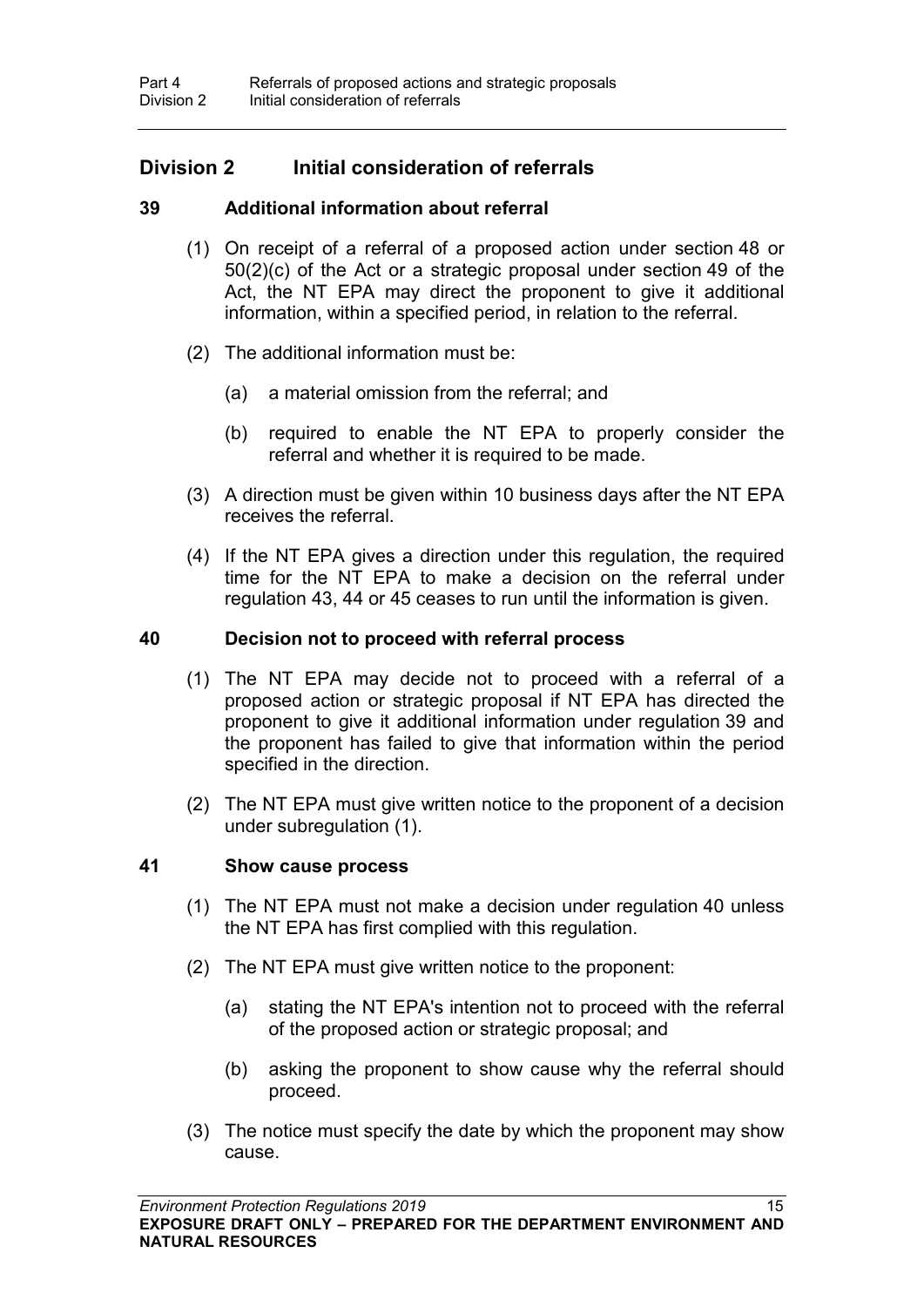- (4) The date specified in the notice must be not less than 10 business days after the date of the notice.
- (5) The NT EPA must consider any response given by the proponent to the show cause notice.

#### <span id="page-25-0"></span>**42 Proponent initiated EIS referral**

A proponent may include in a referral of a proposed action under section 48 or 50(2)(c) of the Act or a strategic proposal under section 49 of the Act:

- (a) draft terms of reference for an assessment by environmental impact statement for the proposed action or strategic proposal; and
- (b) a statement of the reasons why:
	- (i) an assessment by environmental impact statement is required for the proposed action or strategic proposal; and
	- (ii) the draft terms of reference are appropriate.

#### <span id="page-25-1"></span>**43 Decision whether to accept referral for standard assessment**

- (1) The NT EPA must accept or refuse to accept a referral of a proposed action under section 48 or 50(2)(c) of the Act for a standard assessment within 15 business days after the referral is made.
- (2) If the NT EPA does not make a decision under subregulation (1) within the required time, the referral is taken to be accepted.
- (3) This regulation does not apply if the NT EPA decides under regulation [40](#page-24-1) not to proceed with the referral.

#### <span id="page-25-2"></span>**44 Decision in relation to referral for strategic assessment**

- (1) The NT EPA may accept a referral of a strategic proposal under section 49 of the Act if it considers it appropriate to do so.
- (2) The NT EPA must make a decision whether to accept or refuse to accept a referral of a strategic proposal under section 49 of the Act within 15 business days after the referral is made.
- (3) This regulation does not apply if the NT EPA decides under regulation [40](#page-24-1) not to proceed with the referral.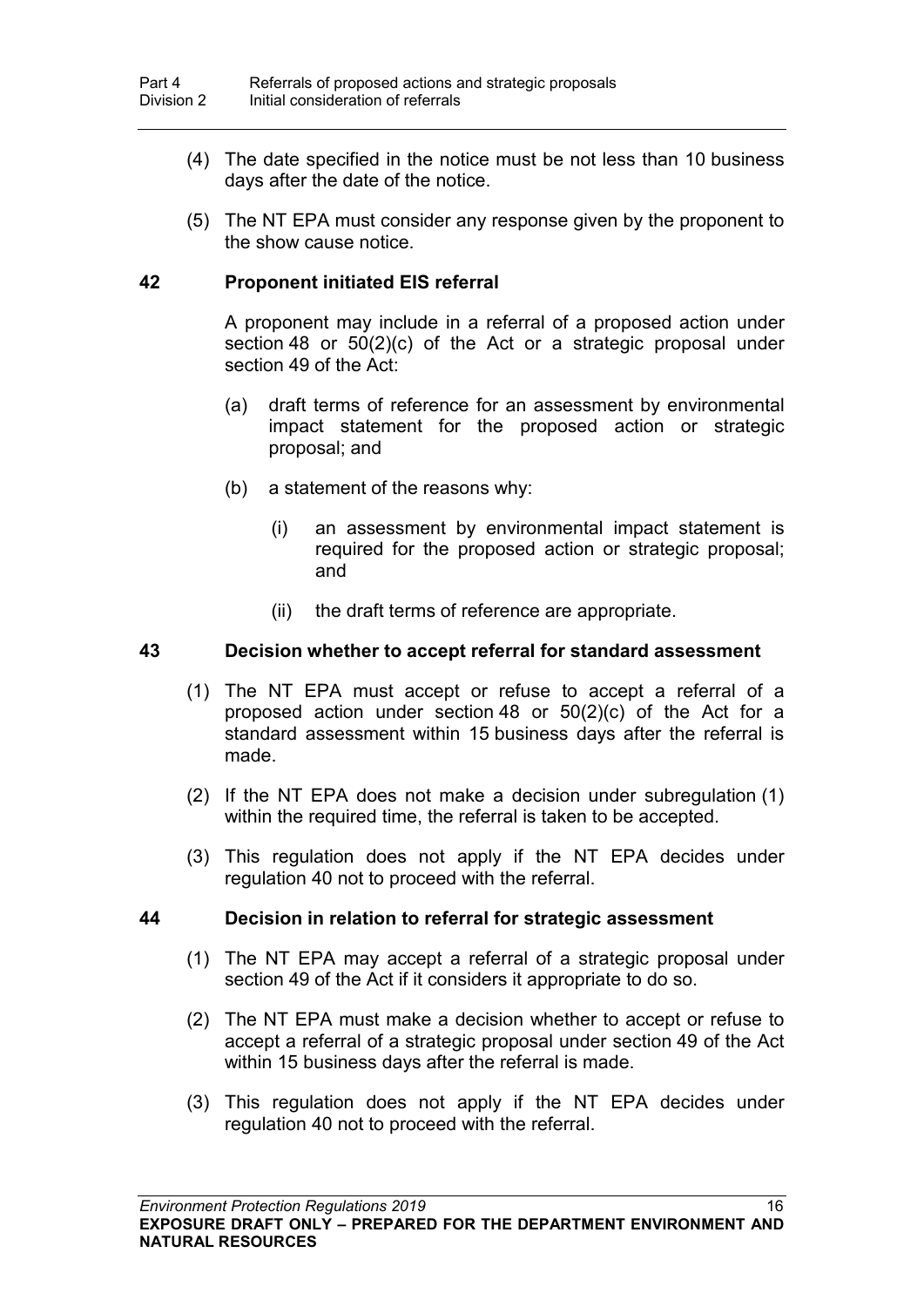#### <span id="page-26-0"></span>**45 Decision on proponent initiated EIS referral**

If a referral of a proposed action or strategic proposal includes the matters mentioned in regulation [42\(](#page-25-0)a) and (b), the NT EPA may decide to accept the referral as a proponent initiated EIS referral.

#### <span id="page-26-1"></span>**46 Grounds for refusal to accept referral – general grounds**

The NT EPA may refuse to accept a referral of a proposed action under section 48 or 50(2)(c) of the Act or a strategic proposal under section 49 of the Act if the NT EPA considers that the referral:

- (a) contains insufficient information to make an assessment decision; or
- (b) relates to part of a larger action proposed by the proponent and information on the whole action is required to make an assessment decision; or
- (c) was not required to be made.

#### <span id="page-26-2"></span>**47 Ground for refusal to accept referral for strategic assessment**

- (1) Without limiting regulation [46,](#page-26-1) the NT EPA may refuse to accept a referral of a strategic proposal for a strategic assessment if it considers that a standard assessment is more appropriate.
- (2) If the NT EPA refuses to accept a referral of a strategic proposal for a strategic assessment, it may accept the referral as a referral of a proposed action for a standard assessment.

#### **48 Ground for refusal to accept referral as proponent initiated EIS referral**

- (1) Without limiting regulation [46](#page-26-1) or [47,](#page-26-2) the NT EPA may refuse to accept a referral as a proponent initiated EIS referral if the NT EPA considers that an assessment by environmental impact statement is unlikely to be required for the proposed action or strategic proposal.
- (2) If the NT EPA refuses to accept a referral as a proponent initiated EIS referral, it may accept the referral as a referral for a standard assessment or strategic assessment.

#### **49 Notice of decision**

(1) The NT EPA must give notice of a decision under regulation [43,](#page-25-1) [44](#page-25-2) or [45](#page-26-0) to the proponent.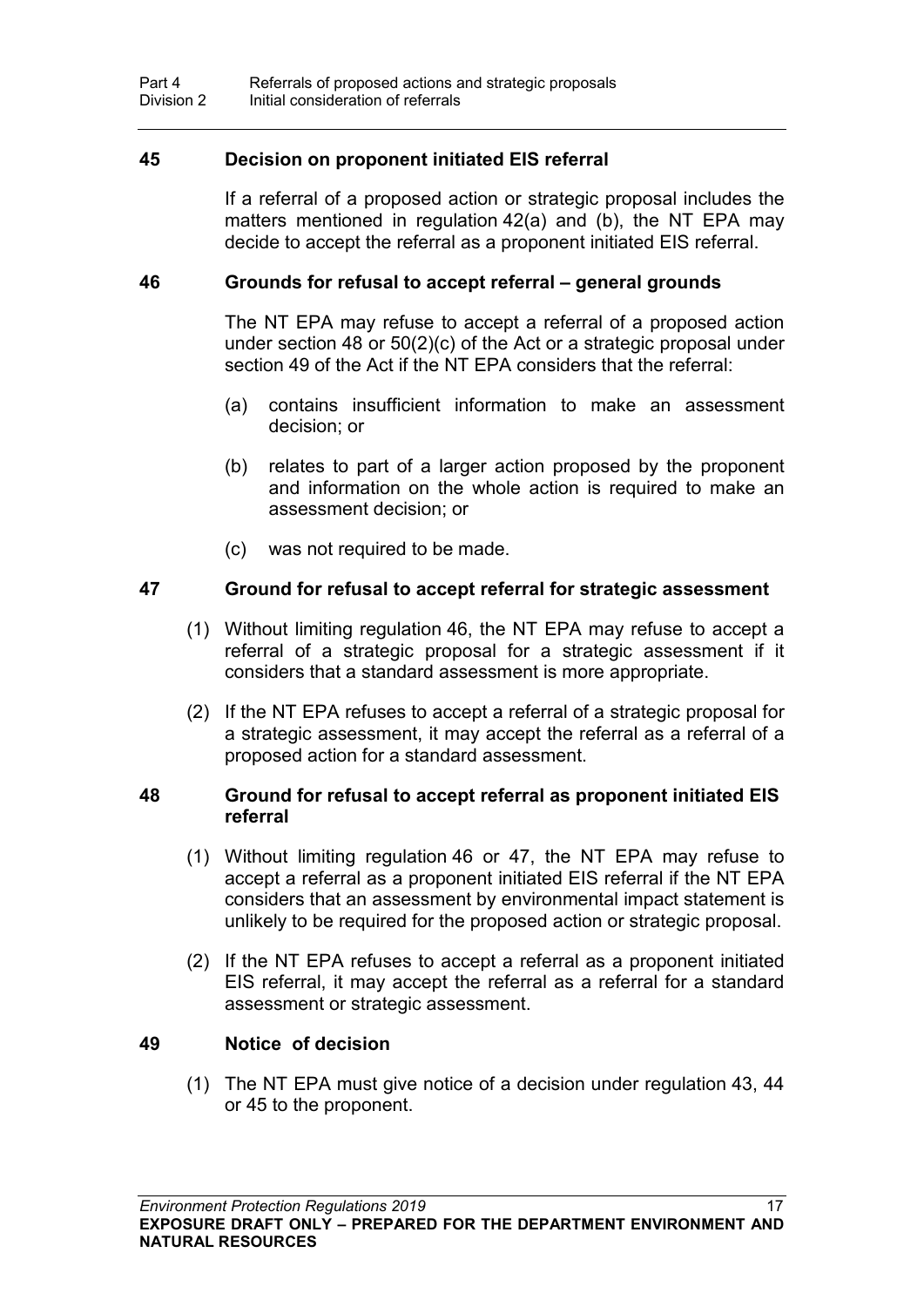- (2) The notice of decision must contain the following information:
	- (a) a statement that the referral has been accepted or refused;
	- (b) the name of the proponent;
	- (c) the name of the proposed action or strategic proposal;
	- (d) the nature of the proposed action or strategic proposal.
- (3) If the NT EPA refuses to accept a referral, the NT EPA must give the proponent a statement of reasons for the decision.
- (4) The notice and, if the decision is to refuse to accept the referral, the statement of reasons must be given as soon as practicable after the decision is made.

#### **50 Publication of documents**

- (1) The NT EPA must publish the following as soon as practicable after the decision is made:
	- (a) notice of the decision;
	- (b) if the decision is to refuse to accept the referral  $-$  a statement of reasons for the decision.
- (2) If the referral is accepted, the NT EPA must publish the following in addition to the notice of decision as soon as practicable after the decision is made:
	- (a) a copy of the accepted referral;
	- (b) any direction given under regulation [39;](#page-24-0)
	- (c) any additional information given in response to the direction given under regulation 39;
	- (d) for an accepted proponent initiated EIS referral the draft terms of reference and statement of reasons provided under regulation [42.](#page-25-0)

### <span id="page-27-0"></span>**51 Public consultation**

- (1) If the referral is accepted, the NT EPA must publish a notice:
	- (a) advising where the documents referred to in regulation 50 may be inspected and obtained; and
	- (b) inviting interested persons to make a submission to the NT EPA on the referral within the period specified in the notice.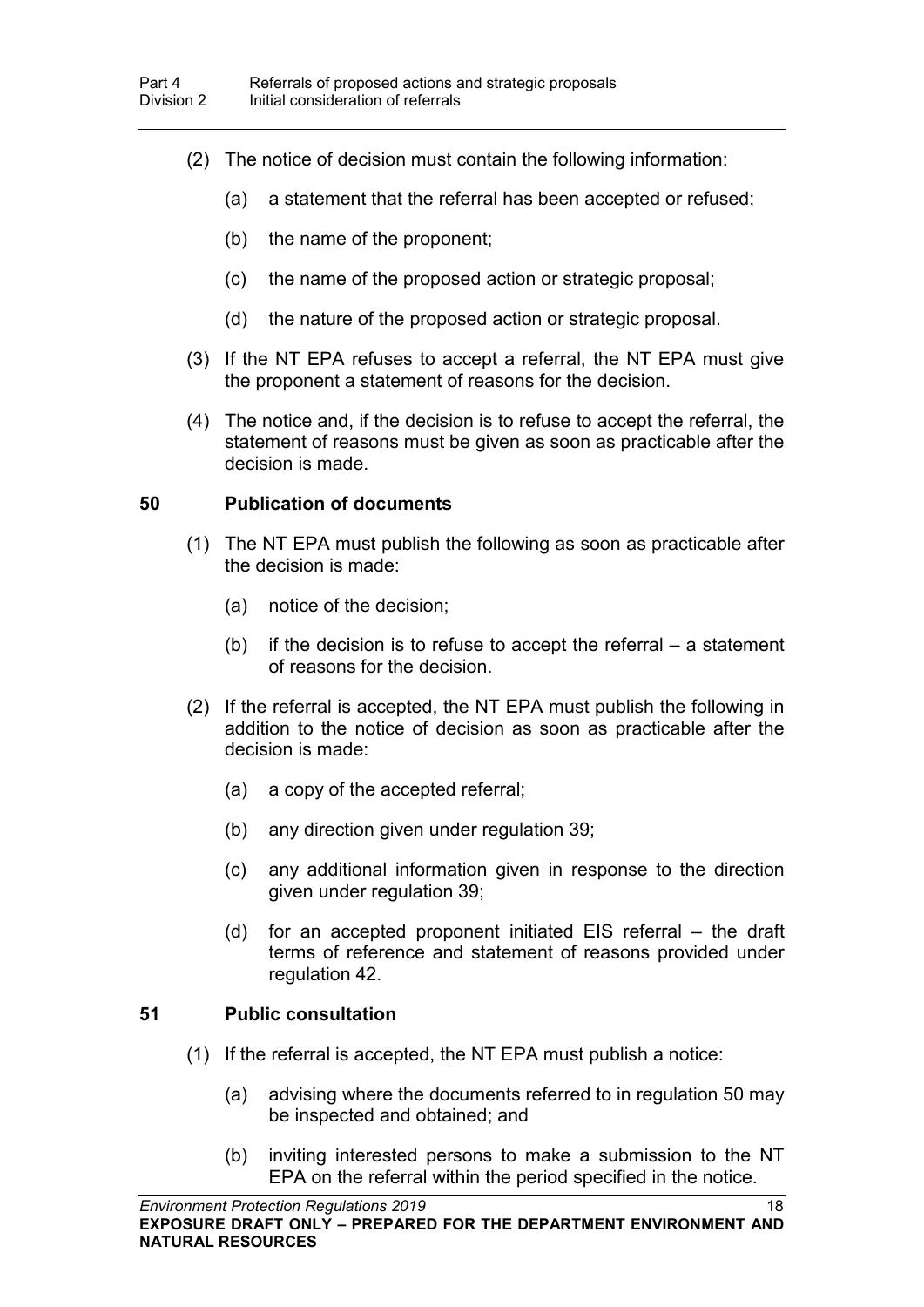- (2) The submission period is to be:
	- (a) for an accepted proponent initiated EIS referral 30 business days after the date of the notice; or
	- (b) otherwise 15 business days after the date of the notice.
- (3) A submission period referred to in subregulation (2) may be extended by agreement between the NT EPA and the proponent.

#### <span id="page-28-0"></span>**52 Consultation with government authorities**

If the referral is accepted, the NT EPA must:

- (a) make reasonable efforts to obtain the views of any government authority that the NT EPA considers may have a view on the referral; and
- (b) invite the government authority to make a submission to the NT EPA about the referral within the relevant submission period in regulation [51.](#page-27-0)

#### **Division 3 Consideration of accepted referral**

#### **53 Application of Division**

This Division applies if either of the following is accepted under Division 2:

- (a) a referral of a proposed action under section 48 or 50(2)(c) of the Act;
- (b) a referral of a strategic proposal under section 49 of the Act.

#### **54 NT EPA to consider accepted referral**

The NT EPA must consider whether the proposed action or strategic proposal specified in the accepted referral requires an environmental impact assessment.

#### **55 Matters NT EPA must consider**

Before making a decision or recommendation under regulation [56](#page-29-0) or [57,](#page-29-1) the NT EPA must consider the following:

- (a) the accepted referral;
- (b) any additional information given to the NT EPA under regulation [39;](#page-24-0)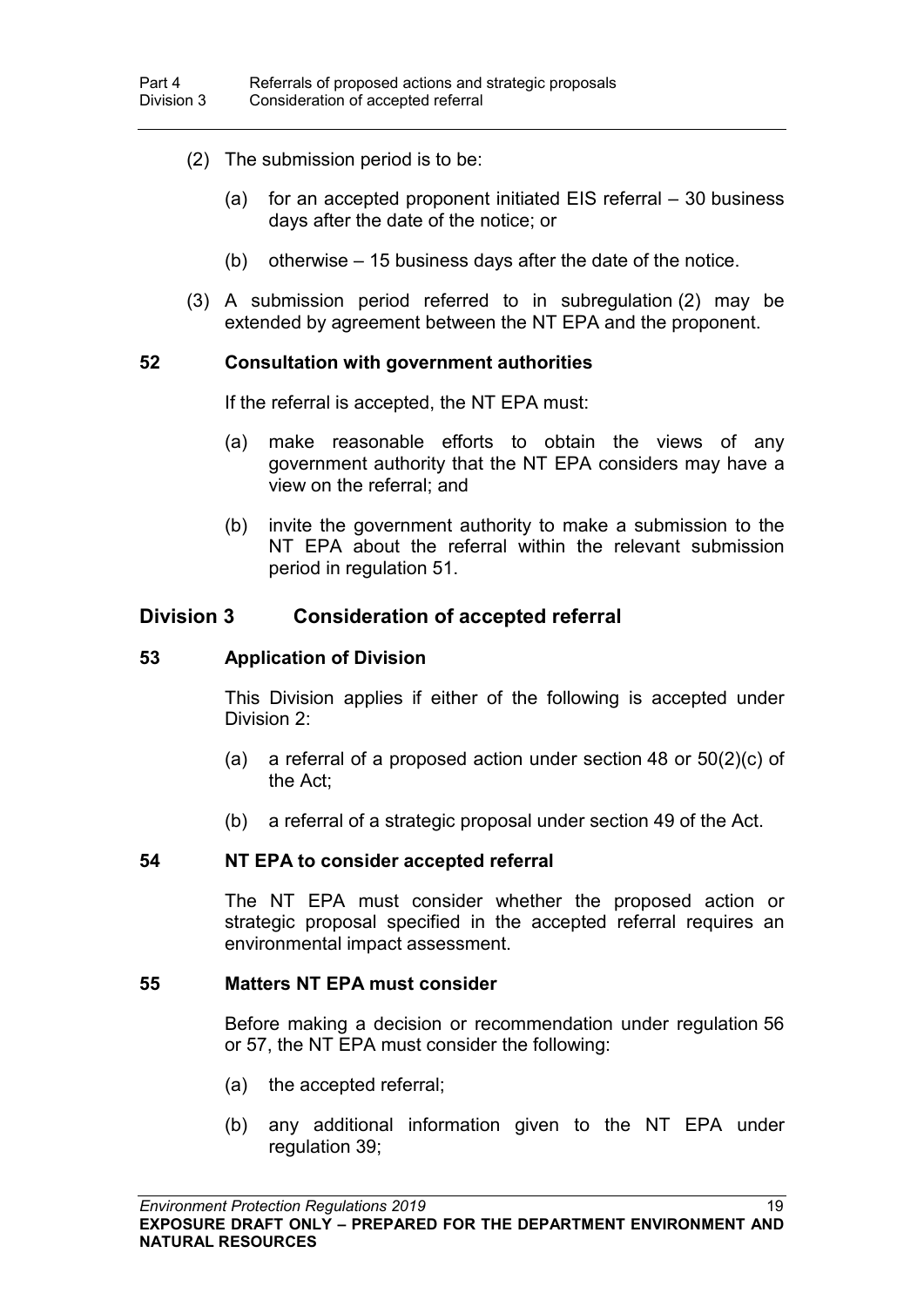(c) any submissions made under regulation [51](#page-27-0) or [52.](#page-28-0)

#### <span id="page-29-0"></span>**56 Decision on accepted referral other than proponent initiated EIS referral**

- (1) This regulation does not apply to a proponent initiated EIS referral.
- (2) The NT EPA may, in relation to an accepted referral:
	- (a) decide that an environmental impact assessment is not required; or
	- (b) decide:
		- (i) that a standard assessment is required; and
		- (ii) the required method of environmental impact assessment; or
	- (c) recommend to the Minister:
		- (i) that a strategic assessment be carried out; and
		- (ii) the proposed method of environmental impact assessment; or
	- (d) recommend to the Minister that the Minister refuse to grant environmental approval for the proposed action or strategic proposal.
- (3) A decision or recommendation under this regulation must be made within 20 business days after the end of the relevant submission period referred to in regulation [51.](#page-27-0)
- (4) The required time for the NT EPA to make a decision or recommendation under this regulation ceases during the period of any consultation required under regulation [59,](#page-31-0) [60](#page-31-1) or [61.](#page-32-0)

#### <span id="page-29-1"></span>**57 Decision on proponent initiated EIS referral**

- (1) The NT EPA may, in relation to a proponent initiated EIS referral:
	- (a) decide that an environmental impact assessment is not required; or
	- (b) decide:
		- (i) that a standard assessment is required; and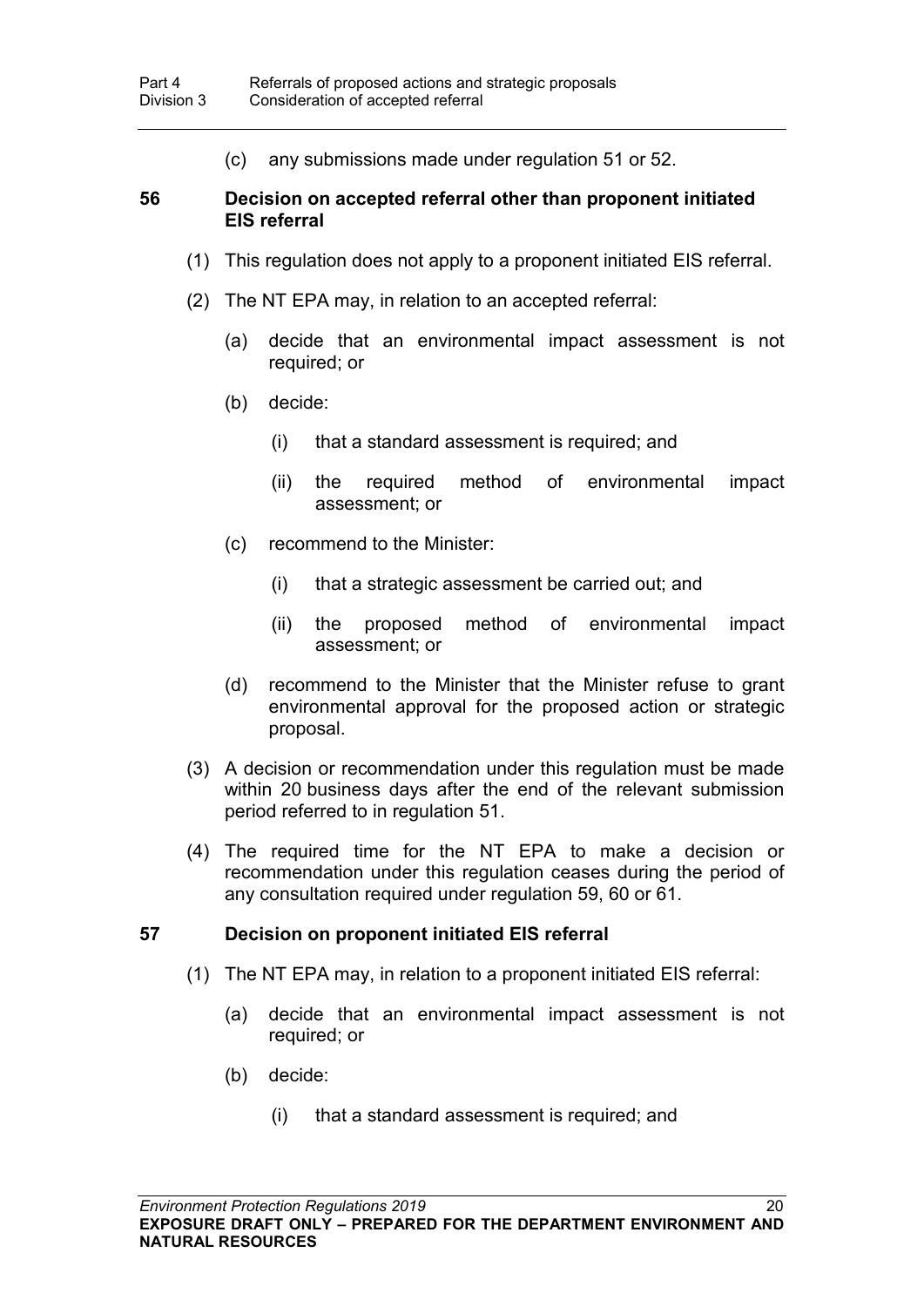- (ii) that the required method of environmental impact assessment is an assessment by environmental impact statement; or
- (c) decide:
	- (i) that a standard assessment other than an assessment by environmental impact statement is required; and
	- (ii) the required method of environmental impact assessment; or
- (d) recommend to the Minister:
	- (i) that a strategic assessment be carried out; and
	- (ii) the proposed method of environmental impact assessment; or
- (e) recommend to the Minister that the Minister refuse to grant environmental approval for the proposed action or strategic proposal.
- (2) A decision or recommendation under this regulation must be made within 25 business days after the end of the relevant submission period referred to in regulation [51.](#page-27-0)
- (3) The required time for the NT EPA to do any of the following in relation to a proponent initiated EIS referral ceases to run during the period of any consultation required under regulation [59,](#page-31-0) [60](#page-31-1) or [61:](#page-32-0)
	- (a) make a decision or recommendation under subregulation (1);
	- (b) give a direction under regulation [95\(](#page-47-0)2);
	- (c) approve terms of reference for an assessment by environmental impact statement under regulation [110\(](#page-53-0)2).

#### **58 Method of environmental impact assessment**

In deciding or recommending a method of environmental impact assessment of a proposed action or strategic proposal under regulation [56](#page-29-0) or [57,](#page-29-1) the NT EPA must have regard to the following criteria:

(a) the significance of the potential impact of the proposed action or the strategic proposal;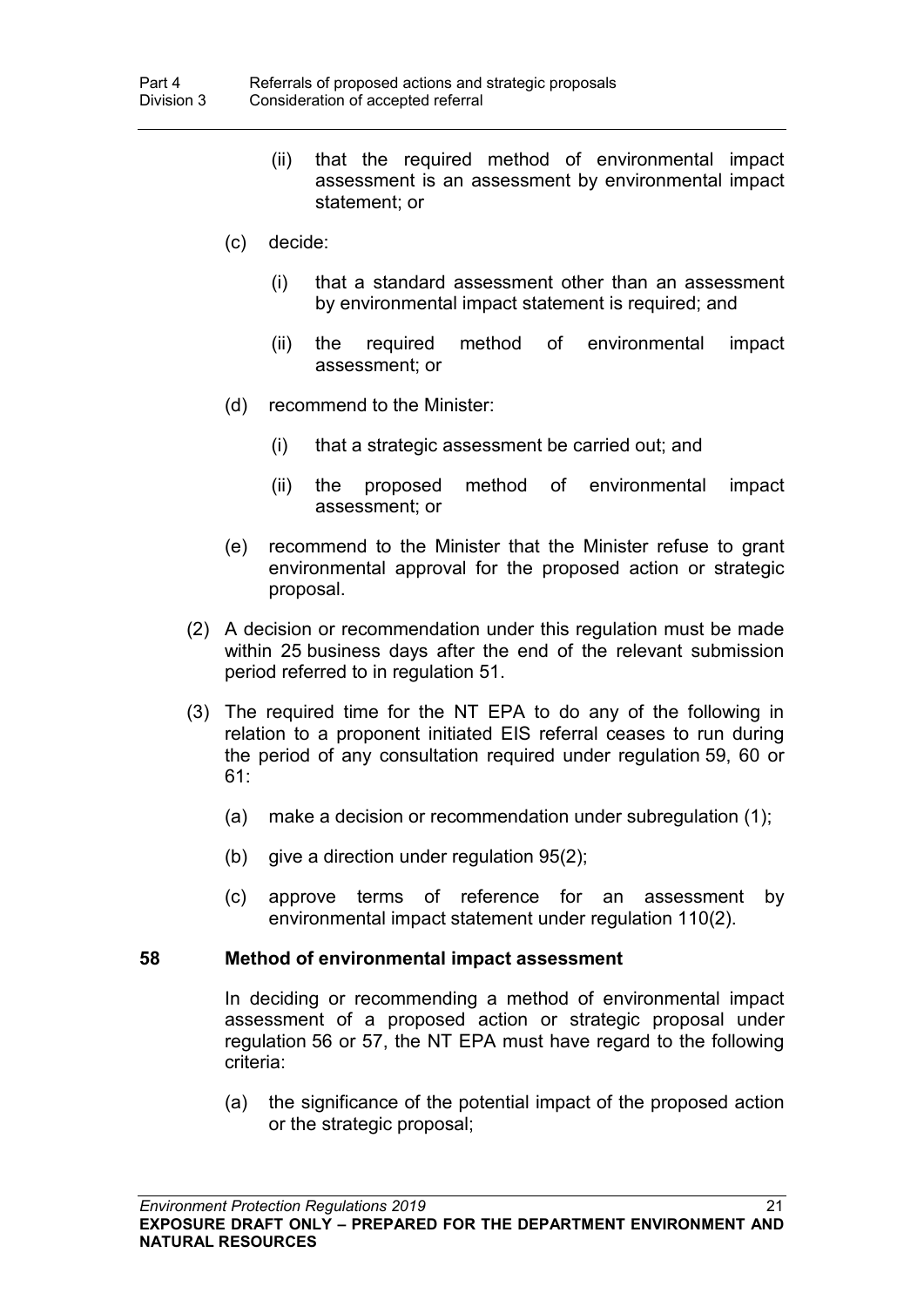- (b) the level of confidence in predicting potential significant impacts of the proposed action or strategic proposal taking into account the extent and currency of existing knowledge;
- (c) the level of confidence in the effectiveness of any proposed measures identified in the referral to avoid, mitigate or manage potential significant impacts of the proposed action or strategic proposal;
- (d) the extent of community engagement that has occurred in relation to the proposed action or strategic proposal;
- (e) the capacity of communities and individuals likely to be affected to access and understand information about the proposed action or strategic proposal and its potential significant impacts.

#### <span id="page-31-0"></span>**59 Consultation on assessment by inquiry**

Before deciding or recommending a method of environmental impact assessment that is or includes an assessment by inquiry, the NT EPA must:

- (a) consult with the Minister and consider the Minister's views; and
- (b) consult with the proponent and consider any written submission received from the proponent within the period specified in writing by the NT EPA.

#### <span id="page-31-1"></span>**60 Consultation on proposed recommendation for strategic assessment**

Before making a recommendation under regulation [56\(](#page-29-0)2)(c) or [57\(](#page-29-1)1)(d), the NT EPA must:

- (a) consult with the Minister and consider the Minister's views; and
- (b) unless the proponent referred the proposal for strategic assessment:
	- (i) consult with the proponent; and
	- (ii) consider any written submission received from the proponent within the period specified in writing by the NT EPA.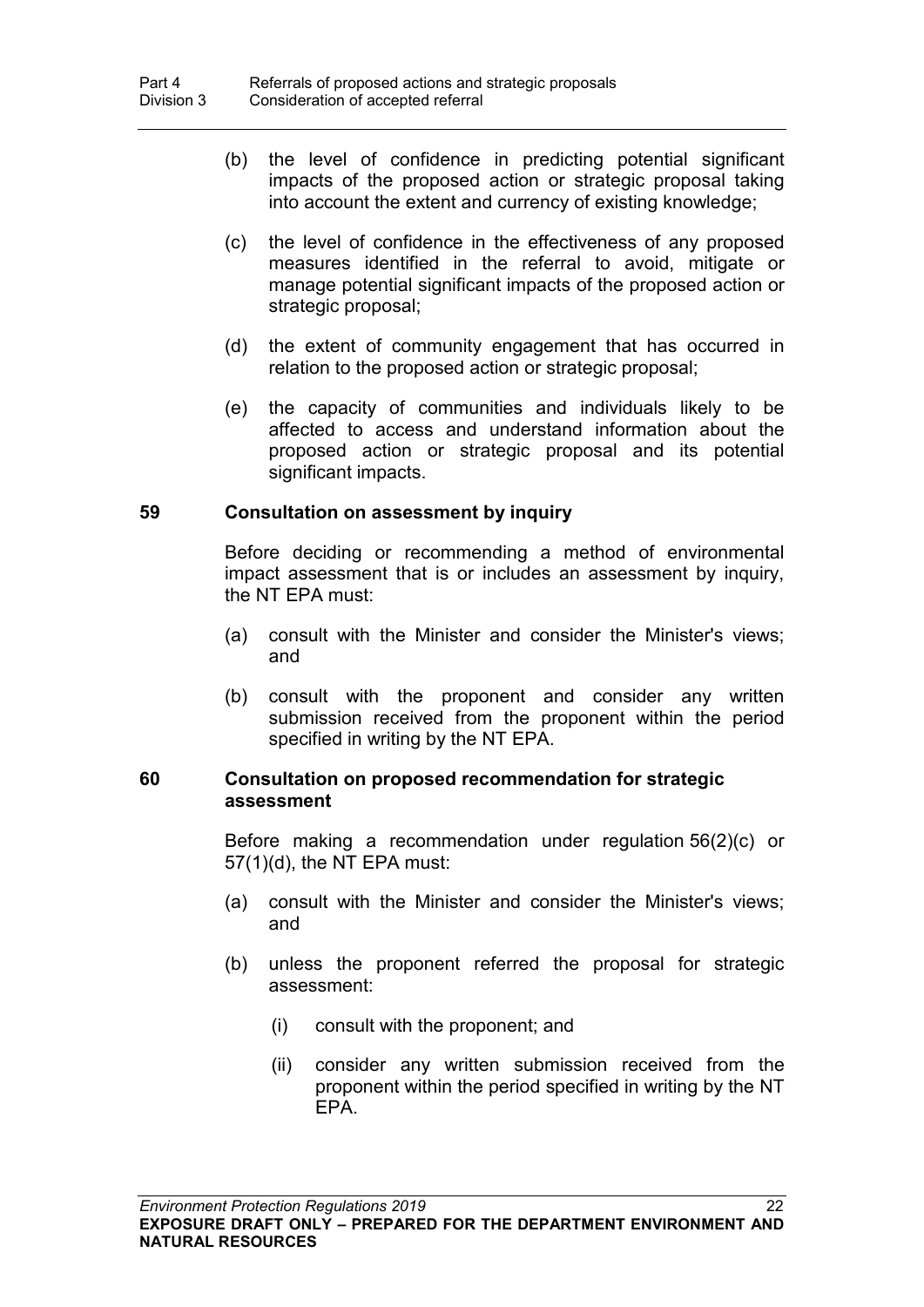#### <span id="page-32-0"></span>**61 Consultation on proposed recommendation to refuse environmental approval**

- (1) Before making a recommendation under regulation [56\(](#page-29-0)2)(d) or [57\(](#page-29-1)1)(e), the NT EPA must:
	- (a) consult with the proponent; and
	- (b) consider any written submission received from the proponent within the period specified in writing by the NT EPA.
- (2) The NT EPA may only make a recommendation under regulation  $56(2)(d)$  $56(2)(d)$  or  $57(1)(e)$  $57(1)(e)$  if it considers that the action is unacceptable because it is likely to have significant impacts that cannot be appropriately avoided, mitigated or managed.

#### **62 Statement of reasons**

- (1) The NT EPA must prepare a statement of reasons for its decision or recommendation under regulation [56](#page-29-0) or [57.](#page-29-1)
- (2) The statement of reasons for a decision under regulation [56\(](#page-29-0)2)(b) or [57\(](#page-29-1)1)(b) or (c) must specify the reasons for the required method of environmental impact assessment.
- (3) The statement of reasons for a recommendation under regulation [56\(](#page-29-0)2)(c) or [57\(](#page-29-1)1)(d) must specify the reasons for the recommendation and the recommended method of environmental impact assessment.

#### **63 Notice of decision**

- (1) The NT EPA must give the proponent:
	- (a) notice of a decision or recommendation under regulation [56](#page-29-0) or [57;](#page-29-1) and
	- (b) the statement of reasons for that decision or recommendation.
- (2) The notice and statement of reasons must be given as soon as practicable after the decision or recommendation is made.
- (3) The NT EPA must publish the following as soon as practicable after the decision or recommendation is made:
	- (a) notice of the decision or recommendation;
	- (b) the statement of reasons for that decision or recommendation.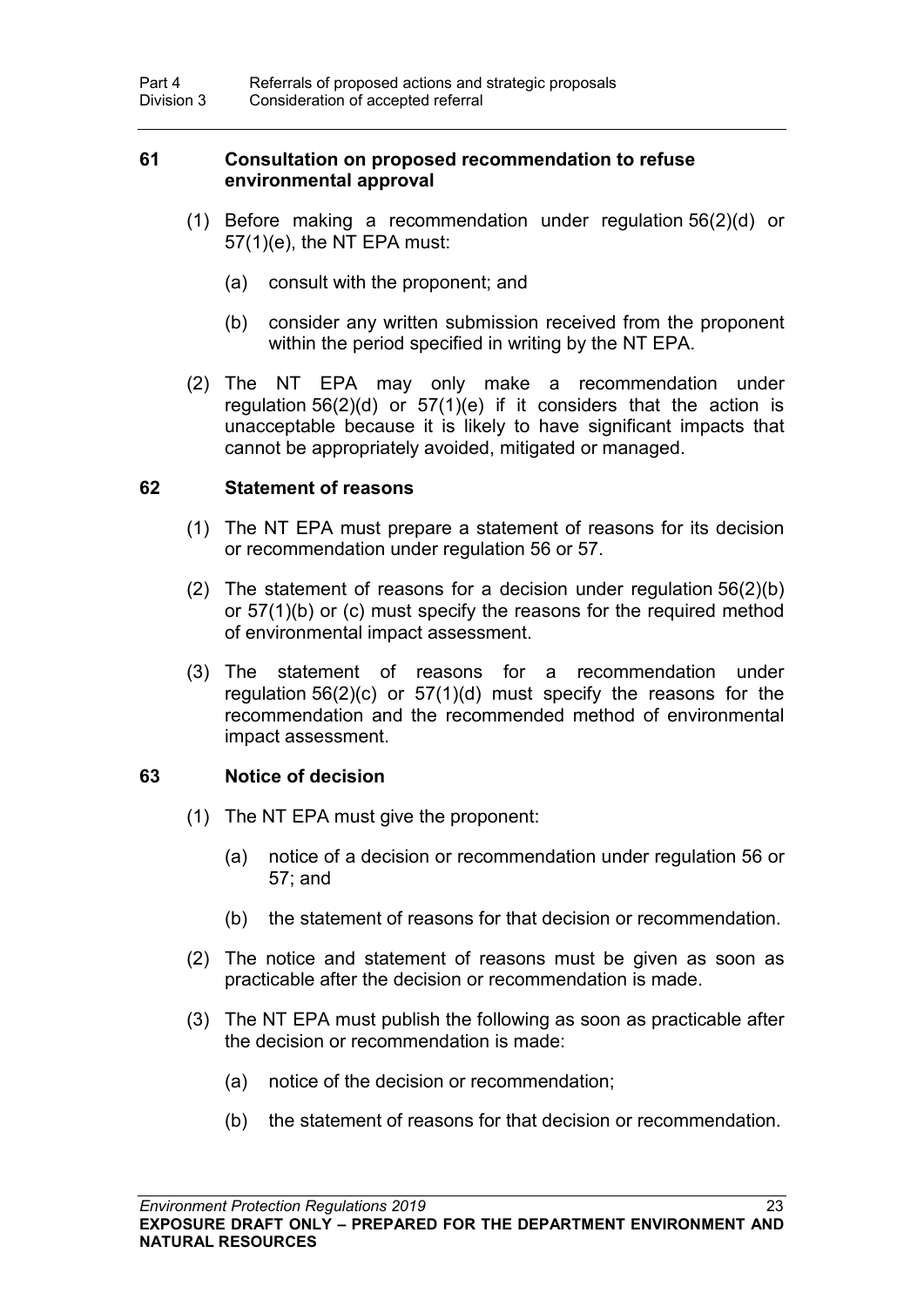### **Division 4 Minister's decision on recommendation**

#### **64 Minister's decision on recommendation**

- <span id="page-33-0"></span>(1) If the NT EPA recommends to the Minister under regulation  $56(2)(c)$  $56(2)(c)$ or [57\(](#page-29-1)1)(d) that a strategic assessment be carried out, the Minister may:
	- (a) accept the recommendation for the strategic assessment and the proposed method of environmental impact assessment; or
	- (b) if the recommendation is for an assessment that is, or includes, an assessment by inquiry – accept the recommendation for the strategic assessment and direct the NT EPA to decide a different method of assessment; or
	- (c) refuse to accept the recommendation for the strategic assessment and direct the NT EPA to carry out a standard assessment of the proposed action.
- (2) If the NT EPA recommends to the Minister under regulation [56\(](#page-29-0)2)(d) or [57\(](#page-29-1)1)(e) that the Minister refuse to grant environmental approval for a proposed action or strategic proposal, the Minister may:
	- (a) accept the recommendation and decide to refuse to grant environmental approval for the proposed action or strategic proposal; or
	- (b) direct the NT EPA to carry out a standard assessment of the proposed action.

#### **65 Consultation on proposal to refuse to grant environmental approval**

- (1) If the Minister proposes to refuse to grant an environmental approval under regulation [64\(](#page-33-0)2)(a), the Minister must:
	- (a) make reasonable efforts to obtain the views of any statutory decision-maker who the Minister considers may have a view on the matter; and
	- (b) consider any written comments received from the statutory decision-maker within the time specified in writing by the Minister.
- (2) The required time under regulation [67](#page-34-0) for the Minister to make a decision ceases to run during any period that the Minister carries out a consultation under subregulation (1).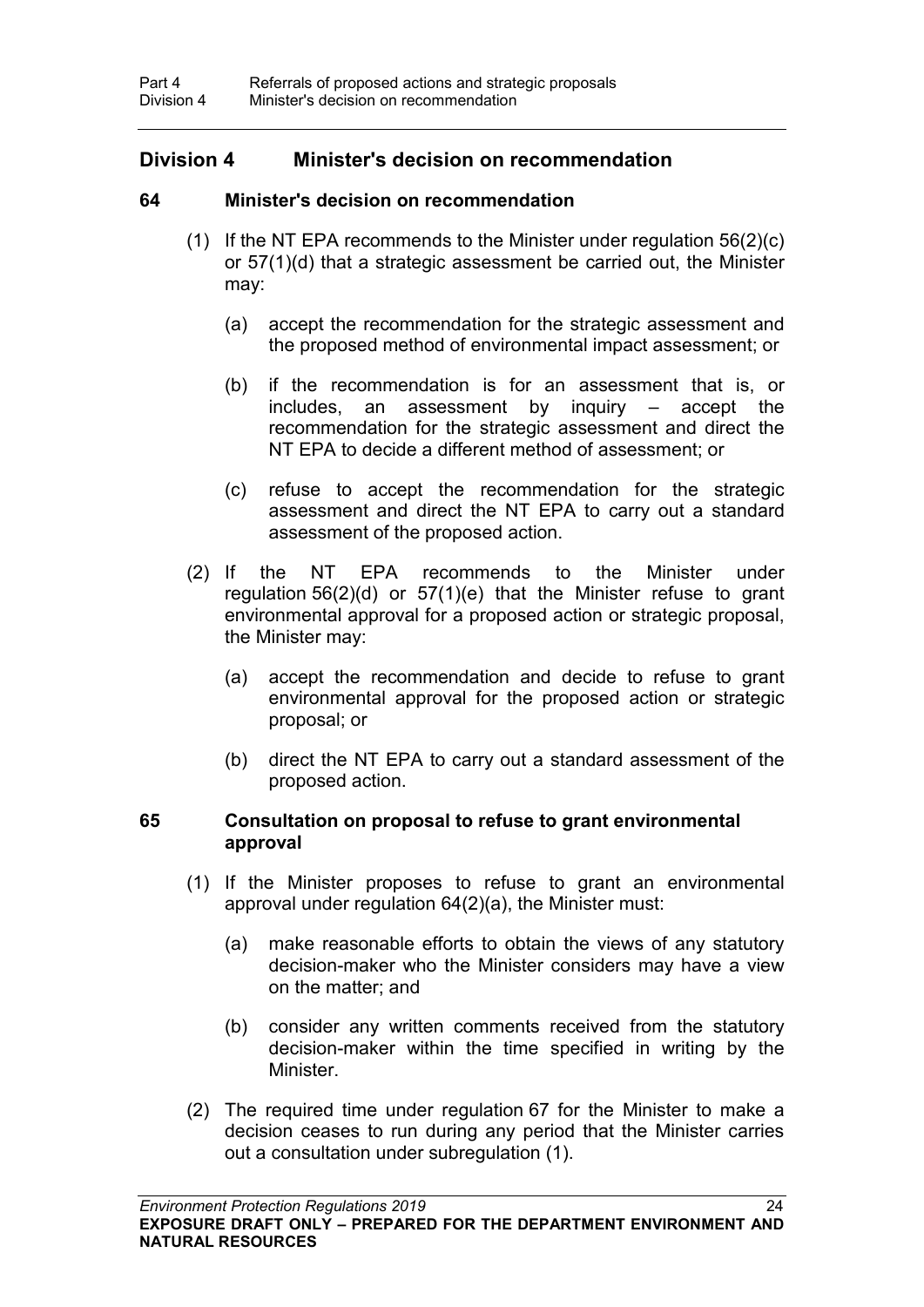#### **66 Show cause process**

- (1) The Minister must not refuse to grant an environmental approval under regulation [64\(](#page-33-0)2)(a) unless the Minister has first complied with this regulation.
- (2) The Minister must give written notice (a *show cause notice*) to the proponent:
	- (a) stating the Minister's intention to refuse to grant the environmental approval; and
	- (b) asking the proponent to show cause why the recommendation of the NT EPA under regulation [56\(](#page-29-0)2)(d) or [57\(](#page-29-1)1)(e) should not be accepted.
- (3) The show cause notice must specify the date by which the proponent may show cause.
- (4) The date specified in the show cause notice must be not less than 10 business days after the date of the notice.
- (5) The Minister must consider any response given by the proponent to the show cause notice in making a decision under regulation [64\(](#page-33-0)2).

#### <span id="page-34-0"></span>**67 Time for making decision**

- (1) The Minister must make a decision under regulation [64\(](#page-33-0)1) within 20 business days after receiving the recommendation under regulation [56\(](#page-29-0)2)(c) or [57\(](#page-29-1)1)(d).
- (2) If the Minister does not make a decision under regulation [64\(](#page-33-0)1) within the required time:
	- (a) the Minister is taken to have made a decision accepting the NT EPA recommendation; and
	- (b) the method of environmental impact assessment recommended by the NT EPA is taken to be the required method of environmental impact assessment.
- (3) The Minister must make a decision under regulation [64\(](#page-33-0)2) within 30 business days after receiving the recommendation under regulation [56\(](#page-29-0)2)(d) or [57\(](#page-29-1)1)(e).
- (4) If the Minister does not make a decision under regulation [64\(](#page-33-0)2) within the required time, the Minister is taken to have made a decision refusing to grant environmental approval for the proposed action or strategic proposal.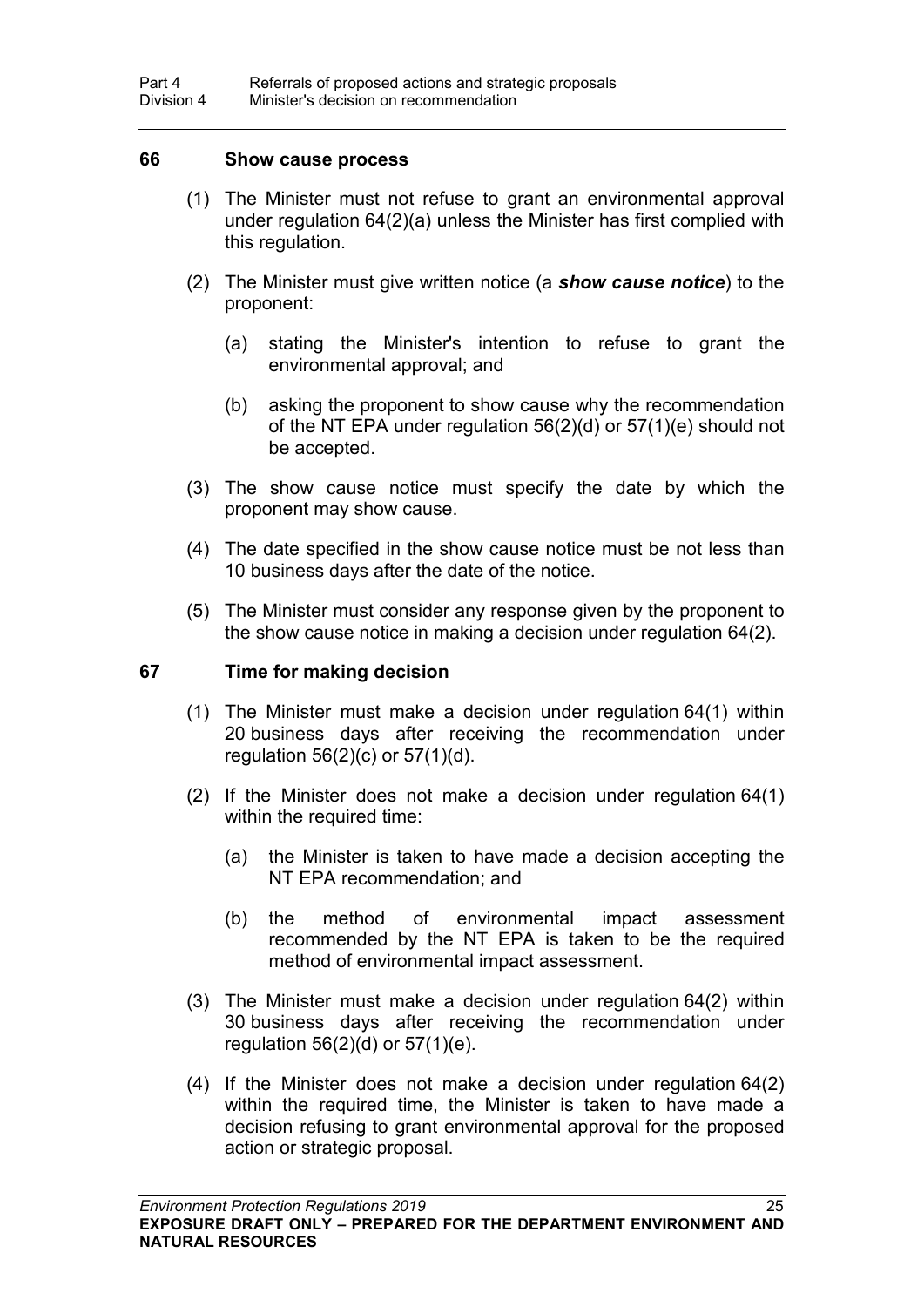#### **68 Statement of reasons**

- (1) The Minister must prepare a statement of reasons for a decision under regulation [64.](#page-33-0)
- (2) The statement of reasons may refer to or adopt the recommendation of the NT EPA under regulation [56\(](#page-29-0)2)(c) or (d) or [57\(](#page-29-1)1)(d) or (e).

#### **69 Notice of decision**

- (1) The Minister must give notice of a decision under regulation [64](#page-33-0) and the statement of reasons for the decision to:
	- (a) the NT EPA; and
	- (b) the proponent.
- (2) The notice and statement of reasons must be given as soon as practicable after the decision is made.
- (3) The Minister must publish the following as soon as practicable after a decision is made under regulation [64:](#page-33-0)
	- (a) notice of the decision; and
	- (b) the statement of reasons for the decision.
- (4) If a decision is taken to be made under regulation [67\(](#page-34-0)2) or (4), the NT EPA must:
	- (a) publish a statement that the decision was made under regulation [67\(](#page-34-0)2) or (4) (as the case requires) as soon as practicable after the decision is made; and
	- (b) give the proponent a copy of that statement.

#### **70 Decision to direct different method of assessment**

- (1) This regulation applies if the Minister directs the NT EPA under regulation [64\(](#page-33-0)1)(b) to decide a different method of assessment for a strategic assessment.
- (2) The NT EPA must, within 15 business days after the NT EPA is advised of the Minister's direction:
	- (a) decide a different method of environmental impact assessment for the strategic assessment; and
	- (b) advise the proponent of that assessment method.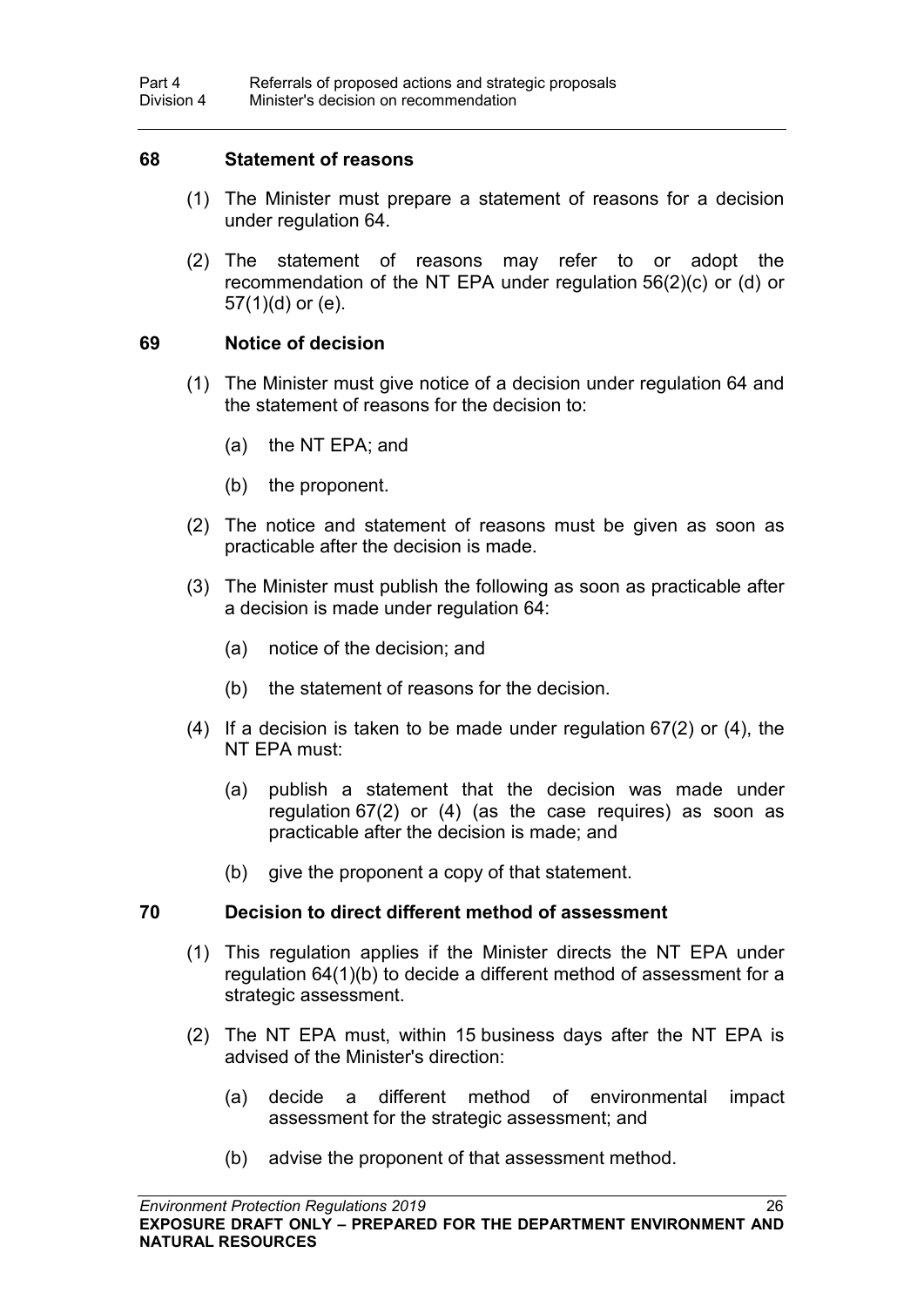- (3) Regulations [58](#page-30-0) and [59](#page-31-0) apply to the consideration of the method of environmental impact assessment under subregulation (2).
- (4) The required time for the NT EPA to make a decision under subregulation (2)(a) ceases to run during the period of any consultation required under regulation [59.](#page-31-0)

### <span id="page-36-0"></span>**71 Decision to direct standard assessment**

- (1) This regulation applies if the Minister directs the NT EPA under regulation [64\(](#page-33-0)1)(c) or (2)(b) to conduct a standard assessment.
- (2) The NT EPA must conduct a standard assessment unless the proponent withdraws from the assessment process under regulation [89.](#page-44-0)
- (3) The NT EPA must, within 15 business days after the NT EPA is advised of the Minister's direction:
	- (a) decide the method of environmental impact assessment for the standard assessment; and
	- (b) advise the proponent of that assessment method.
- (4) Regulations [58](#page-30-0) and [59](#page-31-0) apply to the consideration of the method of environmental impact assessment under subregulation (3).
- (5) The required time for the NT EPA to make a decision under subregulation (3)(a) ceases to run during the period of any consultation required under regulation [59.](#page-31-0)

### **72 Effect of decision to refuse environmental approval**

If the Minister makes a decision under regulation [64\(](#page-33-0)2)(a), the proponent is not eligible to refer the same or substantially the same proposed action or strategic proposal to the NT EPA under Part 4, Division 3 of the Act for the period of 12 months after the decision is made.

#### **73 Publication of decision on method of environmental impact assessment**

The NT EPA must publish a decision under regulation [70](#page-35-0) or [71](#page-36-0) on the method of environmental impact assessment as soon as practicable after the decision is made.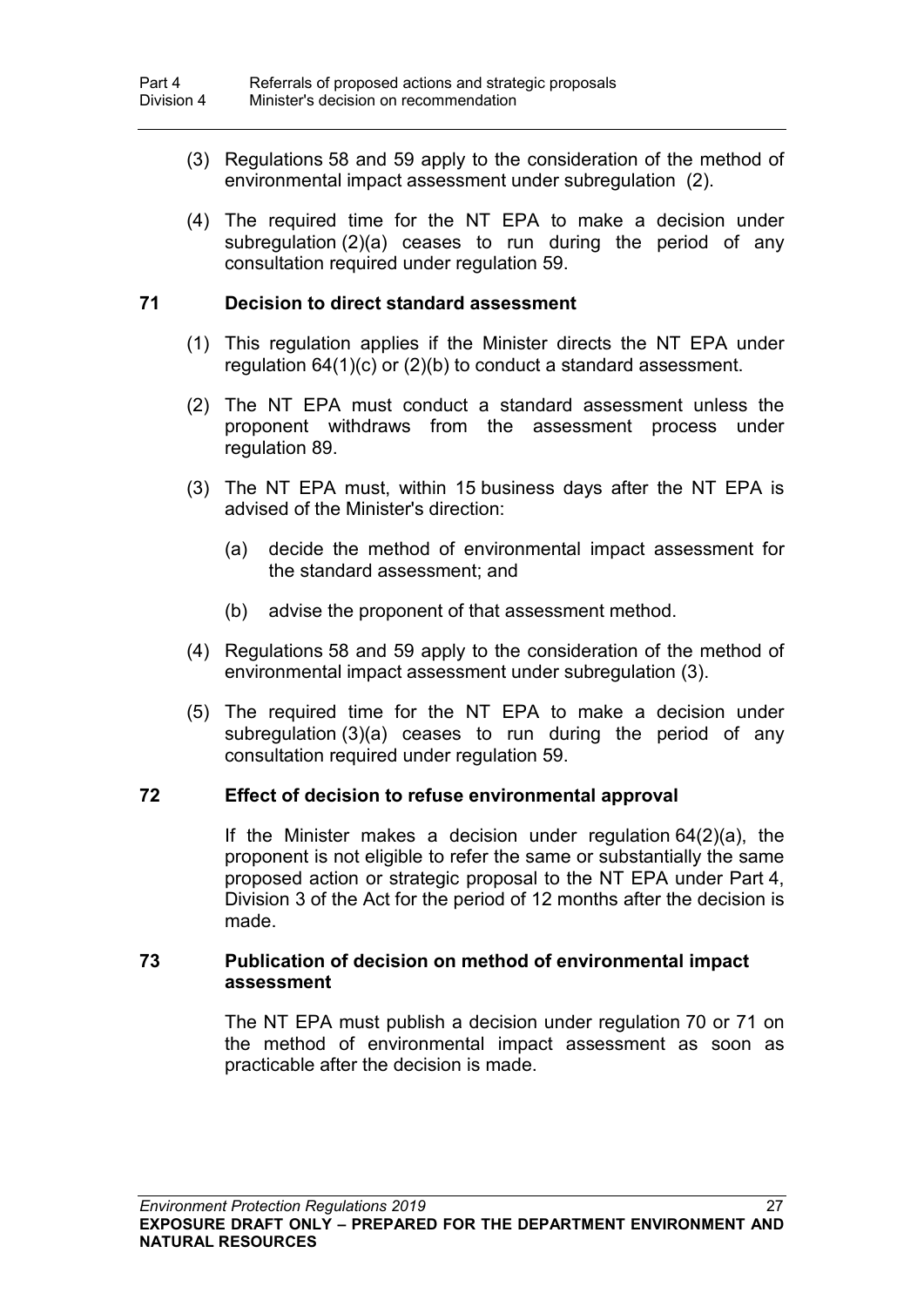## **Part 5 Environmental impact assessment**

## **Division 1 Purpose of Part**

### **74 Purpose of Part**

This Part sets out the processes for an environmental impact assessment that is required under:

- (a) Part 4; or
- (b) subject to that Part Part 7.

## **Division 2 General provisions for environmental impact assessment**

### **Subdivision 1 Assessment process**

### **75 NT EPA to have regard to environmental objectives**

The NT EPA must have regard to the environmental objectives in carrying out an environmental impact assessment.

#### **76 Matters that may be included in environmental impact assessment**

- (1) The matters to be included in an environmental impact assessment may include all or any of the following:
	- (a) an assessment that considers the potential impact of a proposed action or strategic proposal on the biological or physical environment (a *biological or physical environment assessment*);
	- (b) an assessment that considers the potential impacts of a proposed action or strategic proposal on human health or wellbeing (a *health impact assessment*);
	- (c) an assessment that considers the potential impact of a proposed action or strategic proposal on a community or on individuals (a *social impact assessment*);
	- (d) an assessment that considers the potential impact of a proposed action or strategic proposal on Aboriginal culture or sacred sites or the Territory's natural or built heritage (a *cultural impact assessment*);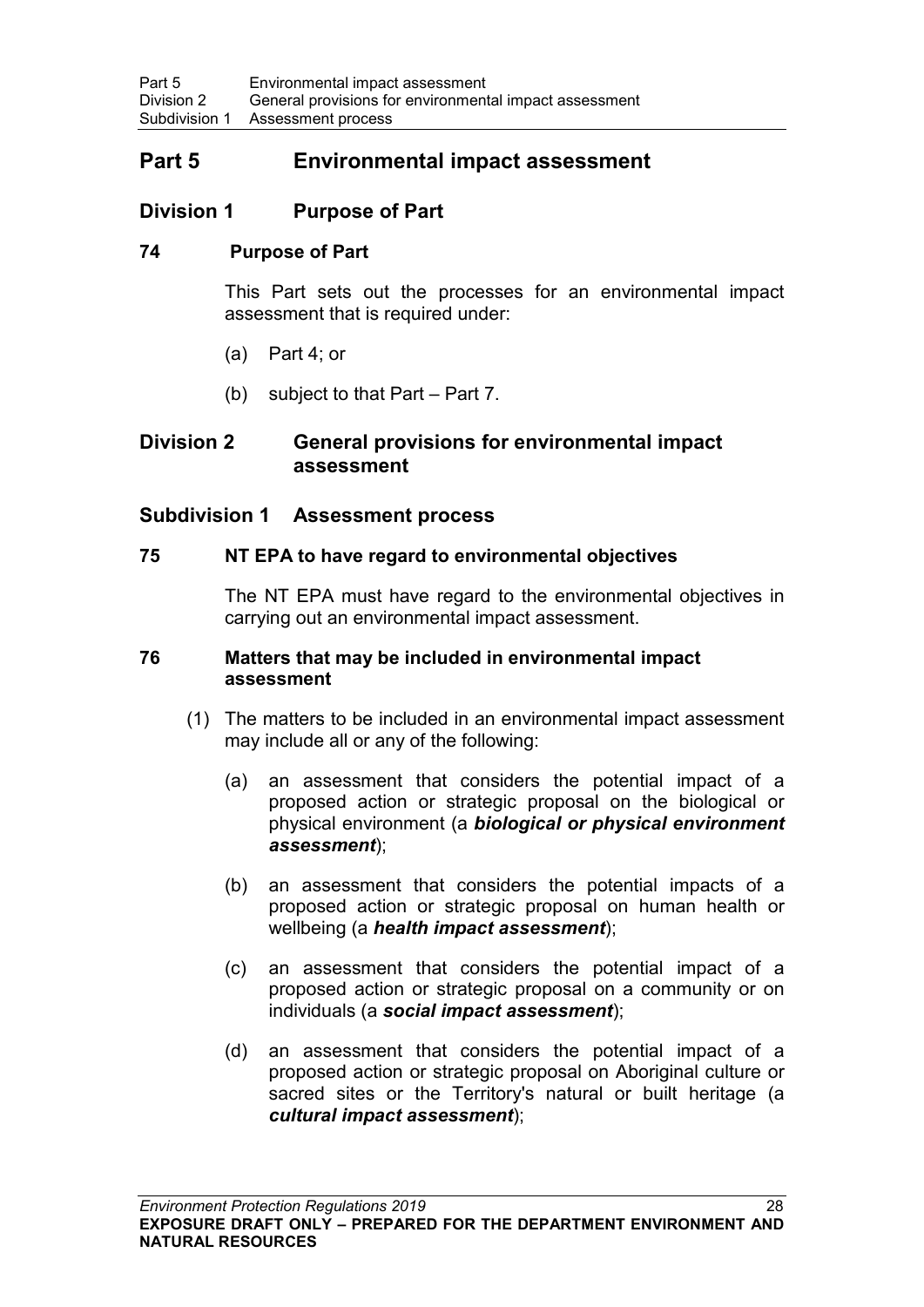- (e) an assessment that considers the potential economic costs and benefits of a proposed action or strategic proposal to the Territory or to a regional or local area of the Territory (an *economic assessment*);
- (f) an assessment that considers the potential cumulative impacts of a proposed action or strategic proposal and takes into account the combined impact of the action or proposal and other actions for which environmental approval has been granted or which are the subject of environmental impact assessment (a *cumulative impact assessment*).
- (2) The NT EPA must consult with the Chief Health Officer before requiring a health impact assessment.
- (3) A health impact assessment must be conducted in accordance with any guidelines specified for this subregulation by the Chief Health Officer.
- (4) A social impact assessment or cultural impact assessment must be conducted in accordance with any guidelines specified for this subregulation by the Minister responsible for the matter that is subject to that impact.

## <span id="page-38-0"></span>**77 Additional information during assessment process**

- (1) The NT EPA may direct the proponent to give the NT EPA, within a specified period, any additional information that the NT EPA considers is reasonably necessary to undertake an environmental impact assessment to meet the objects of the Act.
- (2) A direction to give information may include a direction to the proponent to give the NT EPA draft terms of reference for an assessment by environmental impact statement.
- (3) A direction to give information may be made at any time during the environmental impact assessment process.
- (4) If the NT EPA gives a direction under this regulation, the required time for the NT EPA to make a decision or take any action in relation to the environmental impact assessment ceases to run until the later of the following occurs:
	- (a) the information is given;
	- (b) if applicable the end of the submission period referred to in regulation [79.](#page-39-0)
- (5) This regulation does not apply to an assessment by referral information.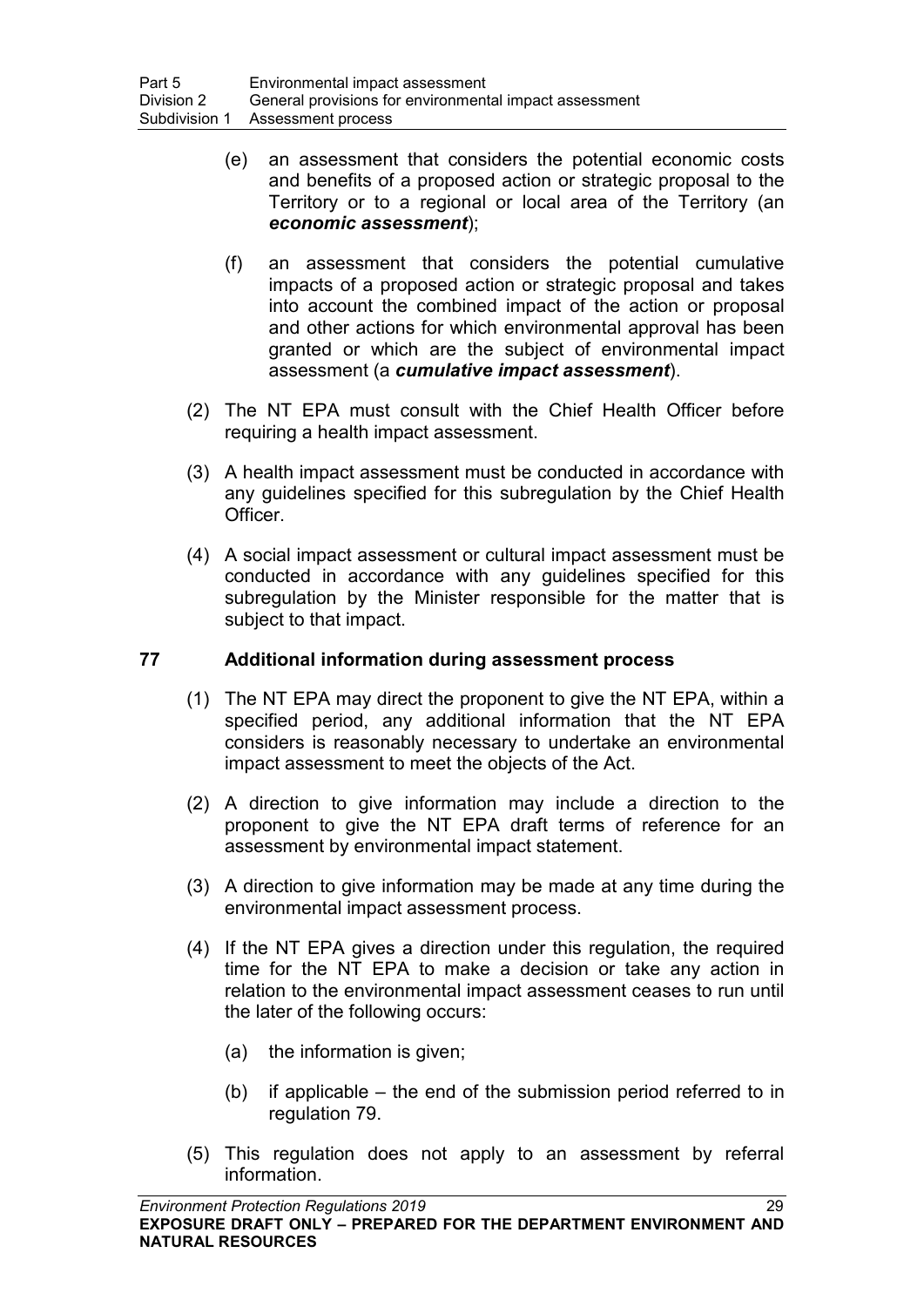(6) This regulation does not limit the operation of regulation [101](#page-49-0) or [143.](#page-62-0)

### **78 Publication of direction and information**

The NT EPA must publish a direction under regulation [77](#page-38-0) and the information given in response to the direction as soon as practicable after being given the information.

### <span id="page-39-0"></span>**79 Public consultation**

- (1) The NT EPA may publish a notice of a direction under regulation [77,](#page-38-0) if the NT EPA considers it appropriate to invite submissions.
- (2) The notice must:
	- (a) state where the direction and information given in response to the direction may be inspected and obtained; and
	- (b) invite interested persons to make a submission to the NT EPA on the direction and information within the period specified in the notice.
- (3) The notice must be published as soon as practicable after the end of the specified period for the proponent to give the information under regulation 77(1).
- (4) The submission period is to be not less than 15 business days after the date of the notice.

### <span id="page-39-1"></span>**80 Publication or provision of submissions received during assessment process**

- (1) Subject to subregulations (2), (3) and (5), the NT EPA must publish all submissions it receives during an environmental impact assessment process as soon as practicable after they are received.
- (2) If the NT EPA receives a number of submissions in the form of a form response prepared by a body or organisation, it is sufficient for the NT EPA to publish:
	- (a) at least one of the submissions or the substance of one of the submissions; and
	- (b) the total number of submissions received.
- (3) If the NT EPA receives a submission in the form of a petition, it is sufficient for the NT EPA to publish:
	- (a) the substance or intent of the petition; and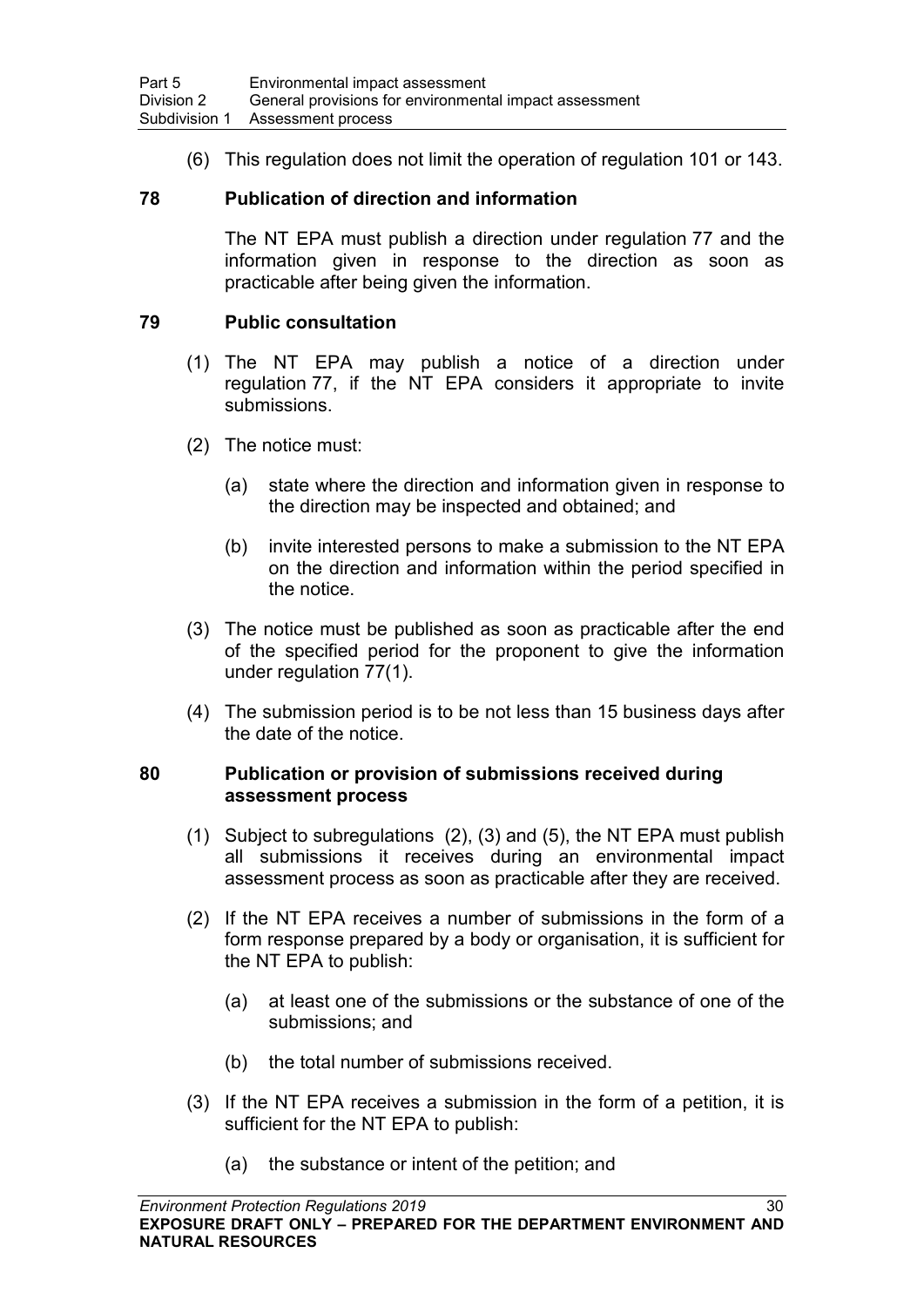- (b) the total number of persons who signed the petition.
- (4) A person making a submission, other than the proponent or a person acting on behalf of the proponent, may request that the submission or part of the submission not be published.
- (5) On receipt of a request under subregulation (4), the NT EPA may:
	- (a) withhold the submission or part of the submission from publication; or
	- (b) remove any identifying information from the submission before publication.
- (6) The NT EPA must give a copy of the submission to the proponent after removing any identifying information under subregulation  $(5)(b)$ .

### <span id="page-40-0"></span>**81 Power to obtain advice**

- (1) The NT EPA may engage or request a person or body that the NT EPA considers is suitably qualified to give advice in relation to any material, information or documents given to the NT EPA during an environmental impact assessment process.
- (2) The NT EPA must consult with the proponent before engaging a person or body under subregulation (1) if the NT EPA proposes to require the proponent to pay the costs of that engagement under regulation [241\(](#page-105-0)1)(a).

### <span id="page-40-1"></span>**82 Direction to proponent to obtain independent review**

The NT EPA may direct the proponent to include in the material, information or documents given to the NT EPA as part of an environmental impact assessment process an independent review by a qualified person of:

- (a) one or more elements of the proposed action or strategic proposal; and
- (b) the management response proposed by the proponent to manage those elements.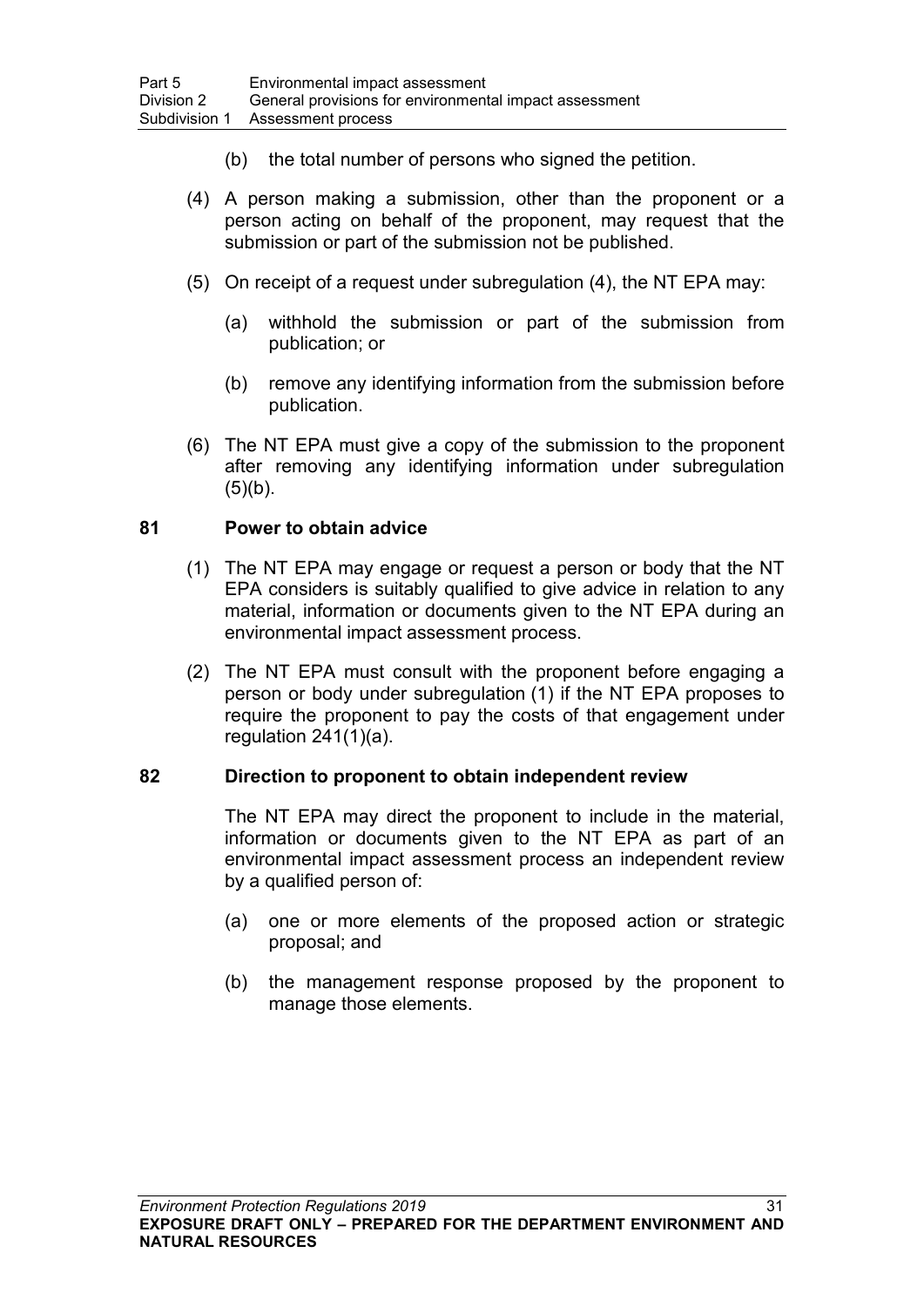## **Subdivision 2 Suspension and termination of assessment process**

#### <span id="page-41-0"></span>**83 Suspension of assessment process – referral to Commonwealth**

- (1) The NT EPA may suspend the environmental impact assessment of a proposed action or strategic proposal if:
	- (a) the NT EPA reasonably considers that the proposed action or strategic proposal may have an impact on a matter of national environmental significance; and
	- (b) the proponent is required, or is likely to be required, to refer the proposed action or strategic proposal to the relevant Minister under the *Environment Protection and Biodiversity Conservation Act 1999* (Cth); and
	- (c) the proposal:
		- (i) has not been so referred; or
		- (ii) has been referred and the Commonwealth Minister has not made a decision on the referral, the process of assessment or the matters to be included in the assessment.
- (2) The NT EPA must recommence the environmental impact assessment process within 10 business days after the NT EPA is notified of the last of the following:
	- (a) the Commonwealth Minister's decision on the referral;
	- (b) the assessment process under the *Environment Protection and Biodiversity Conservation Act 1999* (Cth*)*, if applicable;
	- (c) the matters to be included in the assessment process.

### <span id="page-41-1"></span>**84 Suspension of assessment process at request of proponent**

- (1) The NT EPA may suspend the environmental impact assessment process for a proposed action or strategic proposal at any time at the request of the proponent.
- (2) If the NT EPA suspends an environmental impact assessment process at the request of a proponent, the NT EPA must recommence the assessment process within 10 business days after receiving a request from the proponent to do so.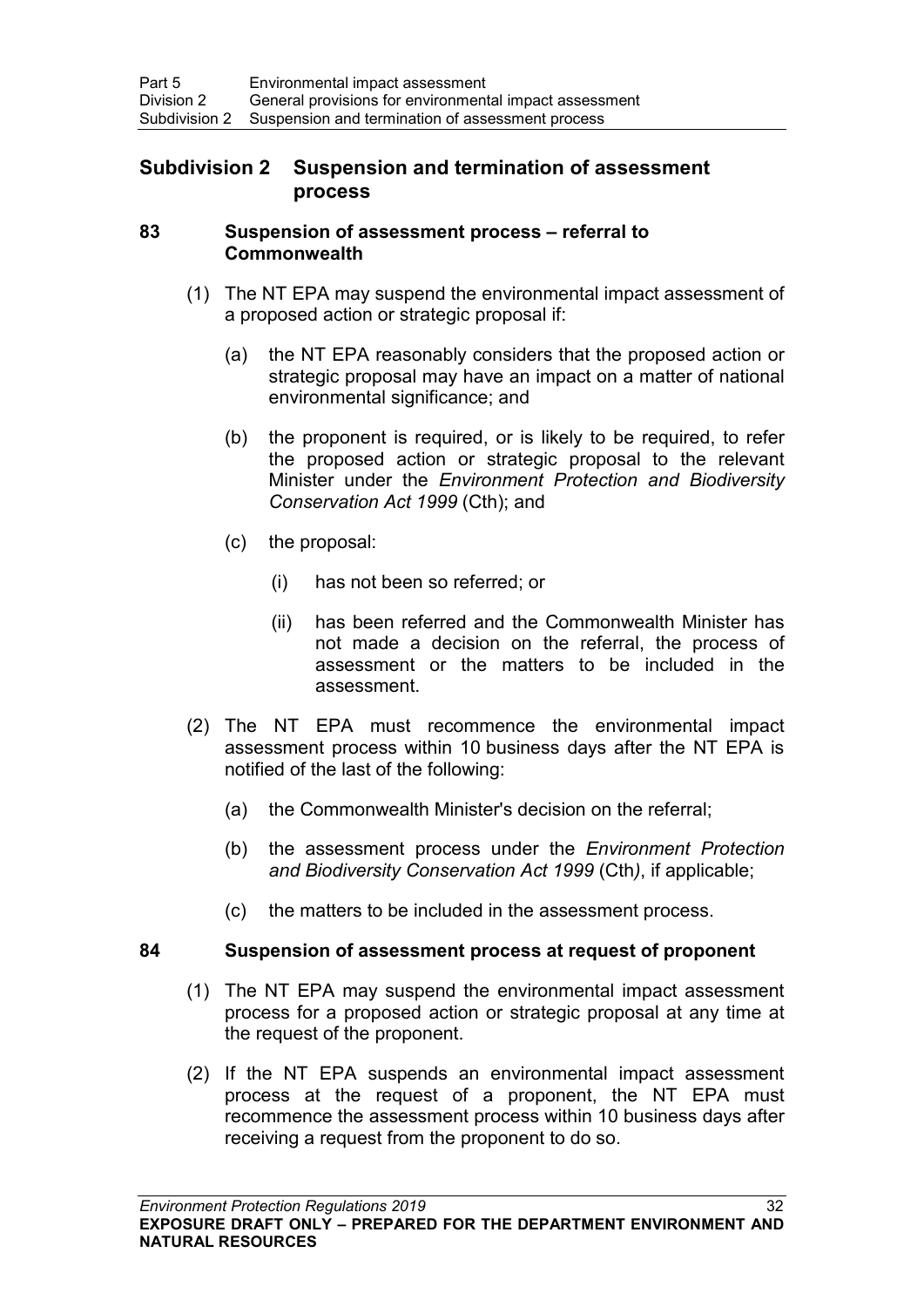### <span id="page-42-0"></span>**85 Suspension of assessment process if advice sought or requested**

- (1) This regulation applies if the NT EPA engages or requests a person or body under regulation [81](#page-40-0) to give advice.
- (2) The NT EPA may suspend the environmental impact assessment process until the advice is given.
- (3) If the NT EPA suspends an environmental impact assessment process under subregulation (2), the NT EPA must recommence the assessment process within 10 business days after receiving the advice.

### **86 Effect of suspension on required time to make decision**

If the NT EPA suspends an environmental impact assessment process under regulation [83,](#page-41-0) [84](#page-41-1) or [85,](#page-42-0) the required time to complete the suspended part of the assessment process ceases to run during the period of suspension.

### <span id="page-42-1"></span>**87 Termination of assessment process**

- (1) The NT EPA may, by written notice to the proponent, terminate the environmental impact assessment process in relation to a proposed action or strategic proposal if:
	- (a) the NT EPA has directed the proponent to give it additional information during the assessment process and the proponent has failed to give that information within the period specified in the direction; or
	- (b) the proponent has failed to prepare a supplementary environmental report as required under Division 4; or
	- (c) the proponent has failed to submit a draft environmental impact statement within the period specified in the terms of reference or that period as extended under Division 6; or
	- (d) the proponent has failed to prepare a supplement to an environmental impact statement as required under Division 6; or
	- (e) the proponent has proposed variations to the proposed action or strategic proposal to the extent that the proposed action or strategic proposal as varied is no longer the same as that on which the decision or recommendation under regulation [56,](#page-29-0) [57,](#page-29-1) [64,](#page-33-0) [70](#page-35-0) or [71](#page-36-0) was based; or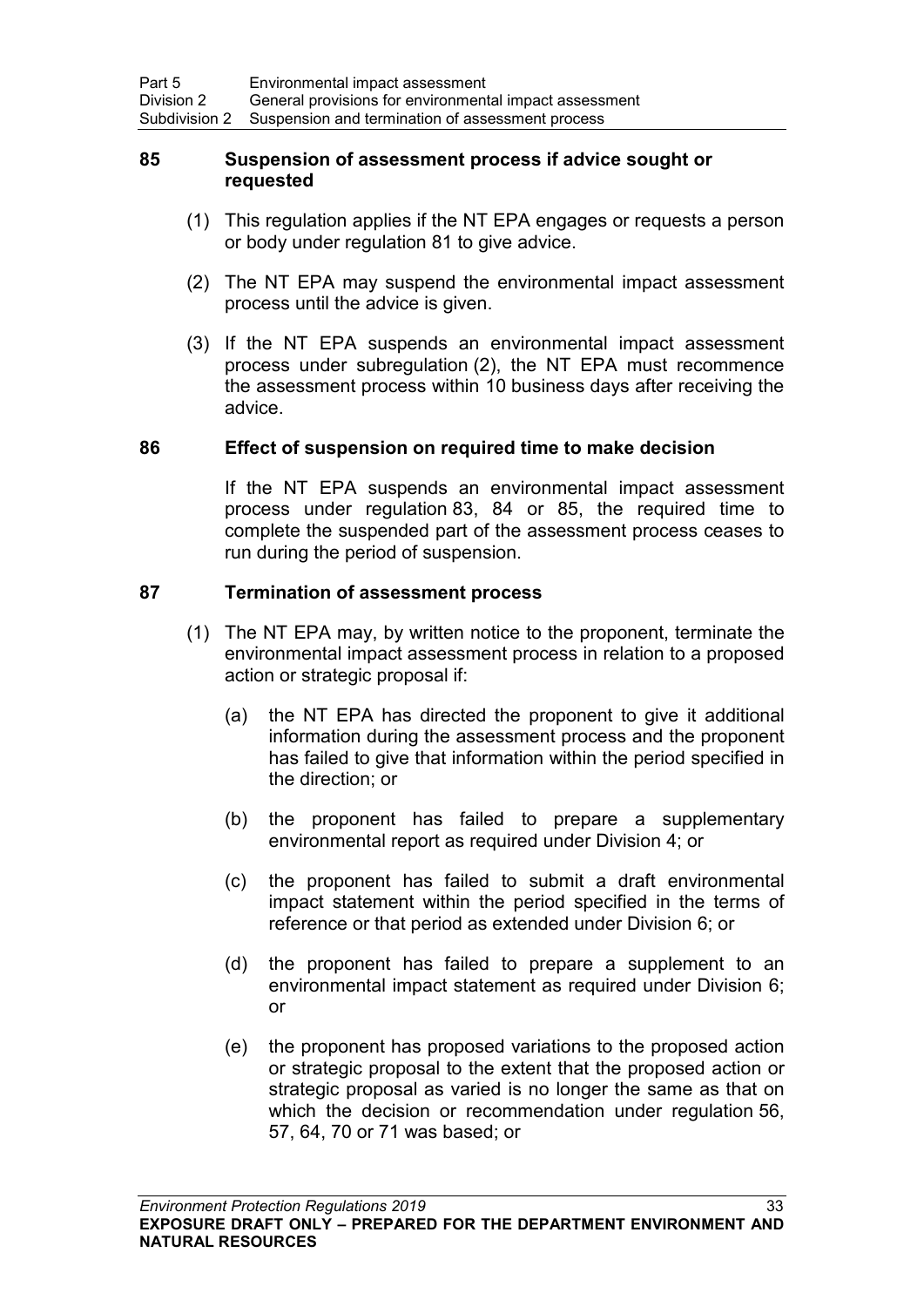- (f) the proponent has requested the NT EPA to suspend the assessment process for the proposed action or strategic proposal and a period of 2 years has passed since that suspension and the assessment process has not recommenced.
- (2) The NT EPA must not issue a notice under subregulation (1)(a) or (b) in relation to an assessment by supplementary environmental report unless a period of at least 2 years has passed since the later of the following occurred:
	- (a) the end of the period specified in the direction to give information;
	- (b) the end of the period for submitting the supplementary environmental report.
- (3) The NT EPA must not issue a notice under subregulation (1)(a), (c) or (d) in relation to an assessment by environmental impact statement unless a period of at least 2 years has passed since the last of the following occurred:
	- (a) the end of the period specified in the direction to give information;
	- (b) the end of the period for submitting the draft environmental impact statement or that period as extended;
	- (c) the NT EPA directs the proponent to include information in the supplement.
- (4) The NT EPA may terminate the environmental impact assessment process for a proposed action or strategic proposal under this regulation even if the assessment process is suspended under regulation [83](#page-41-0) or [84.](#page-41-1)
- (5) This regulation does not apply to the termination of an assessment process under regulation [177](#page-77-0) or [179.](#page-79-0)

### **88 Show cause process**

- (1) The NT EPA must not terminate an environmental impact assessment process under regulation [87](#page-42-1) unless the NT EPA has first complied with this regulation.
- (2) The NT EPA must give written notice (a *show cause notice*) to the proponent:
	- (a) stating the NT EPA's intention to terminate the environmental impact assessment process; and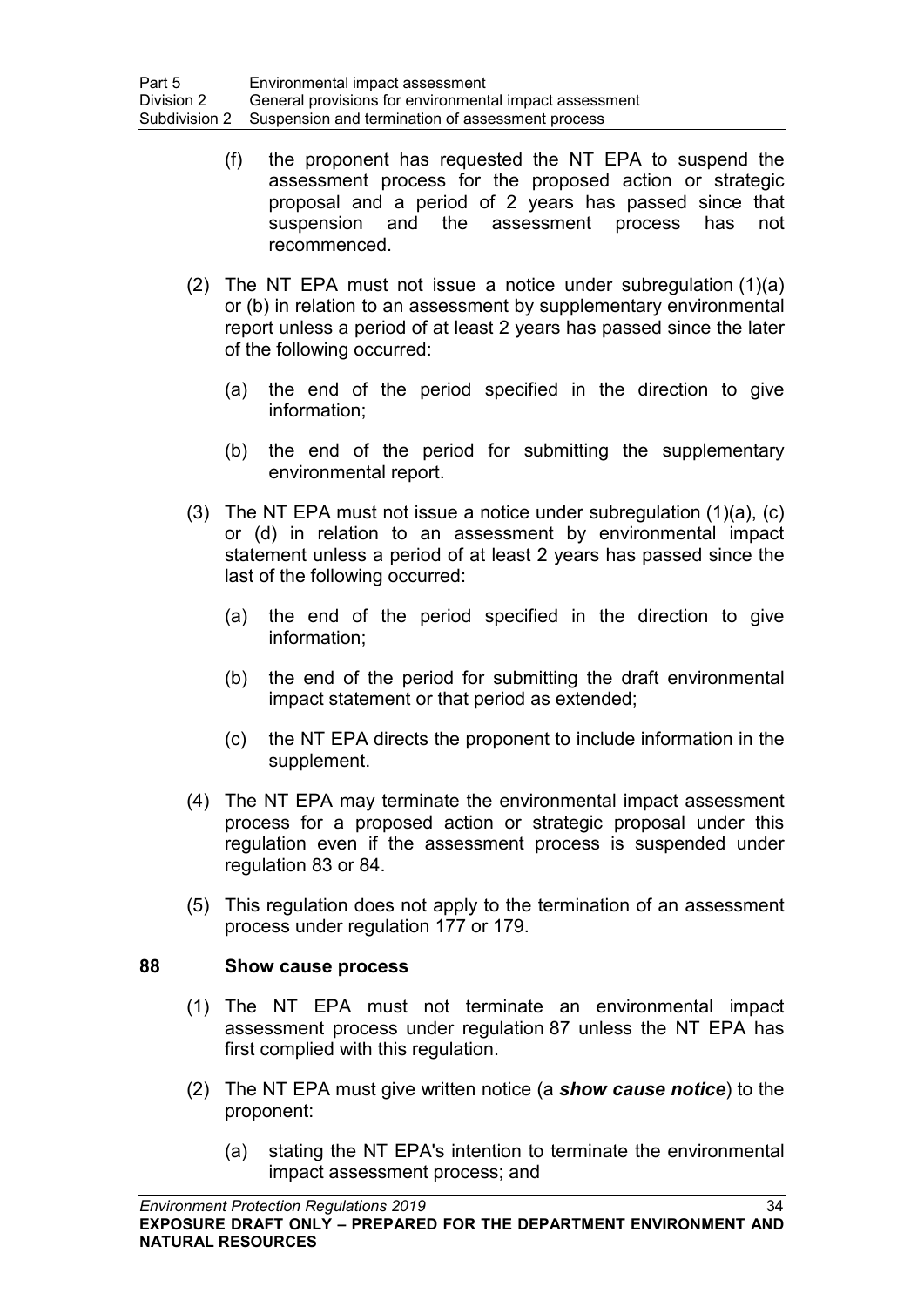- (b) asking the proponent to show cause why the environmental impact assessment process should not be terminated.
- (3) The show cause notice must specify the date by which the proponent may show cause.
- (4) The date specified in the show cause notice must be not less than 10 business days after the date of the notice.
- (5) The NT EPA must consider any response given by the proponent to the show cause notice in making a decision under regulation [87.](#page-42-1)

#### <span id="page-44-0"></span>**89 Withdrawal from assessment process**

The proponent may, by written notice to the NT EPA, withdraw from an environmental impact assessment process.

## **Subdivision 3 Reconsideration of method of environmental impact assessment**

#### <span id="page-44-1"></span>**90 NT EPA may reconsider method of environmental impact assessment**

- (1) The NT EPA may reconsider the method of environmental impact assessment during the environmental impact assessment process for a proposed action or strategic proposal if:
	- (a) substantial new information about the impacts of the proposed action or strategic proposal has become available and the NT EPA would have made a different decision if that information had been available at the time of making the original decision or recommendation in relation to the method of environmental impact assessment; or
	- (b) there has been a substantial change in circumstances not foreseen when the original decision on the method of environmental impact assessment was made; or
	- (c) the proposed action or strategic proposal was to have had a cooperative assessment, but the cooperative arrangement was cancelled before the cooperative assessment was carried out or completed; or
	- (d) the proponent has proposed variations to the proposed action or strategic proposal to an extent that the proposed action or strategic proposal as varied is no longer the same as that on which the decision under regulation [56,](#page-29-0) [57,](#page-29-1) [70](#page-35-0) or [71](#page-36-0) was based.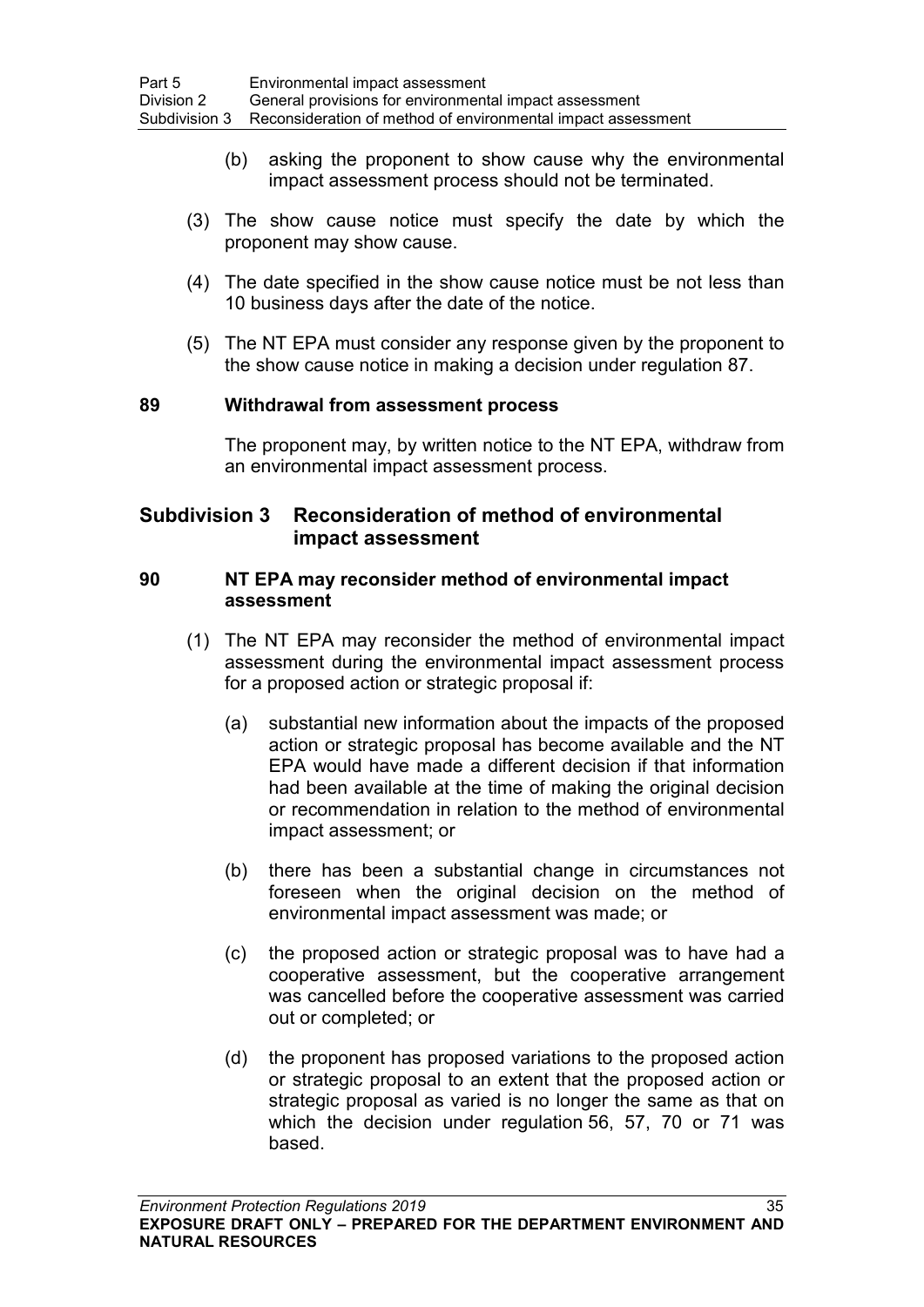- (2) The NT EPA must not reconsider the method of environmental impact assessment under this regulation after:
	- (a) the assessment report on the proposed action or strategic proposal has been completed; or
	- (b) the environmental approval for the proposed action or strategic proposal has been granted; or
	- (c) if the NT EPA has determined that an environmental impact assessment is not required for the proposed action or strategic proposal – another statutory authorisation of the action or proposal has been granted.
- (3) This regulation does not apply to a reconsideration of a method of environmental impact assessment in relation to a significant variation to which Part 7 applies.

### <span id="page-45-0"></span>**91 Show cause process**

- (1) The NT EPA must not decide a new method of environmental impact assessment under regulation [92](#page-46-0) unless the NT EPA has first complied with this regulation.
- (2) The NT EPA must give written notice (a *show cause notice*) to the proponent:
	- (a) stating the NT EPA's intention to decide a new method of environmental impact assessment; and
	- (b) asking the proponent to show cause why the method of environmental impact assessment should not be changed.
- (3) The show cause notice must specify the date by which the proponent may show cause.
- (4) The date specified in the show cause notice must be not less than 10 business days after the date of the notice.
- (5) The NT EPA must consider any response given by the proponent to the show cause notice in making a decision under regulation [92.](#page-46-0)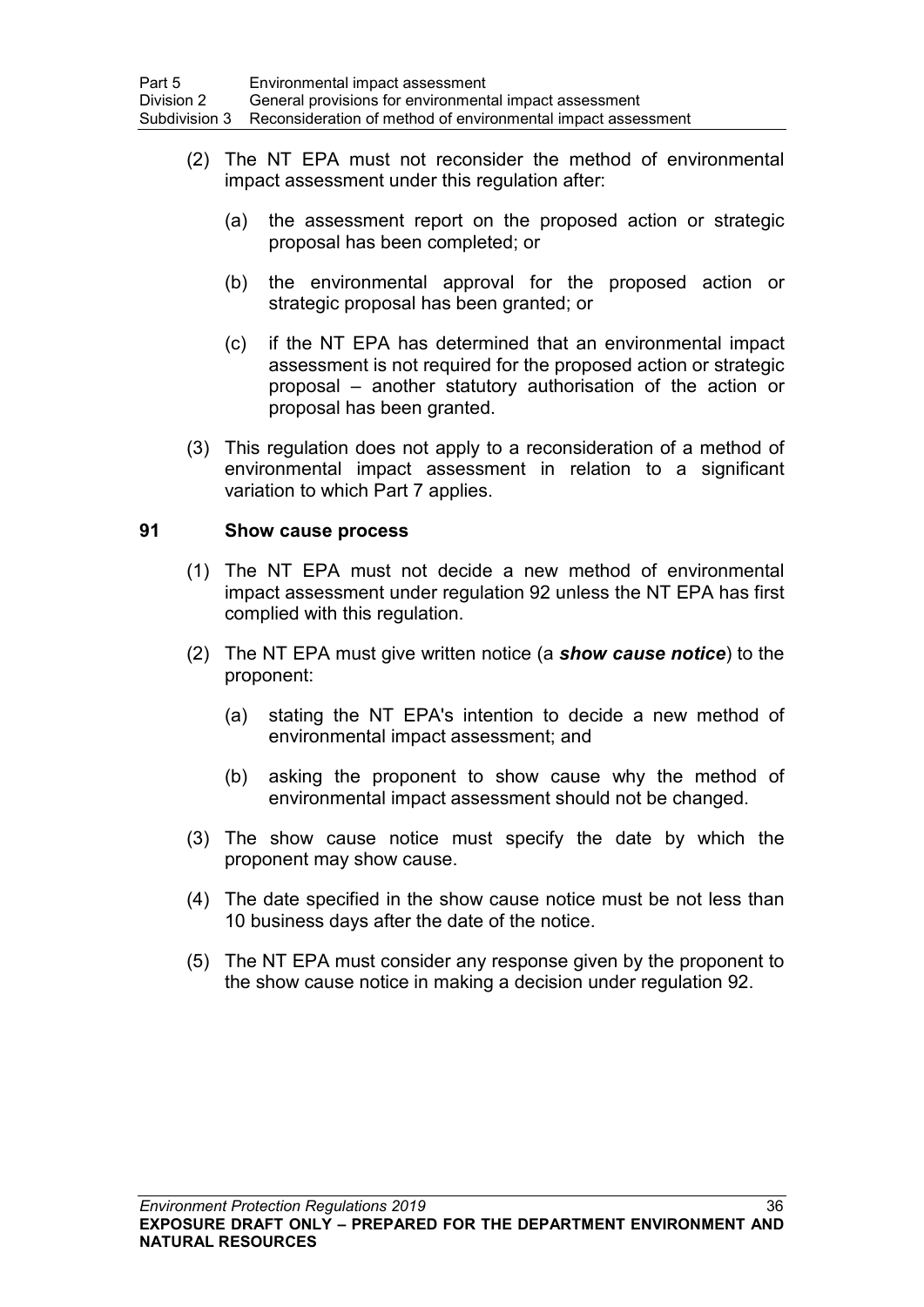### <span id="page-46-0"></span>**92 Decision on method of assessment**

- (1) If the NT EPA reconsiders the method of environmental impact assessment under regulation [90,](#page-44-1) the NT EPA must either:
	- (a) decide the new method of environmental impact assessment and direct the proponent to carry out the environmental impact assessment in accordance with that new assessment method; or
	- (b) decide to continue the assessment with the existing assessment method.
- (2) Regulations [58](#page-30-0) and [59](#page-31-0) apply to the consideration of the method of environmental impact assessment under subregulation (1).
- (3) The NT EPA must make a decision under subregulation (2) within 10 business days after the earlier of the following occurs:
	- (a) the receipt of the response of the proponent under regulation [91;](#page-45-0)
	- (b) the date specified under regulation [91](#page-45-0) for the proponent to show cause.
- (4) The required time for the NT EPA to make any decision or take any action in relation to the existing environmental impact assessment process ceases to run from the time the show cause notice is given under regulation [91](#page-45-0) until a decision is made under subregulation (1).

### **Division 3 Assessment by referral information**

#### **93 Assessment by referral information**

An assessment by referral information required under Part 4 or 7 assesses a proposed action or strategic proposal on the basis of:

- (a) the information given with the referral; and
- (b) any additional information, submissions or advice given to the NT EPA under:
	- (i) Part 4 or 7; or
	- (ii) Division 2 of this Part (except regulation [77\)](#page-38-0).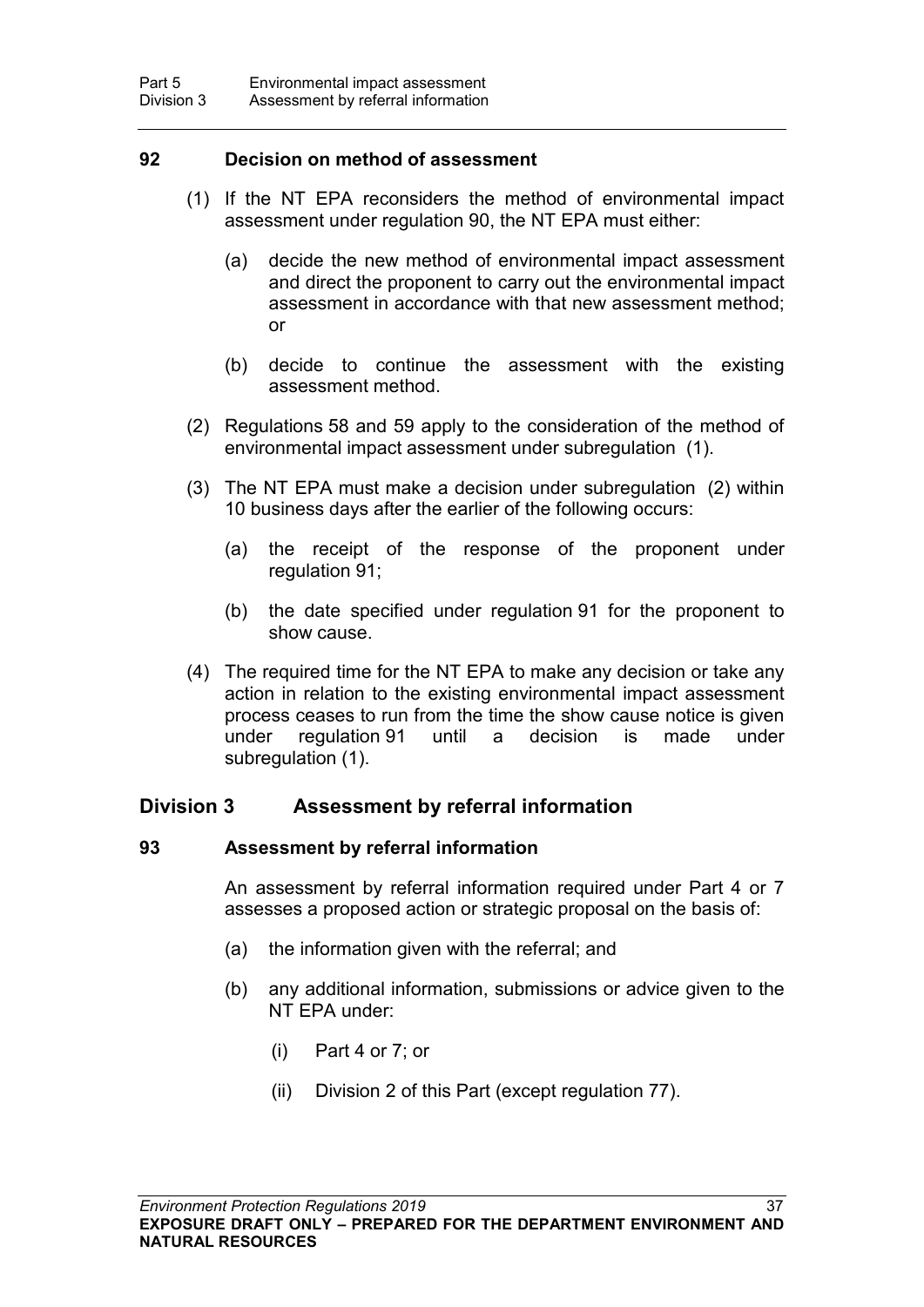### **Division 4 Assessment by supplementary environmental report**

### **94 Assessment by supplementary environmental report**

An assessment by supplementary environmental report required under Part 4 or 7 assesses a proposed action or strategic proposal on the basis of:

- (a) the information given with the referral; and
- (b) any additional information, submissions or advice given to the NT EPA under:
	- (i) Part 4 or 7; or
	- (ii) Division 2 of this Part; and
- (c) a supplementary environmental report prepared under this Division.

### <span id="page-47-0"></span>**95 Preparation of supplementary environmental report**

- (1) The proponent must prepare a supplementary environmental report to respond to the submissions received in relation to the referral information and submit it to the NT EPA.
- (2) The NT EPA may direct the proponent to include additional information in the supplementary environmental report:
	- (a) to address the submissions; and
	- (b) to ensure that the NT EPA has sufficient information to complete the environmental impact assessment process.
- (3) A direction under subregulation (2) must be given within 25 business days after:
	- (a) if the assessment decision is made under regulation [57](#page-29-1) the end of the relevant submission period in regulation [51;](#page-27-0) or
	- (b) the assessment decision is made under regulation [56,](#page-29-0) [70](#page-35-0) or [71.](#page-36-0)

#### <span id="page-47-1"></span>**96 Submission period for supplementary environmental report**

(1) A direction under regulation [95\(](#page-47-0)2) may specify the period within which the supplementary environmental report is to be submitted to the NT EPA.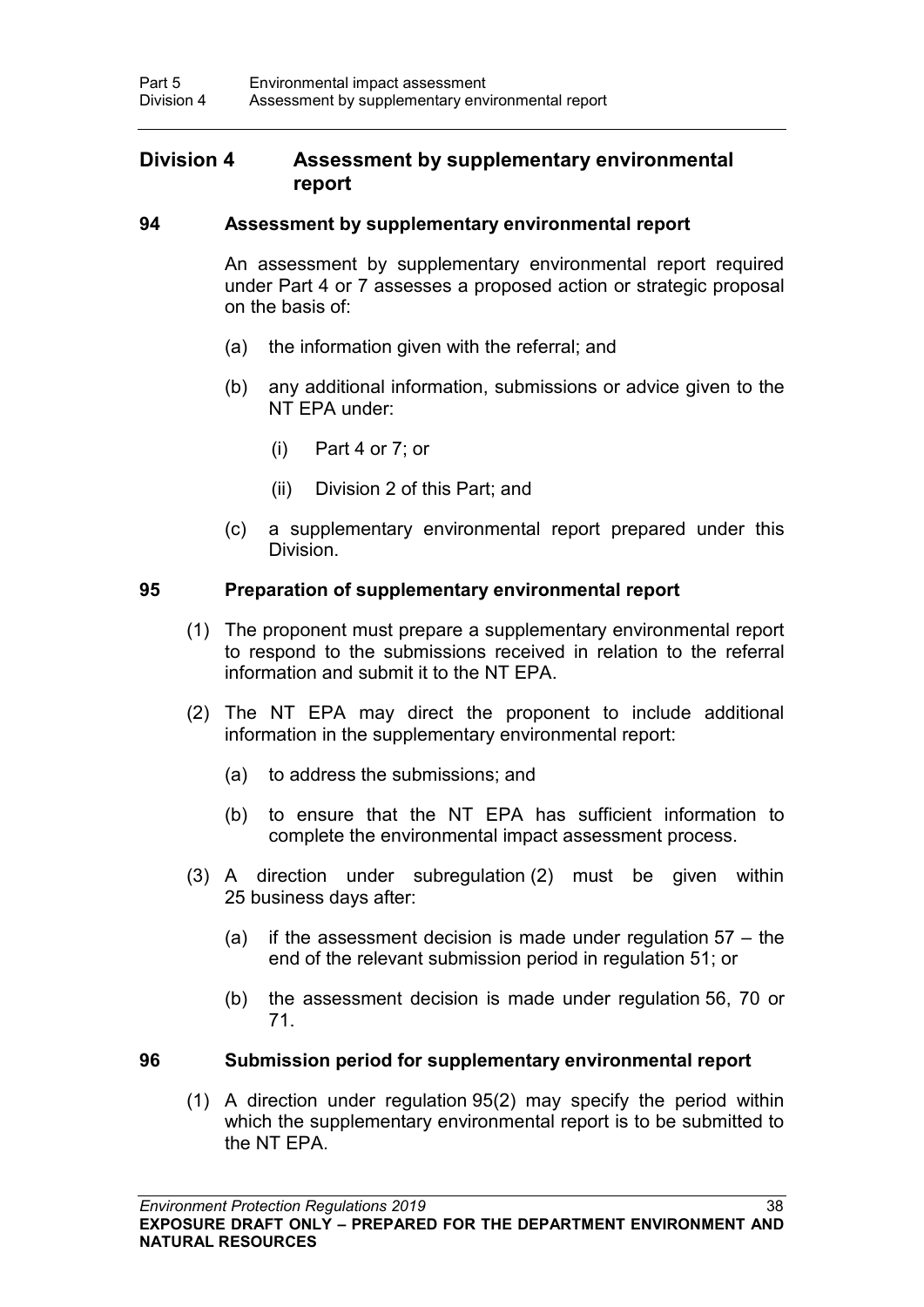- (2) In determining the submission period, the NT EPA must consider the following:
	- (a) the level of certainty provided by the descriptions in the referral and any information provided under Part 4 or 7 or Division 2 of this Part of:
		- (i) the proposed action or strategic proposal; and
		- (ii) any proposed measures to avoid, mitigate or manage potential significant impacts of the proposed action or strategic proposal;
	- (b) the extent and currency of existing knowledge about the potential significant impacts of the proposed action or strategic proposal;
	- (c) the nature and extent of requirements for additional information to inform the assessment of the proposed action or strategic proposal;
	- (d) the likelihood of significant change to the environment during the assessment period, including any potential cumulative impacts associated with other projects in the area of the proposed action or strategic proposal;
	- (e) any other matter the NT EPA considers relevant.

### <span id="page-48-0"></span>**97 Extension of period to submit supplementary environmental report**

- (1) A proponent may apply to the NT EPA for an extension of the submission period for a supplementary environmental report.
- (2) On an application under subregulation (1), the NT EPA may:
	- (a) extend the submission period; or
	- (b) refuse to extend the submission period.
- (3) The extension of a submission period does not prevent the NT EPA from terminating an environmental impact assessment process under regulation [87](#page-42-1) but the NT EPA must take the extension into account in considering whether to terminate the assessment process.

#### **98 Proponent to publish supplementary environmental report**

(1) The proponent must publish the supplementary environmental report in the manner determined by the NT EPA.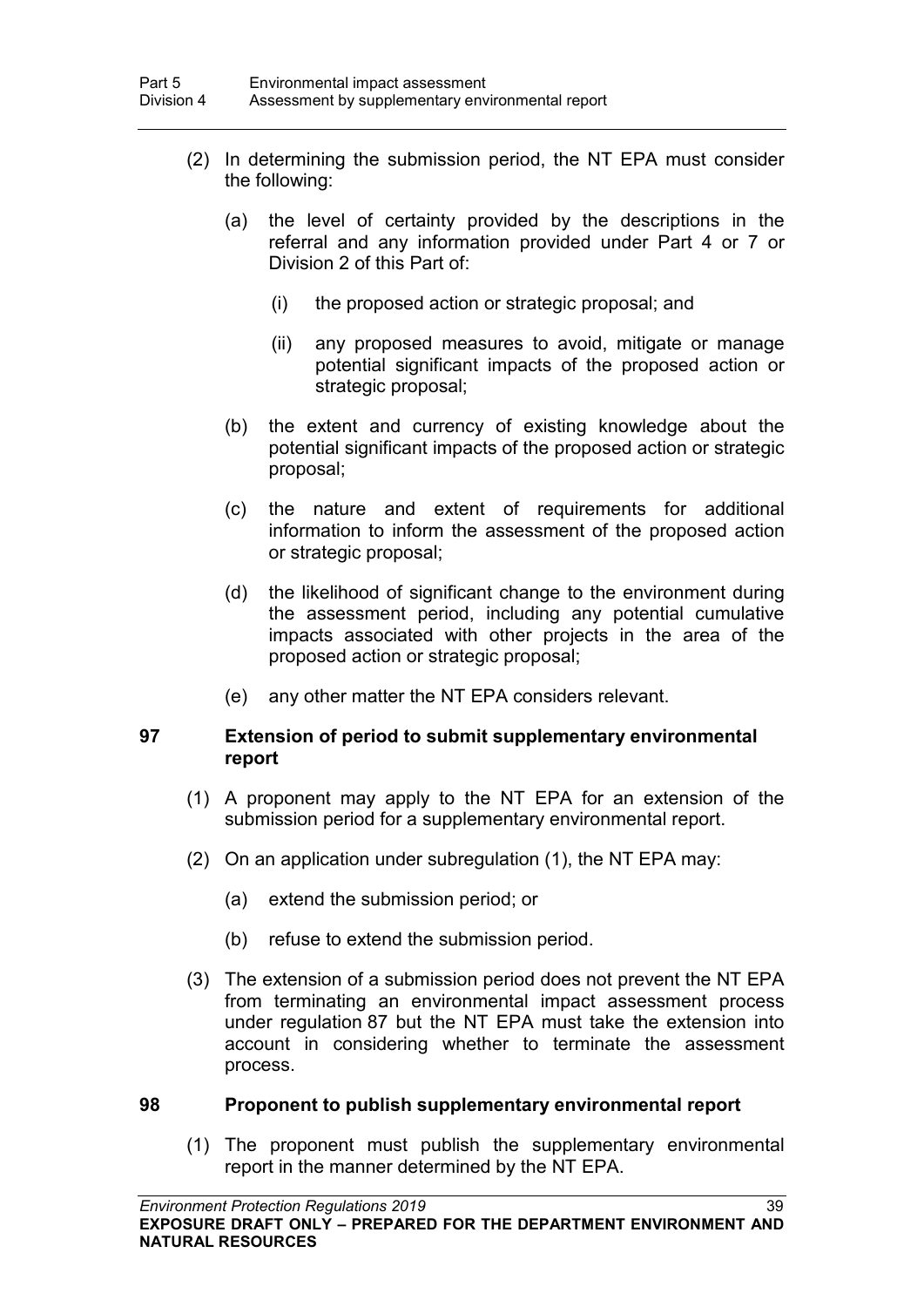(2) The NT EPA may give directions to the proponent about the form and manner in which the supplementary environmental report is to be published.

### <span id="page-49-1"></span>**99 Public consultation**

- (1) The NT EPA must publish notice of the supplementary environmental report.
- (2) The notice must:
	- (a) state where the supplementary environmental report may be inspected and obtained; and
	- (b) invite interested persons to make a submission to the NT EPA on the supplementary environmental report within the period specified in the notice.
- (3) The submission period is to be 25 business days after the notice is published.
- (4) The submission period may be extended by agreement between the NT EPA and the proponent.

#### **100 Consultation with government authorities**

- (1) The proponent must give a copy of the supplementary environmental report to any government authority that the NT EPA specifies.
- (2) The NT EPA must:
	- (a) make reasonable efforts to obtain the views of any government authority to which the supplementary environmental report was given under subregulation (1); and
	- (b) invite the government authority to make a submission to the NT EPA on the supplementary environmental within the submission period referred to in regulation [99.](#page-49-1)

### <span id="page-49-0"></span>**101 Additional information in relation to supplementary environmental report**

- (1) The NT EPA may direct the proponent to give the NT EPA, within a specified period, any additional information the NT EPA considers necessary to facilitate consideration of the supplementary environmental report.
- (2) The direction must be given not later than 20 business days after the end of the submission period referred to in regulation [99.](#page-49-1)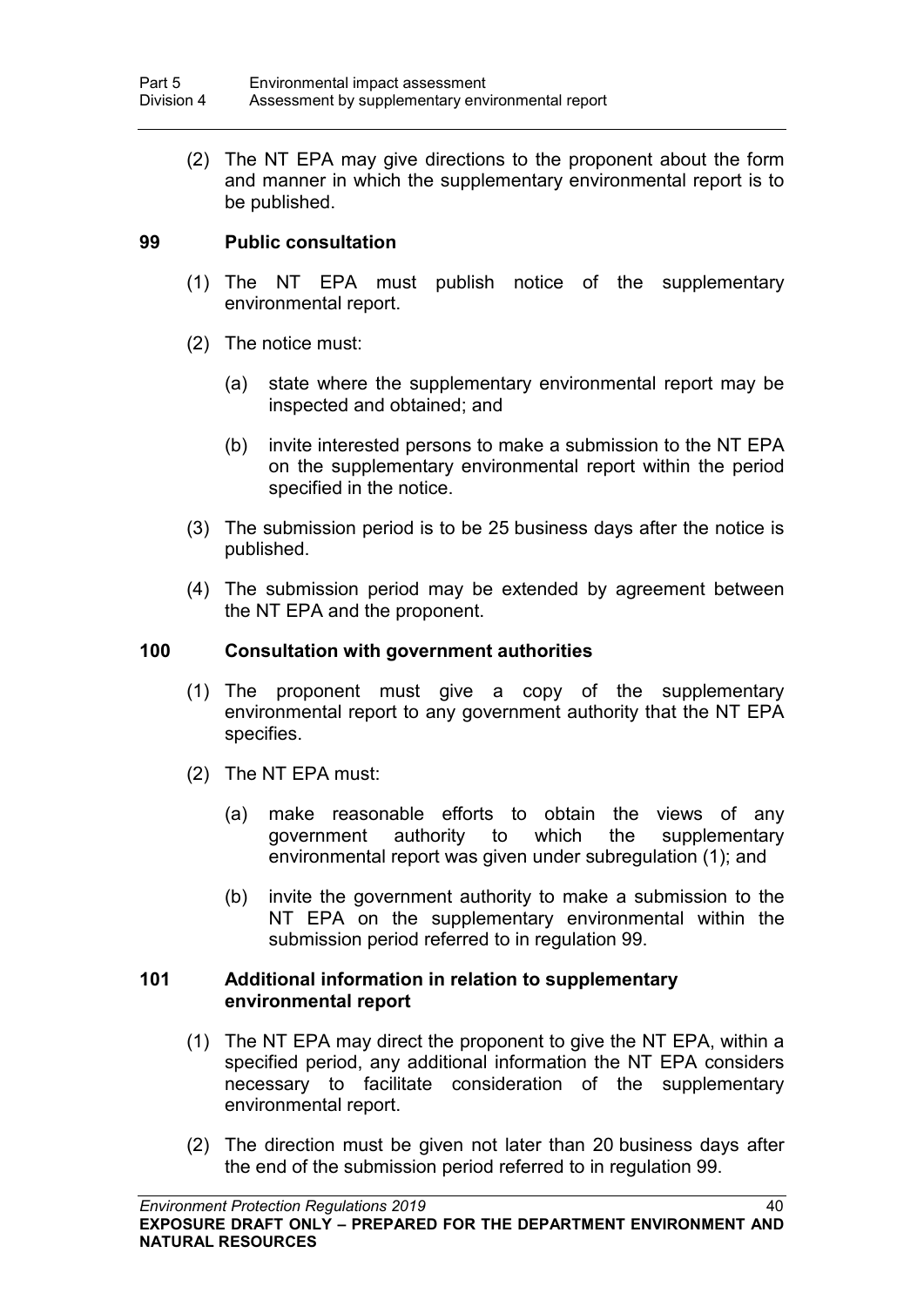- (3) If the NT EPA gives a direction under this regulation, the required time for the NT EPA to give an assessment report to the Minister under regulation [160\(](#page-68-0)2)(b) ceases to run until the later of the following occurs:
	- (a) the information is given;
	- (b) if applicable the end of the submission period referred to in regulation [103.](#page-50-0)

### **102 Publication of direction and information**

The NT EPA must publish a direction under regulation [101](#page-49-0) and the information given in response to the direction as soon as practicable after being given the information.

### <span id="page-50-0"></span>**103 NT EPA may invite submissions**

The NT EPA may invite specified persons or government authorities to make submissions within a period specified by the NT EPA about:

- (a) a direction under regulation [101](#page-49-0) and the information given in response to the direction; or
- (b) a specified aspect of a direction under regulation [101](#page-49-0) or the information given in response to the direction.

## **Division 5 Terms of reference**

## **Subdivision 1 Approval of terms of reference**

## <span id="page-50-1"></span>**104 Terms of reference**

- (1) The NT EPA must prepare terms of reference for an environmental impact assessment that is or includes:
	- (a) an assessment by environmental impact statement; or
	- (b) an assessment by inquiry.
- (2) Terms of reference may include any terms the NT EPA considers appropriate.
- (3) Subregulation (1) and regulations [105](#page-51-0) to [109](#page-52-0) do not apply if draft terms of reference for the assessment were published with an accepted proponent initiated EIS referral under regulation 50.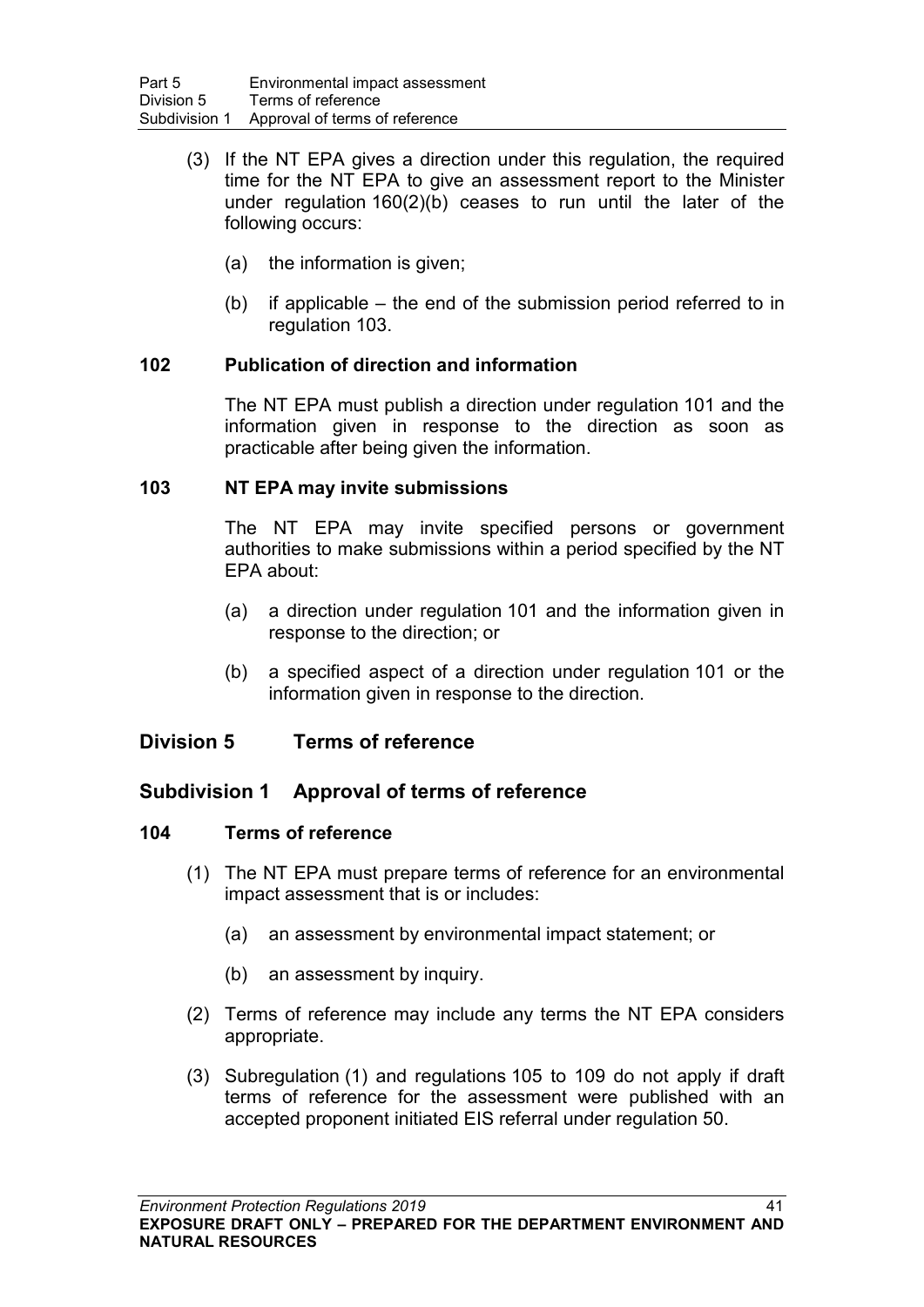### <span id="page-51-0"></span>**105 Terms of reference for assessment by environmental impact statement**

- (1) In preparing terms of reference for an assessment by environmental impact statement, the NT EPA may consider and use any draft terms of reference given by the proponent in response to the direction of the NT EPA under regulation [77\(](#page-38-0)2).
- (2) In preparing terms of reference for an assessment by environmental impact statement, the NT EPA must specify the assessment period within which the draft environmental impact statement is to be submitted to the NT EPA.
- (3) In determining the assessment period, the NT EPA must consider the following:
	- (a) the level of certainty provided by the descriptions in the referral and any information provided under Part 4 or Part 5 or Division 2 of this Part:
		- (i) the proposed action or strategic proposal; and
		- (ii) any proposed measures to avoid, mitigate or manage potential significant impacts of the proposed action or strategic proposal;
	- (b) the extent and currency of existing knowledge about the potential significant impacts of the proposed action or strategic proposal;
	- (c) the nature and extent of requirements for additional information to inform the assessment of the proposed action or strategic proposal;
	- (d) the likelihood of significant change to the environment during the assessment period, including any potential cumulative impacts associated with other projects in the area of the proposed action or strategic proposal;
	- (e) any other matter the NT EPA considers relevant.

## **106 Consultation with proponent**

- (1) Before publishing the draft terms of reference under regulation [107,](#page-52-1) the NT EPA:
	- (a) may consult with the proponent; and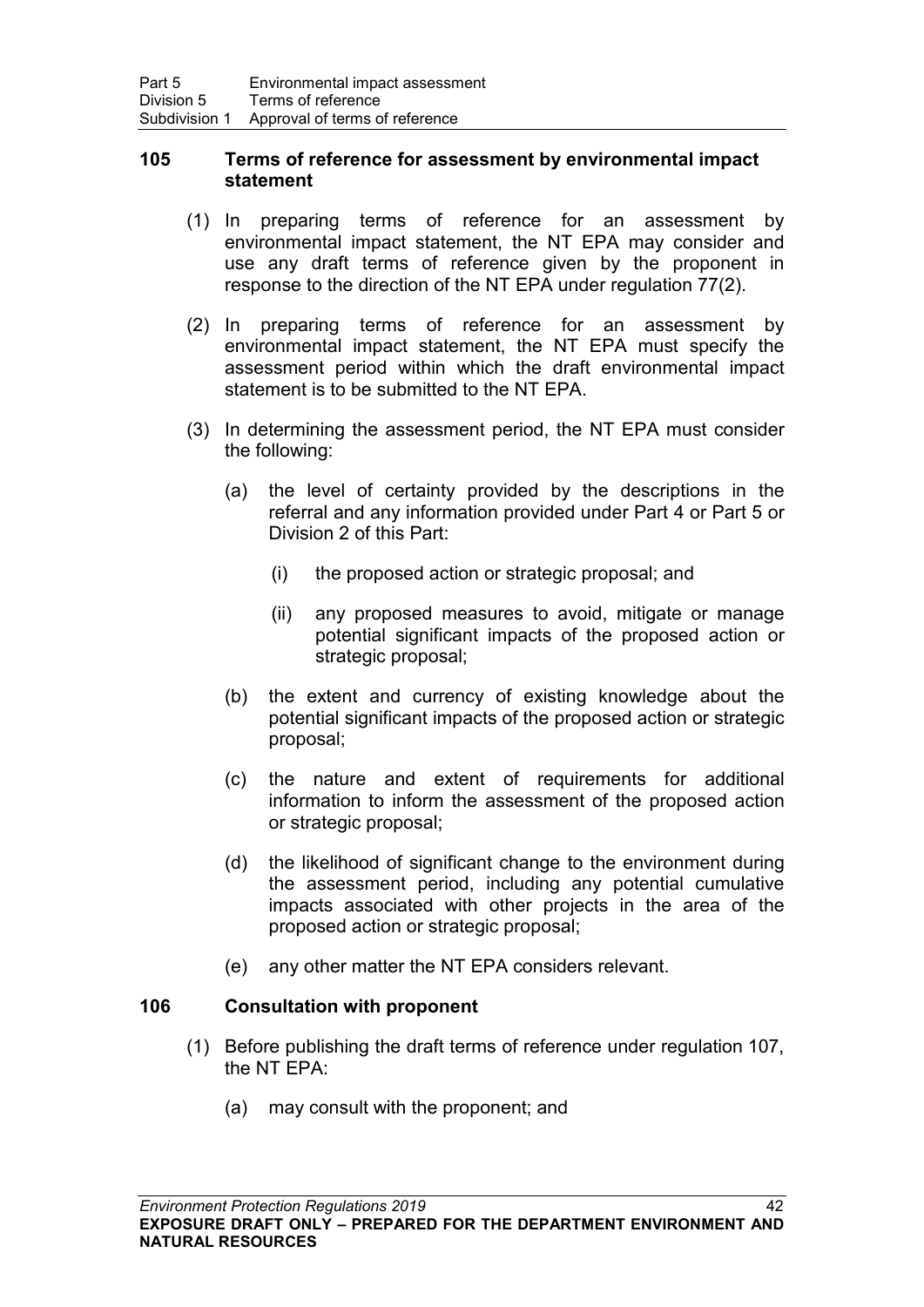- (b) if the proponent is consulted must consider any written submission received from the proponent within the time specified by the NT EPA.
- (2) The required time for the NT EPA to publish the draft terms of reference ceases to run during any period that the NT EPA carries out a consultation under subregulation (1).

### <span id="page-52-1"></span>**107 NT EPA to publish draft terms of reference for assessment**

The NT EPA must publish draft terms of reference prepared under regulation [104](#page-50-1) within 40 business days after the decision about the method of environmental impact assessment was made under regulation [56,](#page-29-0) [70](#page-35-0) or [71.](#page-36-0)

### <span id="page-52-2"></span>**108 Public consultation**

- (1) The NT EPA must publish notice of the draft terms of reference prepared under regulation [104.](#page-50-1)
- (2) The notice must:
	- (a) state where the draft terms of reference may be inspected and obtained; and
	- (b) invite interested persons to make a submission to the NT EPA on the draft terms of reference within the period specified in the notice.
- (3) The submission period is to be 15 business days after the notice is published.
- (4) The submission period referred to in subregulation (2) may be extended by agreement between the NT EPA and the proponent.

### <span id="page-52-0"></span>**109 Consultation with government authorities**

The NT EPA must:

- (a) make reasonable efforts to obtain the views of any government authority that the NT EPA considers may have a view on the draft terms of reference prepared under regulation [104;](#page-50-1) and
- (b) invite the government authority to make a submission on the draft terms of reference within the submission period referred to in regulation [108.](#page-52-2)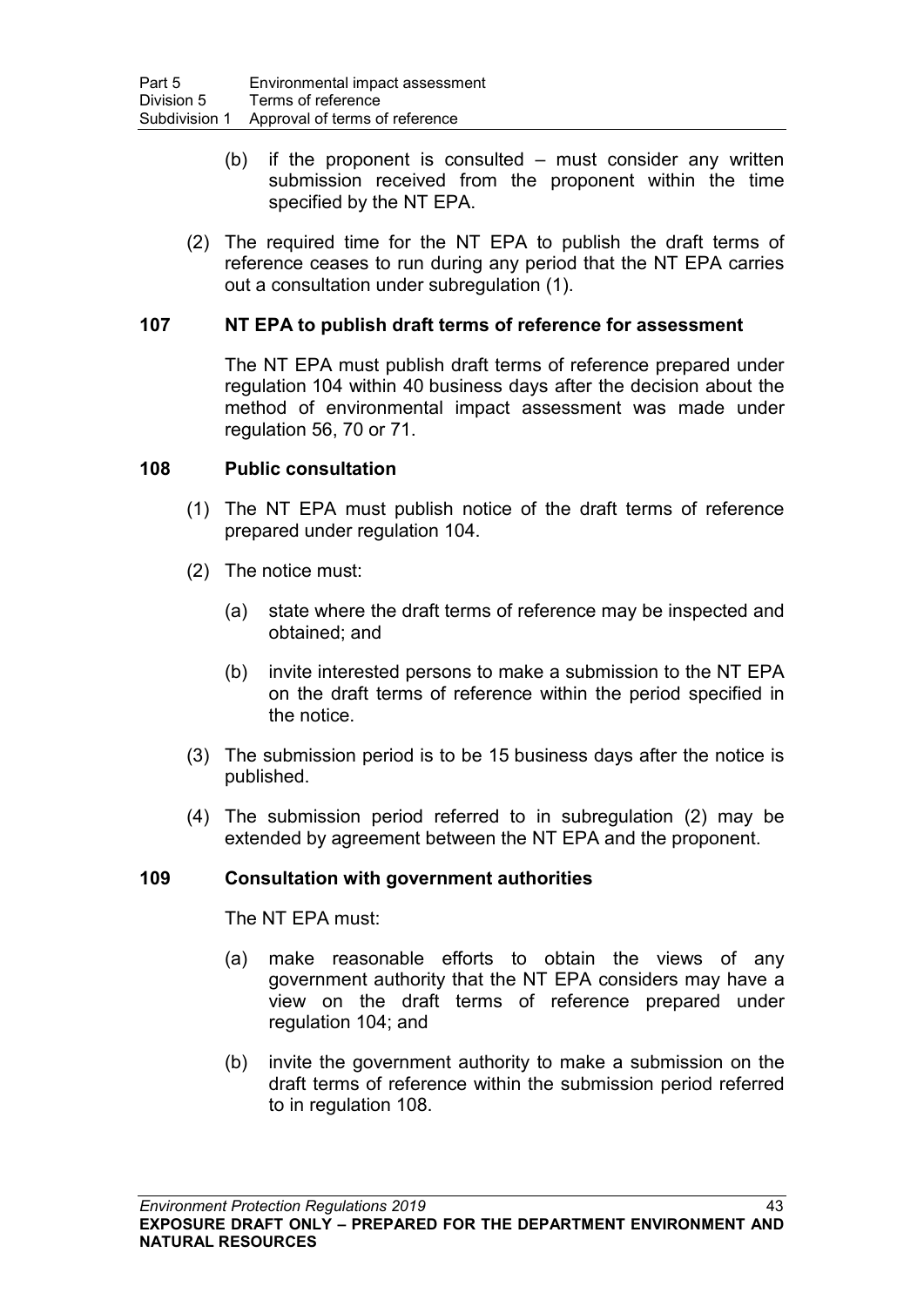### **110 Approval of terms of reference**

- (1) After considering any submissions received under regulations [108](#page-52-2) and [109](#page-52-0) and making any changes to the draft terms of reference the NT EPA considers appropriate, the NT EPA must decide whether to approve the terms of reference for:
	- (a) an assessment by environmental impact statement; or
	- (b) an environmental impact assessment that is or includes an assessment by inquiry.
- (2) After considering any submissions received under Part 4 in relation to draft terms of reference published under regulation [50](#page-27-1) and making any changes to the draft terms of reference the NT EPA considers appropriate, the NT EPA may approve the terms of reference for the assessment by environmental impact statement.
- (3) The NT EPA must decide whether to approve the terms of reference within:
	- (a) for a decision under subregulation  $(1)$  15 business days after the end of the submission period referred to in regulation 105; or
	- (b) for a decision under subregulation (2):
		- (i) if a decision is made under regulation  $57(1)(b)$  $57(1)(b)$  25 business days after the end of the relevant submission period referred to in regulation [51;](#page-27-0) or
		- (ii) 15 business days after the decision is made under regulation [70](#page-35-0) or [71.](#page-36-0)

### **111 Approved terms of reference to be given to proponent**

The NT EPA must give the proponent a copy of the approved terms of reference as soon as practicable after they are approved.

### **112 Publication of approved terms of reference**

The NT EPA must publish the approved terms of reference as soon as practicable after they are approved.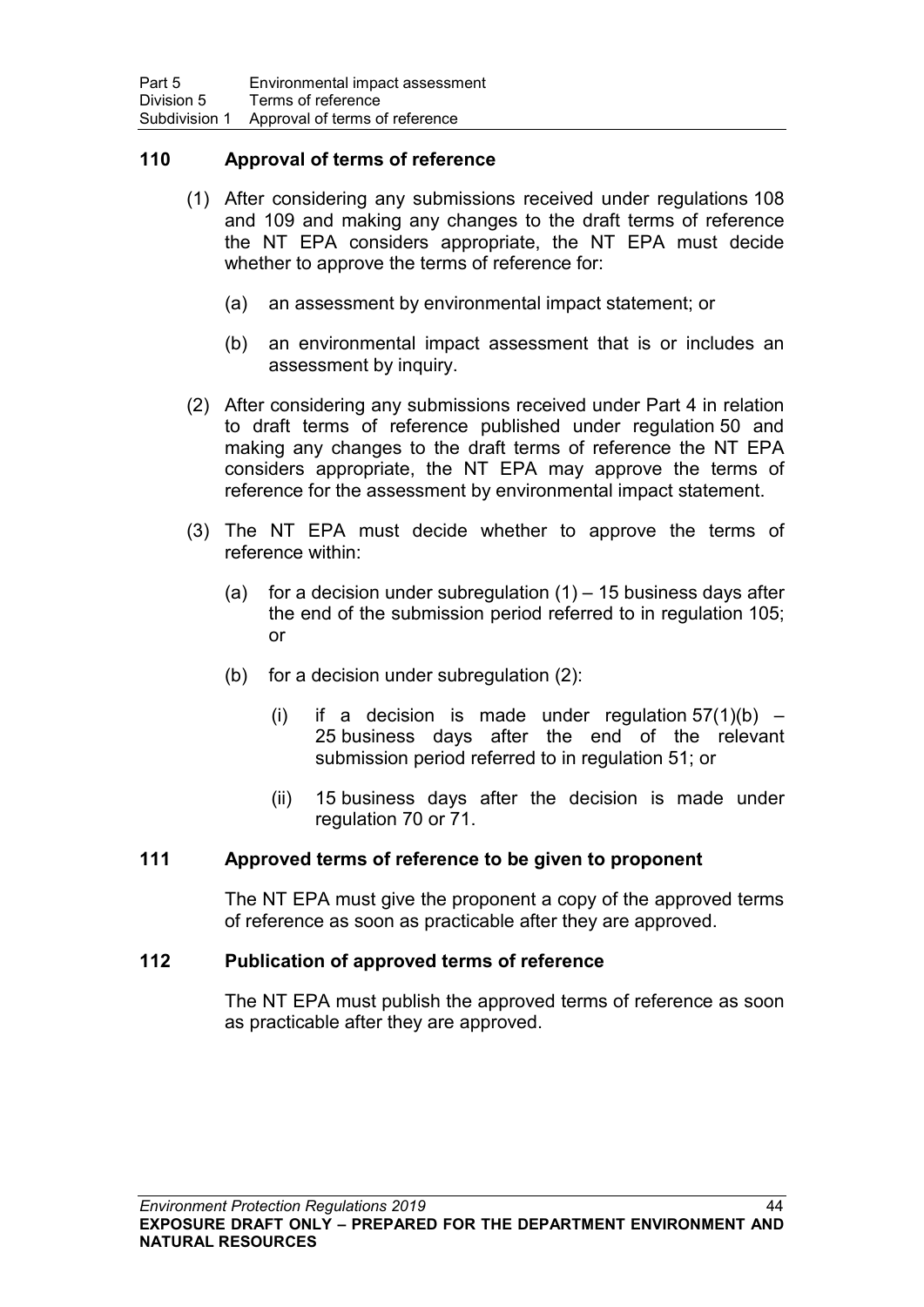## **Subdivision 2 Amendment of terms of reference**

## <span id="page-54-0"></span>**113 Amendment of approved terms of reference**

- (1) The NT EPA may amend the terms of reference for an environmental impact assessment process during the assessment process if:
	- (a) the NT EPA becomes aware of information that was not available at the time of approval of the terms of reference and the NT EPA would have specified different terms of reference if the information had been available; or
	- (b) new information becomes available that indicates a new threat or change in circumstance relating to the environment that the NT EPA reasonably considers requires an amendment to the terms of reference in order for the environmental impact assessment to meet the objects of the Act.
- (2) If the NT EPA proposes to amend approved terms of reference, the NT EPA must advise the proponent as soon as practicable of the proposal and the reasons for the amendments.
- (3) This Subdivision does not apply to an amendment that is solely of an administrative nature.

### **114 Preparation of draft amending terms of reference**

- (1) If the NT EPA proposes to amend approved terms of reference, the NT EPA must prepare draft amending terms of reference.
- (2) The terms of reference may be amended by preparing:
	- (a) amended terms of reference; or
	- (b) new terms of reference; or
	- (c) an addendum to the terms of reference.

### **115 Consultation with proponent**

- (1) Before publishing draft amending terms of reference under regulation [116,](#page-55-0) the NT EPA:
	- (a) may consult with the proponent; and
	- (b) if the proponent is consulted must consider any written submission received from the proponent within the period specified by the NT EPA.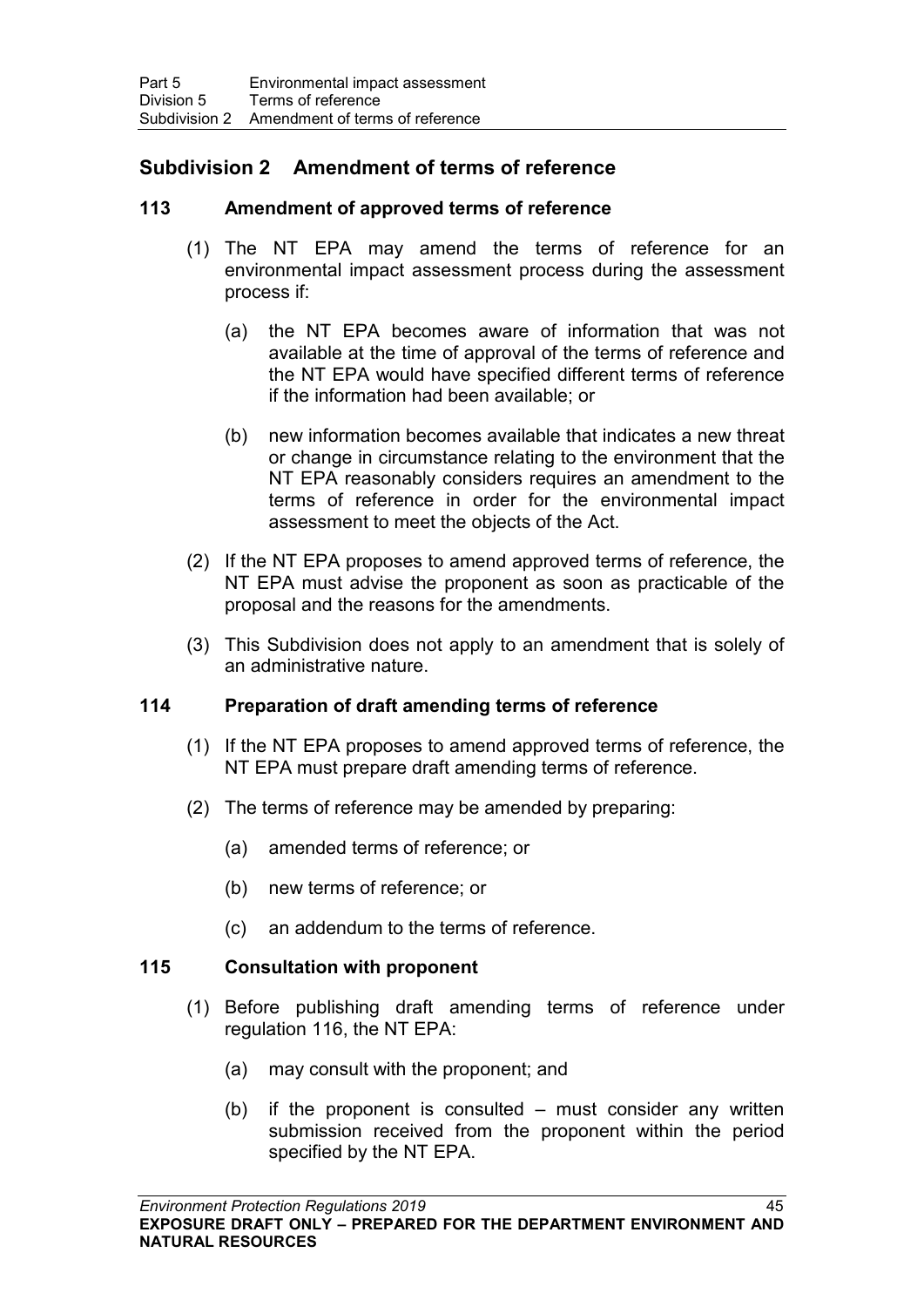(2) The required time for the NT EPA to publish the draft amending terms of reference ceases to run during any period that the NT EPA carries out a consultation under subregulation (1).

### <span id="page-55-0"></span>**116 NT EPA to publish draft amending terms of reference**

The NT EPA must publish draft amending terms of reference within 20 business days after the NT EPA decides that the terms of reference need to be amended.

### <span id="page-55-1"></span>**117 Public consultation**

- (1) The NT EPA must publish notice of the draft amending terms of reference prepared under regulation 114.
- (2) The notice must:
	- (a) state where the draft amending terms of reference may be inspected and obtained; and
	- (b) invite interested persons to make a submission to the NT EPA on the draft amending terms of reference within the period specified in the notice.
- (3) The submission period is to be 15 business days after the notice is published under subregulation (1).
- (4) The submission period referred to in subregulation (3) may be extended by agreement between the NT EPA and the proponent.

### <span id="page-55-2"></span>**118 Consultation with government authorities**

The NT EPA must:

- (a) make reasonable efforts to obtain the views of any government authority that the NT EPA considers may have a view on the draft amending terms of reference prepared under regulation 114; and
- (b) invite the government authority to make a submission on the draft amending terms of reference within the submission period referred to in regulation [117.](#page-55-1)

### **119 Decision on draft terms of reference**

(1) After considering any submissions received under regulations [117](#page-55-1) and [118](#page-55-2) and making any changes to the draft amending terms of reference the NT EPA considers appropriate, the NT EPA must decide whether to approve the draft amending terms of reference.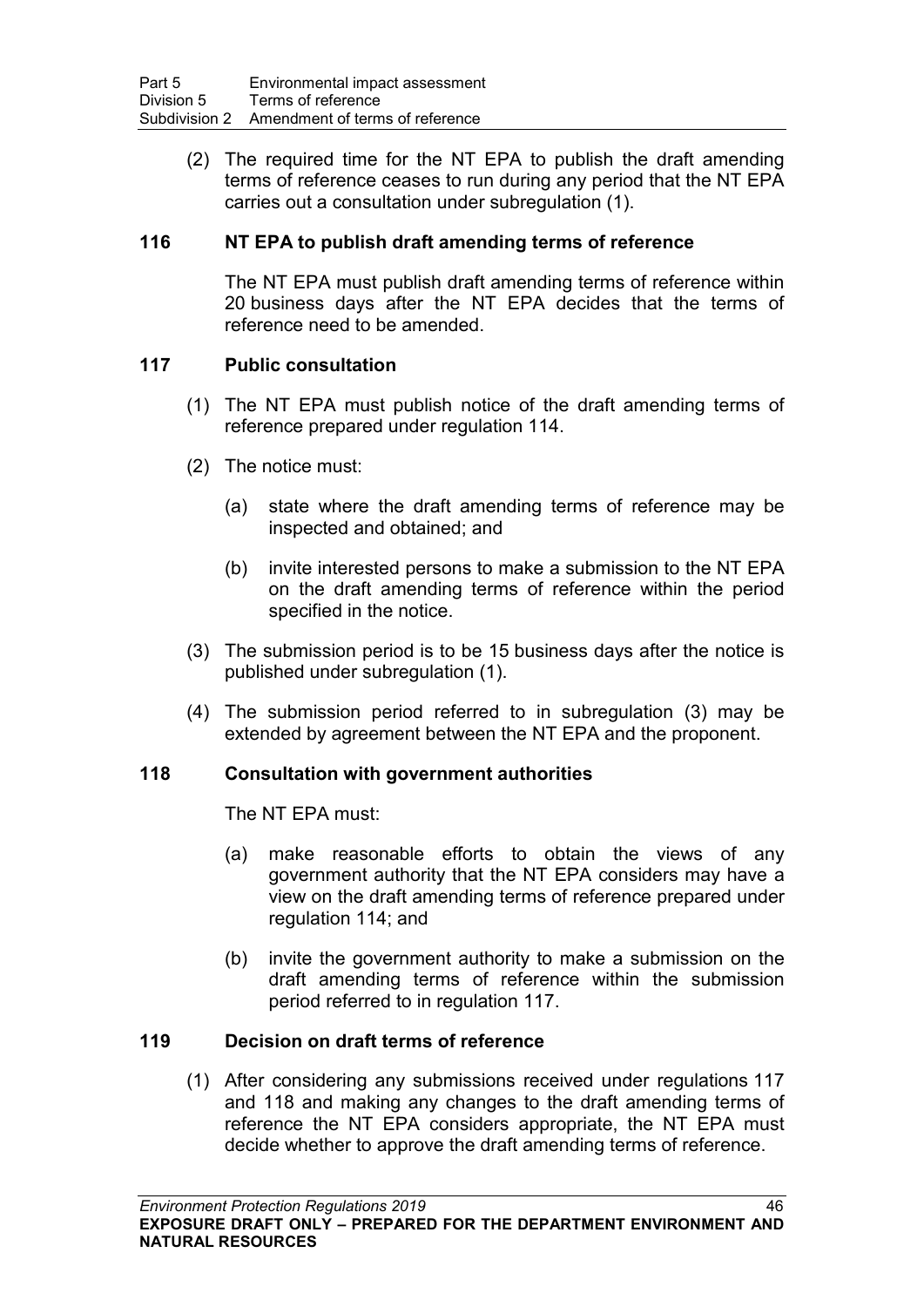- (2) The NT EPA must make a decision under subregulation (1) within 15 business days after the end of the submission period referred to in regulation [117.](#page-55-1)
- (3) If the draft amending terms of reference are approved, the terms of reference have effect as amended:
	- (a) on the date that the approved amending terms of reference are published under regulation [121;](#page-56-0) or
	- (b) on a later date specified in the approved amending terms of reference.

### **120 Approved amending terms of reference to be given to proponent**

The NT EPA must give the proponent a copy of the approved amending terms of reference as soon as practicable after they are approved.

### <span id="page-56-0"></span>**121 Publication of approved amending terms of reference**

The NT EPA must publish the approved amending terms of reference as soon as practicable after they are approved.

### **122 Existing assessment process can continue while amendment process occurs**

If the NT EPA proposes to amend terms of reference under this Subdivision:

- (a) the proponent may continue to prepare a draft environmental impact statement for the proposed action or strategic proposal on the basis of the existing terms of reference until they are amended under this Subdivision; or
- (b) an assessment that is or includes an assessment by inquiry may continue in relation to the proposed action or strategic proposal on the basis of the existing terms of reference until they are amended under this Subdivision.

## **Division 6 Assessment by environmental impact statement process**

### **123 Application of Division**

This Division applies if an assessment by environmental impact statement is required under Part 4 or 7.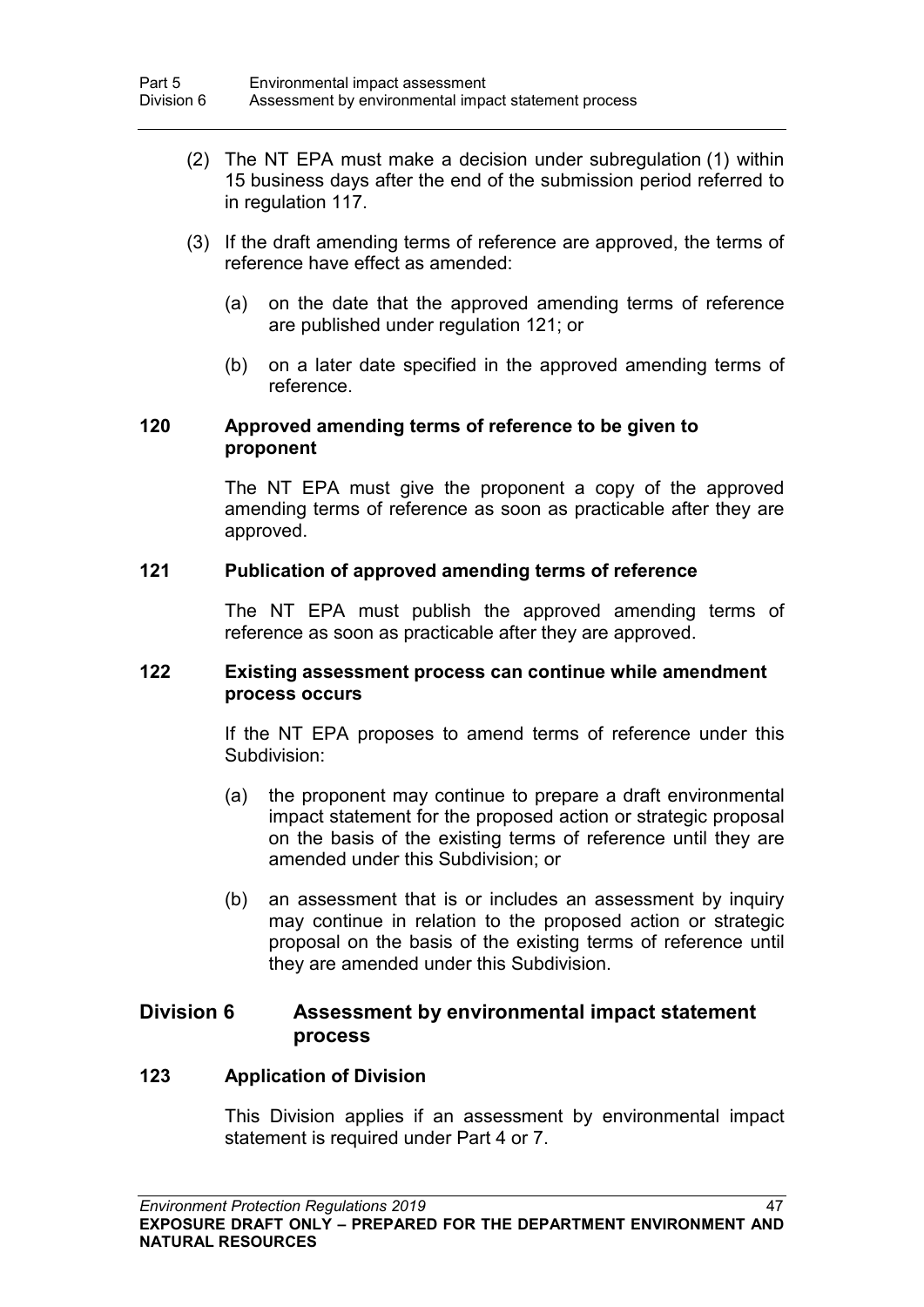### **124 Terms of reference**

- (1) The terms of reference for an assessment by environmental impact statement are the terms of reference approved under Division 5 for that assessment or those terms of reference as amended under these Regulations.
- (2) The NT EPA must apply the terms of reference in carrying out the assessment by environmental impact statement.
- (3) The proponent must comply with the terms of reference in carrying out the assessment by environmental impact statement.

### **125 Preparation of environmental impact statement**

- (1) The proponent must prepare a draft environmental impact statement in accordance with these Regulations.
- (2) The proponent must submit the draft environmental impact statement to the NT EPA within the assessment period for the statement specified by the NT EPA under regulation [105\(](#page-51-0)2).

### <span id="page-57-0"></span>**126 Extension of assessment period**

- (1) A proponent may apply to the NT EPA for an extension of the assessment period for submitting a draft environmental impact statement to the NT EPA.
- (2) On an application under subregulation (1), the NT EPA may decide:
	- (a) to extend the assessment period, with the same terms of reference; or
	- (b) if a ground in regulation [113](#page-54-0) applies to extend the assessment period with amended terms of reference; or
	- (c) to refuse to extend the assessment period.
- (3) Division 5, Subdivision 2 applies to an amendment of the terms of reference mentioned in subregulation (2)(b) as if a reference to a decision under regulation [113](#page-54-0) were a reference to a decision under subregulation (2)(b).

### <span id="page-57-1"></span>**127 Statement of reasons**

The NT EPA must prepare a statement of reasons for a decision to:

(a) extend the assessment period for submitting a draft environmental impact statement to the NT EPA; or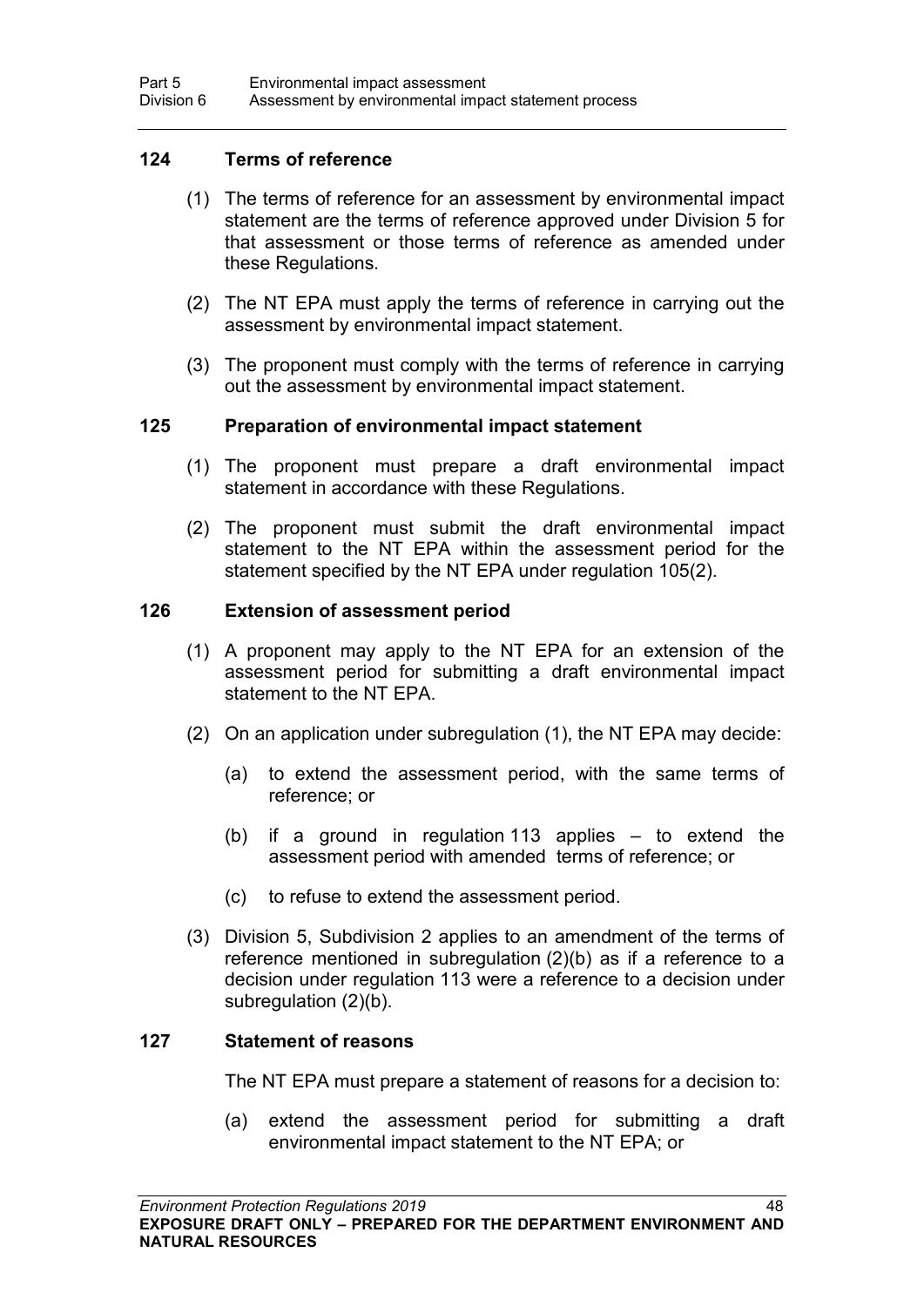- (b) extend the assessment period with amended terms of reference; or
- (c) refuse to extend the assessment period.

### **128 Notice to decision**

- (1) The NT EPA must give the proponent:
	- (a) notice of a decision under regulation [126;](#page-57-0) and
	- (b) the statement of the reasons for that decision.
- (2) The notice and statement of reasons must be given as soon as practicable after the decision is made.
- (3) If the assessment period is extended under regulation 126, the notice must include the period of the extension.

### **129 Publication of decision on application for extension**

The NT EPA must publish the following as soon as practicable after the decision is made:

- (a) a decision under regulation [126;](#page-57-0)
- (b) a statement of reasons for that decision under regulation [127.](#page-57-1)

#### **130 Submission of draft environmental impact statement to NT EPA**

- (1) The proponent must submit a draft environmental impact statement to the NT EPA in the form required by the terms of reference for the assessment.
- (2) The proponent must comply with any requirements of the NT EPA in relation to the draft environmental impact statement.

### **131 Publication of draft environmental impact statement**

- (1) The proponent must publish the draft environmental impact statement in the manner determined by the NT EPA.
- (2) The NT EPA may give directions to the proponent about the form and manner in which the draft environmental impact statement is to be published.

#### <span id="page-58-0"></span>**132 Public consultation**

(1) The NT EPA must publish a notice of the draft environmental impact statement.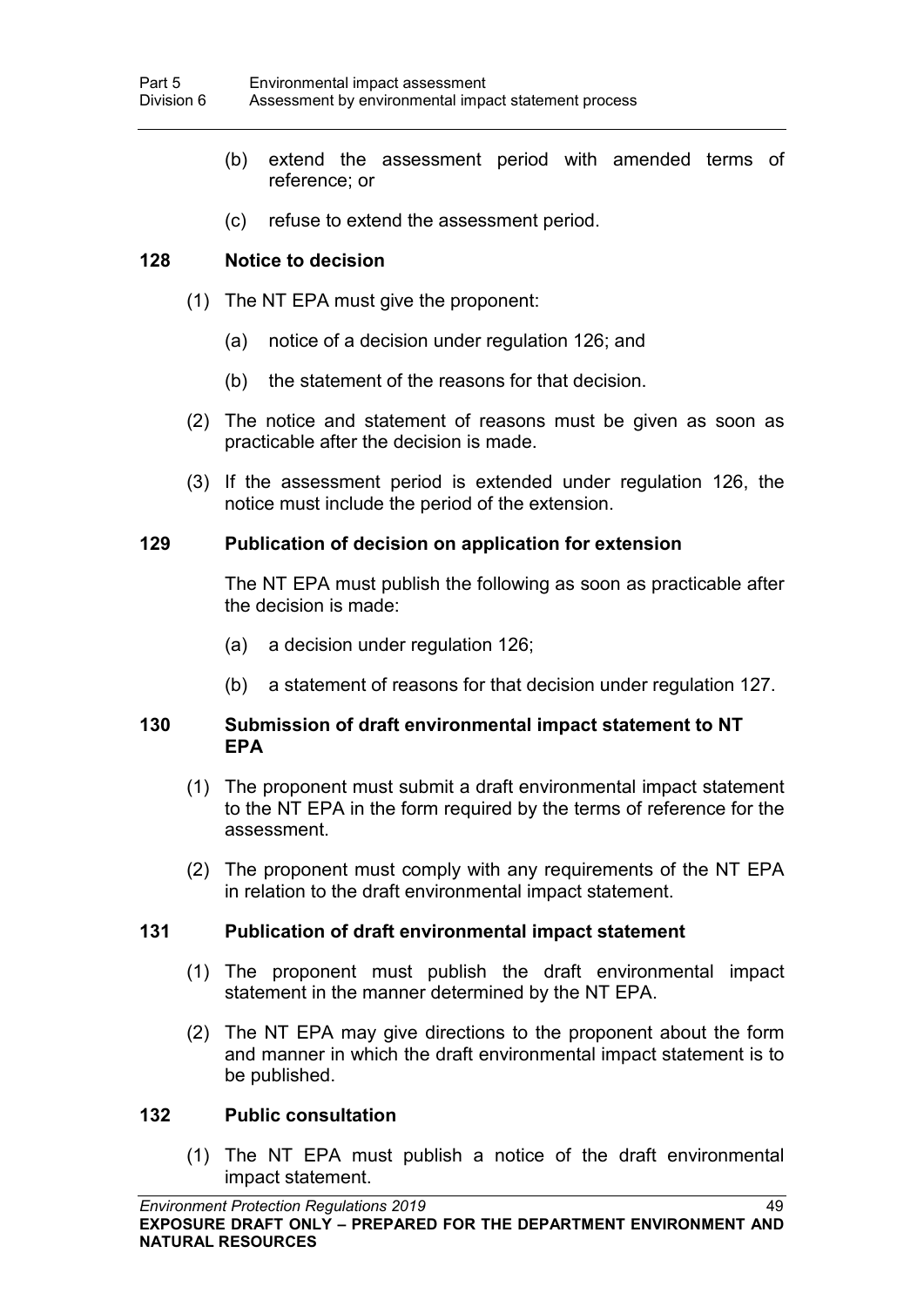- (2) The notice must:
	- (a) state where the draft environmental impact statement may be inspected and obtained; and
	- (b) invite interested persons to make a submission on the draft environmental impact statement to the NT EPA within the period specified in the notice.
- (3) The submission period is to be not less than 30 business days and not more than 60 business days after the date of the notice.
- (4) The submission period referred to in subregulation (3) may be extended by agreement between the NT EPA and the proponent.

#### <span id="page-59-0"></span>**133 Consultation with government authorities**

- (1) The proponent must give a copy of the draft environmental impact statement to any government authority that the NT EPA specifies.
- (2) The NT EPA must:
	- (a) make all reasonable efforts to obtain the views of any government authority to which the draft environmental impact statement has been given under subregulation (1); and
	- (b) invite the government authority to make a submission to the NT EPA on the draft environmental impact statement within the submission period referred to in regulation [132.](#page-58-0)

#### **134 NT EPA to give copies of submissions to proponent**

The NT EPA must give a copy of any submission made under regulation [132](#page-58-0) or [133](#page-59-0) to the proponent in accordance with regulation [80.](#page-39-1)

#### <span id="page-59-1"></span>**135 Preparation of supplement to draft environmental impact statement**

- (1) The proponent must:
	- (a) consider any submissions received on the draft environmental impact statement; and
	- (b) prepare a supplement to the draft environmental impact statement to respond to the submissions.
- (2) The NT EPA may direct the proponent to include additional information in the supplement to the statement:

(a) to address the submissions; and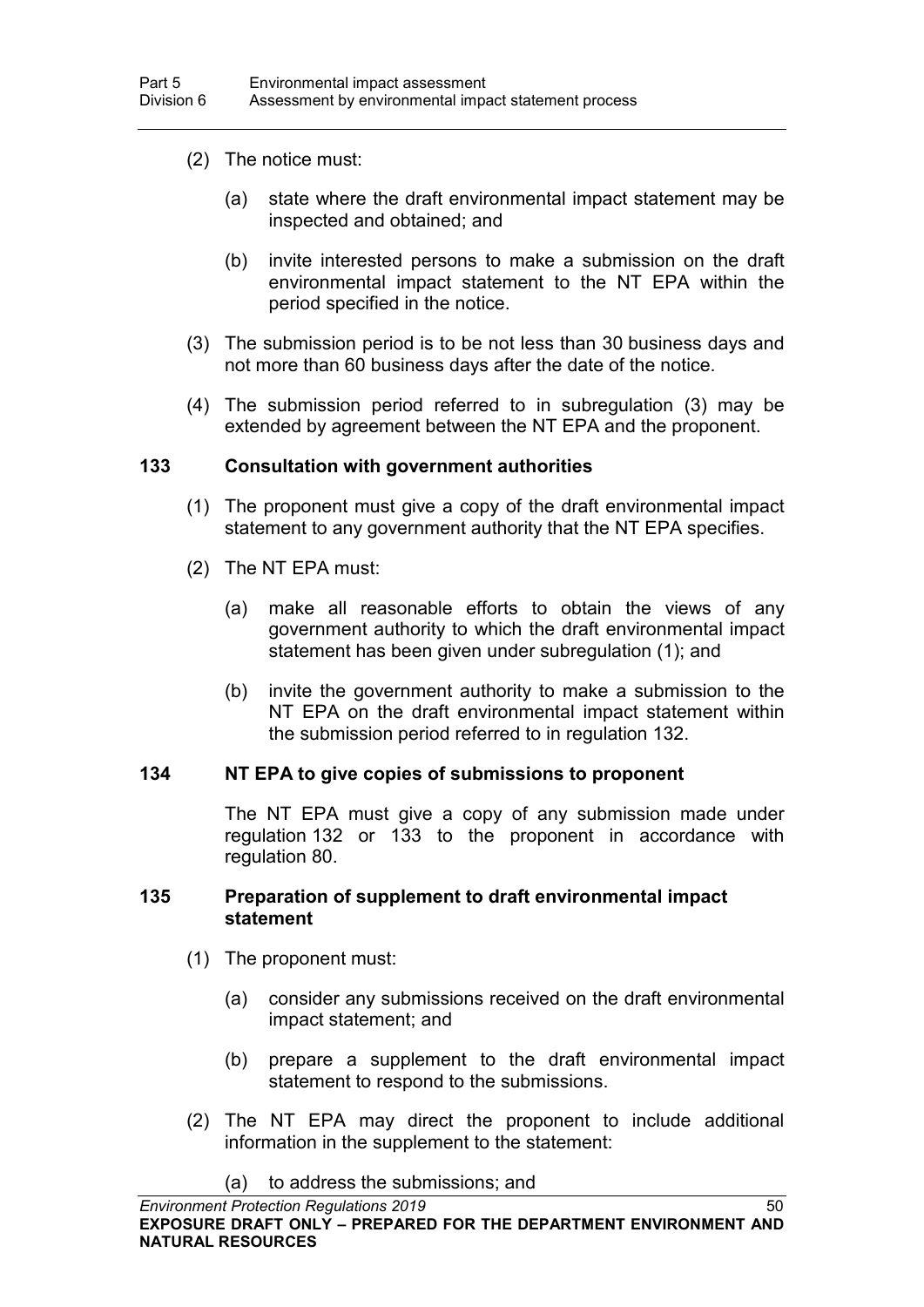- (b) to ensure that the NT EPA has sufficient information to complete the environmental impact assessment process.
- (3) A direction under subregulation (2) must be given within 25 business days after the end of the submission period referred to in regulation [132.](#page-58-0)

### <span id="page-60-0"></span>**136 Submission period for supplement to draft environmental impact statement**

- (1) A direction under regulation [135\(](#page-59-1)2) may specify the period within which the supplement to the draft environmental impact statement is to be submitted to the NT EPA.
- (2) In determining the submission period , the NT EPA must consider the following:
	- (a) the nature of the matters raised in the submissions received on the draft environmental impact statement;
	- (b) the extent and currency of existing knowledge about the potential significant impacts on the environment associated with the proposed action or strategic proposal;
	- (c) the nature and extent of the need for additional information to inform the assessment of the proposed action or strategic proposal;
	- (d) the likelihood of significant change to the environment during the assessment period, including any potential cumulative impacts associated with other projects in the area of the proposed action or strategic proposal;
	- (e) any other matter the NT EPA considers relevant.

#### <span id="page-60-1"></span>**137 Extension of period to submit supplement**

- (1) The proponent may apply to the NT EPA for an extension of the submission period for a supplement to a draft environmental impact statement.
- (2) On an application under subregulation (1), the NT EPA may:
	- (a) extend the submission period; or
	- (b) refuse to extend the submission period.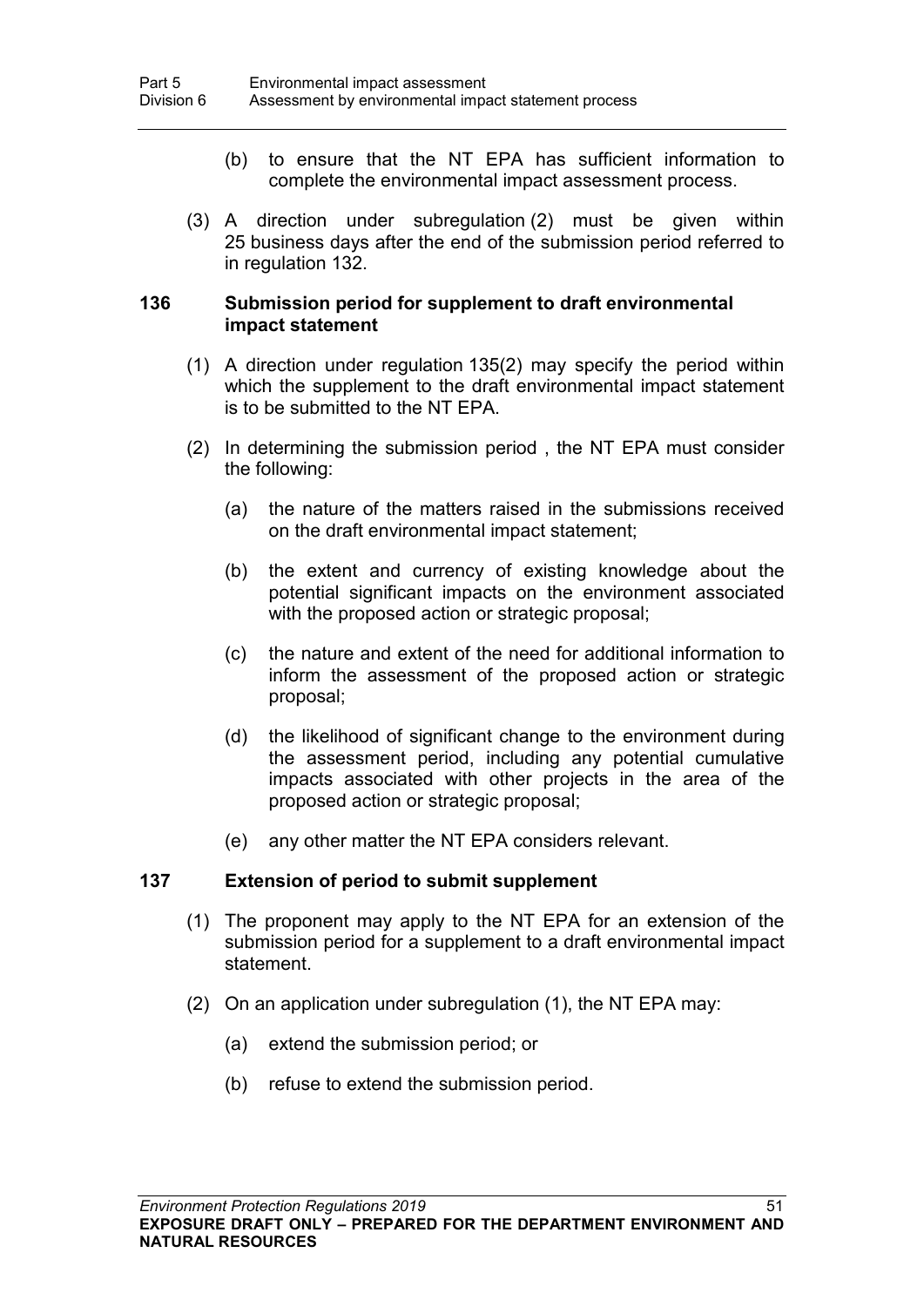(3) The extension of a submission period does not prevent the NT EPA from terminating an environmental impact assessment process under regulation [87,](#page-42-1) but the NT EPA must take the extension into account in considering whether to terminate the assessment process.

### **138 Proponent to publish supplement to draft environmental impact statement**

- (1) The proponent must publish a supplement to a draft environmental impact statement prepared under regulation [135](#page-59-1) in the manner determined by the NT EPA.
- (2) The NT EPA may give directions to the proponent about the form and manner in which the supplement to the statement is to be published.

### <span id="page-61-0"></span>**139 Public consultation**

- (1) The NT EPA must publish a notice of the supplement to a draft environmental impact statement as soon as practicable after it is submitted to the NT EPA.
- (2) The notice must:
	- (a) state where the supplement to the statement may be inspected and obtained; and
	- (b) invite interested persons to make a submission to the NT EPA on the supplement within the period specified in the notice.
- (3) The submission period is to be 15 business days after the date of the notice.

#### **140 Consultation with government authorities**

- (1) The proponent must give a copy of the supplement to the draft environmental impact statement to any government authority that the NT EPA directs.
- (2) The NT EPA must:
	- (a) make reasonable efforts to obtain the views of any government authority to which the supplement to the statement is given under subregulation (1); and
	- (b) invite the government authority to make a submission to the NT EPA on the supplement to the statement within the submission period referred to in regulation [139.](#page-61-0)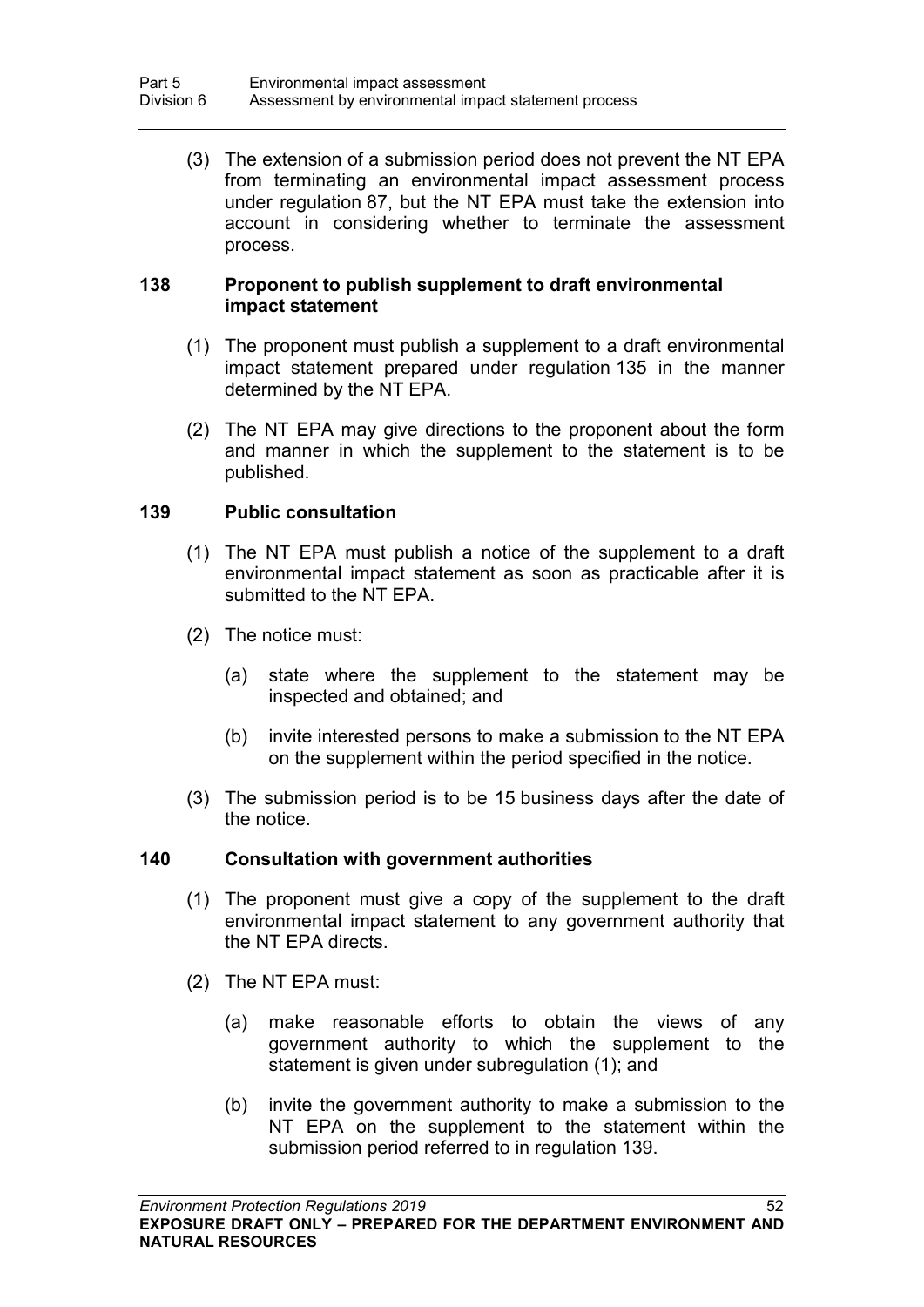### **141 Waiver of requirement for supplement to draft environmental impact statement**

- (1) The NT EPA may waive a requirement for a supplement to a draft environmental impact statement on its own initiative or at the request of the proponent.
- (2) A request from a proponent for a waiver must set out the reasons why a supplement to the statement is not required.
- (3) If the NT EPA decides that a supplement to the statement is not required, it must publish a statement of reasons for that decision.
- (4) The NT EPA must not decide to waive the requirement for a supplement to the statement if the action is being assessed under a Bilateral Agreement with the Commonwealth in accordance with section 45 of the *Environment Protection and Biodiversity Conservation Act 1999* (Cth).

#### **142 Status of supplement to draft environmental impact statement**

A supplement to a draft environmental impact statement forms part of that statement.

#### <span id="page-62-0"></span>**143 Additional information in relation to environmental impact statement**

- (1) The NT EPA may direct the proponent to give the NT EPA, within a specified period, any additional information the NT EPA considers necessary to facilitate consideration of an environmental impact statement.
- (2) The direction must be given not later than 20 business days after the end of the submission period referred to in regulation [139.](#page-61-0)
- (3) If the NT EPA gives a direction under this regulation, the required time for the NT EPA to prepare an assessment report under regulation [160\(](#page-68-0)2)(c) ceases to run until the later of the following occurs:
	- (a) the information is given;
	- (b) if applicable the end of the submission period referred to in regulation [145.](#page-63-0)

### **144 Publication of direction and information**

The NT EPA must publish a direction under regulation [143](#page-62-0) and the information given in response to the direction as soon as practicable after being given the information.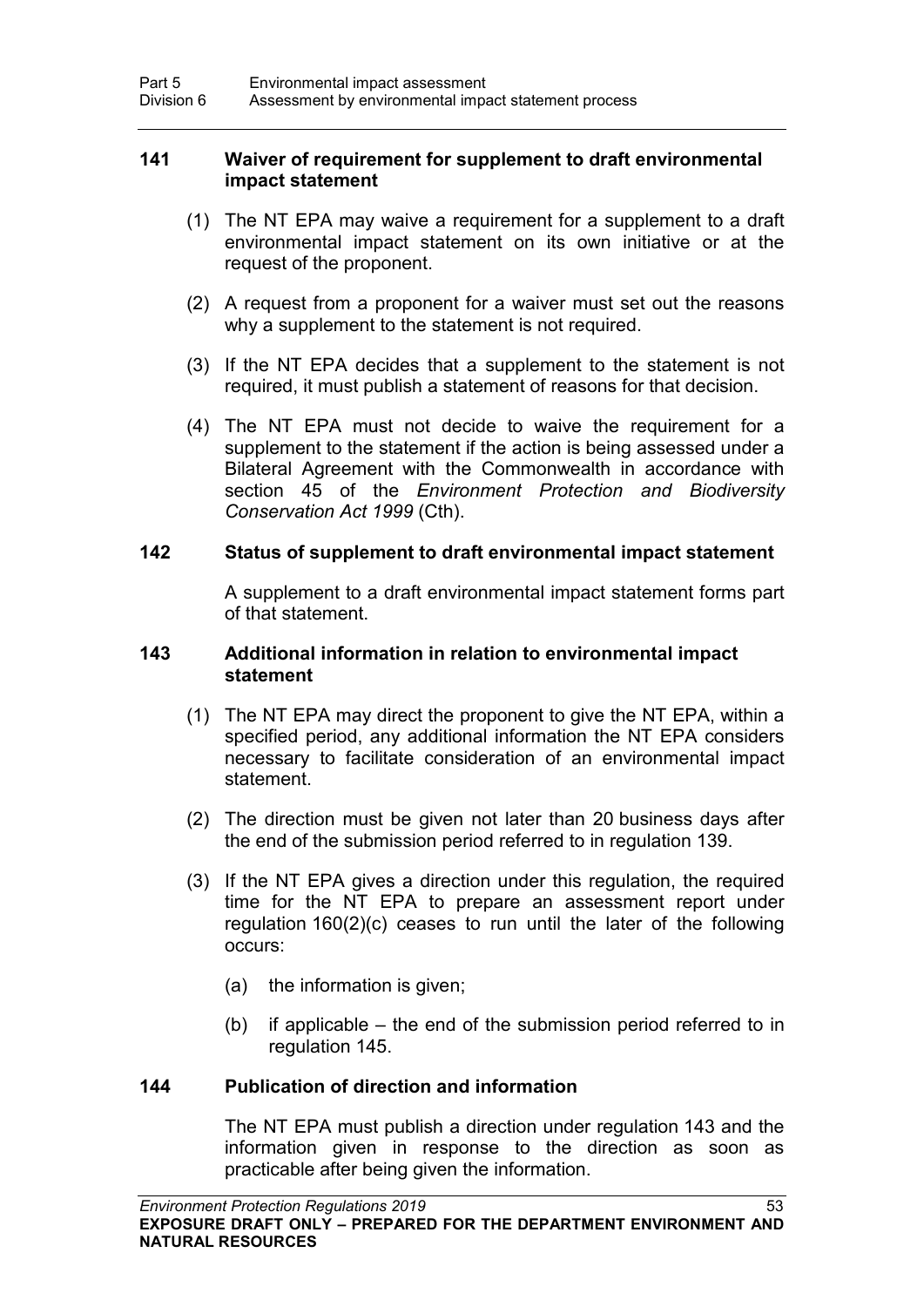### <span id="page-63-0"></span>**145 NT EPA may invite submissions**

The NT EPA may invite specified persons or government authorities to make submissions within a period specified by the NT EPA about:

- (a) a direction under regulation [143](#page-62-0) and the information given in response to the direction; or
- (b) a specified aspect of a direction under regulation [143](#page-62-0) and the information given in response to the direction.

## **Division 7 Assessment by inquiry**

### **146 Application of Division**

This Division applies if a method of assessment that is or includes an assessment by inquiry is required under Part 4 or 7.

### **147 NT EPA to conduct inquiry**

- (1) The NT EPA is to conduct the inquiry.
- (2) Subject to regulation [150,](#page-63-1) the NT EPA must determine and publish the procedure for the inquiry.

### **148 Terms of reference**

- (1) The terms of reference for an assessment by inquiry are the terms of reference approved under Division 5 for that assessment or those terms of reference as amended under these Regulations.
- (2) The NT EPA and any inquiry panel appointed under regulation [149](#page-63-2) must apply the terms of reference in conducting an inquiry.

## <span id="page-63-2"></span>**149 Appointment of inquiry panel**

- (1) The NT EPA may appoint a panel of one or more persons to assist the inquiry.
- (2) The NT EPA must ensure that any person appointed to an inquiry panel has the appropriate qualifications or experience to assist the inquiry.

### <span id="page-63-1"></span>**150 Procedure of inquiry panel**

- (1) Subject to this Division, in assisting an inquiry, an inquiry panel:
	- (a) may determine the procedure to be followed by the panel; and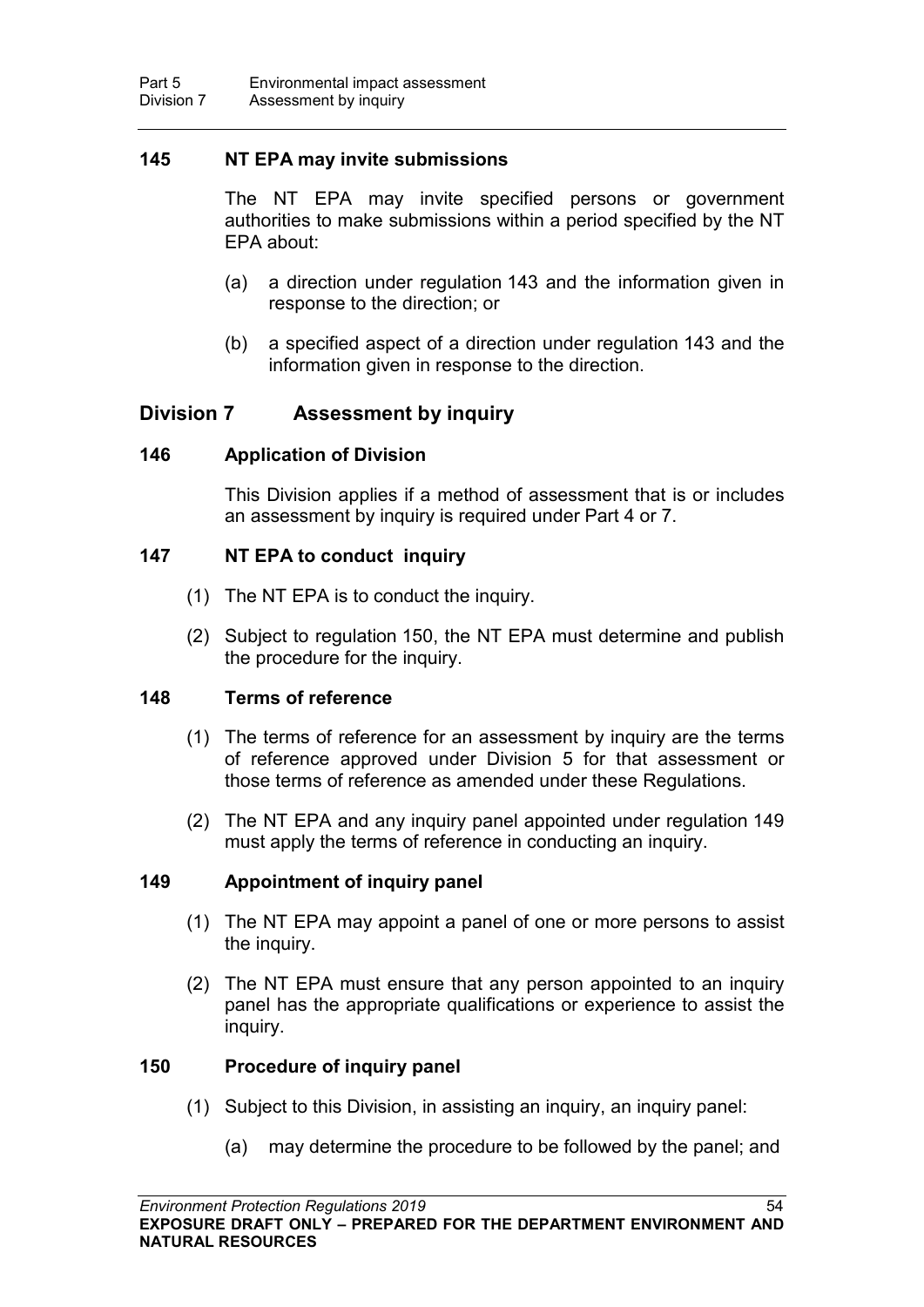- (b) is not subject to direction in its decisions by the NT EPA or the Minister; and
- (c) is not bound by the rules of evidence.
- (2) The inquiry panel must publish the procedure determined under subregulation (1)(a).

### <span id="page-64-0"></span>**151 Hearings of inquiry panel to be in public**

- (1) A hearing held by an inquiry panel as part of an inquiry must be held in public, unless the panel directs otherwise.
- (2) Subject to subregulation (3), the inquiry panel must publish all written submissions as soon as practicable after they are received by the panel.
- (3) If the inquiry panel considers it desirable in the public interest, the panel may:
	- (a) give directions that all or part of a hearing be held in private, specifying the persons who may be present; and
	- (b) give directions prohibiting or restricting the publication of all or part of any submission or evidence given orally or in writing to the panel.

## <span id="page-64-1"></span>**152 Timing of report of inquiry or inquiry panel**

- (1) The NT EPA must complete a report of an inquiry within the period specified in the terms of reference.
- (2) An inquiry panel must complete a report of an inquiry and give it to the NT EPA within the period specified in the terms of reference.
- (3) The NT EPA, after consulting the proponent, may extend the period for completing a report of an inquiry if the NT EPA reasonably considers that the extension is necessary to complete the assessment in accordance with the objects of the Act.

## **153 Publication of report of inquiry or inquiry panel**

- (1) The NT EPA must publish the report of an inquiry or an inquiry panel as soon as practicable after the inquiry is completed.
- (2) The NT EPA must give a copy of the report to the proponent.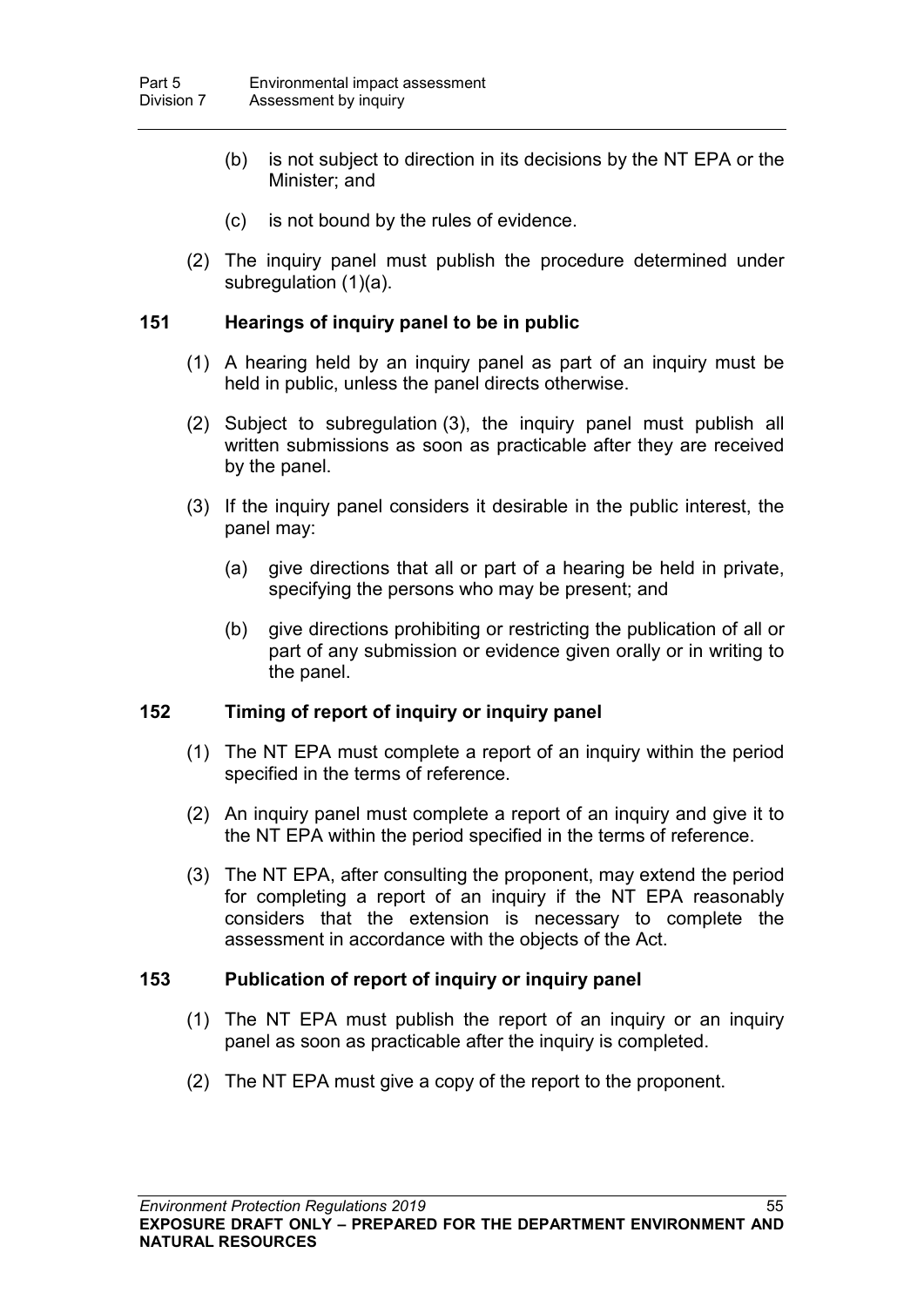(3) However, the NT EPA must not publish, or give a copy of, the report to the extent that it sets out any submission or evidence if the inquiry panel has directed under regulation [151\(](#page-64-0)3)(b) that publication of the submission or evidence be prohibited or restricted.

### **154 Proponent to have regard to report**

The proponent must have regard to the report of an inquiry or an inquiry panel in relation to a proposed action or strategic proposal in:

- (a) if applicable preparing any supplementary environmental report, draft environmental impact statement or supplement relating to the proposed action or strategic proposal; or
- (b) giving any additional information at the direction of the NT EPA under these Regulations in relation to the proposed action or strategic proposal.

## **Part 6 Assessment reports**

#### **155 Assessment report**

- (1) The NT EPA must prepare an assessment report on completion of an environmental impact assessment process.
- (2) The assessment report is to be given to the Minister under Part 5 of the Act.
- (3) The purpose of the assessment report is:
	- (a) to assess whether the proposed action or strategic proposal is likely to meet the environmental objectives; and
	- (b) to assess the potential significant environmental impacts of a proposed action or strategic proposal; and
	- (c) to make recommendations for avoiding, mitigating and managing those impacts; and
	- (d) to advise the Minister as to the environmental acceptability of the proposed action or strategic proposal.
- (4) The assessment report must assess:
	- (a) the potential environmental impacts and risks of the proposed action or strategic proposal; and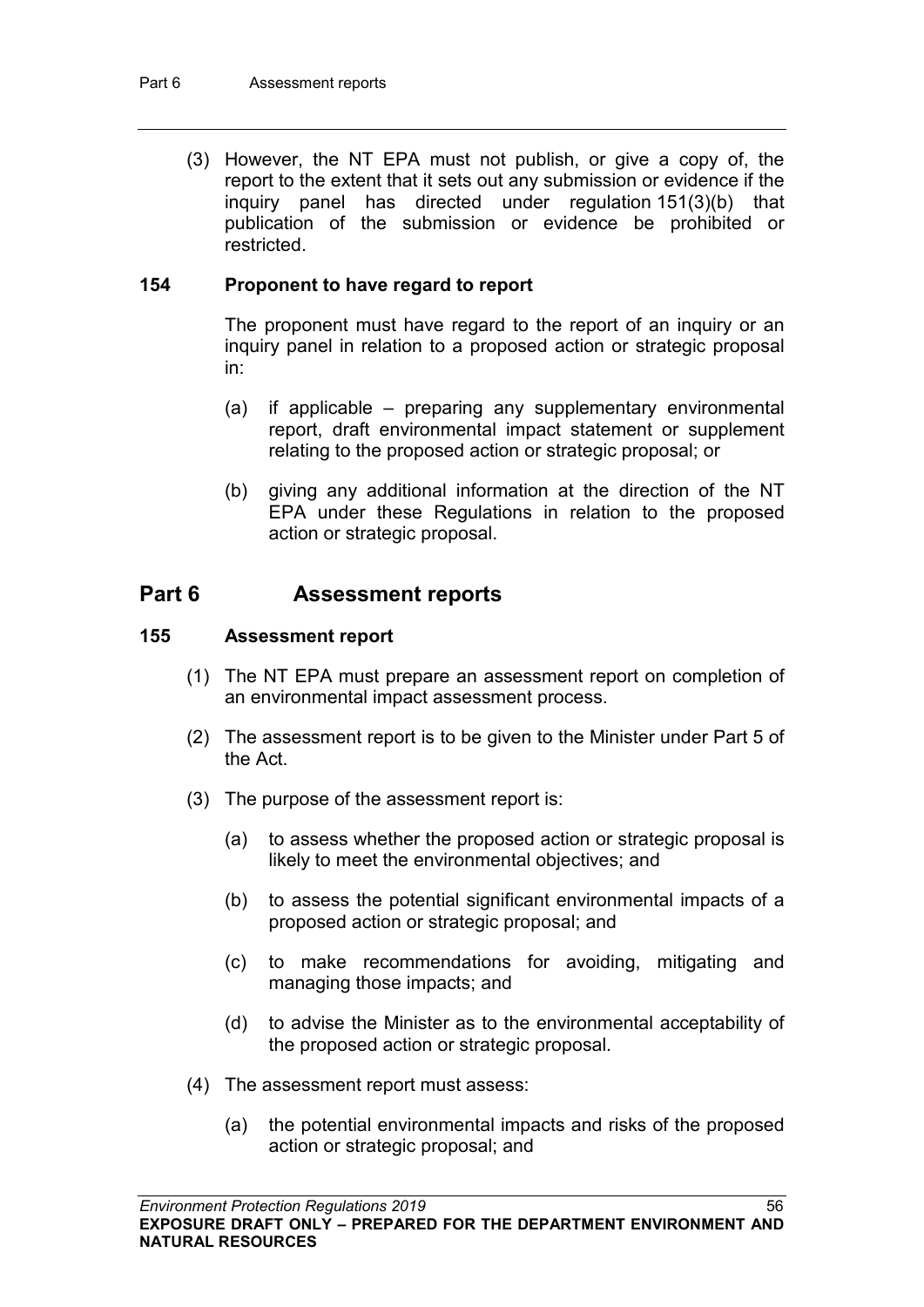- (b) whether there are any residual significant impacts remaining after all reasonable measures to avoid and then mitigate the risks have been taken.
- (5) The assessment report may identify that an offset may be appropriate in respect of the residual significant impacts identified in the report.

### **156 Preparation of assessment report**

- (1) The NT EPA must consider the following in preparing an assessment report:
	- (a) any referral information given to the NT EPA;
	- (b) any information provided under regulation [39;](#page-24-0)
	- (c) any information provided under regulation [77;](#page-38-0)
	- (d) any supplementary environmental report completed under Part 5, Division 4 in relation to the proposed action or strategic proposal;
	- (e) any environmental impact statement completed under Part 5, Division 6 in relation to the proposed action or strategic proposal;
	- (f) the report of an inquiry or an inquiry panel under Part 5, Division 7 in relation to the proposed action or strategic proposal;
	- (g) any submissions made within the relevant submission period in Part 4, 5 or 7 or that submission period as extended under these Regulations.
- (2) The NT EPA may also consider the following in preparing an assessment report:
	- (a) information based on the NT EPA's own investigations and knowledge;
	- (b) any advice received under regulation [81;](#page-40-0)
	- (c) any independent review received under regulation [82;](#page-40-1)
	- (d) any other information that the NT EPA considers relevant.
- (3) The NT EPA may:
	- (a) refer to an inquiry report or an inquiry panel report in its assessment report; or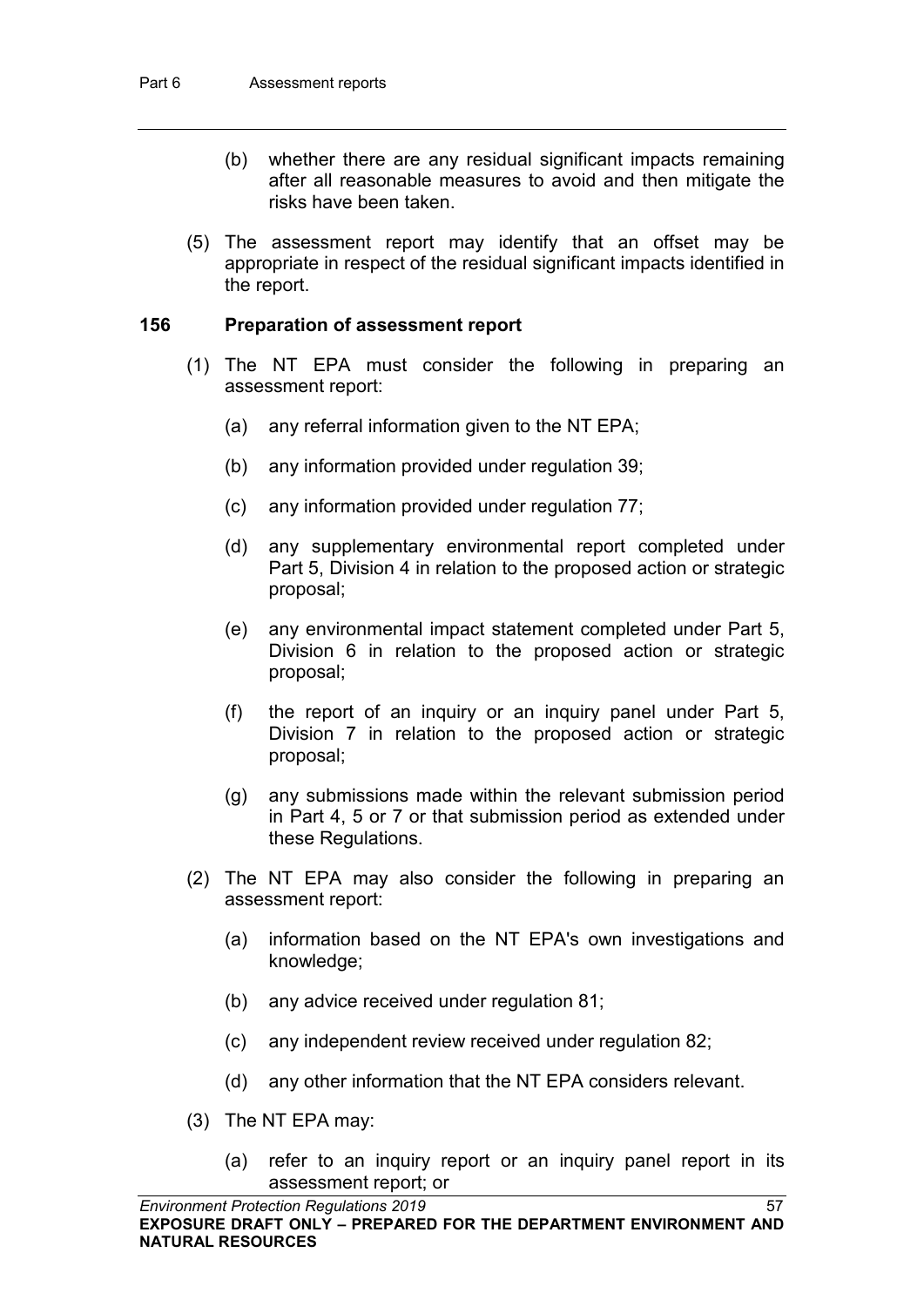- (b) adopt an inquiry report or inquiry panel report as its assessment report.
- (4) The NT EPA may disregard any new information in a submission if the NT EPA is satisfied that that information could reasonably have been brought to the attention of the NT EPA at an earlier stage in the environmental impact assessment process.

#### **157 Draft environmental approval**

- (1) The NT EPA must prepare a draft environmental approval to be given to the Minister with the assessment report.
- (2) Subregulation (1) does not apply if the NT EPA proposes to give the Minister a statement of unacceptable impact.

#### **158 Draft statement of unacceptable impact**

The NT EPA may prepare a draft statement of unacceptable impact.

### **159 Consultation**

- (1) The NT EPA:
	- (a) must give a copy of the draft environmental approval (if any) to the proponent; and
	- (b) may give a copy of the draft statement of unacceptable impact (if any) to the proponent; and
	- (c) must invite the proponent to make a submission to the NT EPA on the draft approval or statement.
- (2) The NT EPA must make reasonable efforts to obtain the views of the following in relation to a draft environmental approval or draft statement of unacceptable impact:
	- (a) any statutory decision-maker that the NT EPA considers may have a view on the draft approval or draft statement;
	- (b) if the draft approval includes conditions that relate to a potential health impact of an action – the Chief Health Officer;
	- (c) if the draft approval includes conditions that relate to a potential impact of an action on a social or cultural matter – the relevant government authority.
- (3) The NT EPA must specify a period for submissions under subregulations (1) and (2).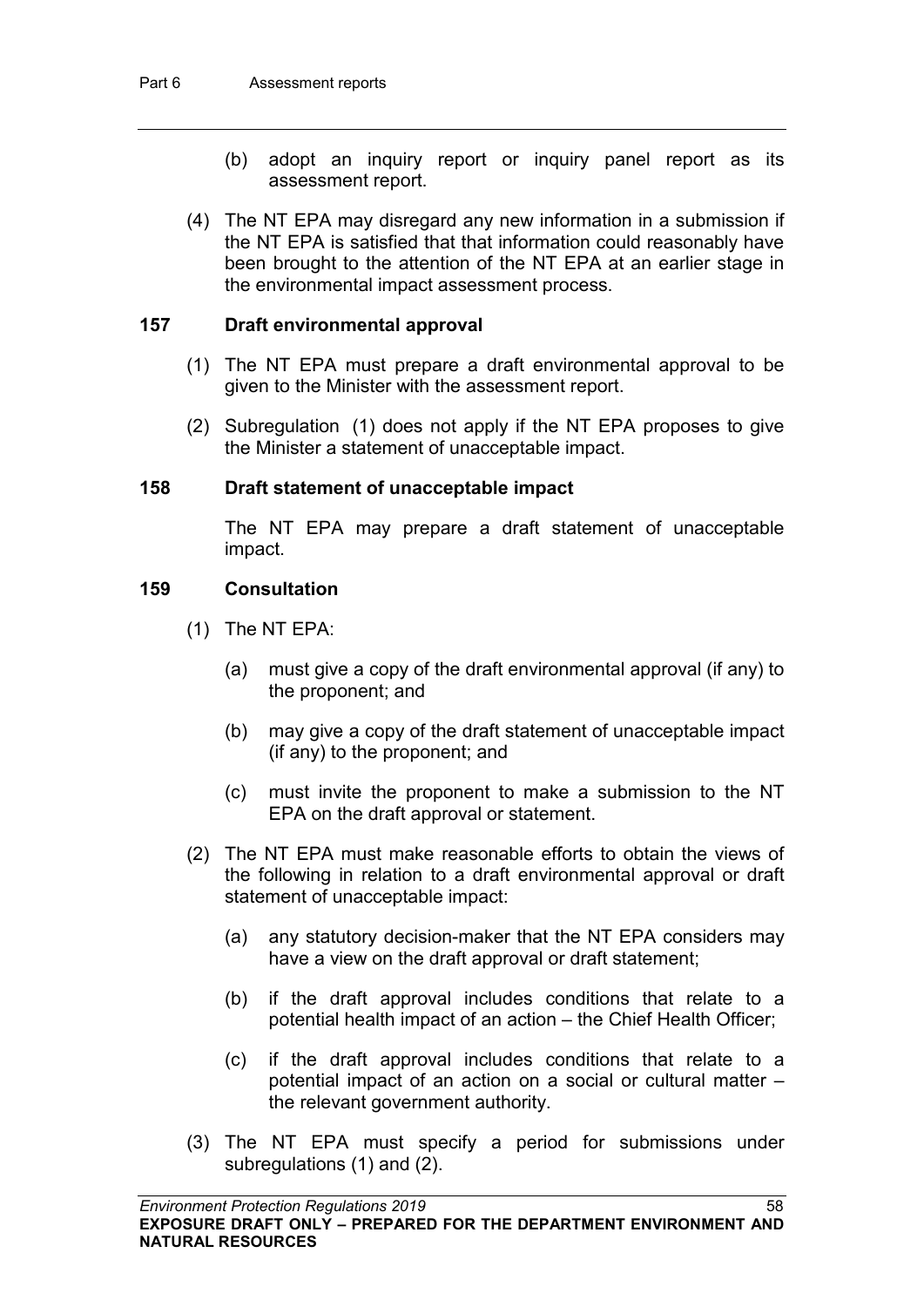- (4) The NT EPA must consider any submissions made within the submission period.
- (5) The required period for the NT EPA to give an assessment report to the Minister under regulation [160](#page-68-0) ceases to run during the submission period.

#### <span id="page-68-0"></span>**160 Period for providing assessment report**

- (1) The NT EPA must give the assessment report to the Minister and the proponent within the required period.
- (2) In this regulation:

#### *required period* means:

- (a) for an assessment by referral information, subject to paragraph (f) – 30 business days after the decision on the method of assessment is made under regulation [56](#page-29-0) or [57;](#page-29-1) or
- (b) for an assessment by supplementary environmental report, subject to paragraph  $(f)$  – 40 business days after the end of the submission period in regulation [96](#page-47-1) or that period as extended under regulation [97;](#page-48-0) or
- (c) for an assessment by environmental impact statement, subject to paragraph (f)  $-$  45 business days after the end of the submission period in regulation [136](#page-60-0) or that period as extended under regulation [137;](#page-60-1) or
- (d) for an assessment that is an assessment by inquiry, subject to paragraph (f) – 45 business days after completion or receipt by the NT EPA of the report of the inquiry in relation to the assessment under regulation [152](#page-64-1) ; or
- (e) for an assessment that includes an assessment by inquiry, subject to paragraph  $(f)$  – 45 business days after receipt by the NT EPA of the last of the information required to be given to the NT EPA under Part 5 in relation to the assessment; or
- (f) any longer period agreed between the NT EPA and the proponent.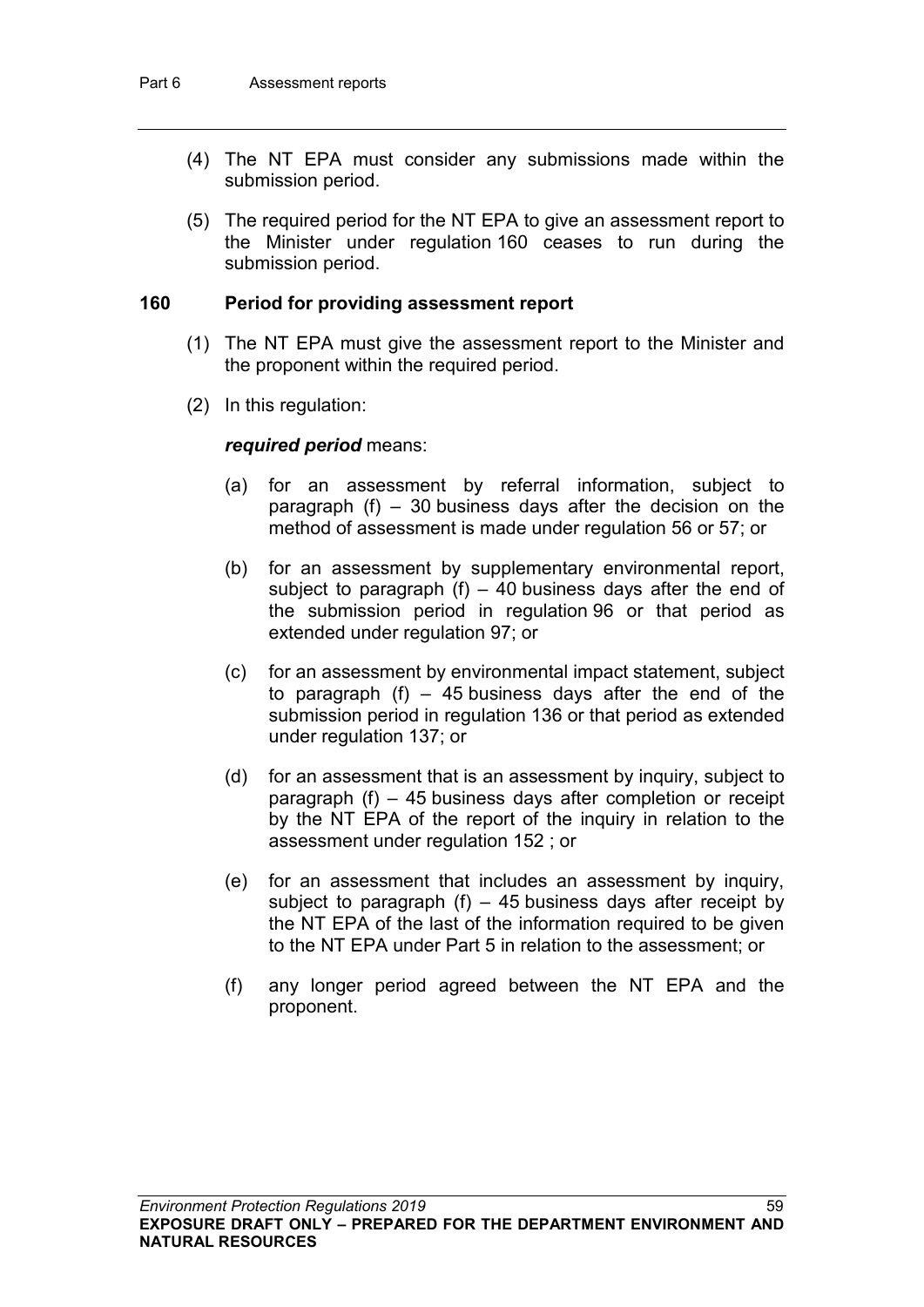# **Part 7 Significant variations**

## **Division 1 Process for significant variation notified during assessment process**

## **Subdivision 1 Preliminary matters**

### **161 Application of Division**

This Division applies if the NT EPA receives either of the following before the NT EPA prepares an assessment report for the Minister in relation to a proposed action or strategic proposal:

- (a) a notice of significant variation of the proposed action under section 51(1) of the Act;
- (b) a notice of significant variation of the strategic proposal under section 51(2) of the Act.

### **162 NT EPA may suspend assessment process**

- (1) The NT EPA may suspend the environmental impact assessment process for the proposed action or strategic proposal until it has made a decision on the significant variation.
- (2) If the NT EPA suspends the environmental impact assessment process under subregulation (1), the required time for the NT EPA to make a decision on the proposed action or strategic proposal under Part 4 or 5 ceases to run until the NT EPA makes a decision on the significant variation.

## **Subdivision 2 Initial consideration of notice of significant variation**

## <span id="page-69-0"></span>**163 Additional information about significant variation**

- (1) On receipt of the notice of significant variation, the NT EPA may direct the proponent to give it additional information in relation to the significant variation.
- (2) The additional information must be:
	- (a) a material omission from the notice; and
	- (b) required to enable the NT EPA to properly consider the notice and whether the notice was required to be given.
- (3) A direction must be given within 10 business days after the NT EPA receives the notice.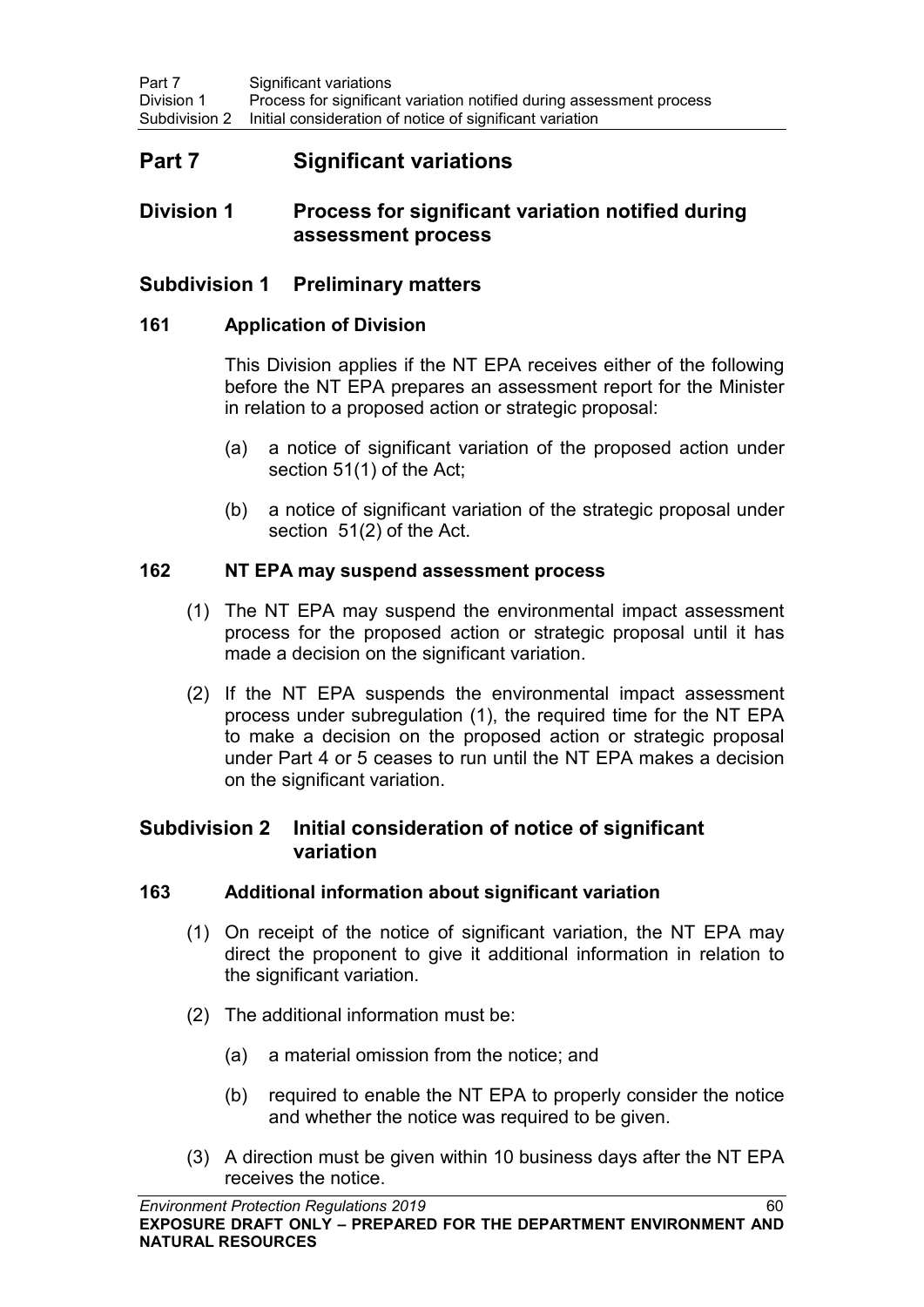- (4) If the NT EPA gives a direction under this regulation, the required period in regulation [165](#page-70-0) for the NT EPA to make a decision on the notice of significant variation ceases to run until the information is given.
- (5) Regulations [40](#page-24-1) and [41](#page-24-2) apply, with the necessary changes, in relation to a failure to comply with a direction under this regulation as if the notice of significant variation were a referral of a proposed action or strategic proposal.

### **164 Proponent may provide draft terms of reference or amendments**

- (1) The proponent may provide to the NT EPA, with the notice of significant variation:
	- (a) draft terms of reference that may be appropriate as a result of the significant variation; or
	- (b) draft amendments to existing approved terms of reference that may be appropriate as a result of the significant variation.
- (2) The proponent must provide a statement of reasons stating why the draft terms of reference or draft amendments are appropriate.

## <span id="page-70-0"></span>**165 Decision whether to accept notice of significant variation**

- (1) The NT EPA must accept or refuse to accept a notice of significant variation of a proposed action or strategic proposal within 15 business days after the notice is given under section 51(1) or (2) of the Act.
- (2) If the NT EPA does not make a decision under subregulation (1) within the required period, the notice of significant variation is taken to be accepted.

### **166 Grounds for refusal to accept notice of significant variation – general grounds**

The NT EPA may refuse to accept a notice of significant variation for assessment under regulation 165 if the NT EPA considers that the notice:

- (a) contains insufficient information to make an assessment decision; or
- (b) relates to part of a larger action proposed by the proponent and information on the whole action is required to make an assessment decision; or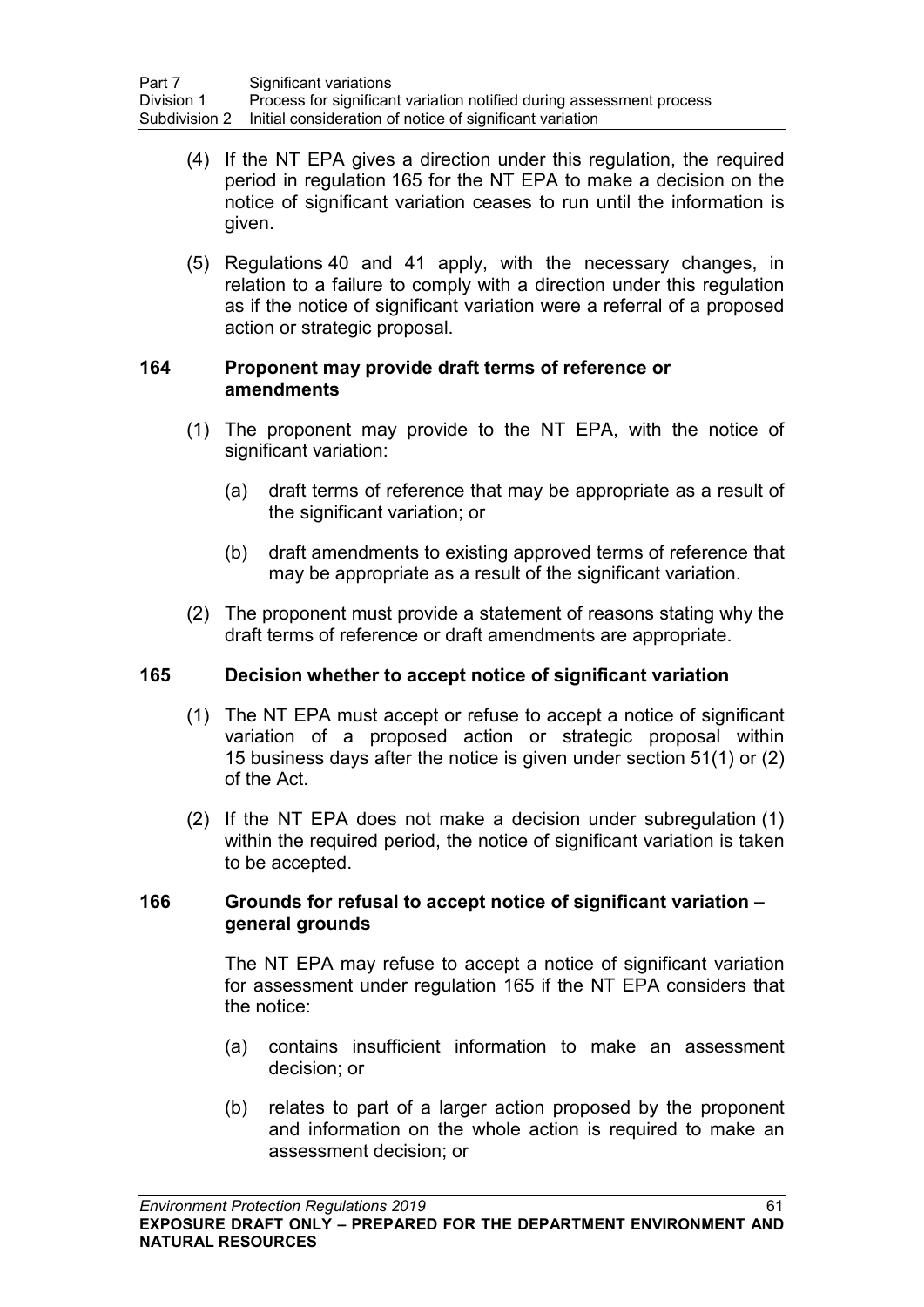(c) was not required to be made.

### **167 Notice to proponent of decision**

- (1) The NT EPA must give notice of a decision under regulation [165](#page-70-0) to the proponent.
- (2) The notice of decision must contain the following information:
	- (a) a statement that the notice of strategic variation has been accepted or refused;
	- (b) the name of the proponent;
	- (c) the name of the proposed action or strategic proposal to which the notice relates;
	- (d) the nature of the significant variation.
- (3) If the NT EPA refuses to accept a notice of significant variation, the NT EPA must give the proponent a statement of reasons for the decision.
- (4) The notice and, if the decision is to refuse to accept the notice of significant variation, the statement of reasons must be given to the proponent as soon as practicable after the decision is made.

### **168 Publication of documents**

- (1) The NT EPA must publish the following as soon as practicable after the decision is made:
	- (a) the notice of decision; and
	- (b) if the decision is to refuse to accept the notice of significant variation – a statement of reasons for the decision.
- (2) If a notice of significant variation is accepted, the NT EPA must publish the following in addition to the notice of decision, as soon as practicable after the notice of significant variation is accepted:
	- (a) a copy of the accepted notice of significant variation;
	- (b) any direction given under regulation [163;](#page-69-0)
	- (c) any additional information given in response to the direction given under regulation [163;](#page-69-0)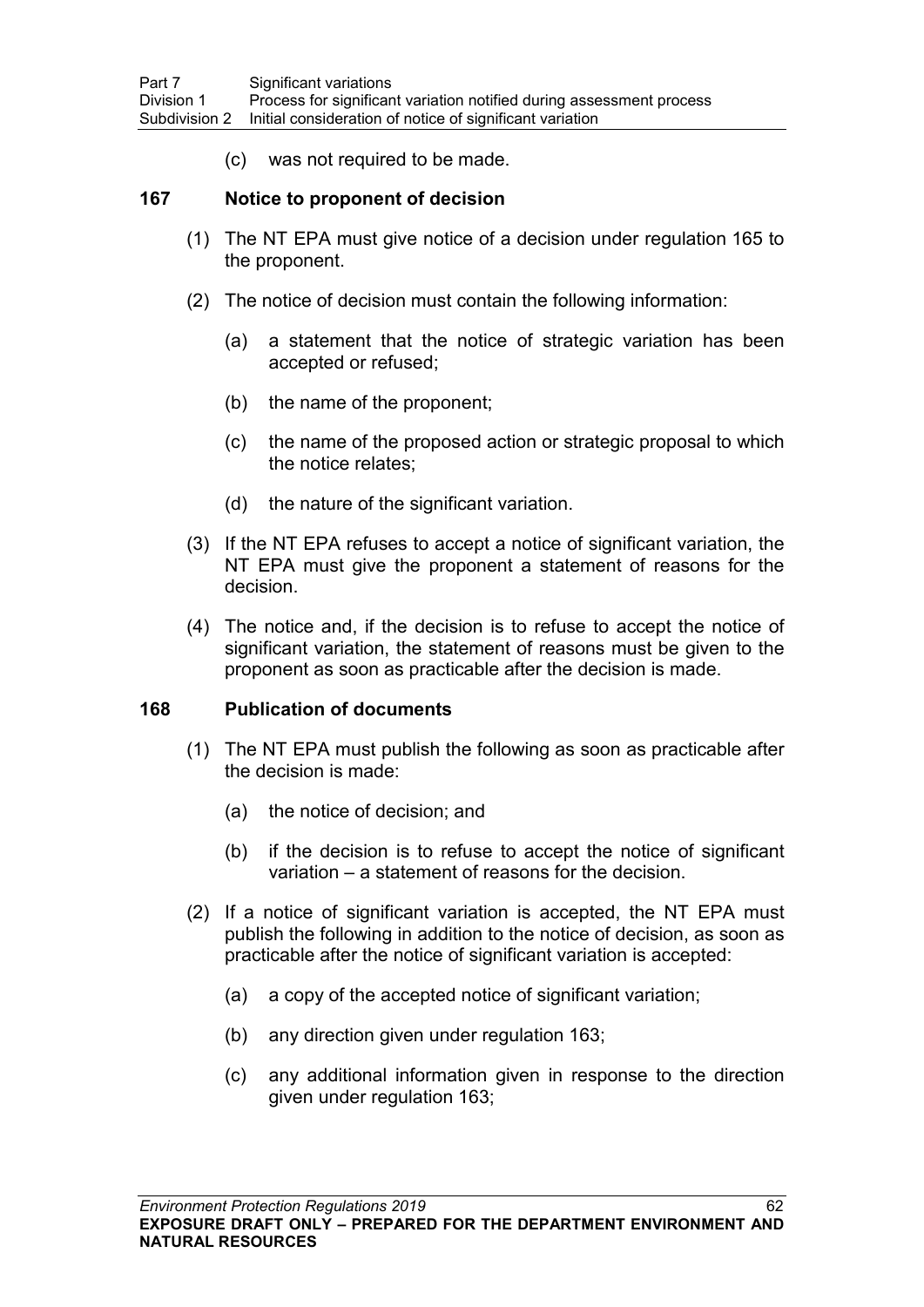(d) if the proponent has proposed draft terms of reference or draft amendments to the terms of reference under regulation [164](#page-70-0) – the draft terms of reference and statement of reasons provided under that regulation.

## <span id="page-72-0"></span>**169 Public consultation**

- (1) If the notice of significant variation is accepted, the NT EPA must publish a notice:
	- (a) advising where the documents referred to in regulation [168](#page-71-0) may be inspected and obtained; and
	- (b) inviting interested persons to make a submission to the NT EPA on the significant variation within the period specified in the notice.
- (2) The submission period is to be:
	- (a) if the proponent has proposed amendments to the approved terms of reference – 30 business days after the date of the notice; or
	- (b) otherwise 15 business days after the date of the notice.
- (3) The submission period referred to in subregulation (2) may be extended by agreement between the NT EPA and the proponent.

### <span id="page-72-1"></span>**170 Consultation with government authorities**

If the notice of significant variation is accepted, the NT EPA must:

- (a) give a copy of the documents mentioned in regulation [168](#page-71-0) to any government authority that the NT EPA considers may have a view on the matter; and
- (b) invite the government authority to make a submission to the NT EPA on the significant variation within the relevant submission period referred to in regulation [169.](#page-72-0)

# **Subdivision 3 Consideration of accepted notice of significant variation**

### **171 Matters NT EPA must consider in relation to significant variation**

- (1) The NT EPA must consider the following before making a decision under regulation [172](#page-73-0) on the significant variation:
	- (a) the notice of significant variation;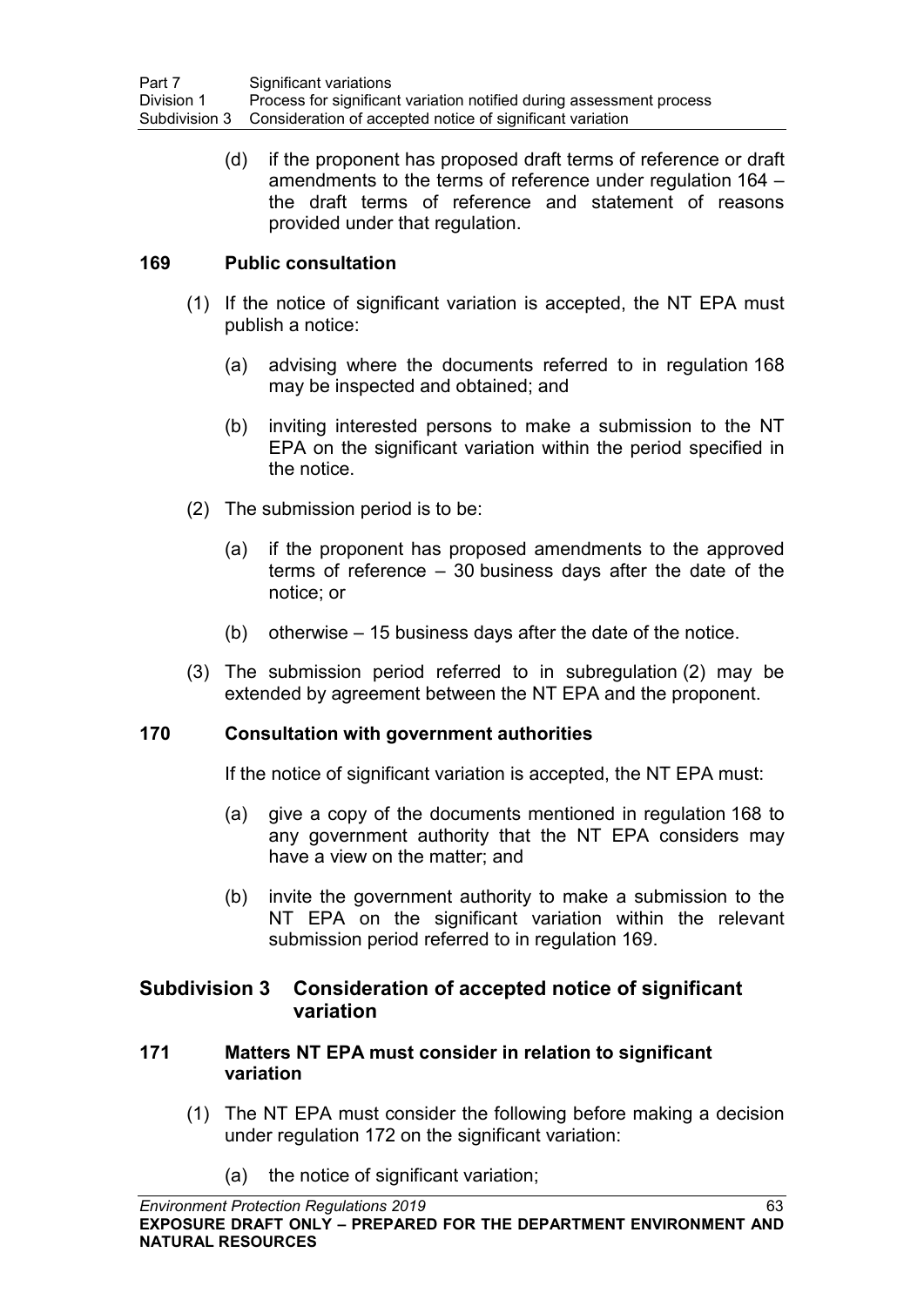- (b) any additional information given to the NT EPA under regulation [163;](#page-69-0)
- (c) any submissions received under regulation [169](#page-72-0) or [170;](#page-72-1)
- (d) the matters mentioned in subregulation (2).
- (2) In assessing a significant variation to determine whether or not a proposed action or strategic proposal requires additional environmental impact assessment or a different method of environmental impact assessment from the existing environmental impact assessment process, the NT EPA must consider the following:
	- (a) whether the potential for a significant impact on the environment differs in a material way from the impacts already identified in the assessment process for the proposed action or strategic proposal;
	- (b) whether, and the extent to which, the significant variation will result in a substantial change to the type or amount of any output of the proposed action or strategic proposal in a way that significantly changes the potential significant impacts from those already identified in the assessment process for the proposed action or strategic proposal;
	- (c) whether the objects of the Act and the purpose of the assessment process for the proposed action or strategic proposal would be undermined if the matters raised in the significant variation were not assessed.

## <span id="page-73-0"></span>**172 Decision on significant variation**

- (1) The NT EPA may decide that:
	- (a) for an assessment by referral information:
		- (i) the assessment can continue to assess the proposed action or strategic proposal and the significant variation with the existing assessment method; or
		- (ii) the existing assessment method is no longer appropriate and an alternative method of environmental impact assessment is required; or
		- (iii) the assessment can continue to assess the proposed action or strategic proposal with the existing assessment method, but a new assessment is required for the matters in the significant variation; or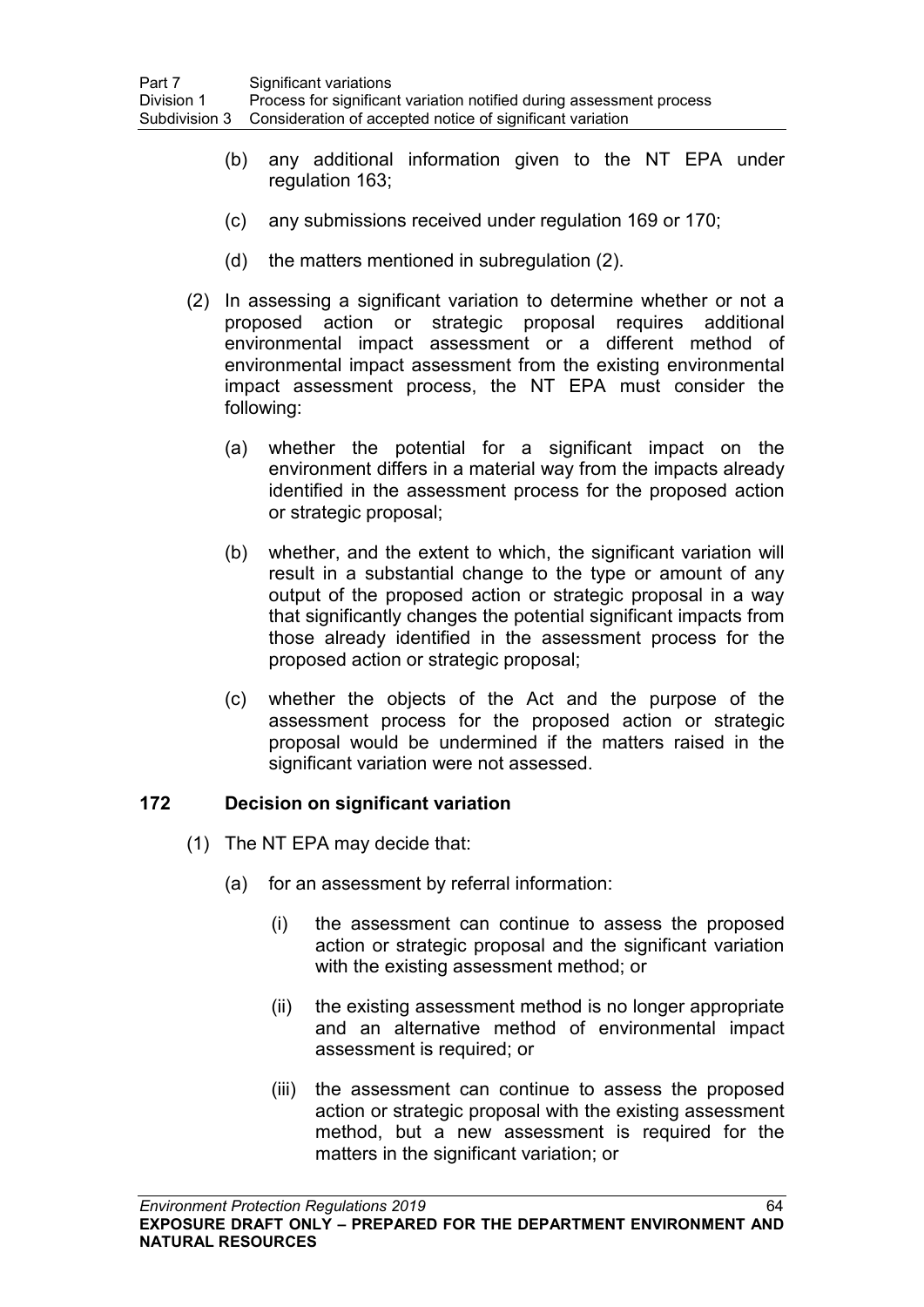- (iv) the assessment is no longer required; or
- (b) for an assessment by supplementary environmental report:
	- (i) the assessment can continue to assess the proposed action or strategic proposal and the significant variation with the existing assessment method; or
	- (ii) the existing assessment method is no longer appropriate and an alternative method of environmental impact assessment is required; or
	- (iii) the assessment can continue to assess the proposed action or strategic proposal with the existing assessment method, but a new assessment is required for the matters in the significant variation; or
	- (iv) the assessment is no longer required; or
- (c) for an environmental impact statement process:
	- (i) the assessment can continue to assess the proposed action or strategic proposal and the significant variation within the existing terms of reference; or
	- (ii) the assessment can continue with amended terms of reference; or
	- (iii) the existing assessment method is no longer appropriate and an alternative method of environmental impact assessment is required; or
	- (iv) the existing assessment can continue to assess the proposed action or strategic proposal within the existing terms of reference, but a new assessment is required for the matters in the significant variation; or
	- (v) the assessment is no longer required; or
- (d) for an assessment that is or includes an assessment by inquiry:
	- (i) the assessment can continue to assess the proposed action or strategic proposal and the significant variation with the existing terms of reference; or
	- (ii) the assessment can continue with amended terms of reference; or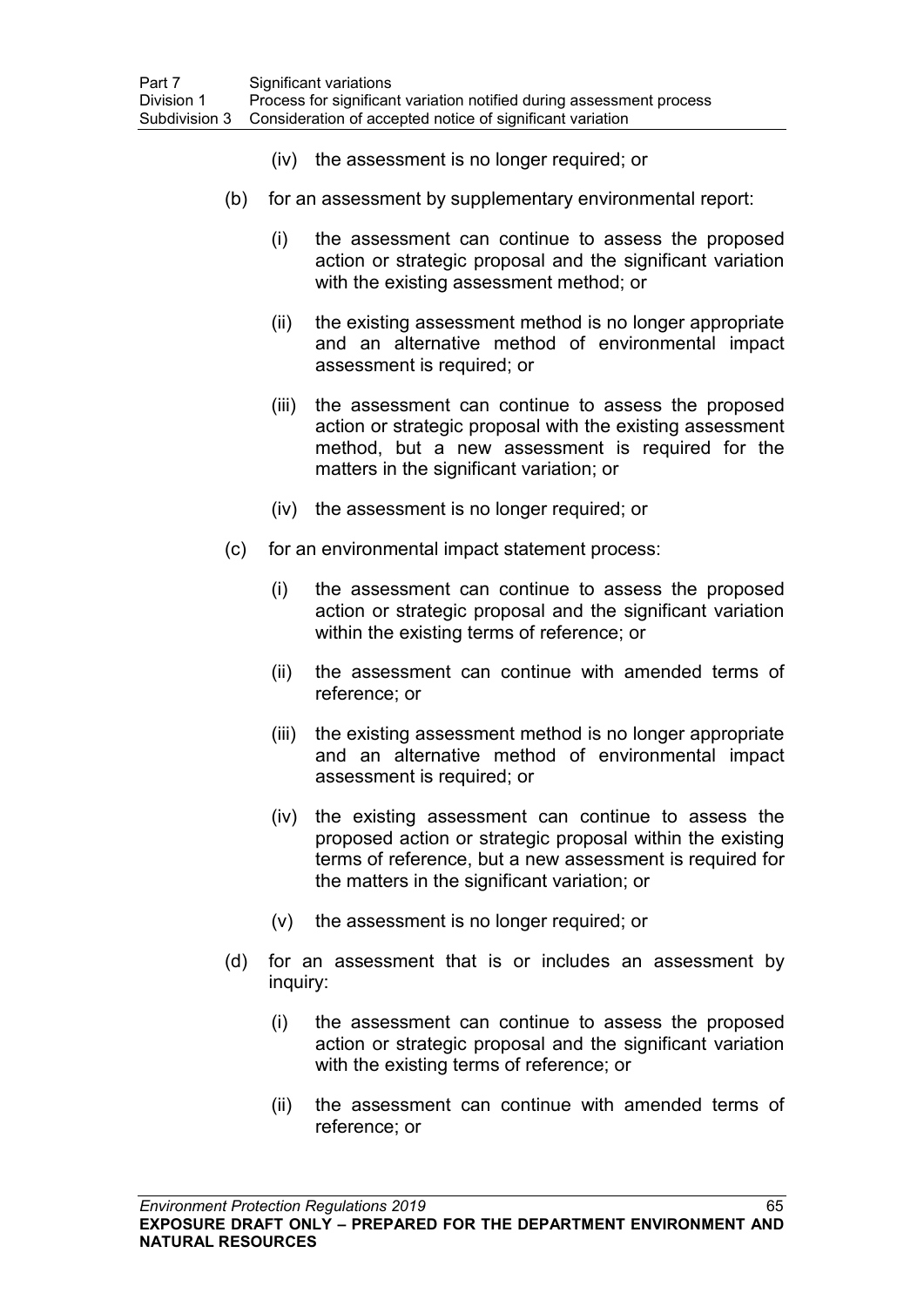- (iii) the existing assessment method is no longer appropriate and an alternative method of environmental impact assessment is required; or
- (iv) the existing assessment can continue to assess the proposed action or strategic proposal within the existing terms of reference, but a new assessment is required for the matters in the significant variation; or
- (v) the assessment is no longer required.
- (2) A decision under subregulation (1) must be made within 15 business days after the end of the submission period referred to in regulation [169.](#page-72-0)
- (3) A decision under subregulation (1)(c) that the terms of reference need to be amended may be made whether the notice of variation is given before or after a draft environmental impact statement is published.
- (4) A decision under subregulation (1)(d) that the terms of reference need to be amended may be made before the assessment by inquiry is completed.
- (5) The NT EPA must consult with the proponent before deciding a method of environmental impact assessment that is or includes an assessment by inquiry.
- (6) If the NT EPA decides that a new assessment is required for a significant variation, the NT EPA must:
	- (a) decide that the assessment of the significant variation is to be a standard assessment; or
	- (b) if the existing assessment is a strategic assessment, recommend to the Minister that the assessment of the significant variation be a strategic assessment.

### **173 Statement of reasons**

The NT EPA must prepare a statement of reasons for a decision or recommendation under regulation [172.](#page-73-0)

### **174 Publication of decision and statement of reasons**

The NT EPA must publish the following as soon as practicable after a decision or recommendation under regulation 172 is made:

(a) the decision or recommendation; and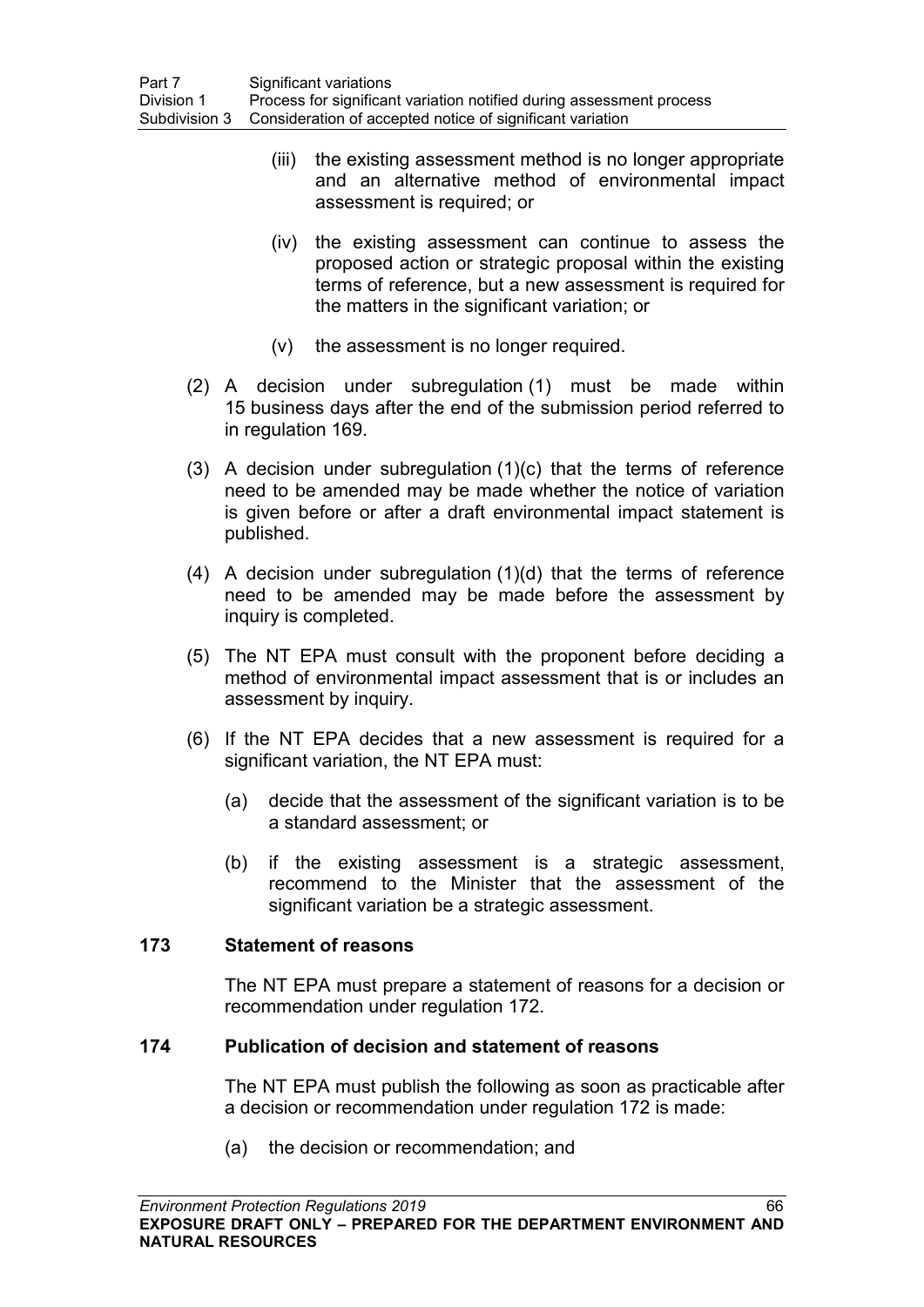(b) the statement of reasons for the decision or recommendation.

## **175 Notice of decision**

- (1) The NT EPA must give the proponent:
	- (a) notice of a decision or recommendation under regulation [172;](#page-73-0) and
	- (b) the statement of the reasons for the decision or recommendation.
- (2) The notice and statement of reasons must be given as soon as practicable after the decision or recommendation is made.

## **Subdivision 4 Implementation of decision on assessment**

#### **176 Assessment to continue without change**

- (1) If the NT EPA makes a decision under regulation  $172(1)(a)(i)$  $172(1)(a)(i)$  that an assessment can continue, the NT EPA must continue the environmental impact assessment process in accordance with Part 5, Divisions 2 and 3 and Part 6 as soon as practicable after the decision is made.
- (2) If the NT EPA makes a decision under regulation [172\(](#page-73-0)1)(b)(i) that an assessment can continue, the NT EPA:
	- (a) may direct that additional information be given under regulation [77](#page-38-0) or [101](#page-49-0) or amend a direction given under regulation [101;](#page-49-0) and
	- (b) may amend a direction given under regulation [95\(](#page-47-0)2)(b); and
	- (c) must continue the environmental impact assessment process in accordance with Part 5, Divisions 2 and 4 and Part 6 as soon as practicable after the decision is made.
- (3) If the NT EPA makes a decision under regulation  $172(1)(c)(i)$  $172(1)(c)(i)$  that an assessment can continue within the existing terms of reference, the NT EPA:
	- (a) may direct that additional information be given under regulation [77](#page-38-0) or [143](#page-62-0) or amend a direction given under regulation [143;](#page-62-0) and
	- (b) may amend a direction given under regulation [135\(](#page-59-0)2)(b); and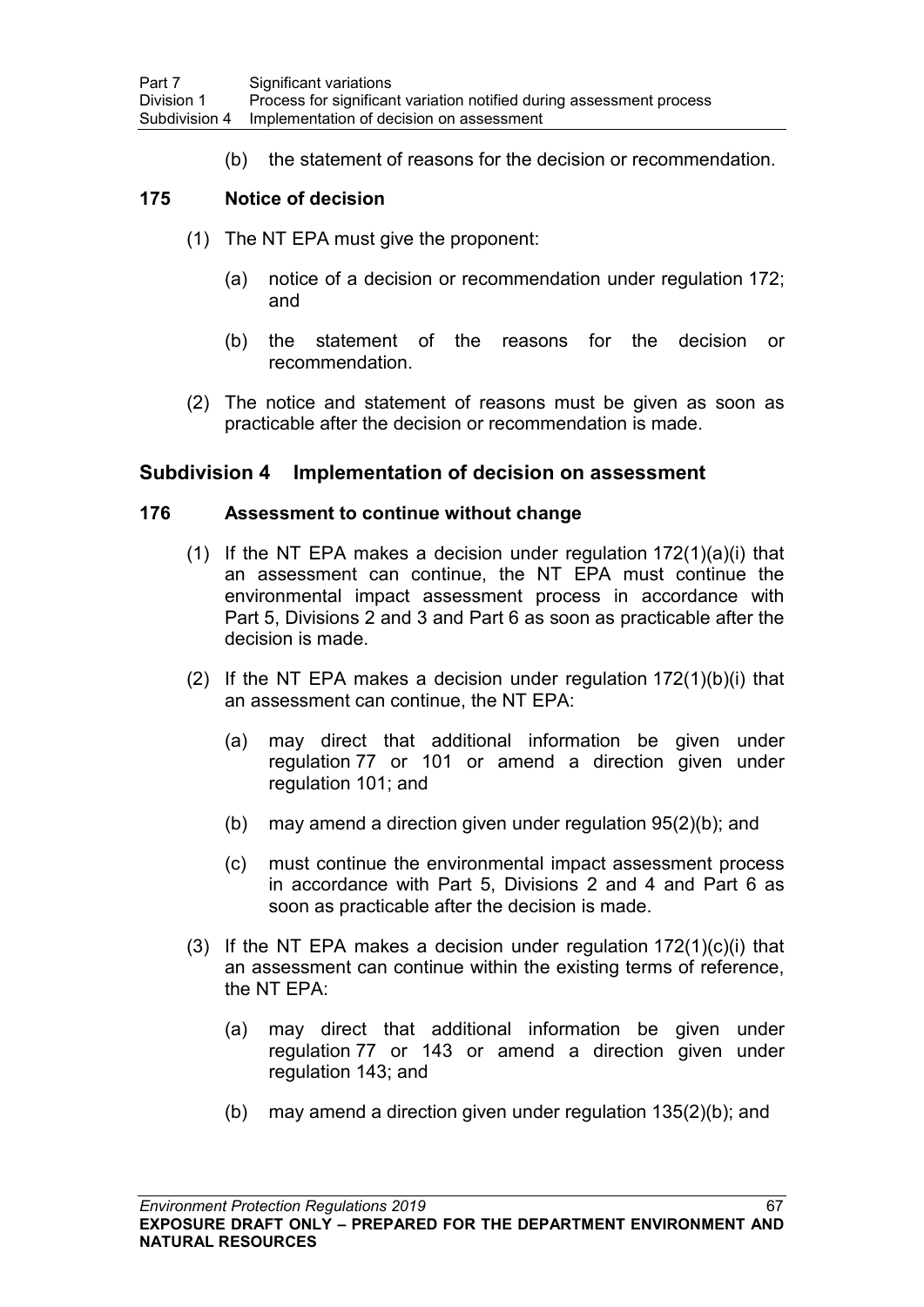- (c) must continue the environmental impact assessment process in accordance with Part 5, Divisions 2, 5 and 6 and Part 6 as soon as practicable after the decision is made.
- (4) If the NT EPA makes a decision under regulation  $172(1)(d)(i)$  $172(1)(d)(i)$  that an assessment can continue within the existing terms of reference, the NT EPA:
	- (a) may direct that additional information be given under regulation [77;](#page-38-0) and
	- (b) must continue the environmental impact assessment process in accordance with Part 5, Divisions 2, 5 and 7 and Part 6 as soon as practicable after the decision is made.

### **177 Alternative method of environmental impact assessment required**

- (1) If the NT EPA makes a decision under regulation [172](#page-73-0) that an alternative method of environmental impact assessment is required, the NT EPA must:
	- (a) terminate, by written notice to the proponent, the existing environmental impact assessment process; and
	- (b) decide the method of environmental impact assessment in accordance with regulations [58,](#page-30-0) [59](#page-31-0) and [60](#page-31-1) as soon as practicable after the decision is made; and
	- (c) carry out the new environmental impact assessment process in accordance with Parts 5 and 6.
- (2) The NT EPA may have regard to any information provided to it under the existing environmental impact assessment process in carrying out the new assessment process.

### **178 New assessment for significant variation**

- (1) If the NT EPA makes a decision under regulation  $172(1)(a)(iii)$  $172(1)(a)(iii)$  that an existing assessment can continue, but that a new assessment is required for the matters in the significant variation, the NT EPA must:
	- (a) continue the existing environmental impact assessment process in accordance with Part 5, Divisions 2 and 3 and Part 6; and
	- (b) decide the method of environmental impact assessment required for the assessment of the significant variation.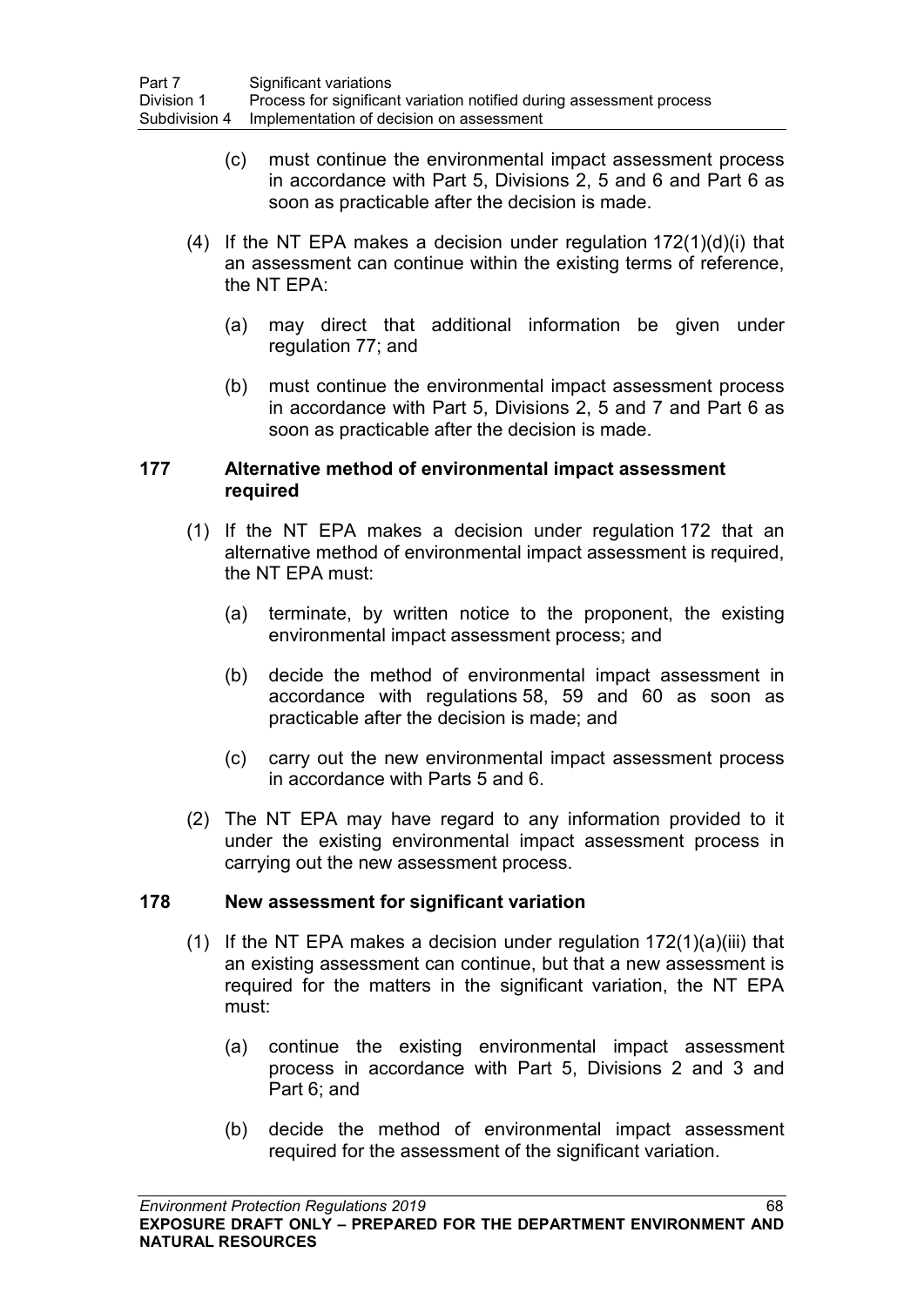- (2) If the NT EPA makes a decision under regulation  $172(1)(b)(iii)$  $172(1)(b)(iii)$  that an existing assessment can continue, but that a new assessment is required for the matters in the significant variation, the NT EPA must:
	- (a) continue the existing environmental impact assessment process in accordance with Part 5, Divisions 2 and 4 and Part 6; and
	- (b) decide the method of environmental impact assessment required for the assessment of the significant variation.
- (3) If the NT EPA makes a decision under regulation  $172(1)(c)(iv)$  $172(1)(c)(iv)$  that an existing assessment can continue, but that a new assessment is required for the matters in the significant variation, the NT EPA must:
	- (a) continue the existing environmental impact assessment process in accordance with Part 5, Divisions 2, 5 and 6 and Part 6; and
	- (b) decide the method of environmental impact assessment required for the assessment of the significant variation.
- (4) If the NT EPA makes a decision under regulation  $172(1)(d)(iv)$  $172(1)(d)(iv)$  that an existing assessment can continue, but that a new assessment is required for the matters in the significant variation, the NT EPA must:
	- (a) continue the existing environmental impact assessment process in accordance with Part 5, Divisions 2, 5 and 7 and Part 6; and
	- (b) decide the method of environmental impact assessment required for the assessment of the significant variation.
- (5) Regulations [58,](#page-30-0) [59](#page-31-0) and [60](#page-31-1) apply to the decision on the method of environmental impact assessment.
- (6) If the NT EPA recommends to the Minister that the assessment of the significant variation be a strategic assessment, Part 4, Division 4 applies as if the variation were a strategic proposal.
- (7) Parts 5 and 6 apply, with the necessary changes, to the assessment of the variation as if:
	- (a) the variation were a proposed action or strategic proposal; and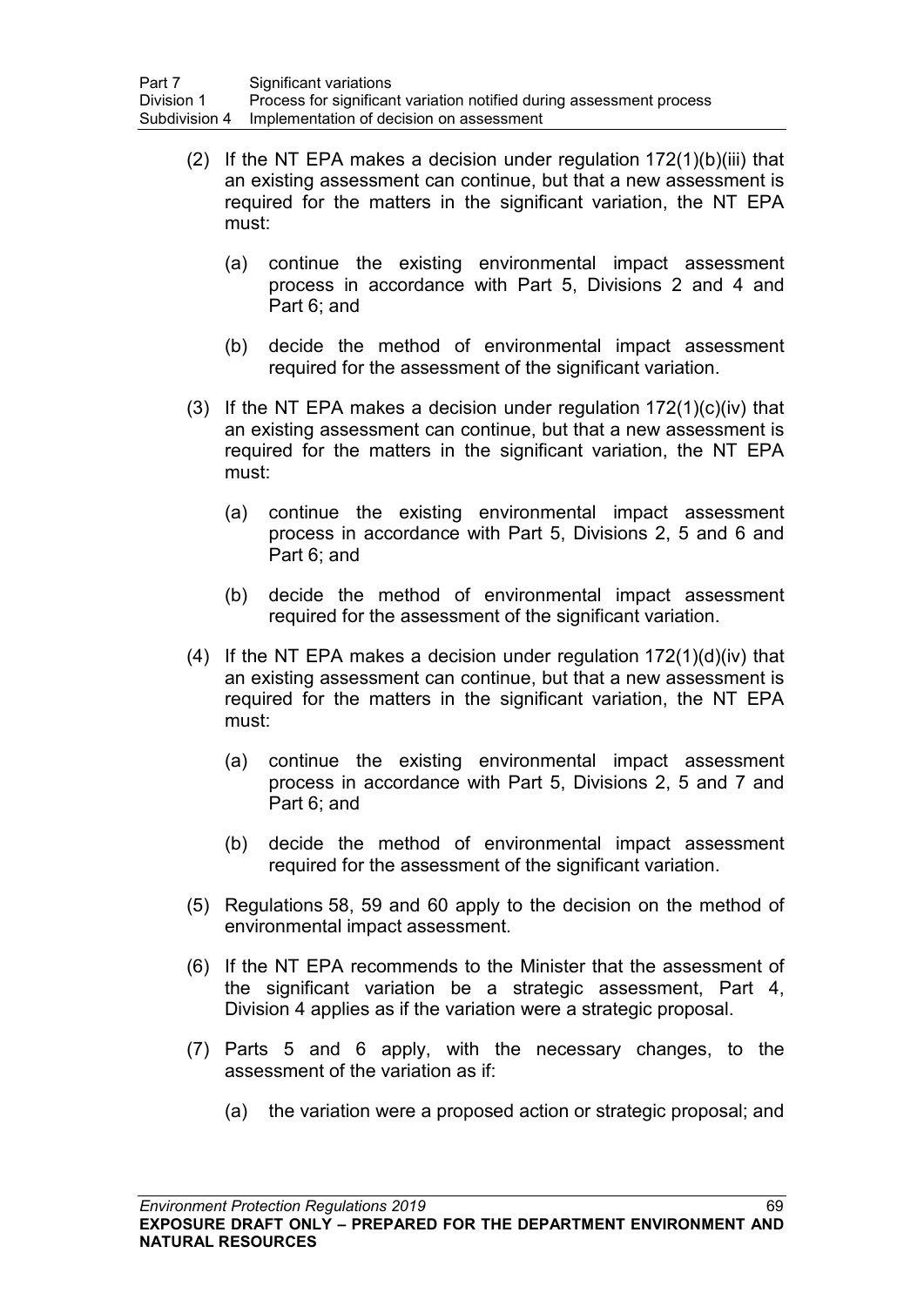- (b) a reference:
	- $(i)$  in regulation 104(3) or 110(2) to regulation 50 were a reference to regulation 168; and
	- (ii) in regulation 110(2) to Part 4 were a reference to regulations 169 and 170; and
	- (iii) in regulation  $110(3)(b)$  to regulation 51 were a reference to regulation 169; and
	- (iv) in regulation  $110(3)(b)$  to regulation  $57(1)(b)$  were a reference to regulation [172\(](#page-73-0)1)(a)(iii), (b)(iii), (c)(iv) or (d)(iv), as the case requires.

## **179 Assessment is no longer required**

- (1) This regulation applies if the NT EPA decides under regulation [172](#page-73-0) that an assessment is no longer required.
- (2) The NT EPA must terminate, by written notice to the proponent, the environmental impact assessment process for the proposed action or strategic proposal.

## **Subdivision 5 Amendment of terms of reference**

### **180 Application of Subdivision**

This Subdivision applies if the NT EPA decides under:

- (a) regulation  $172(1)(c)(ii)$  $172(1)(c)(ii)$  that the terms of reference for an assessment by environmental impact statement need to be amended; or
- (b) regulation [172\(](#page-73-0)1)(d)(ii) that the terms of reference for an assessment by inquiry need to be amended.

### <span id="page-79-0"></span>**181 Preparation of draft amending terms of reference**

- (1) The NT EPA must prepare draft amending terms of reference that may be:
	- (a) amended terms of reference; or
	- (b) new terms of reference; or
	- (c) an addendum to the terms of reference.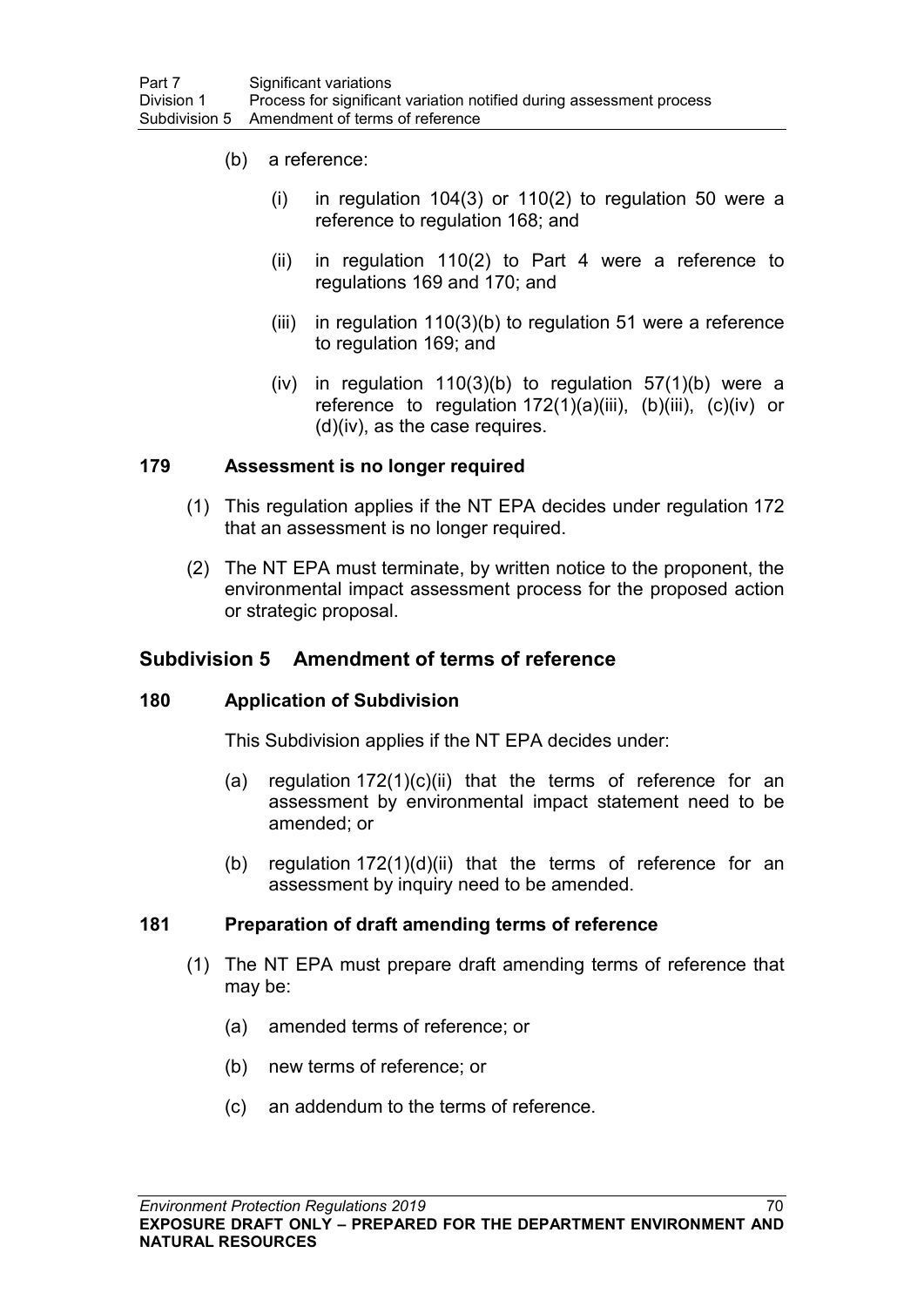(2) Subregulation (1) and regulations [182](#page-80-0) to [185](#page-81-0) do not apply if draft amending terms of reference for the assessment were published under regulation [168.](#page-71-0)

## <span id="page-80-0"></span>**182 Consultation with proponent**

- (1) Before publishing the draft amending terms of reference under regulation [183,](#page-80-1) the NT EPA:
	- (a) may consult with the proponent; and
	- (b) if the proponent is consulted must consider any written submission from the proponent received within the time specified by the NT EPA.
- (2) The required time for the NT EPA to publish the draft amending terms of reference ceases to run during any period that the NT EPA carries out a consultation under subregulation (1).

## <span id="page-80-1"></span>**183 Publication of draft amending terms of reference**

- (1) The NT EPA must publish the draft amending terms of reference prepared under regulation [181.](#page-79-0)
- (2) The draft amending terms of reference must be published within<br>40 business davs after the decision is made under days after the decision is made under regulation  $172(1)(c)(ii)$  $172(1)(c)(ii)$  or  $(d)(ii)$ .

## <span id="page-80-2"></span>**184 Public consultation**

- (1) The NT EPA must publish a notice of the draft amending terms of reference prepared under regulation [181.](#page-79-0)
- (2) The notice must:
	- (a) state where the draft amending terms of reference may be inspected and obtained; and
	- (b) invite interested persons to make a submission to the NT EPA on the draft amending terms of reference within the period specified in the notice.
- (3) The submission period is to be 15 business days after the publication of the notice.
- (4) The submission period referred to in subregulation (3) may be extended by agreement between the NT EPA and the proponent.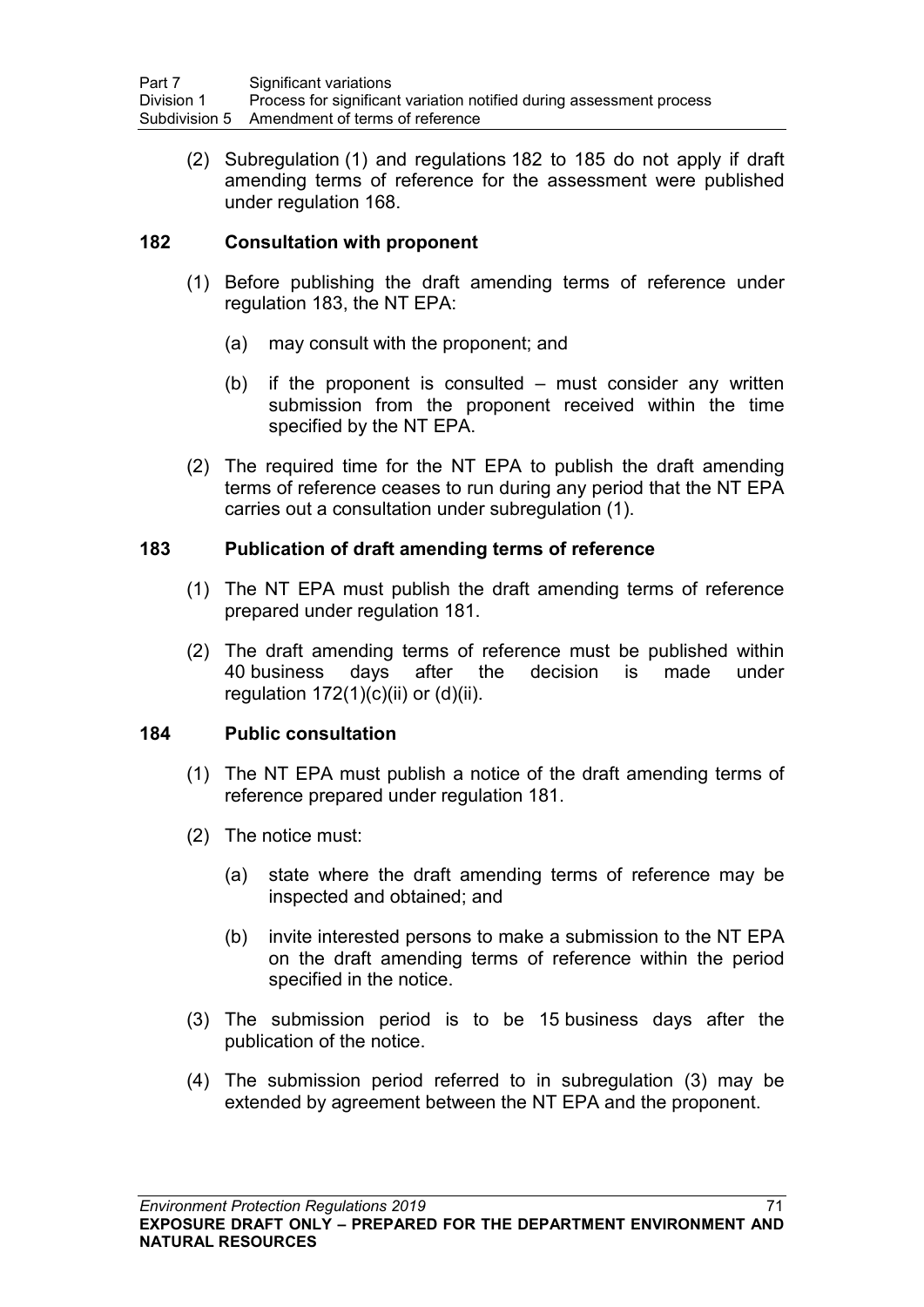### <span id="page-81-0"></span>**185 Consultation with government authorities**

The NT EPA must:

- (a) give a copy of the draft amending terms of reference to any government authority that the NT EPA considers may have a view on the matter; and
- (b) invite the government authority to make a submission to the NT EPA on the draft amending terms of reference within the submission period referred to in regulation [184.](#page-80-2)

### <span id="page-81-1"></span>**186 Decision on draft amending terms of reference for significant variation**

- (1) After considering any submissions received under regulations [184](#page-80-2) and [185](#page-81-0) and making any changes to the draft amending terms of reference the NT EPA considers appropriate, the NT EPA must decide whether to approve the amending terms of reference.
- (2) After considering any submissions received under regulations [169](#page-72-0) and [170](#page-72-1) in relation to draft amending terms of reference published under regulation [168](#page-71-0) and making any changes to the draft amending terms of reference the NT EPA considers appropriate, the NT EPA must decide whether to approve the amending terms of reference.
- (3) The NT EPA must make a decision under subregulation (1) within 15 business days after the end of the submission period in regulation [184.](#page-80-2)
- (4) The NT EPA must make a decision under subregulation (2) within 15 business days after the end of the relevant submission period in regulation [169.](#page-72-0)
- (5) If the amending terms of reference are approved, the terms of reference have effect as amended:
	- (a) on the date that the amending terms of reference are published under regulation [188;](#page-82-0) or
	- (b) on a later date specified in the amending terms of reference.

#### **187 Approved amending terms of reference to be given to proponent**

The NT EPA must give the proponent a copy of the amending terms of reference approved under regulation [186](#page-81-1) as soon as practicable after the amending terms of reference are approved.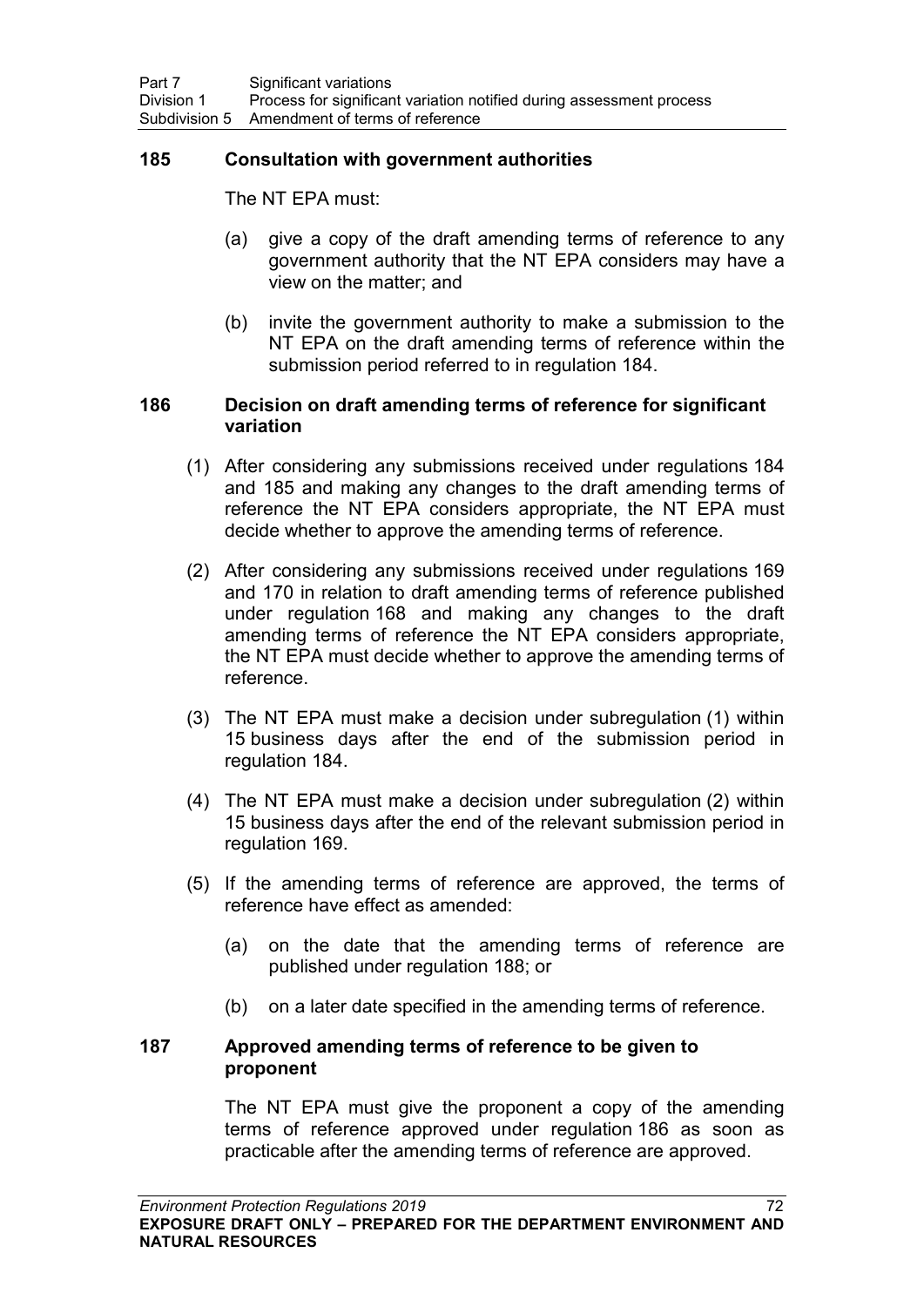#### <span id="page-82-0"></span>**188 Publication of approved amending terms of reference**

The NT EPA must publish the amending terms of reference approved under regulation [186](#page-81-1) as soon as practicable after the amending terms of reference are approved.

#### **189 Assessment process after amending terms of reference approved**

- (1) This regulation applies if the NT EPA approves amending terms of reference under regulation [186.](#page-81-1)
- (2) If the terms of reference are for an assessment by environmental impact statement:
	- (a) the NT EPA and the proponent must carry out the environmental impact assessment process under Part 5, Divisions 2 and 6 in accordance with the amended terms of reference; and
	- (b) the proponent must prepare any documents for the assessment as directed by the NT EPA in accordance with the amended terms of reference.
- (3) If the terms of reference are for an assessment by inquiry, the NT EPA and the proponent must carry out the environmental impact assessment process under Part 5, Divisions 2 and 7 in accordance with the amended terms of reference.

# **Division 2 Process for significant variation after assessment report**

### **Subdivision 1 Preliminary matters**

#### **190 Application of Division**

This Division applies if the NT EPA receives a notice of significant variation under section 51(1) or (2) of the Act:

- (a) after the assessment report on the proposed action or strategic proposal is prepared by the NT EPA; and
- (b) before an environmental approval is given for the proposed action or strategic proposal.

*Note for regulation 190*

*Section 56(2) of the Act provides that the approval process under Part 5 of the Act ceases until the assessment of the variation is completed.*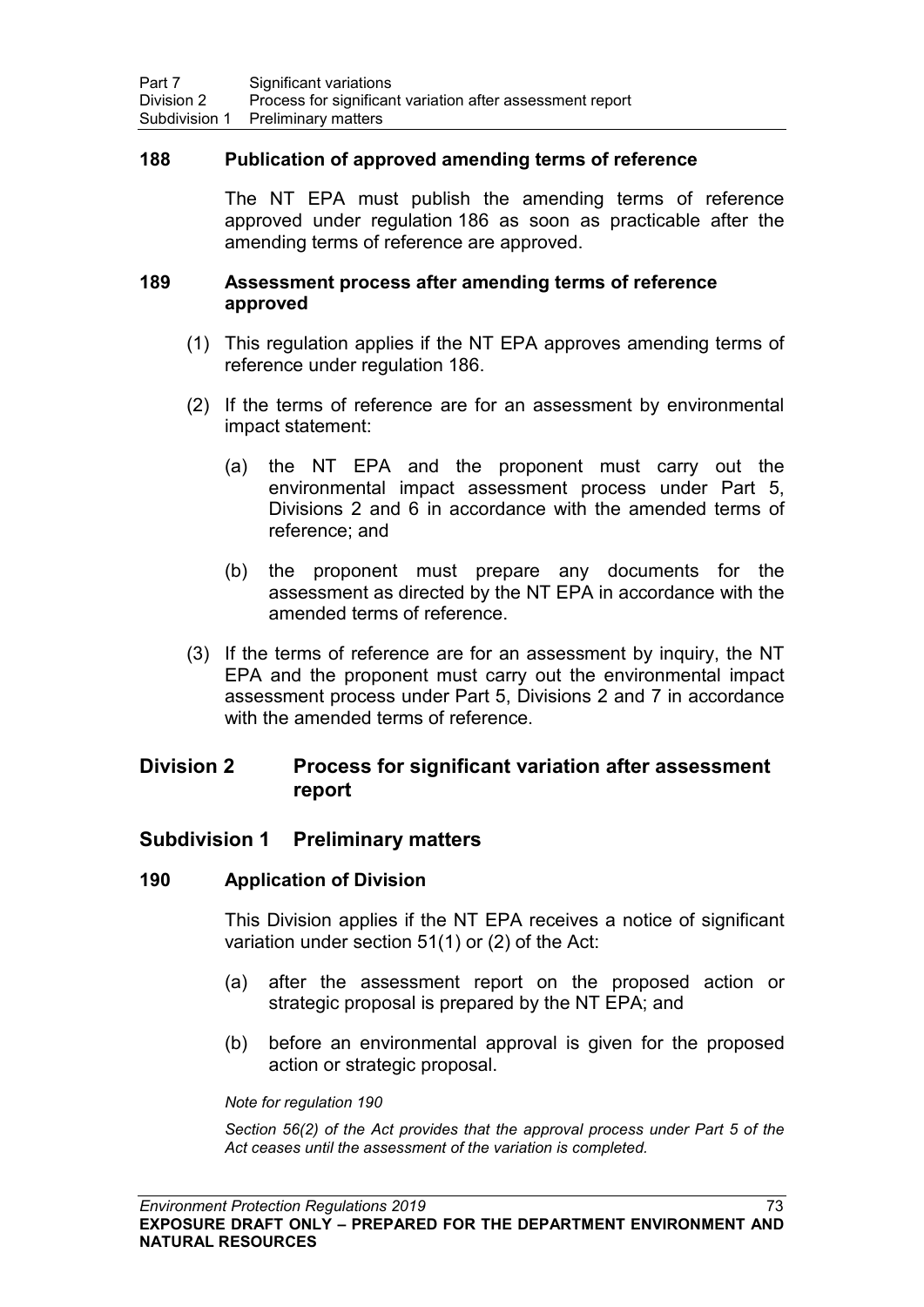### **191 NT EPA to notify Minister of receipt of notice of significant variation**

The NT EPA must notify the Minister without delay of the receipt of the notice of significant variation.

# **Subdivision 2 Initial consideration of notice of significant variation**

## <span id="page-83-1"></span>**192 Additional information about significant variation**

- (1) On receipt of the notice of significant variation, the NT EPA may direct the proponent to give it additional information in relation to the significant variation.
- (2) The additional information must be:
	- (a) a material omission from the notice; and
	- (b) required to enable the NT EPA to properly consider the notice and whether the notice was required to be given.
- (3) A direction must be made within 10 business days after the NT EPA receives the notice.
- (4) If the NT EPA gives a direction under this regulation, the required time for the NT EPA to make a decision on the notice ceases to run until the information is given.
- (5) Regulations [40](#page-24-0) and [41](#page-24-1) apply, with the necessary changes, in relation to a failure to comply with a direction under this regulation as if the notice of significant variation were a referral of a proposed action or strategic proposal.

## <span id="page-83-2"></span>**193 Proponent may provide draft terms of reference**

- (1) The proponent may provide to the NT EPA with the notice of significant variation, draft terms of reference that may be appropriate as a result of the significant variation.
- (2) The proponent must provide a statement of reasons stating why the draft terms of reference are appropriate.

### <span id="page-83-0"></span>**194 Decision whether to accept notice of significant variation**

(1) The NT EPA must accept or refuse to accept a notice of significant variation of a proposed action or strategic proposal within 15 business days after the notice is given under section 51(1) or (2) of the Act.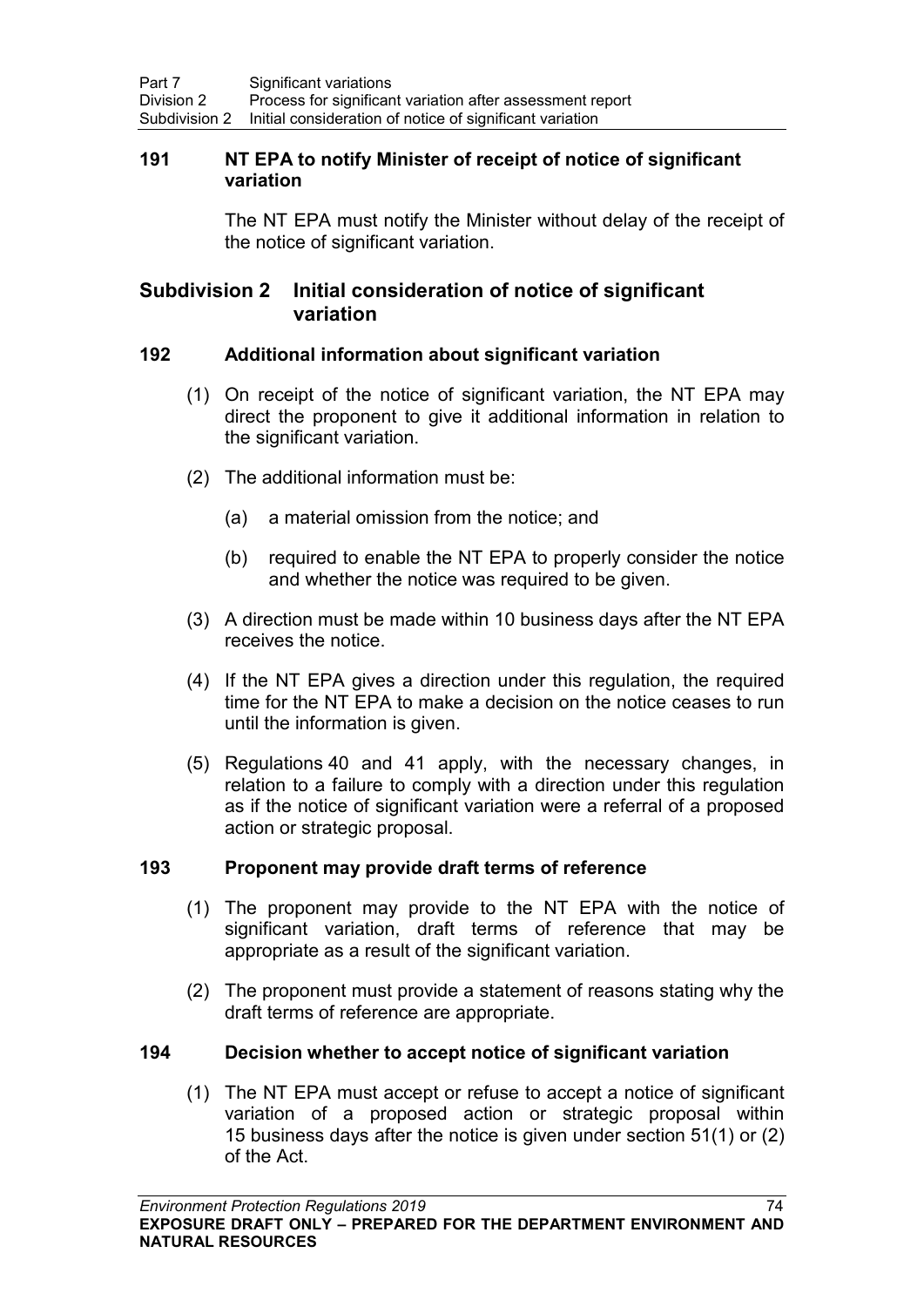(2) If the NT EPA does not make a decision under subregulation (1) within the required time, the notice of significant variation is taken to be accepted.

## **195 Grounds for refusal to accept notice of significant variation – general grounds**

The NT EPA may refuse to accept the notice of significant variation if the NT EPA considers that the notice:

- (a) contains insufficient information to make an assessment decision; or
- (b) relates to part of a larger action proposed by the proponent and information on the whole action is required to make an assessment decision; or
- (c) was not required to be made.

## **196 Matters to be provided to Minister if notice of variation refused**

If the NT EPA refuses to accept a notice of variation, the NT EPA must provide to the Minister, under section 56(2)(b) of the Act, a report or addendum that contains:

- (a) a statement that the notice of significant variation has been refused; and
- (b) a statement of the reasons for the decision.

## **197 Notice of decision**

- (1) The NT EPA must give notice of a decision under regulation [194](#page-83-0) to the proponent.
- (2) The notice of decision must contain the following information:
	- (a) a statement that the notice of strategic variation has been accepted or refused;
	- (b) the name of the proponent;
	- (c) the name of the proposed action or strategic proposal to which the notice relates;
	- (d) the nature of the significant variation.
- (3) If the NT EPA refuses to accept a notice of significant variation, the NT EPA must give the proponent a statement of reasons for the decision.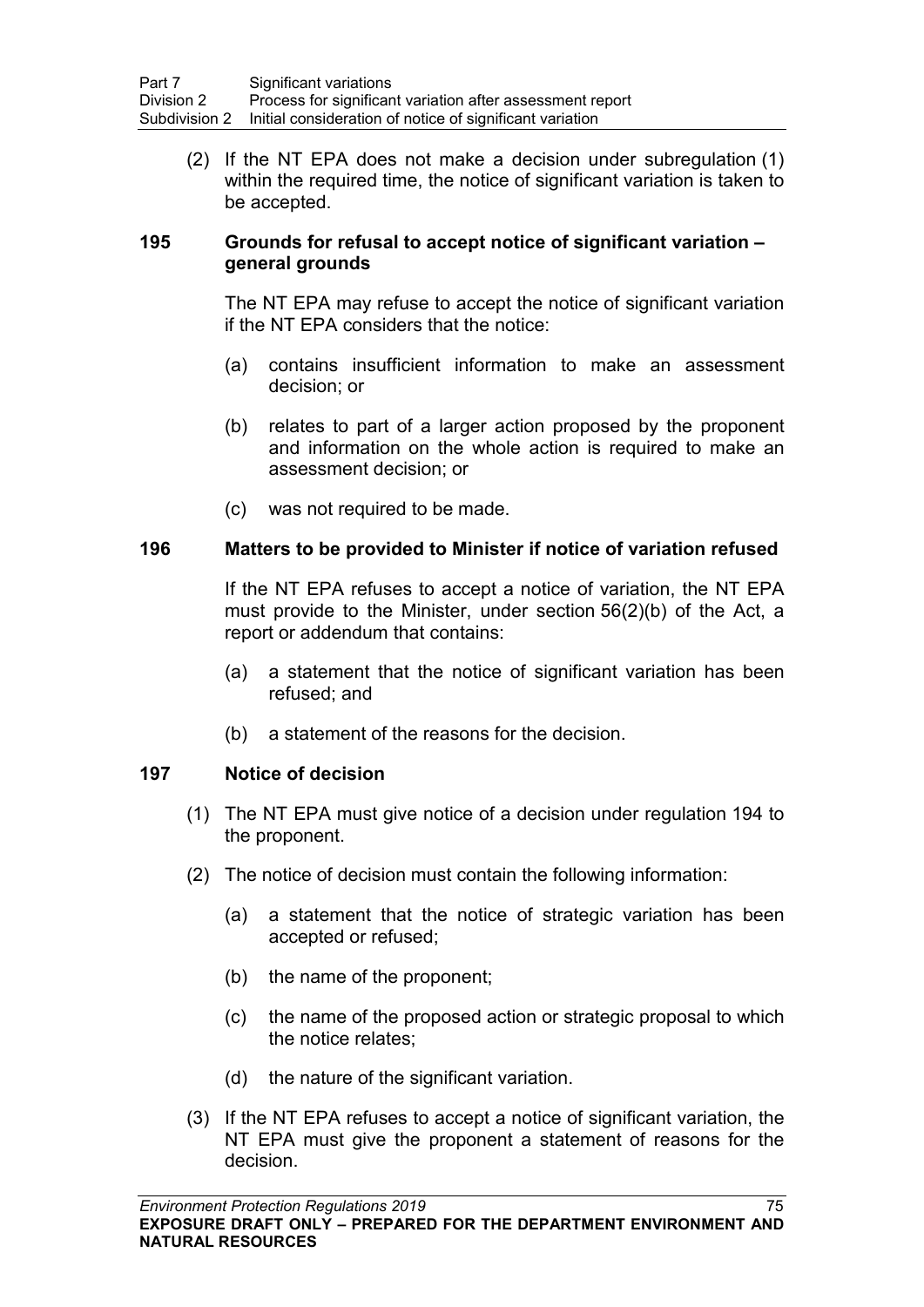(4) The notice and, if the decision is to refuse to accept the notice of significant variation, the statement of reasons must be given to the proponent as soon as practicable after the decision is made.

## **198 Publication of documents**

- (1) The NT EPA must publish the following as soon as practicable after the decision is made:
	- (a) the notice of decision; and
	- (b) if the decision is to refuse to accept the notice of significant variation – the statement of reasons for the decision.
- (2) If a notice of significant variation is accepted, the NT EPA must publish the following as soon as practicable after the notice of significant variation is accepted:
	- (a) a copy of the accepted notice of significant variation;
	- (b) any direction given under regulation [192;](#page-83-1)
	- (c) any additional information given in response to the direction under regulation [192;](#page-83-1)
	- (d) if the proponent has provided draft terms of reference under regulation [193](#page-83-2) – the draft terms of reference and statement of reasons provided under that regulation.

## <span id="page-85-0"></span>**199 Public consultation**

- (1) If a notice of significant variation is accepted, the NT EPA must publish a notice:
	- (a) advising where the documents referred to in regulation 198 may be inspected and obtained; and
	- (b) inviting interested persons to make a submission to the NT EPA on the significant variation within the period specified in the notice.
- (2) The submission period is to be:
	- (a) if the proponent has provided draft amendments to the terms of reference – 30 business days after the date of the notice; or
	- (b) otherwise 15 business days after the date of the notice.
- (3) The submission period referred to in subregulation (2) may be extended by agreement between the NT EPA and the proponent.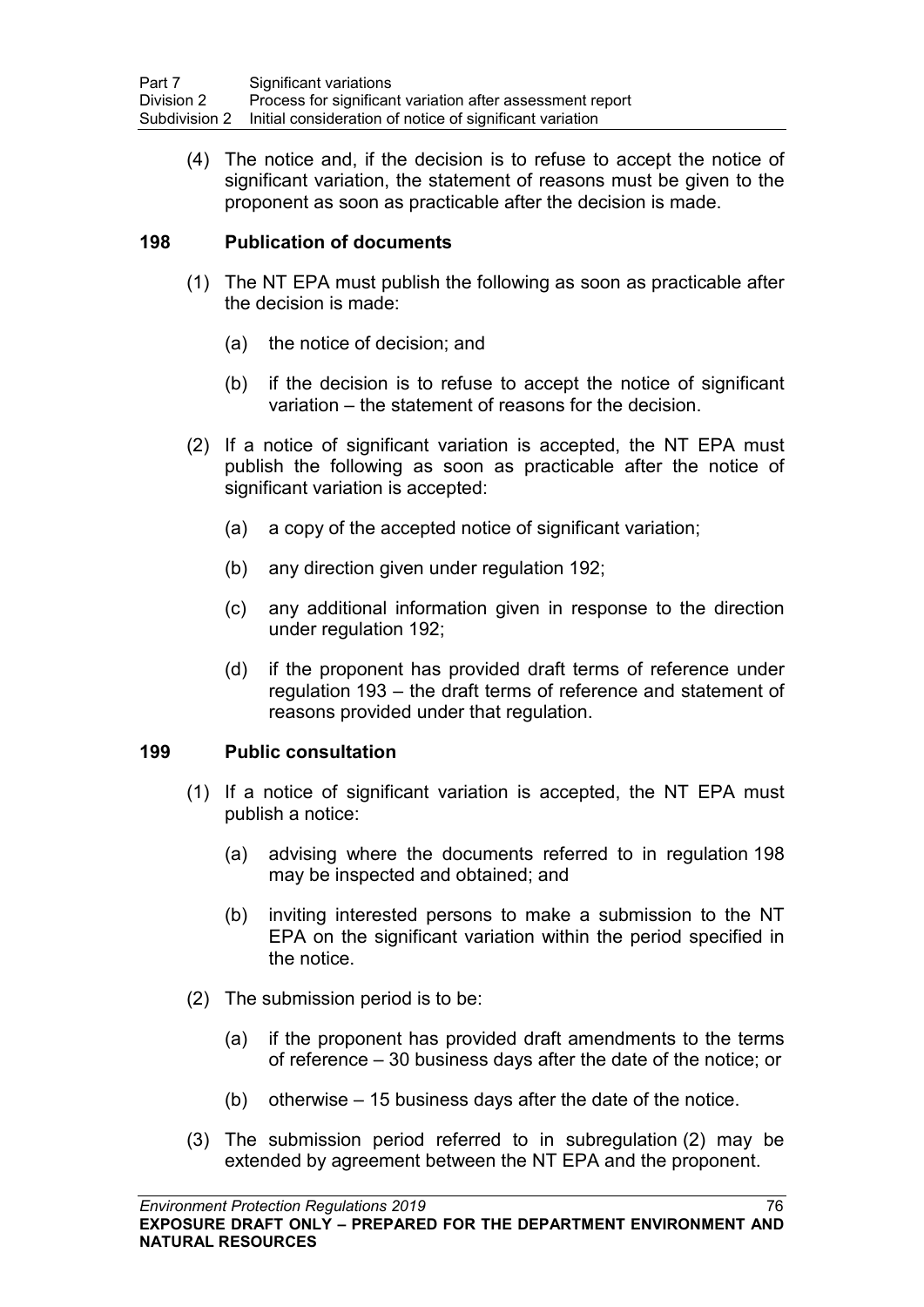(4) The required time for the NT EPA to make a decision under regulation [202](#page-87-0) or [203](#page-87-1) ceases to run during the submission period.

## <span id="page-86-0"></span>**200 Consultation with government authorities**

If a notice of significant variation is accepted, the NT EPA must:

- (a) give a copy of the documents mentioned in regulation 198 to any government authority that the NT EPA considers may have a view on the matter; and
- (b) invite the government authority to make a submission to the NT EPA on the significant variation within the relevant submission period referred to in regulation [199.](#page-85-0)

# **Subdivision 3 Consideration of accepted notice of significant variation**

### **201 Matters NT EPA must consider in relation to significant variation**

- (1) The NT EPA must consider the following before making a decision under regulation [202](#page-87-0) or [203](#page-87-1) on a significant variation:
	- (a) the notice of significant variation;
	- (b) any additional information given to the NT EPA under regulation [192;](#page-83-1)
	- (c) any submissions received under regulation [199](#page-85-0) or [200;](#page-86-0)
	- (d) the matters mentioned in subregulation (2).
- (2) In assessing a significant variation to determine whether or not the variation requires additional assessment, the NT EPA must consider the following:
	- (a) whether the potential for a significant impact on the environment differs in a material way from the impacts already identified in the assessment process for the proposed action or strategic proposal;
	- (b) whether, and the extent to which, the significant variation will result in a substantial change to the type or amount of any output of the proposed action or strategic proposal in a way that significantly changes the potential significant impacts from those already identified in the assessment process for the proposed action or strategic proposal;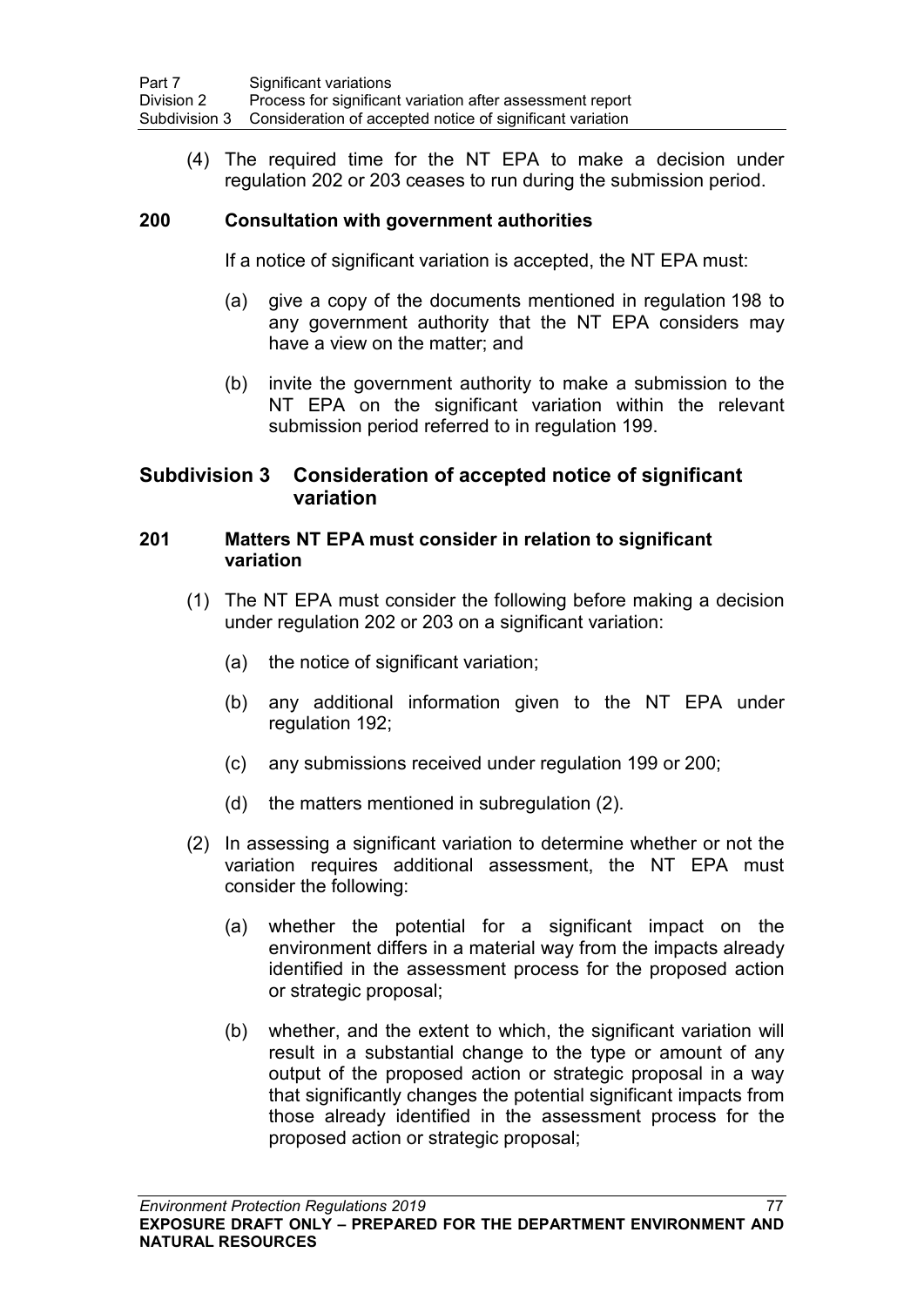(c) whether the objects of the Act and the purpose of the assessment process for the proposed action or strategic proposal would be undermined if the matters raised in the significant variation were not assessed.

## <span id="page-87-0"></span>**202 Decision on significant variation**

- (1) This regulation does not apply to a variation of a proposed action or strategic proposal for which a statement of unacceptable impact has been prepared.
- (2) The NT EPA must consider the significant variation and decide whether:
	- (a) the variation can be managed through the proposed conditions specified in the draft environmental approval given to the Minister with the assessment report; or
	- (b) the variation can be managed if an amendment is made to the proposed conditions on the draft environmental approval given to the Minister with the assessment report; or
	- (c) the environmental impacts of the variation are such that a new assessment is required for the matters in the significant variation.
- (3) A decision under this regulation must be made within 30 business days after the completion of the consultation under regulation [199](#page-85-0) and [200.](#page-86-0)
- (4) If the NT EPA decides that a new assessment is required for a significant variation, the NT EPA must:
	- (a) decide that the assessment of the significant variation is to be a standard assessment; or
	- (b) if the existing assessment is a strategic assessment, recommend to the Minister that the assessment of the significant variation be a strategic assessment.

### <span id="page-87-1"></span>**203 Decision if statement of unacceptable impact prepared**

(1) This regulation applies to a significant variation if the NT EPA has prepared a statement of unacceptable impact in relation to the proposed action or strategic proposal.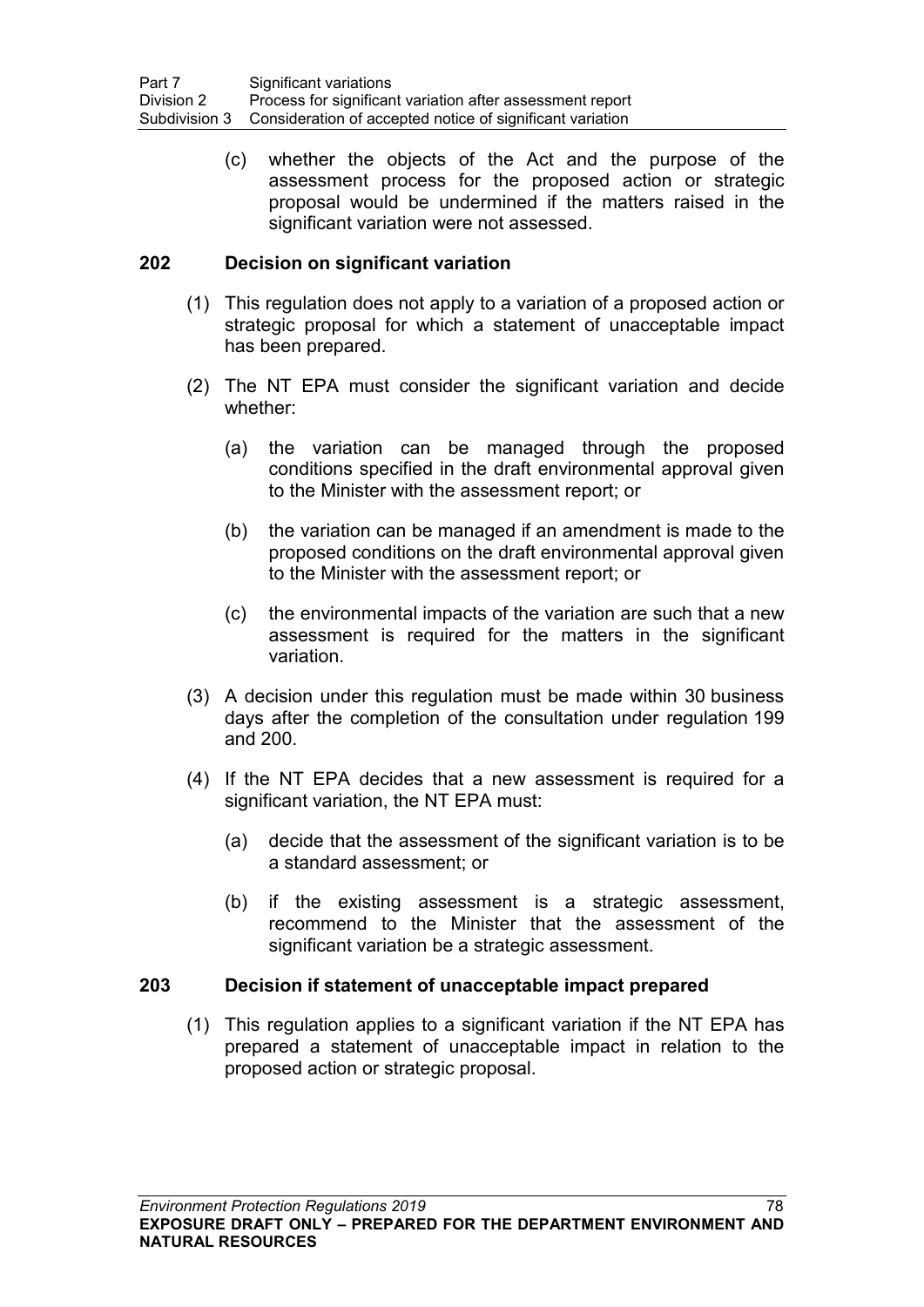- (2) The NT EPA must consider the significant variation and decide whether:
	- (a) the potential significant impacts of the proposed action or strategic proposal can be avoided or mitigated or managed through the conditions on an environmental approval; or
	- (b) the potential significant impacts of the proposed action or strategic proposal cannot be avoided or mitigated or managed through the conditions on an environmental approval; or
	- (c) the environmental impacts of the significant variation are such that a new assessment is required for the matters in the significant variation.
- (3) The NT EPA may consult with the proponent if it proposes to make a decision under subregulation (2)(b).
- (4) A decision under this regulation must be made within 30 business days after the completion of the consultation under regulations [199](#page-85-0) and [200.](#page-86-0)
- (5) If the NT EPA decides that a new assessment is required for a significant variation, the NT EPA must:
	- (a) decide that the assessment of the significant variation is to be a standard assessment; or
	- (b) if the existing assessment is a strategic assessment, recommend to the Minister that the assessment of the significant variation be a strategic assessment.

### **204 Notice of decision**

- (1) The NT EPA must give the proponent:
	- (a) notice of a decision or recommendation under regulation [202](#page-87-0) or [203;](#page-87-1) and
	- (b) a statement of the reasons for that decision or recommendation.
- (2) The notice and statement of reasons must be given as soon as practicable after the decision or recommendation is made.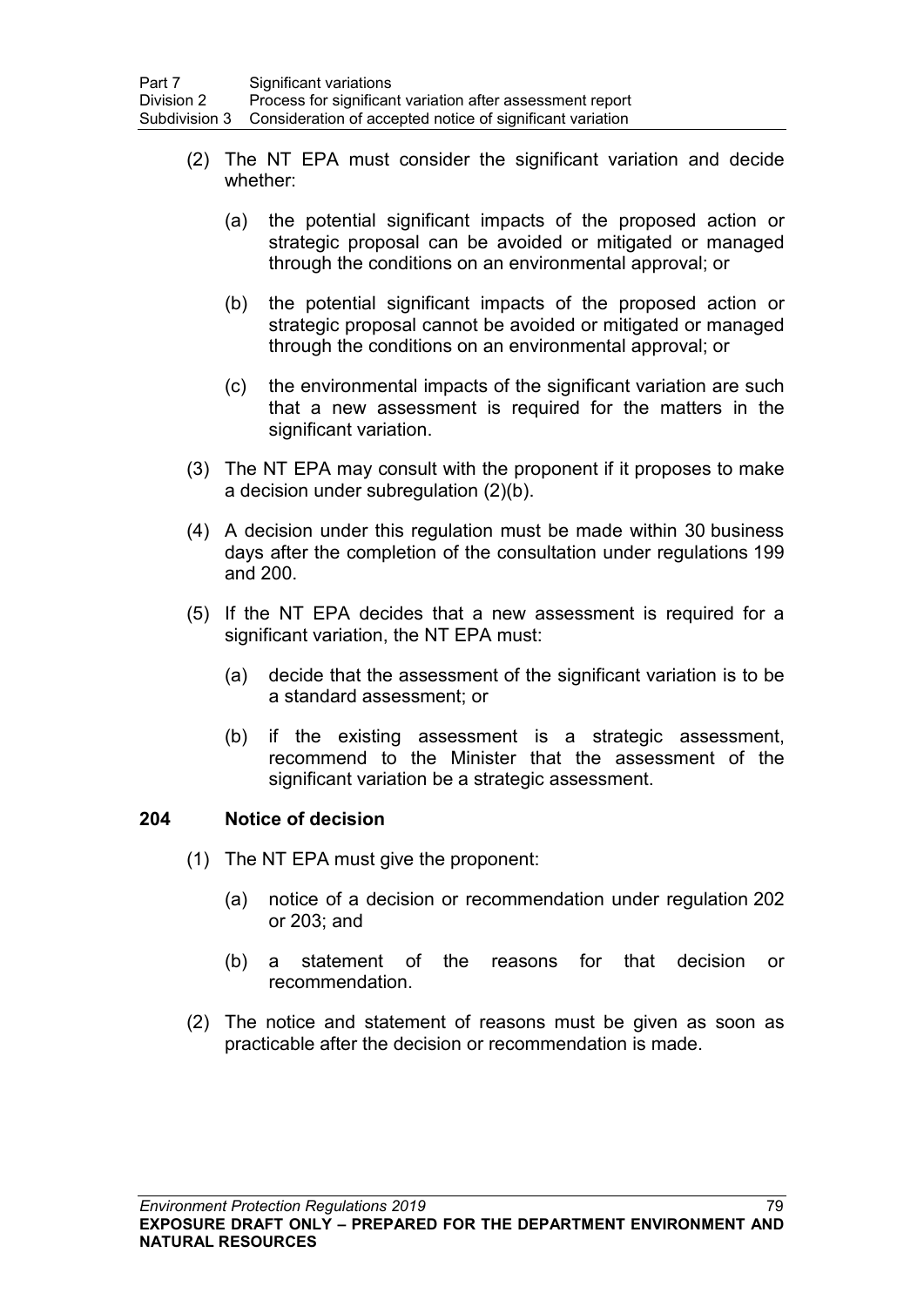### **205 Decision to be published**

The NT EPA must publish the following as soon as practicable after the decision or recommendation is made:

- (a) a decision or recommendation under regulation [202](#page-87-0) or [203;](#page-87-1)
- (b) a statement of the reasons for that decision or recommendation.

## **Subdivision 4 Implementation of decision under regulation 202 or 203**

### <span id="page-89-0"></span>**206 Matters to be provided to Minister if additional assessment not required under regulation 202**

- (1) If the NT EPA makes a decision under regulation [202\(](#page-87-0)2)(a), the NT EPA must prepare and provide to the Minister under section 56(2)(b) of the Act a report or addendum that contains:
	- (a) a statement setting out that decision; and
	- (b) a statement of the reasons for that decision.
- (2) If the NT EPA makes a decision under regulation [202\(](#page-87-0)2)(b), the NT EPA must prepare and provide to the Minister under section 56(2) of the Act:
	- (a) a report or addendum that contains:
		- (i) a statement setting out that decision; and
		- (ii) a statement of the reasons for that decision; and
	- (b) a revised draft environmental approval prepared in accordance with regulation [209.](#page-91-0)
- (3) A report or addendum or a revised draft environmental approval mentioned in subregulation (1) or (2) must be provided within 30 business days after the relevant decision is made under regulation 202.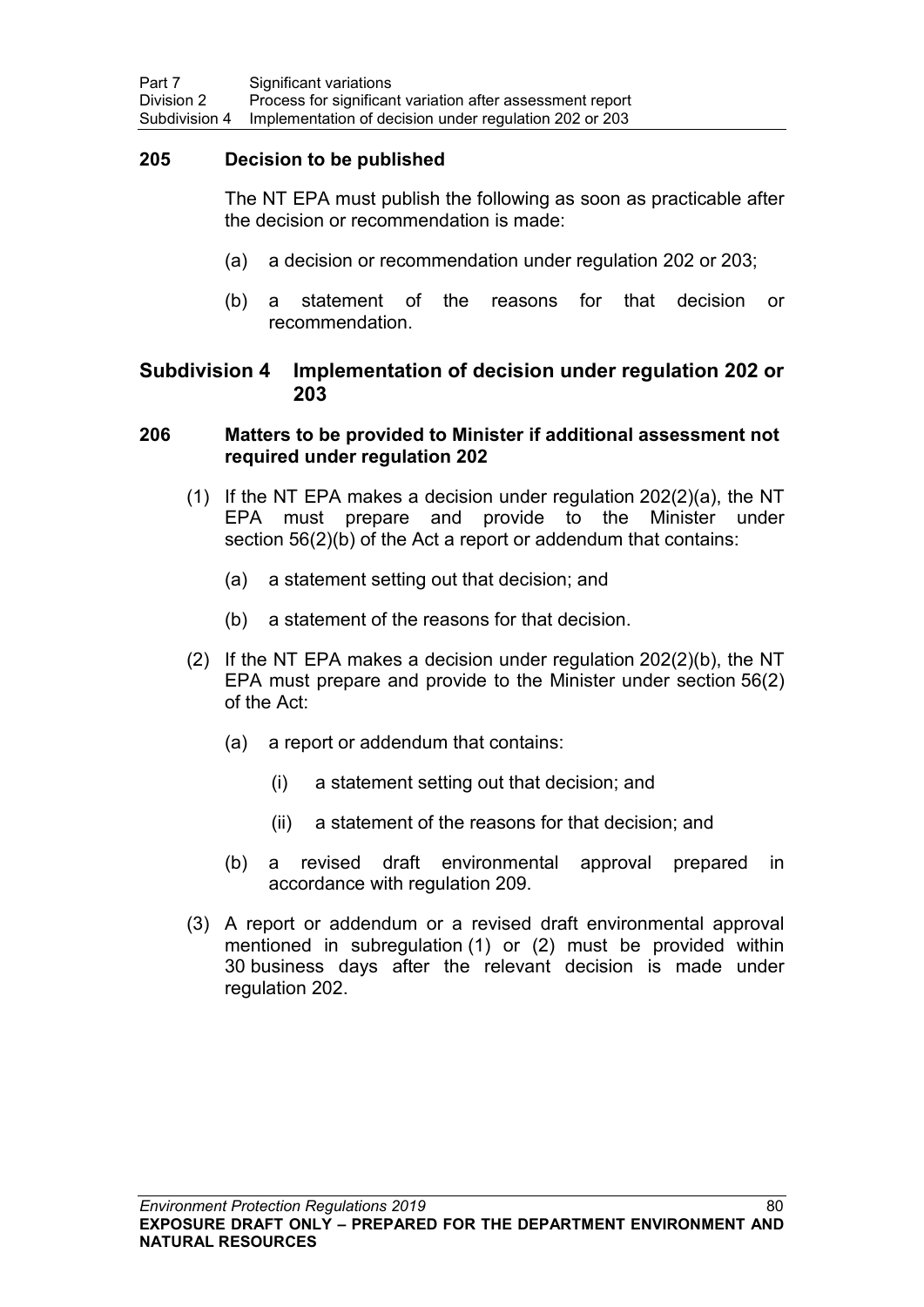### <span id="page-90-0"></span>**207 Documents to be provided to Minister if new assessment not required under regulation [203](#page-87-1)**

- (1) If the NT EPA makes a decision under regulation  $203(2)(a)$  $203(2)(a)$ , the NT EPA must:
	- (a) prepare and provide to the Minister under section 56(2)(b) of the Act a report or addendum that contains:
		- (i) a statement setting out that decision; and
		- (ii) a statement of the reasons for that decision; and
	- (b) prepare and provide to the Minister under section 56(2)(c) of the Act a draft environmental approval prepared in accordance with regulation 209; and
	- (c) cancel the statement of unacceptable impact.
- (2) If the NT EPA makes a decision under regulation [203\(](#page-87-1)2)(b), the NT EPA must prepare and provide to the Minister under section 56(2) of the Act:
	- (a) a report or addendum that contains:
		- (i) a statement setting out that decision; and
		- (ii) a statement of the reasons for that decision; and
	- (b) a revised statement of unacceptable impact.
- (3) A document mentioned in subregulation (1) or (2) must be provided within 30 business days after the relevant decision is made under regulation [203.](#page-87-1)

## **208 New assessment for significant variation**

- (1) If the NT EPA makes a decision under regulation [202\(](#page-87-0)2)(c) or [203\(](#page-87-1)2)(c) in relation to a significant variation, the NT EPA must decide the method of environmental impact assessment required for the assessment of the significant variation.
- (2) Regulations [58,](#page-30-0) [59](#page-31-0) and [60](#page-31-1) apply to the decision on the method of environmental impact assessment.
- (3) If the NT EPA recommends to the Minister that the assessment of the significant variation be a strategic assessment, Part 4, Division 4 applies as if the variation were a strategic proposal.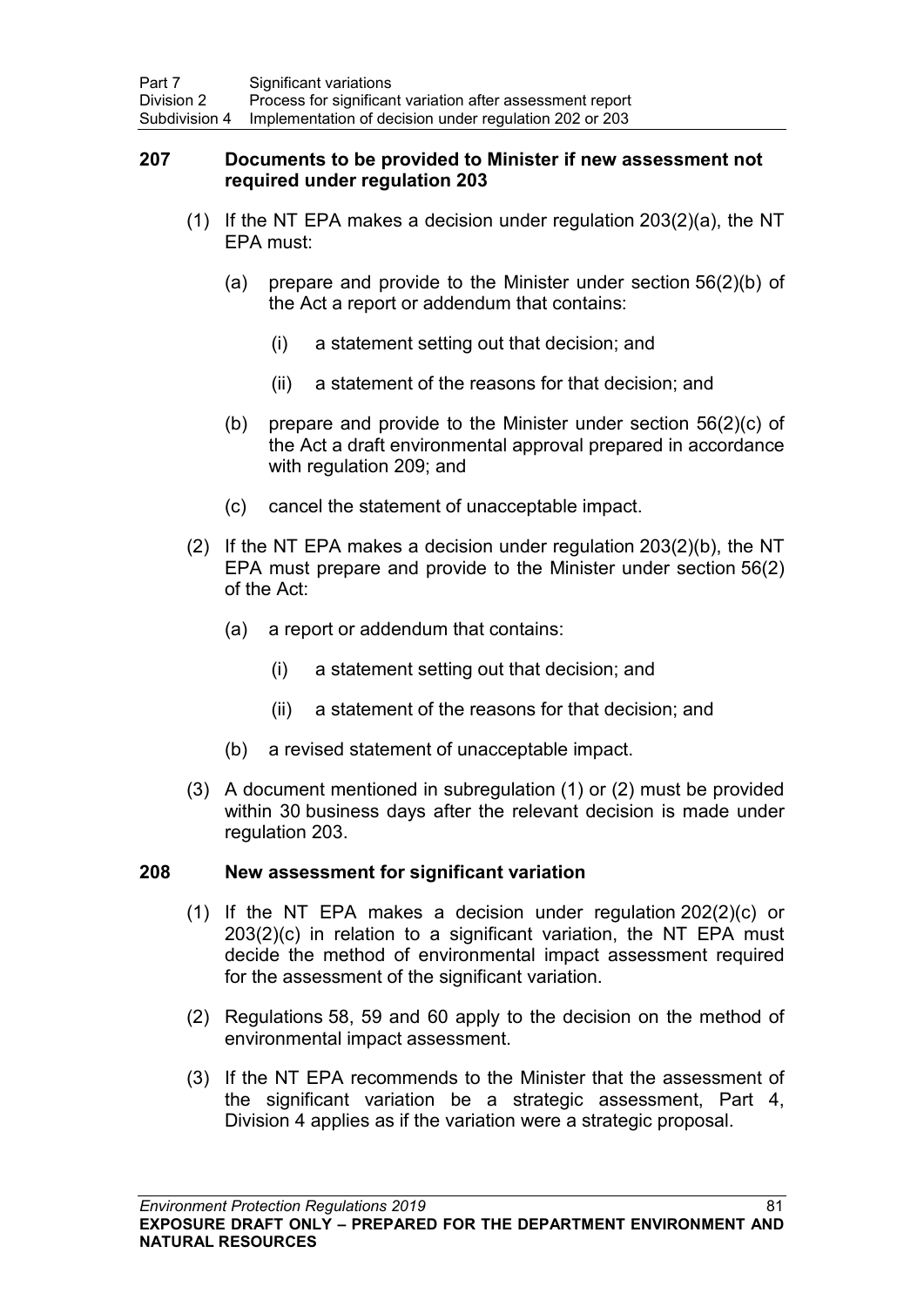- (4) Parts 5 and 6 apply, with the necessary changes, to the assessment of the variation as if:
	- (a) the variation were a proposed action or strategic proposal; and
	- (b) a reference:
		- (i) in regulation 104(3) or 110(2) to regulation 50 were a reference to regulation 198; and
		- (ii) in regulation 110(2) to Part 4 were a reference to regulations 199 and 200; and
		- (iii) in regulation 110(3)(b) to regulation 51 were a reference to regulation 199; and
		- (iv) in regulation  $110(3)(b)$  to regulation  $57(1)(b)$  were a reference to regulation 202(2)(c) or 203(2)(c); and
	- (c) a reference in Part 6 to:
		- (i) an assessment report were a reference to a new or revised assessment report referred to in section 56(2)(b) of the Act; and
		- (ii) a draft environmental approval were a reference to a revised environmental approval referred to in section 56(2)(c) of the Act.

### <span id="page-91-0"></span>**209 Consultation on draft environmental approval**

- (1) This regulation applies to the preparation of:
	- (a) a revised draft environmental approval mentioned in regulation [206;](#page-89-0) or
	- (b) a draft environmental approval mentioned in regulation [207.](#page-90-0)
- (2) The NT EPA must:
	- (a) consult with the proponent on:
		- (i) the proposed revisions to the draft environmental approval; or
		- (ii) the proposed draft environmental approval; and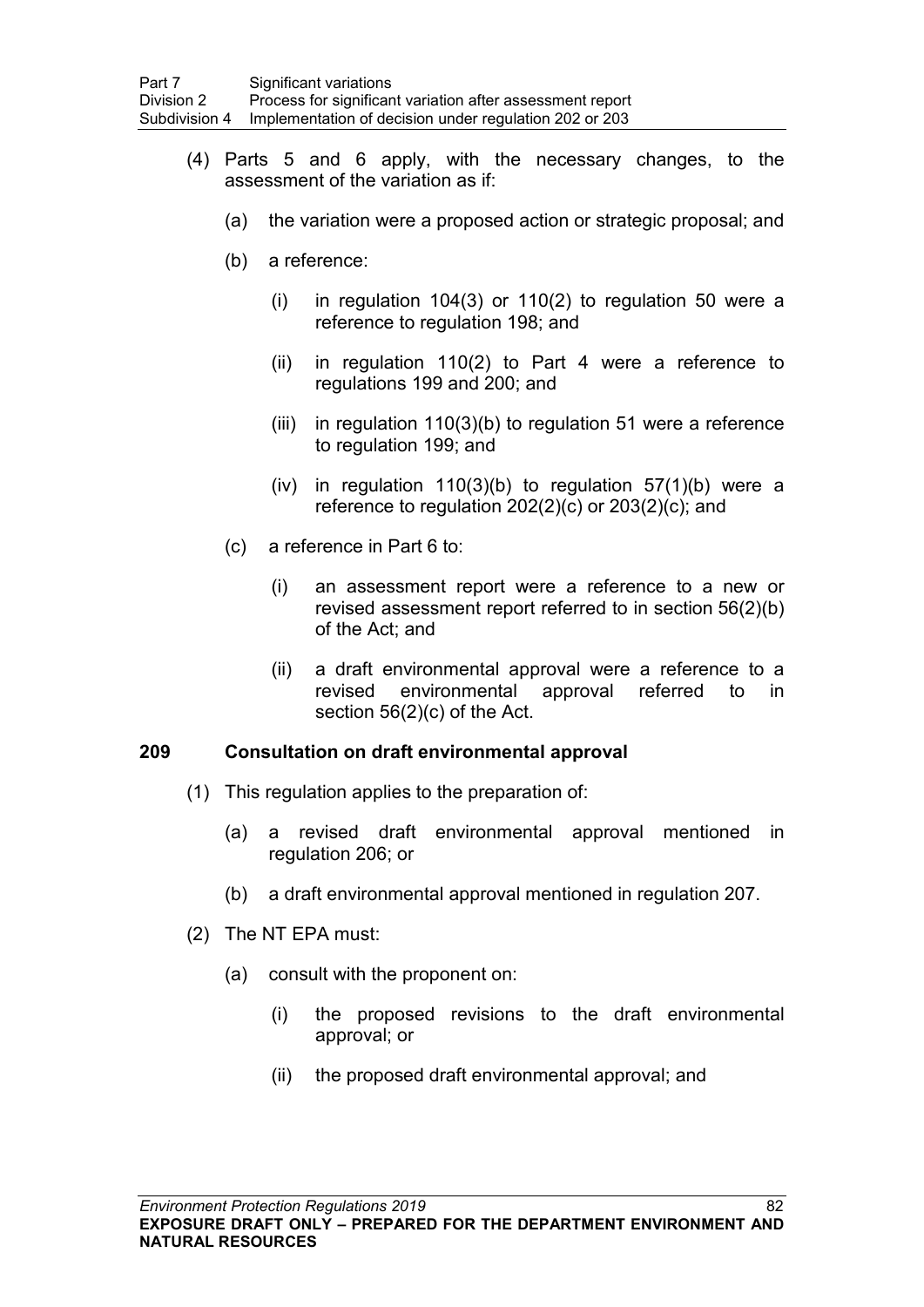- (b) make reasonable efforts to obtain the views of:
	- (i) any statutory decision-maker that the NT EPA considers may have a view on the proposed revisions or the draft environmental approval, as the case requires; and
	- (ii) in relation to any proposed revisions to the draft environmental approval or conditions of the proposed draft environmental approval that relate to a potential health impact of an action – the Chief Health Officer; and
	- (iii) in relation to any proposed revisions to the draft environmental approval or conditions of the proposed draft environmental approval that relate to a potential impact of an action on a social or cultural matter – the relevant government authority; and
- (c) consider any written submission received within the period specified, in writing, by the NT EPA from a person or entity referred to in paragraph (a) or (b) on the relevant matters.

# **Division 3 Variation after environmental approval granted**

# **Subdivision 1 Preliminary matters**

## **210 Application of Division**

This Division applies if a proposed significant variation of an action is referred to the NT EPA under section 52 of the Act after the environmental approval for the action is granted.

# **Subdivision 2 Initial consideration of referral of significant variation**

## <span id="page-92-0"></span>**211 Additional information about referral**

- (1) On receipt of a referral of a significant variation under section 52 of the Act, the NT EPA may direct the approval holder to give it additional information in relation to the referral.
- (2) The additional information must be:
	- (a) a material omission from the referral; and
	- (b) required to enable the NT EPA to properly consider the referral and whether the referral was required to be made.
- (3) A direction must be made within 10 business days after the NT EPA receives the referral.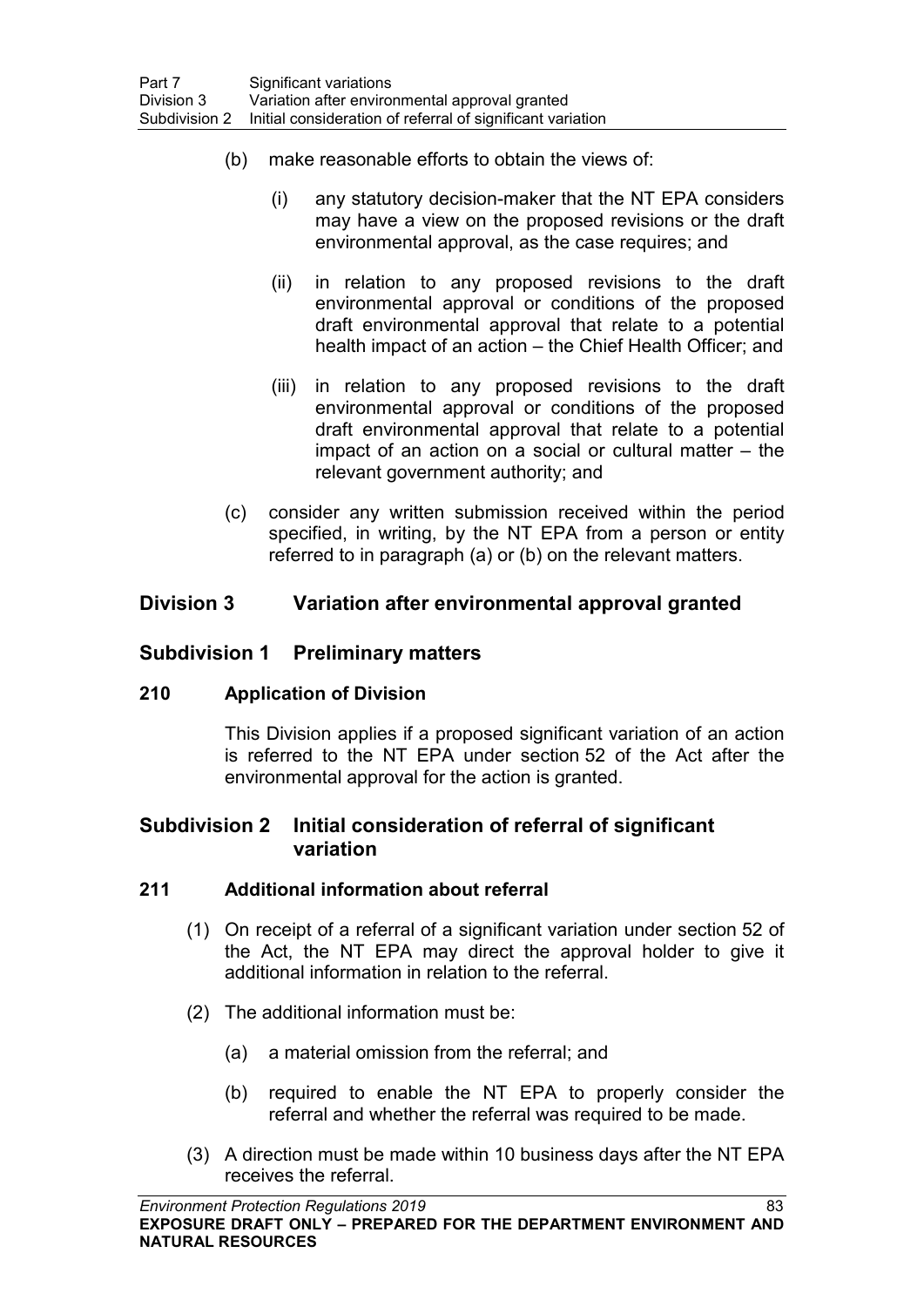- (4) If the NT EPA gives a direction under this regulation, the required time for the NT EPA to make a decision on the referral under regulation [213,](#page-93-0) [214](#page-93-1) or [215](#page-94-0) ceases to run until the information is given.
- (5) Regulations [40](#page-24-0) and [41](#page-24-1) apply, with the necessary changes, in relation to a failure to comply with a direction under this regulation as if the referral of the significant variation were a referral of a proposed action or strategic proposal.

## <span id="page-93-2"></span>**212 Approval holder initiated EIS referral**

An approval holder may include in a referral of a significant variation under section 52 of the Act:

- (a) draft terms of reference for an assessment by environmental impact statement for the significant variation; and
- (b) a statement by the approval holder of reasons of why an assessment by environmental impact statement is required for the significant variation and why the draft terms of reference are appropriate.

## <span id="page-93-0"></span>**213 Decision whether to accept referral of significant variation for standard assessment**

- (1) The NT EPA must accept or refuse to accept a referral of a significant variation under section 52 of the Act for a standard assessment if the environmental approval was granted on the basis of a standard assessment.
- (2) The NT EPA must make a decision whether to accept or refuse to accept a referral of a significant variation under section 52 of the Act for a standard assessment within 15 business days after the referral is made.
- (3) If the NT EPA does not make a decision under subregulation (1) within the required time, the referral is taken to be accepted.

### <span id="page-93-1"></span>**214 Decision whether to accept referral of significant variation for strategic assessment**

- (1) The NT EPA may accept or refuse to accept a referral of a significant variation under section 52 of the Act for a strategic assessment if it considers it appropriate to do so.
- (2) The NT EPA must make a decision whether to accept or refuse to accept a referral of a significant variation under section 52 of the Act for a strategic assessment within 15 business days after the referral is made.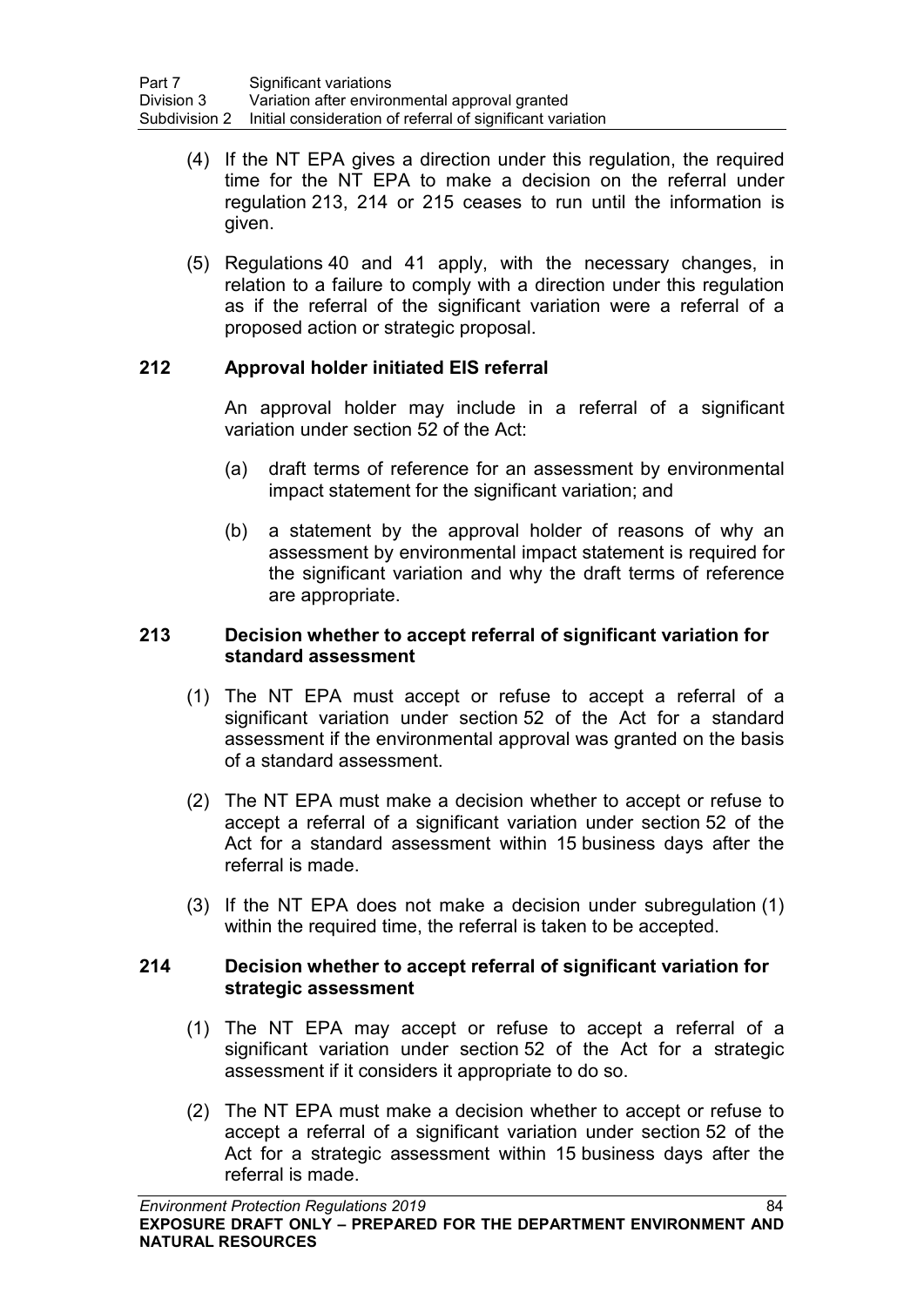## <span id="page-94-0"></span>**215 Decision on approval holder initiated EIS referral**

If a referral of an action or strategic proposal includes the matters mentioned in regulation [212\(](#page-93-2)a) and (b), the NT EPA may decide to accept the referral as an approval holder initiated EIS referral.

### <span id="page-94-1"></span>**216 Grounds for refusal to accept referral – general grounds**

The NT EPA may refuse to accept a referral of a significant variation under section 52 of the Act if the NT EPA considers that the referral:

- (a) contains insufficient information to make an assessment decision; or
- (b) relates to part of a larger action proposed by the approval holder and information on the whole action is required to make an assessment decision; or
- (c) was not required to be made.

## <span id="page-94-2"></span>**217 Ground for refusal to accept referral for strategic assessment**

- (1) Without limiting regulation [216,](#page-94-1) the NT EPA may refuse to accept a referral of a significant variation for a strategic assessment if it considers that a standard assessment is more appropriate for the strategic variation.
- (2) If the NT EPA refuses to accept a referral of a significant variation for a strategic assessment, it may accept the referral as a referral for a standard assessment.

### **218 Ground for refusal to accept referral as approval holder initiated EIS referral**

- (1) Without limiting regulation [216](#page-94-1) or [217,](#page-94-2) the NT EPA may refuse to accept a referral of a significant variation as an approval holder initiated EIS referral if the NT EPA considers that an assessment by environmental impact statement is unlikely to be required for the significant variation.
- (2) If the NT EPA refuses to accept a referral of a significant variation as an approval holder initiated EIS referral under subregulation (1), it may accept the referral as a referral for a standard assessment or strategic assessment.

### **219 Notice to approval holder of decision**

(1) The NT EPA must give notice of a decision under regulation [213,](#page-93-0) [214](#page-93-1) or [215](#page-94-0) to the approval holder.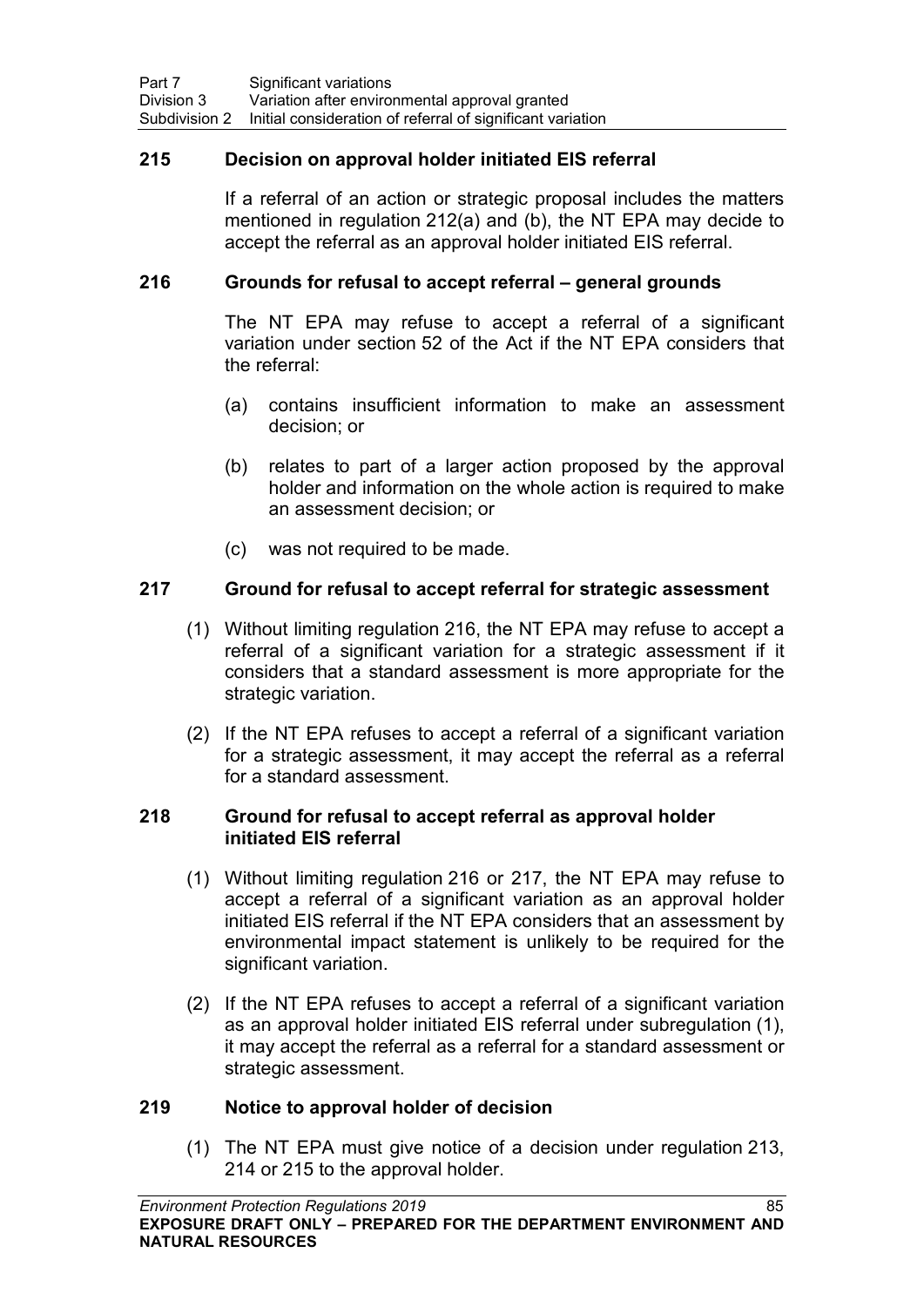- (2) The notice of decision must contain the following information:
	- (a) a statement that the referral of a significant variation has been accepted or refused;
	- (b) the name of the approval holder;
	- (c) the name of the action or strategic proposal;
	- (d) the nature of the proposed significant variation.
- (3) If the NT EPA refuses to accept a referral of a significant variation, the NT EPA must give the approval holder a statement of reasons for the decision.
- (4) The notice and, if the decision is to refuse to accept the referral of the significant variation, the statement of reasons must be given to the approval holder as soon as practicable after the decision is made.

## <span id="page-95-0"></span>**220 Publication of documents**

- (1) The NT EPA must publish the following as soon as practicable after the decision is made:
	- (a) the notice of decision; and
	- (b) if the decision is to refuse to accept a referral a statement of reasons for the decision.
- (2) The NT EPA must publish the following as soon as practicable after the referral or information is received or the direction is given:
	- (a) a copy of the referral of the significant variation;
	- (b) any direction given under regulation [211;](#page-92-0)
	- (c) any additional information given in response to the direction given under regulation [211;](#page-92-0)
	- (d) for an accepted approval holder initiated EIS referral any draft terms of reference and statement of reasons provided under regulation [212.](#page-93-2)

### <span id="page-95-1"></span>**221 Public consultation**

- (1) If a referral of a significant variation is accepted, the NT EPA must publish a notice:
	- (a) advising where the documents mentioned in regulation [220](#page-95-0) may be inspected and obtained; and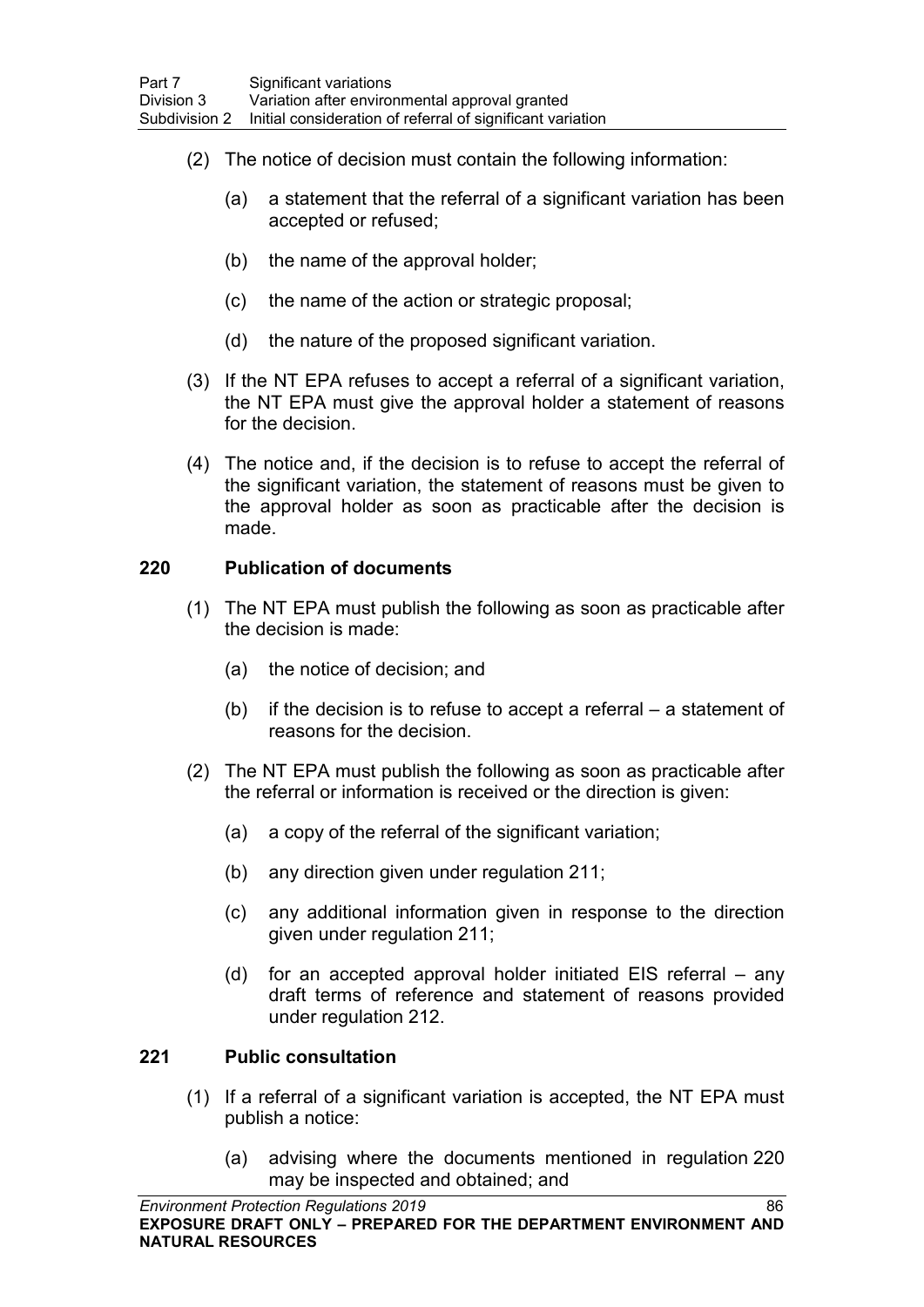- (b) inviting interested persons to make a submission to the NT EPA ion the significant variation within the period specified in the notice.
- (2) The submission period is to be:
	- (a) for a significant variation relating to an accepted approval holder initiated EIS referral, 30 business days after the date of the notice; or
	- (b) otherwise 15 business days after the date of the notice.
- (3) The submission period referred to in subregulation (2) may be extended by agreement between the NT EPA and the approval holder.
- (4) The required time for the NT EPA to make a decision under regulation [224](#page-97-0) ceases to run during the submission period.

## <span id="page-96-0"></span>**222 Consultation with government authorities**

- (1) If a referral of a significant variation is accepted, the NT EPA must:
	- (a) give a copy of the documents mentioned in regulation [220](#page-95-0) to any government authority that the NT EPA considers may have a view on the matter; and
	- (b) invite the government authority to make a submission to the NT EPA on the significant variation within the relevant submission period referred to in regulation [221.](#page-95-1)
- (2) The required time for the NT EPA to make a decision under regulation [224](#page-97-0) ceases to run during any period that the NT EPA carries out a consultation under subregulation (1).

## **Subdivision 3 Consideration of accepted referral of significant variation**

### **223 Matters NT EPA must consider in relation to significant variation**

- (1) The NT EPA must consider the following before making a decision under regulation [224:](#page-97-0)
	- (a) the referral of the significant variation;
	- (b) any additional information given to the NT EPA under regulation [211;](#page-92-0)
	- (c) any submissions received under regulation [221](#page-95-1) or [222;](#page-96-0)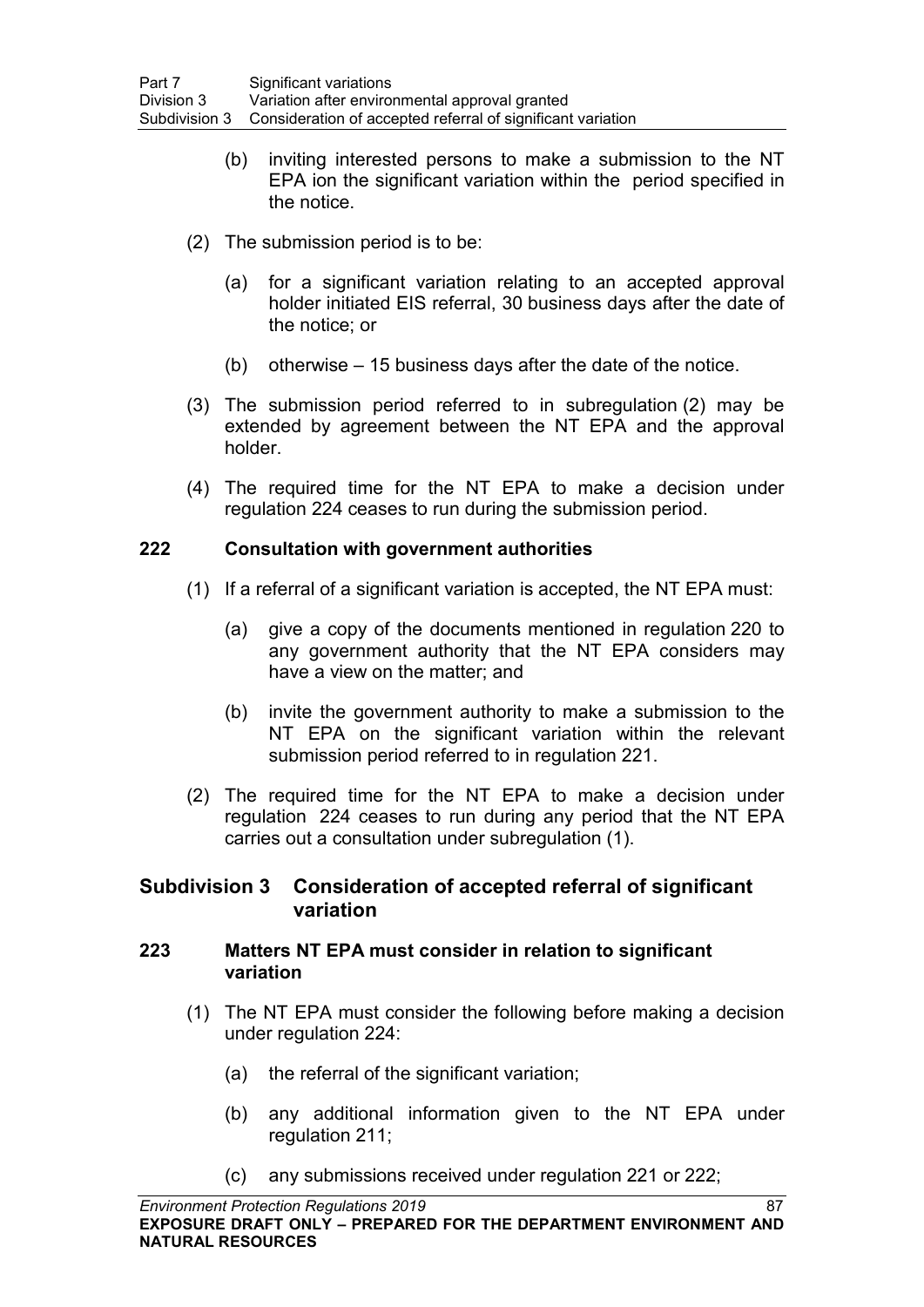- (d) the matters mentioned in subregulation (2).
- (2) In making a decision under regulation [224,](#page-97-0) the NT EPA must consider the following:
	- (a) whether the potential for significant impact on the environment differs in a material way from the impacts identified in the environmental impact assessment process for the proposed action or strategic proposal;
	- (b) whether, and the extent to which, the significant variation will result in a substantial change to the type or amount of any output of the proposed action or strategic proposal in a way that significantly changes the potential significant impacts from those identified in the environmental impact assessment process for the proposed action or strategic proposal;
	- (c) whether the objects of the Act and the purpose of the environmental impact assessment process for the proposed action or strategic proposal would be undermined if the matters raised in the significant variation were not assessed.

## <span id="page-97-0"></span>**224 Decision on significant variation**

- (1) The NT EPA must consider the significant variation and decide whether:
	- (a) the variation can be managed through the existing conditions in the environmental approval; or
	- (b) the variation can be managed through amendments to the environmental approval; or
	- (c) the environmental impacts of the variation are such that a new environmental impact assessment of the variation is required.
- (2) If the NT EPA decides that a new assessment is required for a significant variation, the NT EPA must:
	- (a) decide that the assessment of the significant variation is to be a standard assessment; or
	- (b) recommend to the Minister that the assessment of the significant variation be a strategic assessment.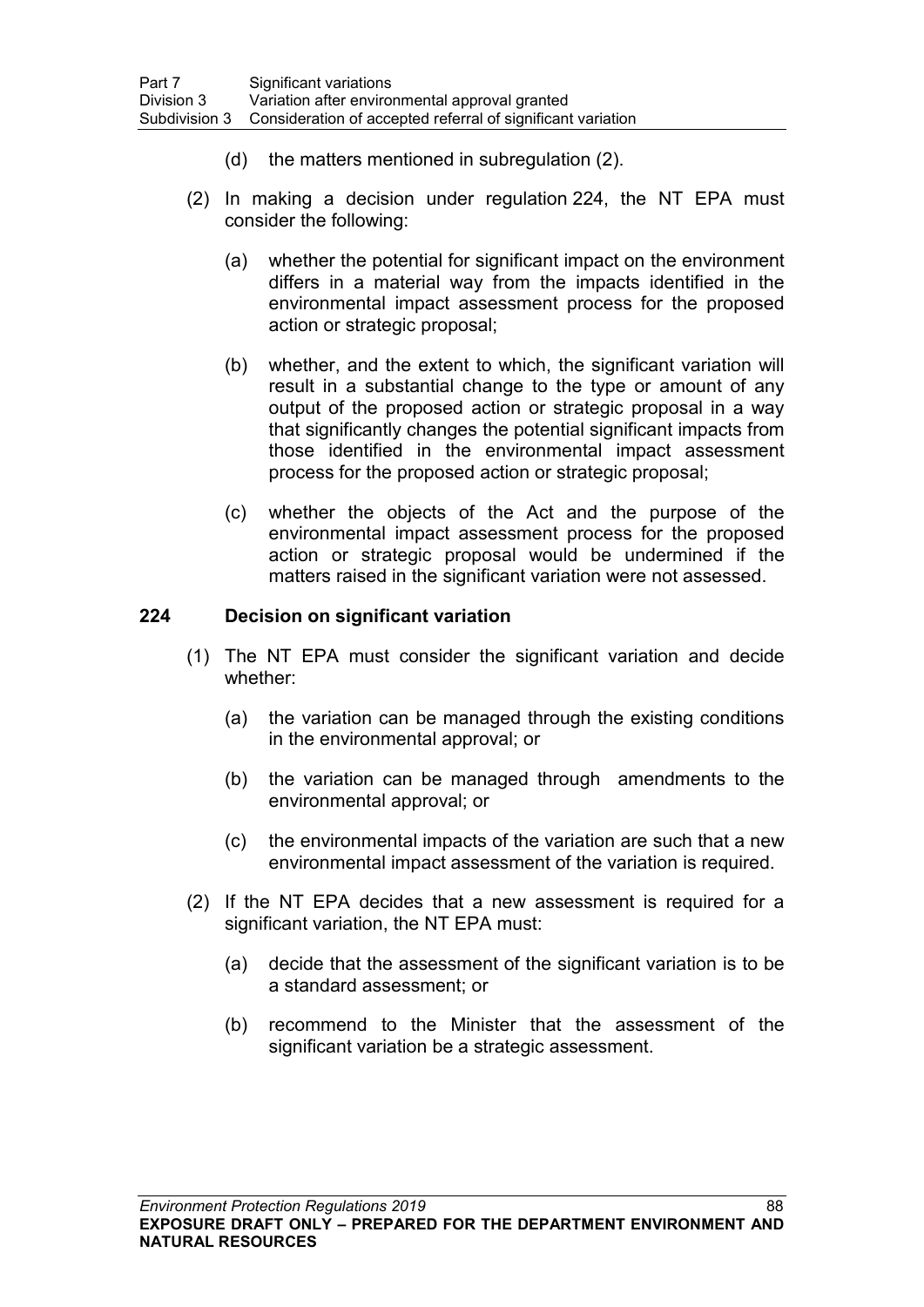## **225 Notice of decision**

- (1) The NT EPA must give the approval holder:
	- (a) notice of a decision or recommendation under regulation [224;](#page-97-0) and
	- (b) a statement of the reasons for that decision or recommendation.
- (2) The notice and statement of reasons must be given as soon as practicable after the decision or recommendation is made.

#### **226 Decision to be published**

The NT EPA must publish the following as soon as practicable after a decision or recommendation is made under regulation 224:

- (a) the decision or recommendation; and
- (b) the statement of the reasons for the decision or recommendation.

### **Subdivision 4 Implementation of decision on referral of significant variation**

## <span id="page-98-0"></span>**227 Documents to be provided to Minister if environmental impact assessment not required under regulation 224**

- (1) If the NT EPA makes a decision under regulation  $224(1)(a)$  $224(1)(a)$ , the NT EPA must prepare and provide to the Minister:
	- (a) a statement setting out that decision; and
	- (b) a statement of the reasons for that decision.
- (2) If the NT EPA makes a decision under regulation [224\(](#page-97-0)1)(b), the NT EPA must prepare and provide to the Minister:
	- (a) the following:
		- (i) a statement setting out that decision;
		- (ii) a statement of the reasons for that decision; and
	- (b) a draft amended environmental approval containing the amendments recommended by the NT EPA.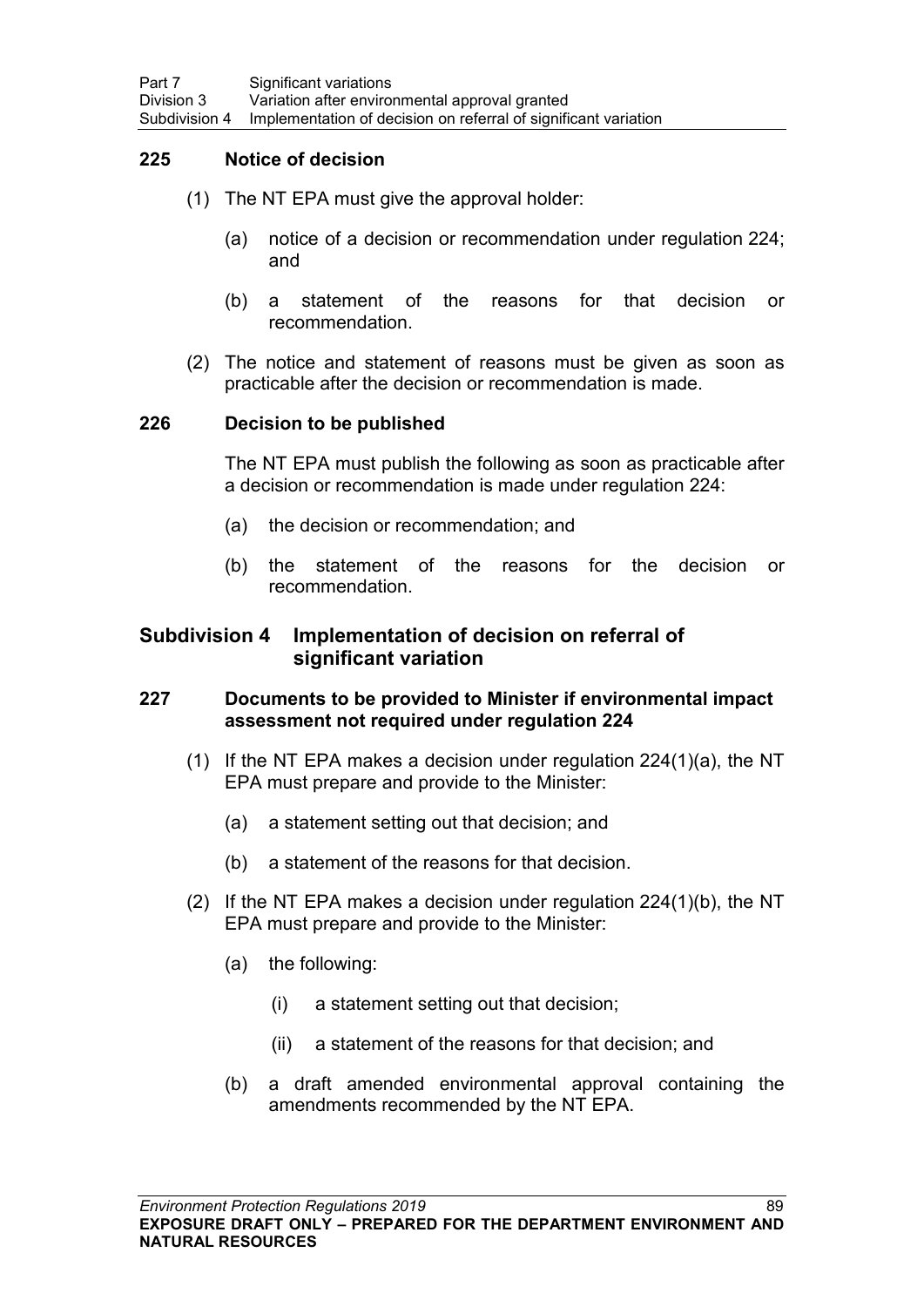(3) The statements and the draft amended environmental approval must be provided to the Minister within 30 business days after the relevant decision under regulation [224](#page-97-0) is made.

## **228 New assessment for significant variation**

- (1) If the NT EPA makes a decision under regulation [224\(](#page-97-0)1)(c) in relation to a significant variation, the NT EPA must decide the method of environmental impact assessment required for the assessment of the significant variation.
- (2) Regulations [58,](#page-30-0) [59](#page-31-0) and [60](#page-31-1) apply to the decision on the method of environmental impact assessment.
- (3) If the NT EPA recommends to the Minister that the assessment of the significant variation be a strategic assessment, Part 4, Division 4 applies as if the variation were a strategic proposal.
- (4) Parts 5 and 6 apply, with the necessary changes, to the assessment of the significant variation as if:
	- (a) the variation were a proposed action or strategic proposal; and
	- (b) any reference to the proponent were a reference to the approval holder; and
	- (c) a reference:
		- (i) in regulation 104(3) or 110(2) to regulation 50 were a reference to regulation 220; and
		- (ii) in regulation 110(2) to Part 4 were a reference to regulations 221 and 222; and
		- $(iii)$  in regulation 110(3)(b) to regulation 51 were a reference to regulation 221; and
		- (iv) in regulation  $110(3)(b)$  to regulation  $57(1)(b)$  were a reference to regulation 224(1)(c).

### **229 Consultation on draft amended environmental approval**

- (1) This regulation applies to the preparation of a draft amended environmental approval mentioned in regulation [227\(](#page-98-0)2)(b).
- (2) The NT EPA must:
	- (a) consult with the approval holder on the amendments in the draft amended environmental approval; and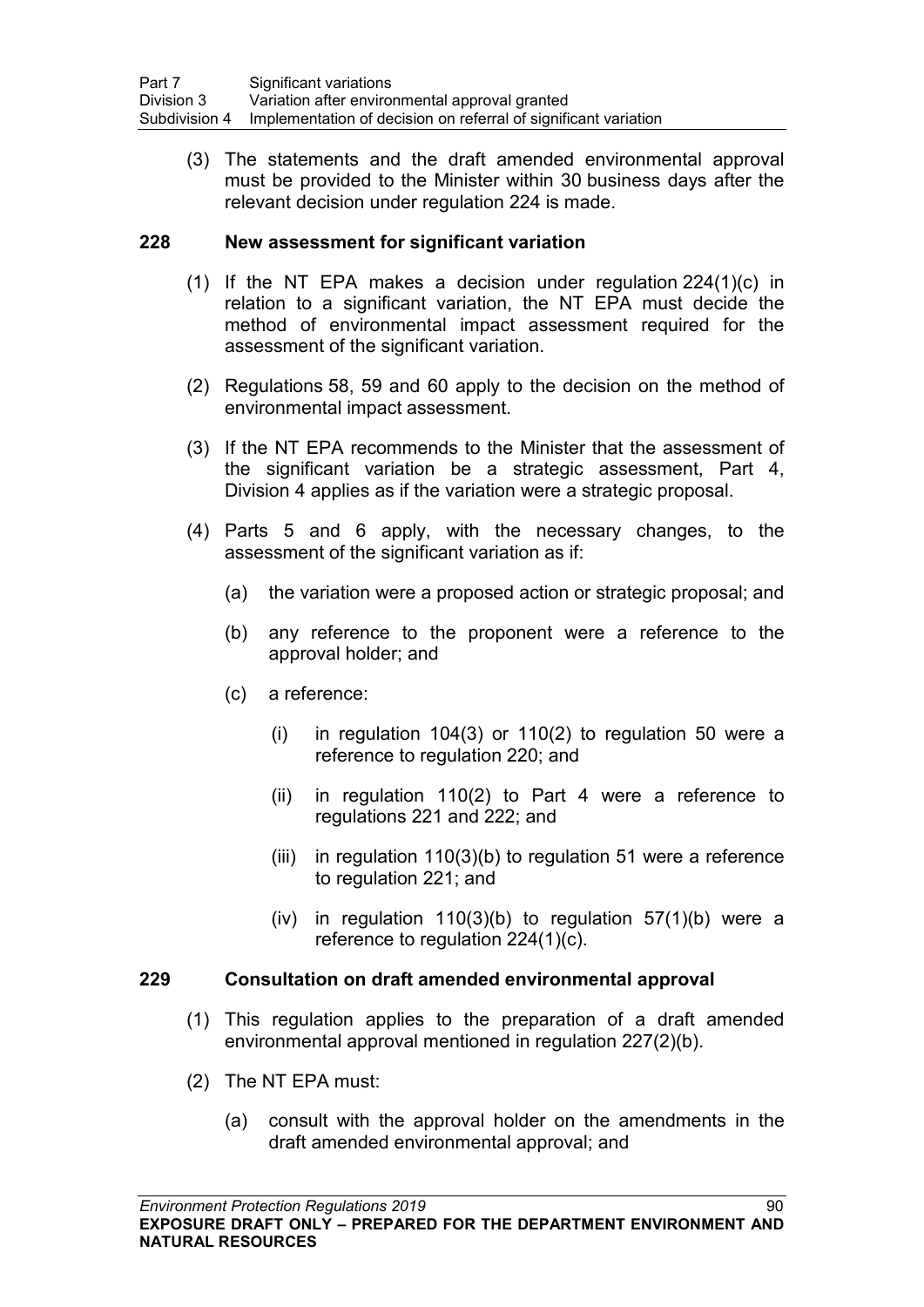- (b) make reasonable efforts to obtain the views of the following:
	- (i) any statutory decision-maker that the NT EPA considers may have a view on the amendments in the draft amended environmental approval; and
	- (ii) in relation to any amendments in the draft amended environmental approval that affect or include conditions relating to a potential health impact of an action – the Chief Health Officer; and
- (iii) in relation to any amendments in the draft amended environmental approval that affect or include conditions relating to a potential impact of an action on a social or cultural matter – the relevant government authority; and(c) consider any written submissions received within the time, specified, in writing, by the NT EPA from a person or entity referred to in paragraph (a) or (b) on the relevant matters.

# **Part 8 Environment protection bonds**

## **230 Claim on environment protection bond**

- (1) If the Minister or the CEO intends to make a claim on an environment protection bond under section 131 of the Act, the Minister or CEO must give the approval holder a written notice including:
	- (a) the reason for making the claim; and
	- (b) the amount of the bond that is to be claimed.
- (2) The approval holder may make submissions to the Minister or the CEO, as the case requires, in relation to the matters in the notice within the period specified in the notice.
- (3) The submission period is to be not less than 10 business days after the date of the notice.
- (4) The Minister or the CEO may make a claim on the environment protection bond if the Minister or CEO has:
	- (a) given the approval holder a notice under subregulation (1); and
	- (b) considered any submission made by the approval holder within the submission period; and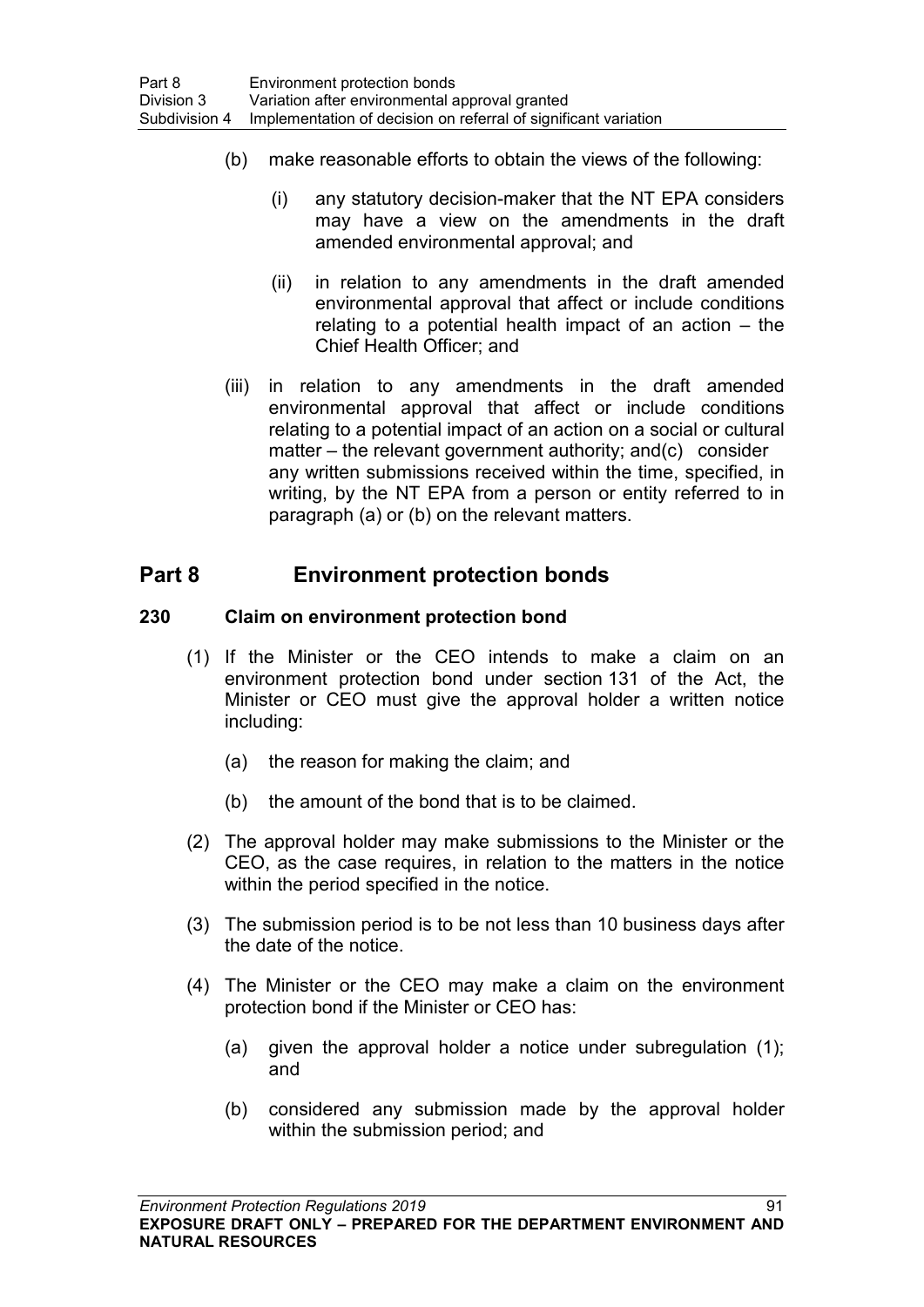- (c) notified the approval holder of the decision to make a claim on the bond.
- (5) If the amount of bond is less than the reasonable costs and expenses incurred by the Minister or the CEO to which the claim applies, the recovery of an amount of bond does not prevent the Minister or CEO from recovering the remaining costs and expenses from the approval holder.

# **Part 9 Registers of environmental auditors and environmental practitioners**

### **231 Register of environmental auditors**

- (1) The CEO must maintain a public register of environmental auditors.
- (2) The CEO may adopt the register of environmental auditors (however described) of another jurisdiction to form part of the public register of environmental auditors.
- (3) A person registered on a register adopted under subregulation (2) is taken to be an environmental auditor registered under this Part.
- (4) A person in a class of persons registered in the register under section 68(3)(b) of the *Waste Management and Pollution Control Act 1998* as qualified to perform environmental audits for an environmental audit program under that Act is taken to be an environmental auditor registered under this Part.

### **232 Register of environmental practitioners**

- (1) The CEO must maintain a public register of environmental practitioners.
- (2) The CEO may adopt the register of environmental practitioners (however described) of another jurisdiction to form part of the public register of environmental practitioners.
- (3) A person registered on a register adopted under subregulation (2) is taken to be an environmental practitioner registered under this Part.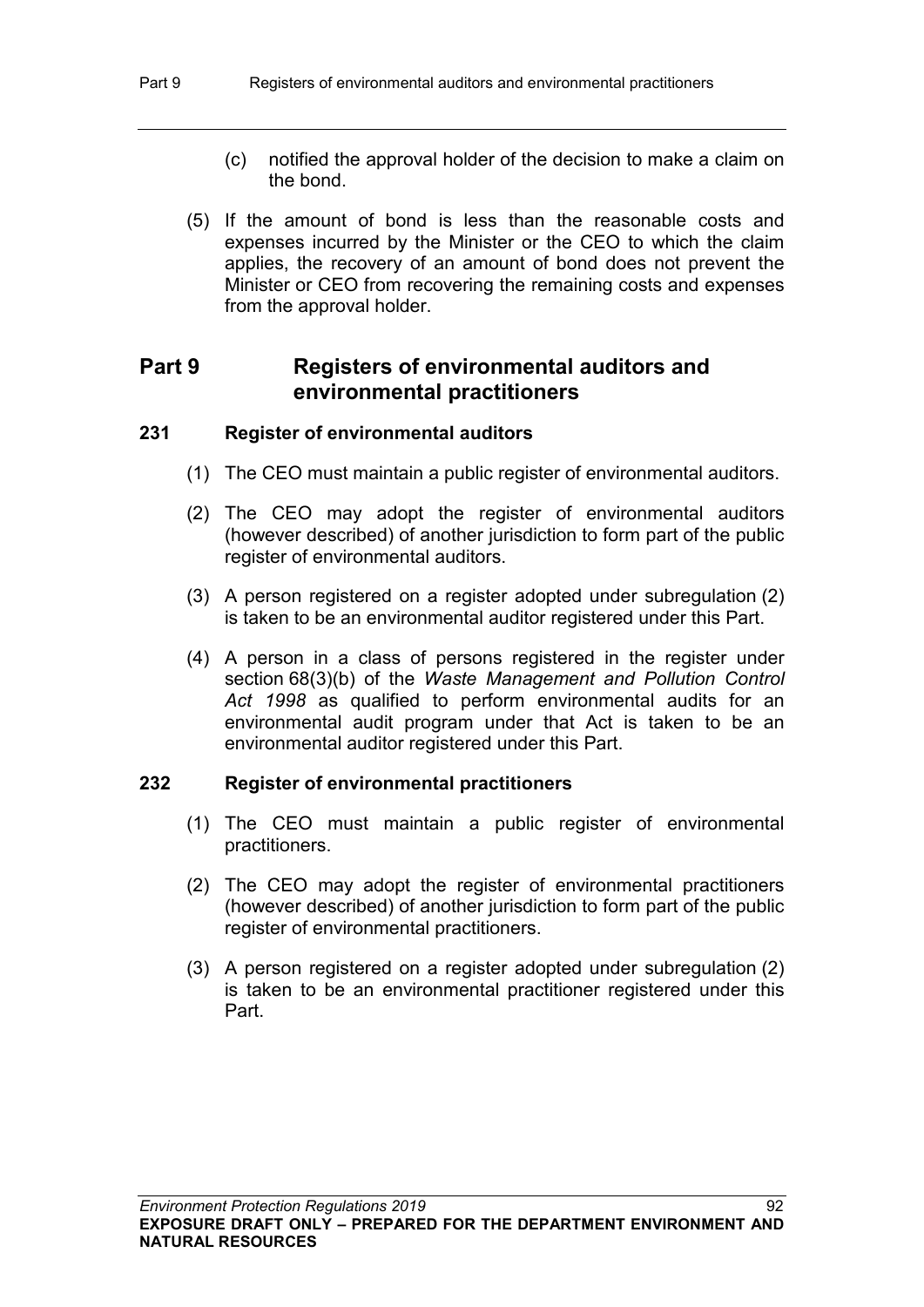# **Part 10 Notice of environmental incidents**

### **233 Relevant information to be given**

- (1) The relevant information about an incident required to be notified to the CEO under Part 9, Division 8 of the Act consists of the following:
	- (a) the time, date, nature, duration and location of the incident;
	- (b) the location of the place where the environmental harm is occurring or is likely to occur;
	- (c) the nature, the estimated quantity or volume and the concentration of any pollution involved;
	- (d) the circumstances in which the incident occurred (including the cause of the incident, if known);
	- (e) the action taken or proposed to be taken to deal with the incident and any resulting environmental harm, if known.
- (2) The information required by this regulation to be given is the information known to the person notifying the incident when the notice is required to be given.
- (3) If the information required by subregulation  $(1)(c)$ ,  $(d)$  or  $(e)$  to be included in a notice of an incident is not known to that person when the initial notification is made but becomes known afterwards, that information must be notified immediately after it becomes known.
- (4) Subject to subregulation (5), a notice must be given in writing.
- (5) In an emergency, notice of an incident may be given by:
	- (a) notifying the CEO orally of the required information; and
	- (b) giving the CEO a written notice containing the required information within 24 hours after the oral notice is given.
- (6) A notice is given to the CEO if it is given to a person appointed by the CEO to receive notices on the CEO's behalf.
- (7) In this regulation:

*pollution*, see section 4(1) of the *Waste Management and Pollution Control Act 1998*.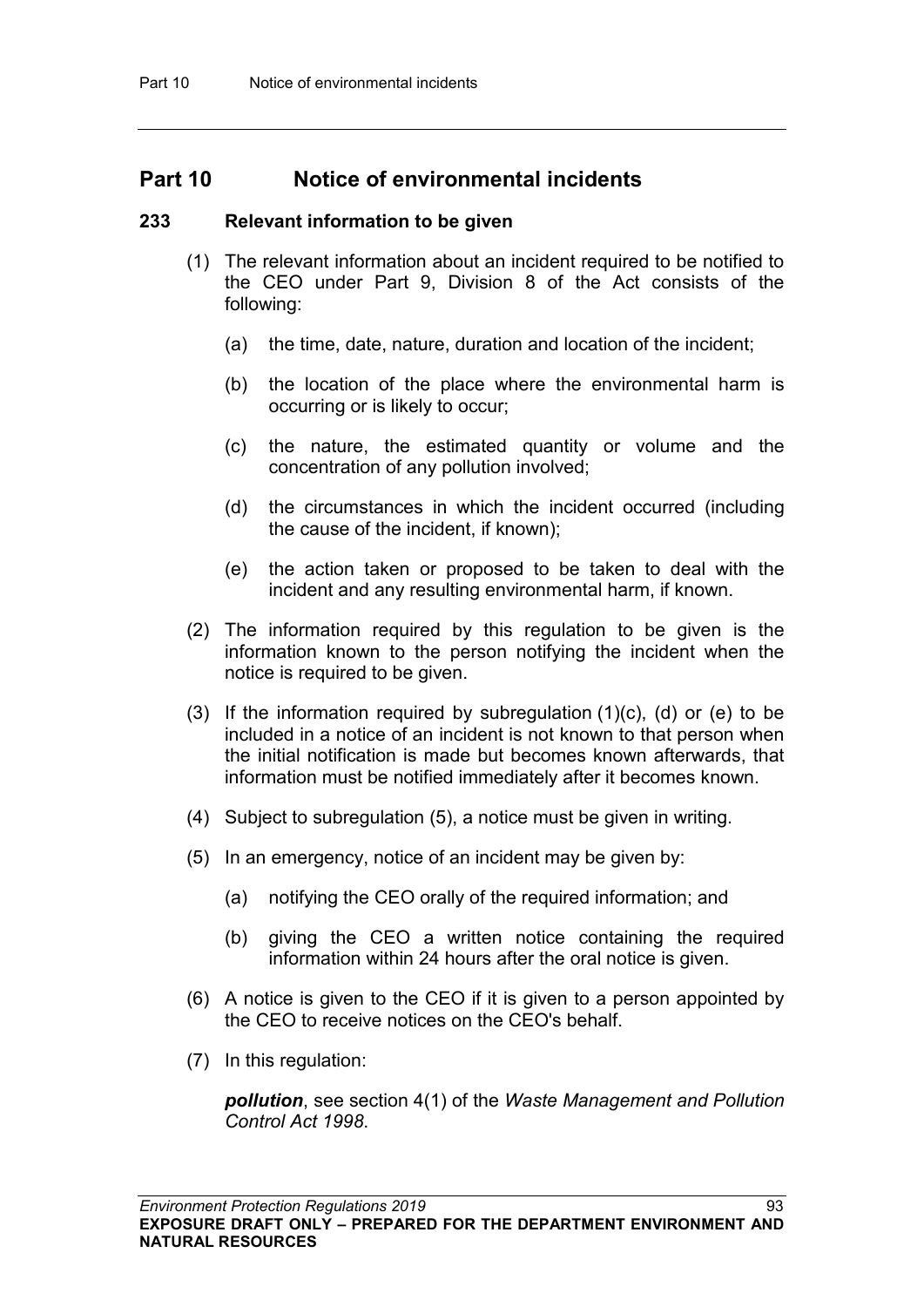# **Part 11 Infringement notice offences**

### **234 Infringement notice offence and prescribed amount payable**

- (1) An *infringement notice offence* is an offence against a provision specified in the Schedule.
- (2) The *prescribed amount* for an infringement notice offence (other than an environmental offence) is the amount equal to the monetary value of the number of penalty units specified for the offence in the Schedule.

#### *Note for regulation 234*

*The Environmental Penalties and Offences Act 1996 sets out the infringement penalties for environmental offences.*

#### **235 When infringement notice may be given**

If an environmental officer believes on reasonable grounds a person has committed an infringement notice offence, the environmental officer may give a notice (an *infringement notice*) to the person.

### **236 Contents of infringement notice**

- (1) The infringement notice must specify the following:
	- (a) the name and address of the person, if known;
	- (b) the date the infringement notice is given to the person;
	- (c) the date and time of the infringement notice offence and the place at which the infringement offence occurred;
	- (d) a description of the offence;
	- (e) for an environmental offence the penalty payable in accordance with section 8 of the *Environmental Offences and Penalties Act 1996*;
	- $(f)$  for any other offence the prescribed amount payable for the offence;
	- (g) the enforcement agency, as defined in the *Fines and Penalties (Recovery) Act 2001*, to which the penalty or prescribed amount is payable.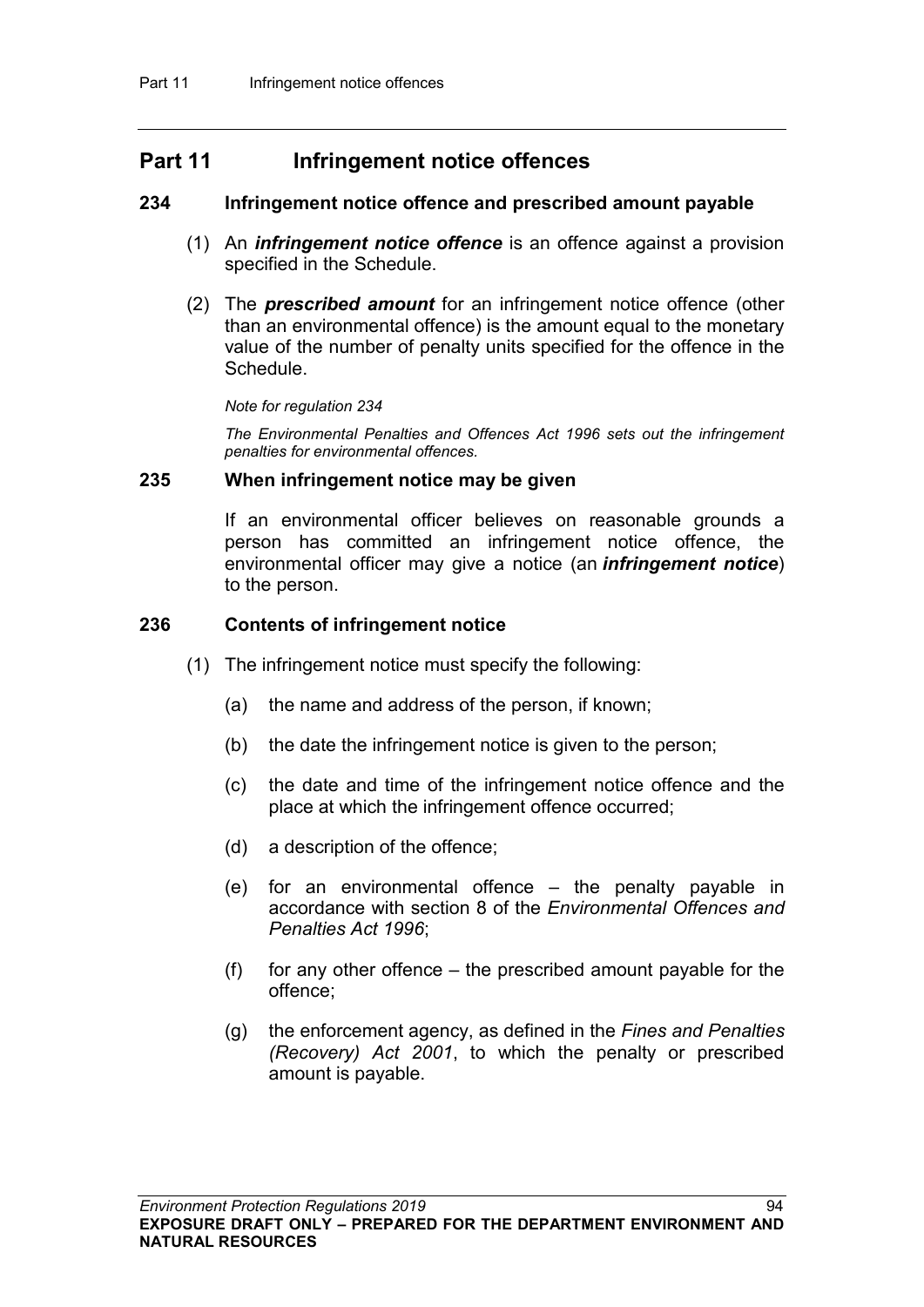- (2) The infringement notice must include a statement to the effect of the following:
	- (a) the person may expiate the infringement notice offence and avoid any further action in relation to the offence by paying the prescribed amount to the specified enforcement agency within 28 days after the notice is given;
	- (b) the person may elect under section 21 of the *Fines and Penalties (Recovery) Act 2001* to have the matter dealt with by a court instead of under that Act by completing a statement of election and giving it to the specified enforcement agency;
	- (c) if the person does nothing in response to the notice, enforcement action may be taken under the *Fines and Penalties (Recovery) Act 2001*.
- (3) Also, the infringement notice must include an appropriate form for making the statement of election mentioned in subregulation (2)(b).

## **237 Electronic payment and payment by cheque**

- (1) If the person uses electronic means to pay the prescribed amount, payment is not effected until the amount is credited to the enforcement agency's bank account.
- (2) If the person tenders a cheque in payment of the prescribed amount, payment is not effected unless the cheque is cleared on first presentation.

### **238 Withdrawal of infringement notice**

- (1) The CEO may withdraw the infringement notice by written notice given to the person.
- (2) The notice must be given:
	- (a) within 28 days after the infringement notice is given to the person; and
	- (b) before payment of the prescribed amount.

### **239 Application of Part**

(1) This Part does not prejudice or affect the start or continuation of proceedings for an infringement notice offence for which an infringement notice has been given unless the offence is expiated.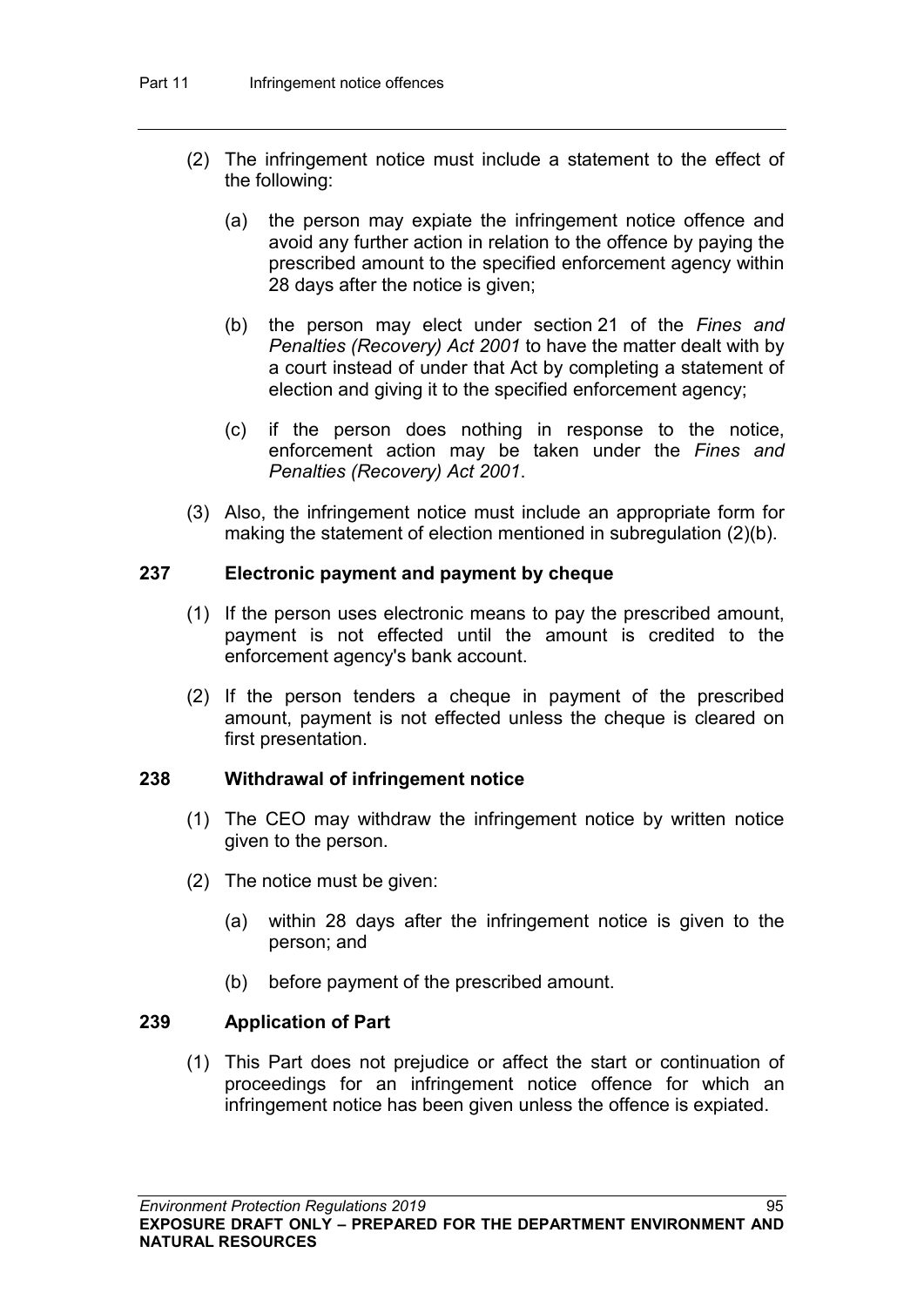- (2) Also, this Part does not:
	- (a) require an infringement notice to be given; or
	- (b) affect the liability of a person to be prosecuted in a court for an offence for which an infringement notice has not been given; or
	- (c) prevent more than one infringement notice for the same offence being given to a person.
- (3) If more than one infringement notice for the same offence has been given to a person, the person may expiate the offence by paying the prescribed amount in accordance with any of the notices.

# **Part 12 General matters**

### **240 Form of submissions to NT EPA**

- (1) A submission to the NT EPA under these Regulations may be made:
	- (a) in writing; or
	- (b) orally in person or by audio or audio-visual communication or recording; or
	- (c) in any other manner approved by the NT EPA.
- (2) The NT EPA must give the proponent a statement of the substance of an oral submission made to the NT EPA under these Regulations.

#### **241 Recovery of costs**

- (1) The CEO may recover from the proponent or the approval holder (as the case requires):
	- (a) the costs of the engagement of a person or body under regulation [81](#page-40-0) to give advice in relation to an environmental impact assessment process; and
	- (b) the costs of an inquiry panel appointed under Part 5, Division 7 in relation to an environmental impact assessment process; and
	- (c) any other costs (including notification and publication costs) incurred by the NT EPA for and during an environmental impact assessment process.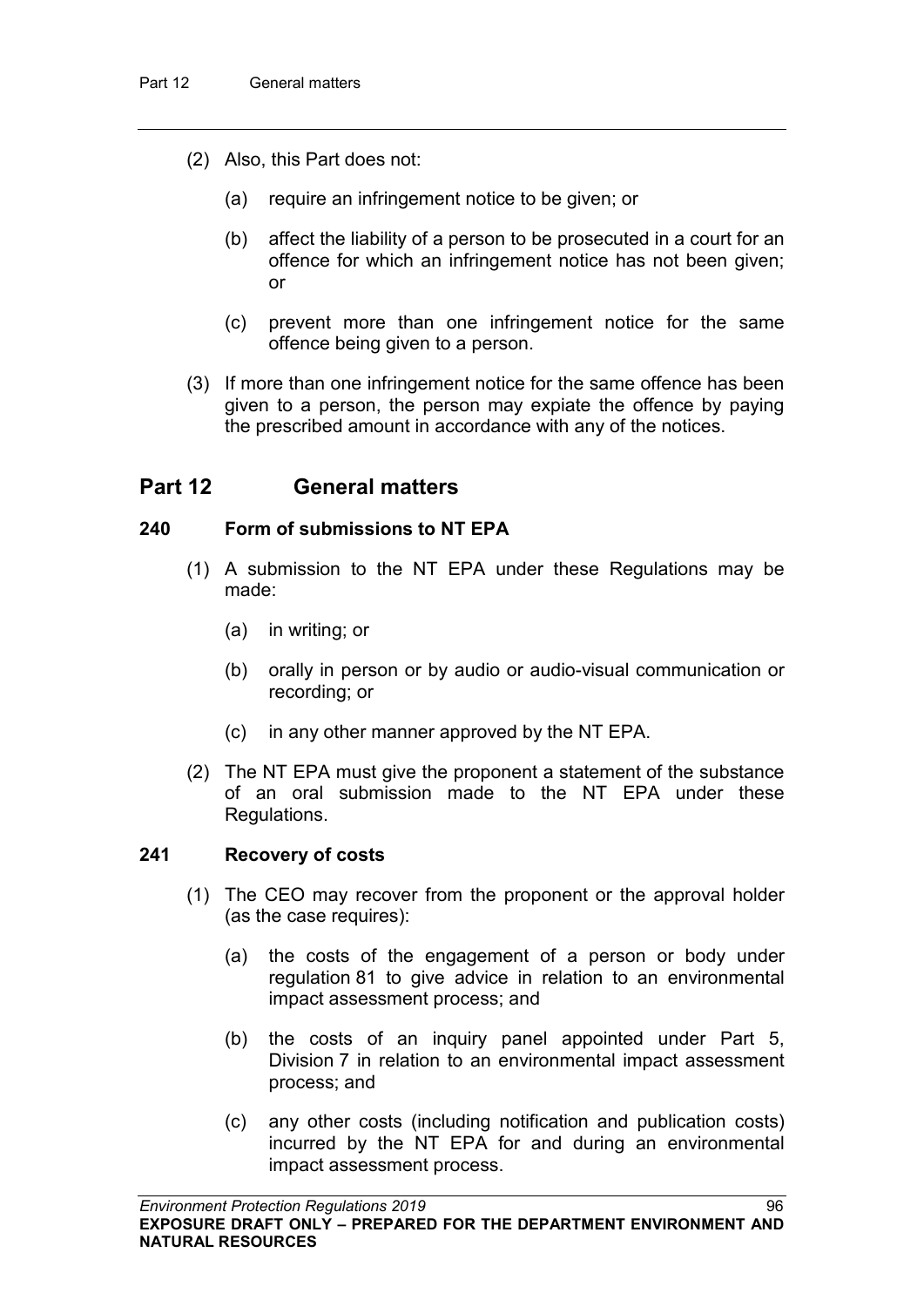- (2) The CEO may recover the costs as a debt payable to the Territory.
- (3) The NT EPA may suspend an environmental impact assessment process under these Regulations during any period that an amount due under subregulation (1) in relation to that assessment remains unpaid.
- (4) The required time for the NT EPA to take any step during an environmental impact assessment process ceases to run during a suspension under subregulation (3).
- (5) The NT EPA must recommence the environmental impact assessment process, suspended under subregulation (3), within 2 business days after the amount due under subregulation (1) is paid.

#### **242 Fees and charges not refunded**

If an environmental impact assessment process is terminated under these Regulations or the proponent or approval holder withdraws from the assessment process:

- (a) any fees or charges paid are not refundable; and
- (b) any outstanding fees and charges may be recovered by the CEO as a debt payable to the Territory.

### **243 Confidential information**

An application under section 281 of the Act must be in the approved form.

#### **244 Public register**

- (1) The CEO must include the following information in the public register:
	- (a) all information provided by the proponent or the approval holder to the NT EPA during an environmental impact assessment process;
	- (b) any reports or other information obtained by the NT EPA in accordance with regulation [81;](#page-40-0)
	- (c) any assessment report prepared by the NT EPA under Part 6 of these Regulations;
	- (d) any call-in notice issued by the NT EPA under section 53 of the Act;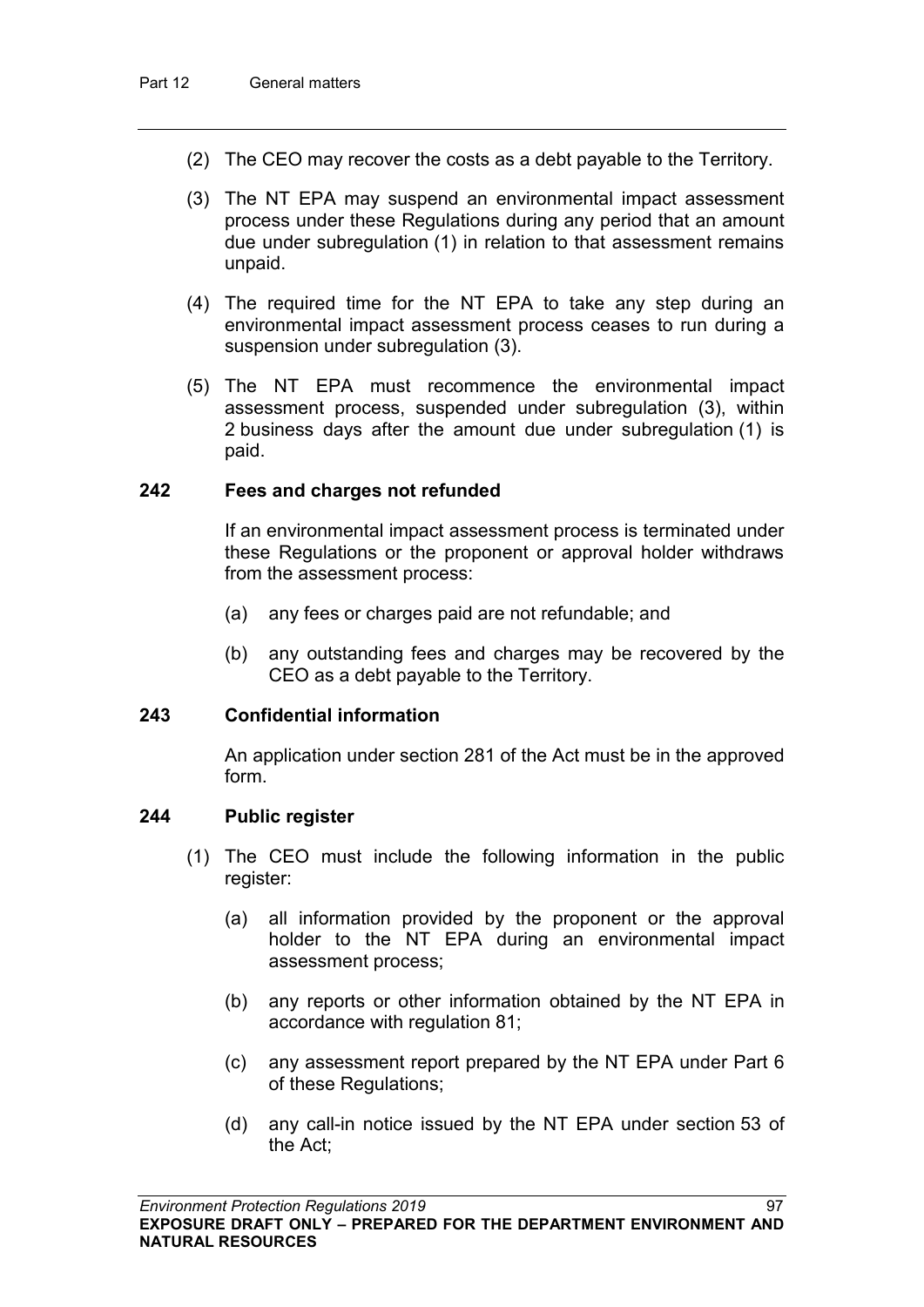- (e) any stop work notice issued by the NT EPA under section 194 of the Act;
- (f) any environmental approval granted by the Minister under the Act;
- (g) any statement of unacceptable impact accepted by the Minister under the Act;
- (h) any statement of reasons for a decision made by the Minister, CEO or NT EPA under the Act;
- (i) any report submitted by an approval holder under an environmental approval;
- (j) any report of an environmental audit provided under the Act;
- (k) any environment protection notice issued under Part 9, Division 2 of the Act except an emergency environment protection notice issued under section 182 or 183 of the Act;
- (l) any closure notice issued by the Minister under section 199 of the Act;
- (m) any closure certificate issued by the Minister under section 213 of the Act;
- (n) any emergency authorisation issued by the CEO under section 223 of the Act;
- (o) any incident notified under section 225 of the Act.
- (2) Subregulation (1) does not apply to any confidential information withheld from publication under section 282 of the Act.